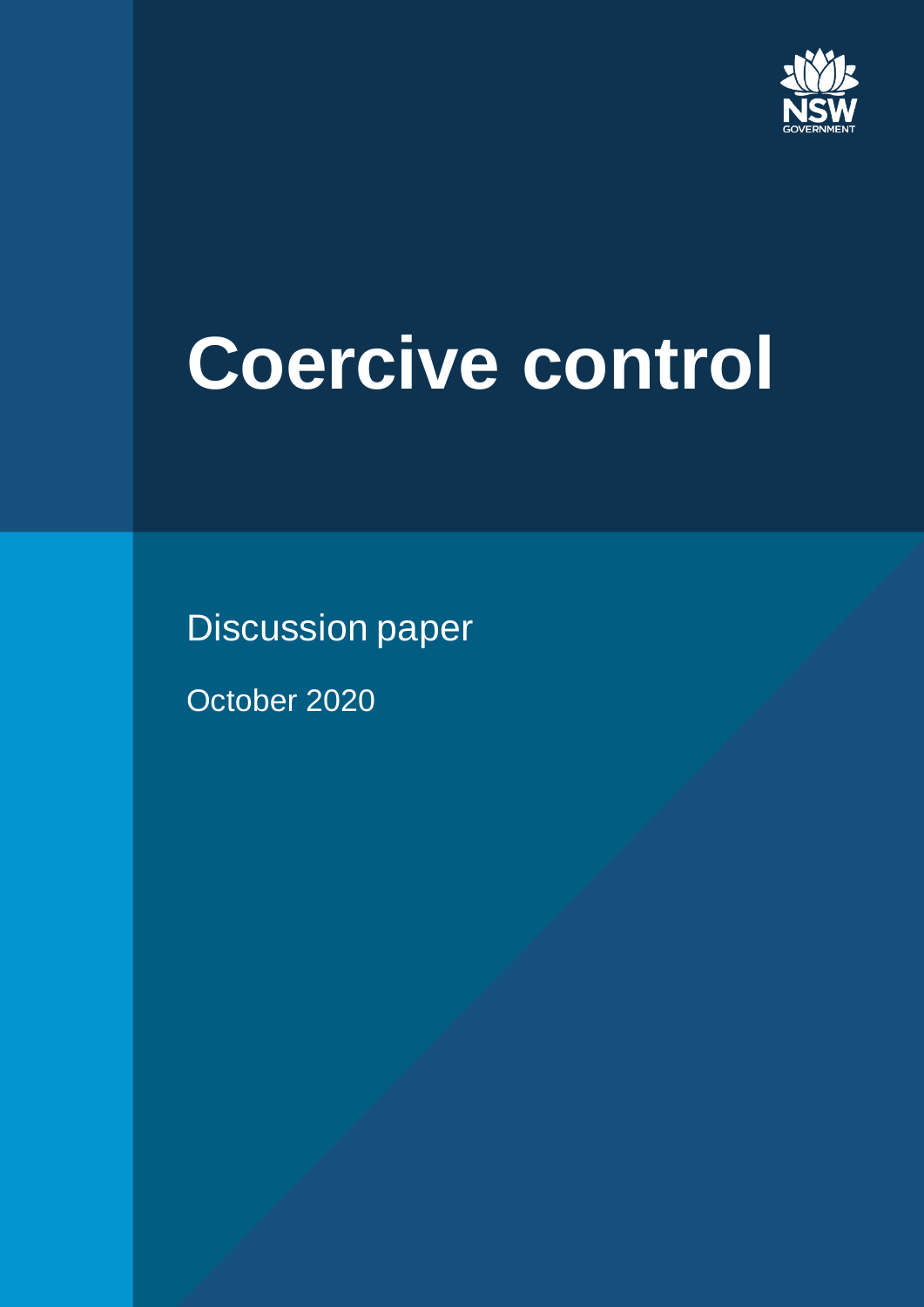# **Foreword**

On average, one woman every nine days, and one man every 29 days, in Australia is killed by a current or former partner. An estimated one in six women (1.6 million) aged 18 years and over have experienced violence by a current or former partner since the age of 15, according to findings from the Australian Bureau of Statistics' 2016 Personal Safety Survey.

A lesser-known statistic is this: between 10 March 2008 and 30 June 2016 there were 150 intimate partner homicides in NSW. Of these 150 homicides, 135 (90%) were classified by the Domestic Violence Death Review Team as having occurred in a domestic violence context, with 112 cases included in this dataset for indepth review. 111 of the primary domestic violence perpetrators were men. One was a woman who was classified as both a victim and a perpetrator. But here's the clincher: in 111 of the 112 cases, the relationship between the domestic violence victim and the domestic violence perpetrator was characterised by the use of coercive and controlling behaviours.



Coercive control is a form of domestic abuse involving repeated patterns of abusive behaviour – which can include physical, sexual, psychological, emotional or financial abuse – the cumulative effect of which is to rob victim-survivors of their autonomy and independence. The impact of this abuse is abhorrent, but the appropriate response to this behaviour remains an ongoing challenge for law enforcement and legal minds alike.

The NSW Government will move this week to establish a Parliamentary Joint Select Committee that will hold a public inquiry to examine coercive control in detail.

This Discussion Paper details key issues, which the Inquiry can use as a guide to help inform consideration of this complex topic. Any legislative reform must be approached with great caution and care. This paper is a starting point, not a finishing point, creating the opportunity to raise public awareness, and to inform the overall policy approach.

There are strong and divergent views on this issue. I implore all stakeholders, including those within the criminal justice system, the non-government frontline agencies who work with it, and victim-survivors, to make sure the Committee hears their voices.

Domestic and family violence is an appalling crime that can have enduring and devastating consequences for victim-survivors. We must do all that we can to improve how the justice system addresses it.

I look forward to the report of the Committee.

Mark Speakmer

**Mark Speakman** Attorney General Minister for the Prevention of Domestic Violence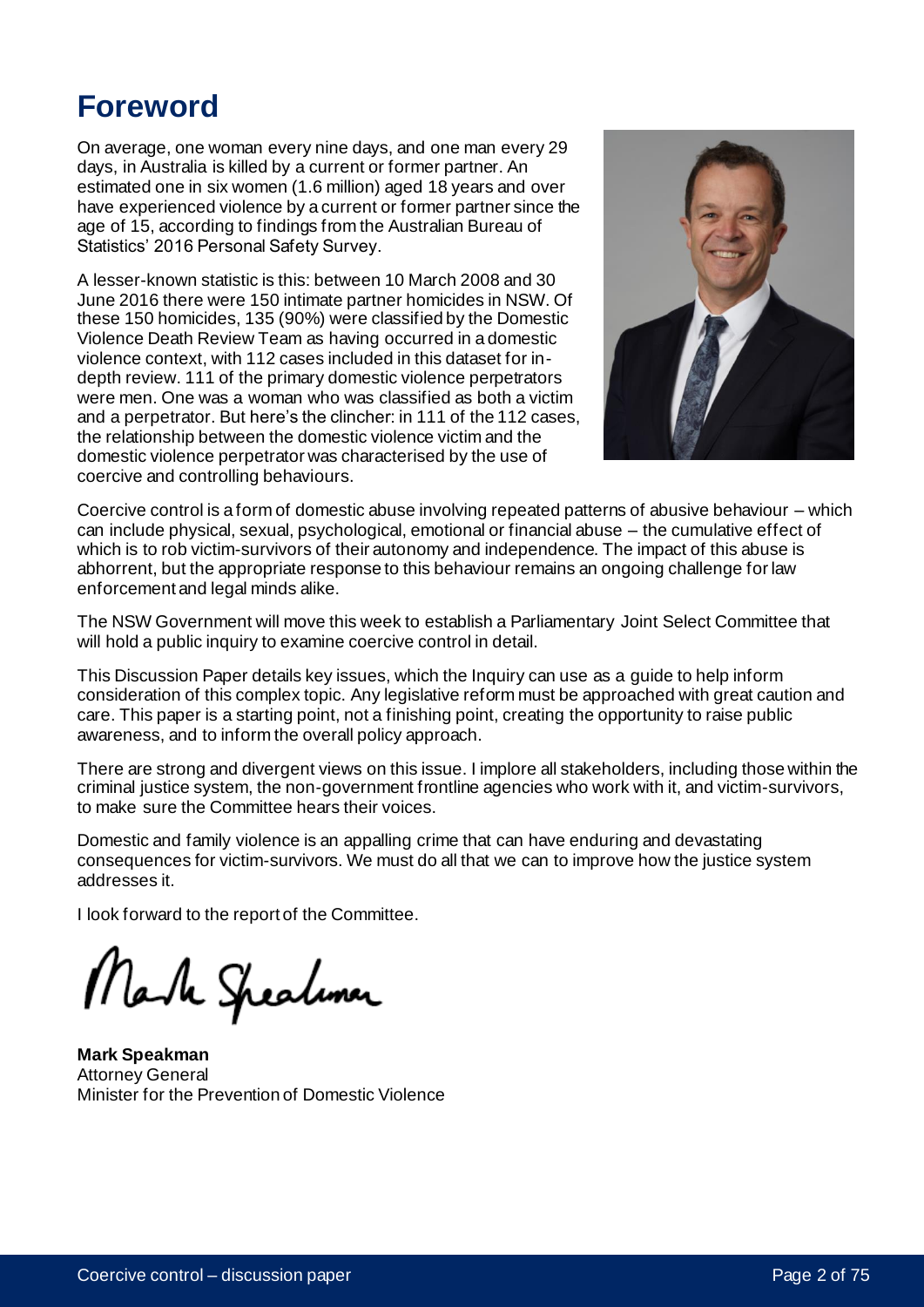# **Table of Contents**

|    | Foreword                                                                     | $\mathbf{2}$   |
|----|------------------------------------------------------------------------------|----------------|
| 1. | Purpose of the paper                                                         | 5              |
|    | Context                                                                      | 6              |
| 2. | What is coercive control?                                                    | $\overline{7}$ |
| 3. | How is coercive control currently addressed in NSW?                          | 10             |
|    | Offence of intimidation/stalking                                             | 11             |
|    | Civil law: Apprehended Domestic Violence Orders                              | 12             |
| 4. | Coercive control offences in other jurisdictions                             | 14             |
|    | Scotland                                                                     | 14             |
|    | <b>England and Wales</b>                                                     | 15             |
|    | Ireland                                                                      | 17             |
|    | Australian jurisdictions                                                     | 18             |
| 5. | Evidence of coercive control in NSW proceedings currently                    | 21             |
|    | Civil proceedings: Apprehended Domestic Violence Orders                      | 21             |
|    | <b>Criminal trials</b>                                                       | 21             |
|    | Sentencing                                                                   | 22             |
| 6. | Criminalising coercive control – potential benefits and practical challenges | 24             |
|    | Potential benefits of a specific offence                                     | 24             |
|    | Potential challenges of a specific offence                                   | 24             |
| 7. | Constructing an offence of coercive control                                  | 27             |
|    | Types of behaviour to be covered                                             | 27             |
|    | Scope of domestic relationships to be covered                                | 28             |
|    | Impact on the victim                                                         | 28             |
|    | State of mind of the offender                                                | 29             |
|    | Penalties and aggravation                                                    | 29             |
|    | Defences                                                                     | 29             |
|    | Activities supporting a new offence                                          | 30             |
| 8. | Other avenues for legislative reform                                         | 32             |
|    | Apprehended domestic violence orders                                         | 32             |
|    | Trial proceedings - domestic and family violence                             | 32             |
|    | Sentencing reforms                                                           | 33             |
| 9. | Non-legislative issues                                                       | 35             |
|    |                                                                              |                |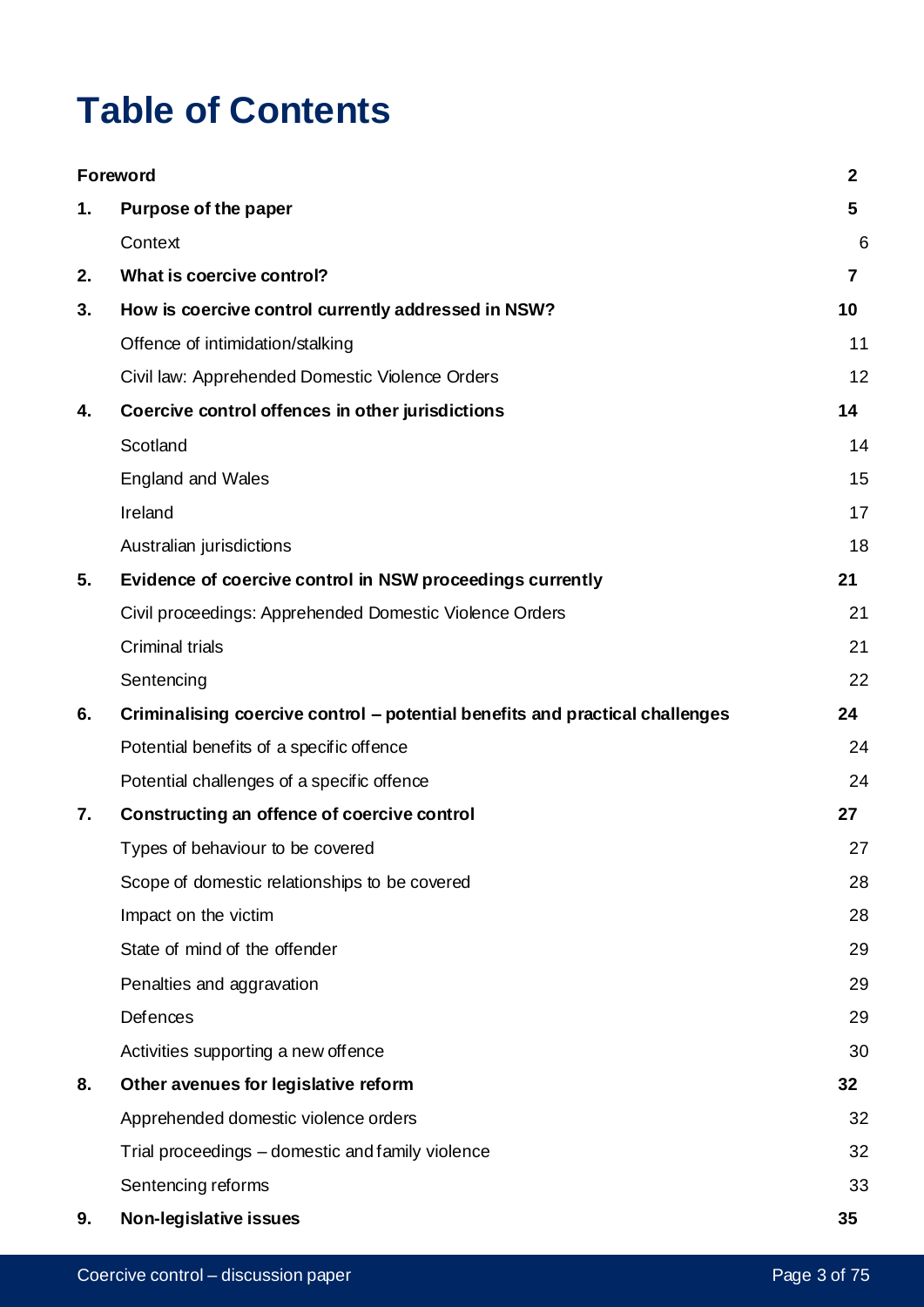|                                                            | Whole of government approaches to DFV                     | 35 |
|------------------------------------------------------------|-----------------------------------------------------------|----|
|                                                            | Specialist education, training and guidance for key staff | 36 |
|                                                            | Education and awareness-raising with the community        | 37 |
|                                                            | 10. Summary of questions in this discussion paper         | 38 |
| <b>References</b>                                          |                                                           | 39 |
| Appendix A: Selected provisions – Australian jurisdictions |                                                           | 42 |
|                                                            | Appendix B: Domestic Abuse (Scotland) Act 2018            |    |
|                                                            | Appendix C: Serious Crimes Act 2015 (England and Wales)   |    |
|                                                            | Appendix D: Domestic Violence Act 2018 (Ireland)          |    |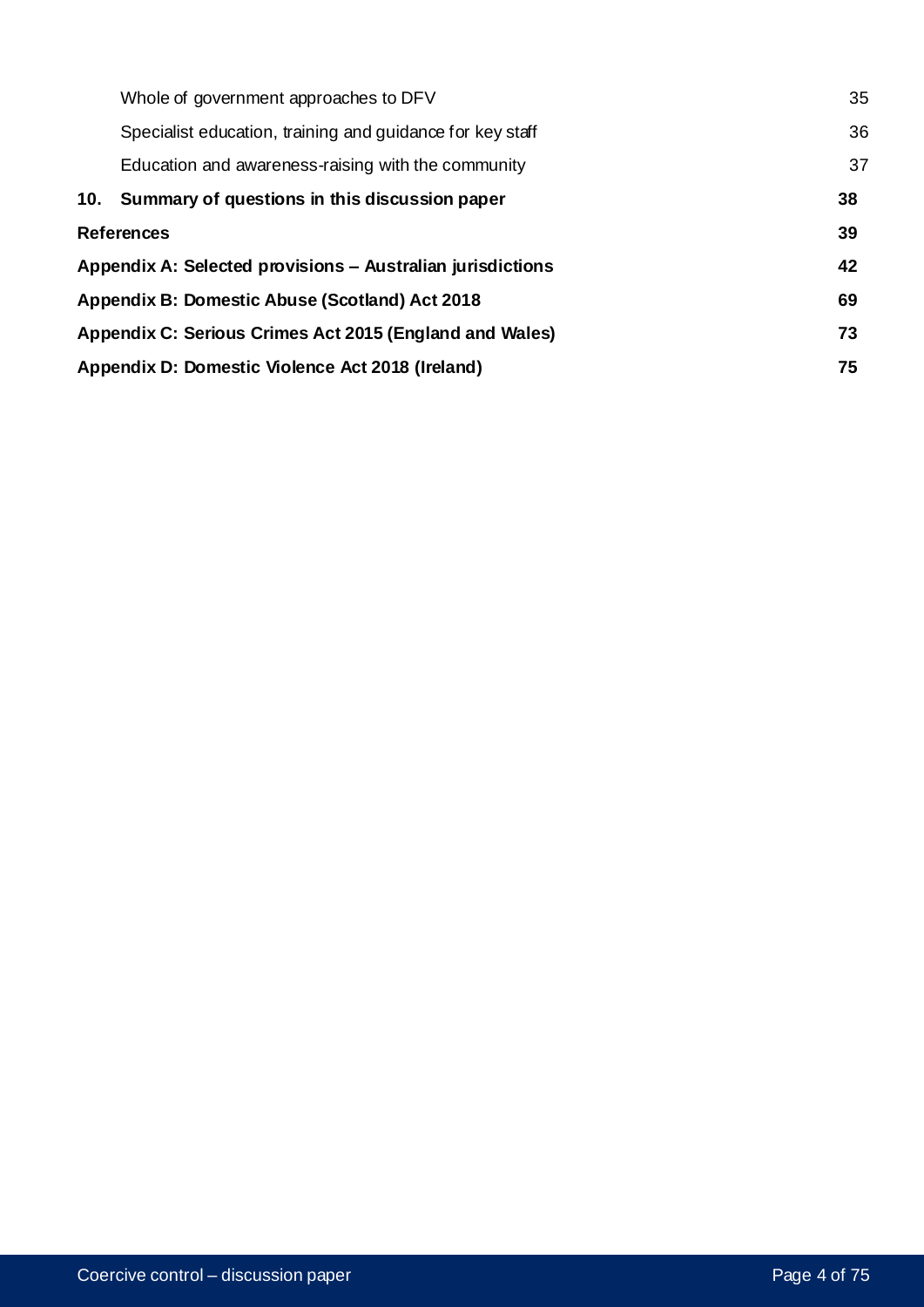# **1. Purpose of the paper**

- 1.1 Considerable research, policy and legislative reform has been undertaken in the last 50 years to understand and improve responses to domestic and family violence (**DFV**) in legal, public health and sociological work. 1
- 1.2 DFV is complex and often characterised by repeated patterns of behaviour that can be physical or non-physical in nature. There is currently no definition of DFV in NSW legislation. Instead, the law states that existing criminal offences, when committed in the context of a domestic relationship, constitute domestic violence offences. 2
- 1.3 Physically violent behaviour that occurs in a domestic relationship, just like in other contexts, is criminal in NSW and would be classified as a domestic violence offence. Other criminal offences for non-physical violence, such as stalking or intimidation, are often prosecuted in a DFV context.
- 1.4 However, domestic abuse can take forms other than physical violence, stalking or intimidation. It can include patterns of behaviour that are calculated to manipulate or dominate the other person in the relationship, stripping them of their autonomy and often basic freedoms and choices.
- 1.5 Coercive control does not describe any single form of abuse or behaviour, but rather it describes the pattern of domination and control that is created through a collection of behaviours. These behaviours may include physical, sexual, psychological, financial and emotional abuse and intimidation, used as tactics by a perpetrator to gain power, control and dominance over the victim-survivor. Coercive control is typically an interwoven course of conduct carried out over time. Individual acts may appear trivial, whilst forming part of a broader matrix of abusive behaviours that serve to reinforce and strengthen the control and dominance of one person over another.<sup>3</sup>
- 1.6 As a general proposition, the criminal law seeks to deter, and where required punish, anti-social acts, as opposed to patterns of behaviour which, when considered in isolation, may fall below the level of criminality, but when considered together are harmful. However, the question arises whether the justice system should respond to DFV by recognising the breadth of behaviours which are used to coerce and control a victim and the full context in which they occur.
- 1.7 This discussion paper is a first step in facilitating discussion between legal, DFV and government stakeholders, and the community, in relation to how to best address harmful coercive control behaviour.
- 1.8 Consideration should be given to the suitability of the existing legal framework in NSW, including how evidence law and sentencing can better recognise the impact of coercive control; considering whether a specific criminal offence should be created, as has occurred in other jurisdictions; and identifying the broader social and policy efforts required to enhance community awareness and understanding of coercive control.

<sup>1</sup> Paul McGorrery and Marilyn McMahon 'Criminalising Coercive Control: An Introduction' in Marilyn McMahon and Paul McGorrery (eds) *Criminalising Coercive Control: Family Violence and the Criminal Law* (Springer, 2020), 3, 3-4

<sup>2</sup> *Crimes (Domestic and Personal Violence) Act 2007* (NSW) s11. 'Domestic relationship' is defined in the *Crimes (Domestic and Personal Violence) Act 2007* (NSW) s5. See further 3.2 below.

<sup>3</sup> Evan Stark *Coercive Control: How Men Entrap Women in Personal Life* (Oxford University Press, 2007); Heather Douglas 'Legal Systems Abuse and Coercive Control' (2018) 18(1) *Criminology & Criminal Justice* 84, 85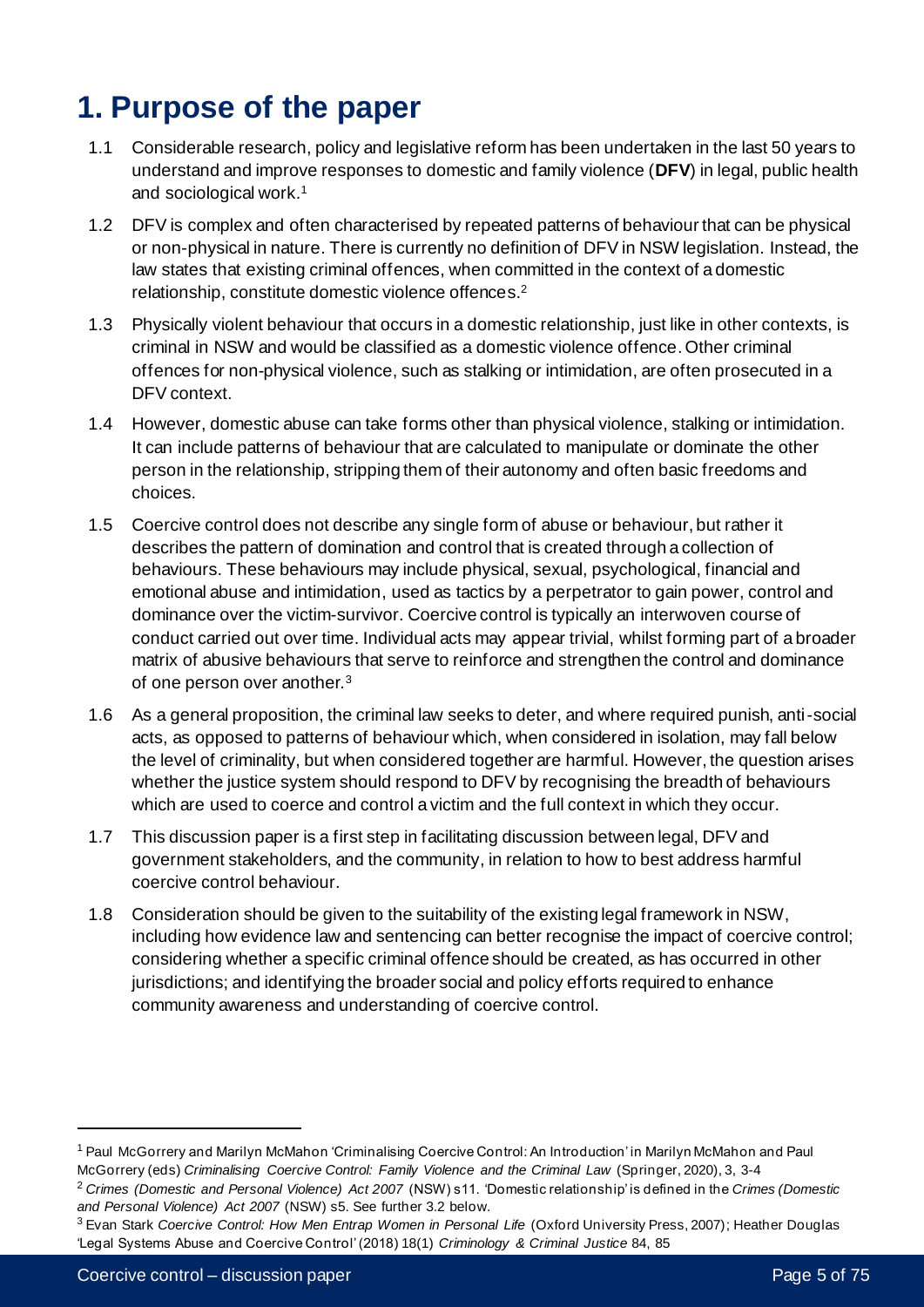# **Context**

- 1.9 In recent years, there has been greater emphasis placed on understanding how well the justice system identifies and responds to DFV and what improvements are necessary. A number of jurisdictions including England and Wales, Scotland, Ireland and Tasmania have introduced specific criminal offences which seek to respond to coercive and controlling behaviours. Other jurisdictions have expanded their legal definitions of DFV to recognise a broader range of nonphysical forms of abuse in their DFV legislation.
- 1.10 In March 2020, the NSW Attorney General, Mark Speakman, indicated that the NSW Government would consult on laws to address coercive and controlling behaviour.
- 1.11 The NSW Domestic Violence Death Review Team (**DVDRT**) in its 2017-2019 report highlighted that, in a number of cases it had reviewed and in previous reports, there was not necessarily evidence of physical abuse occurring prior to a homicide but there was evidence of sometimes long histories of other forms of coercive and controlling behaviours. It noted the complexities that can arise in such cases with perpetrators going to extreme lengths to control their victim and avoid detection and the varying ability of a victim or those close to them to identify what was being experienced as domestic and family violence.<sup>4</sup>
- 1.12 The DVDRT's recommendation 9 was as follows:

*That the Department of Communities and Justice examine the extent to which existing NSW laws (criminal and civil protection orders) respond adequately to non-physical forms of domestic and family violence and to patterns, rather than incidents, of violence. This examination should include:* 

- *1. a qualitative review conducted with NSW police about what forms of behaviour are being targeted under the offence of 'stalking or intimidation', whether such charges are laid on their own or in combination with other offences, and the relationship context of such offences; and*
- *2. monitoring the progress and implementation of offences of coercive control and domestic abuse in other jurisdictions.*<sup>5</sup>
- 1.13 The NSW Government supports this recommendation.
- 1.14 The NSW Bureau of Crime Statistics and Research (**BOCSAR**) is currently undertaking research about the utilisation of stalking and intimidation offences. The BOCSAR project will include an examination of NSW police and court data to determine what forms of behaviour are currently being charged under the offence of stalking and intimation and whether such charges are laid on their own or in combination with other offences. The outcomes of this work will assist in informing what, if any, improvements to the operation of existing NSW offences can be made to better address coercive and controlling behaviours.
- 1.15 In addition, this work will be informed by the findings of a review to be undertaken by the DVDRT following a recommendation made in the 2020 inquest into the death of Renee Marsden, which considered the issue of 'catfishing' – the practice of creating a fake identity to take advantage of another person. 6

<sup>4</sup> Domestic Violence Death Review Team, *Report 2017-2019* (2020), 68-69

[<sup>&</sup>lt;https://www.coroners.nsw.gov.au/documents/reports/2017-2019\\_DVDRT\\_Report.pdf>](https://www.coroners.nsw.gov.au/documents/reports/2017-2019_DVDRT_Report.pdf) (accessed 25 September 2020) 5 Ibid, 72

 $^6$  In the inquest into the death of Renee Marsden, Deputy State Coroner Truscott recommended: "That the Domestic Violence Death Review Team undertake an in-depth review and provide that review to the Department of Community and Justice to inform any action taken to progress Recommendation 9 of the DVRT 2017/19 Report."

[<sup>&</sup>lt;https://coroners.nsw.gov.au/documents/findings/2020/Marsden\\_findings\\_20\\_May\\_20.pdf](https://coroners.nsw.gov.au/documents/findings/2020/Marsden_findings_20_May_20.pdf)> (accessed 21 September 2020)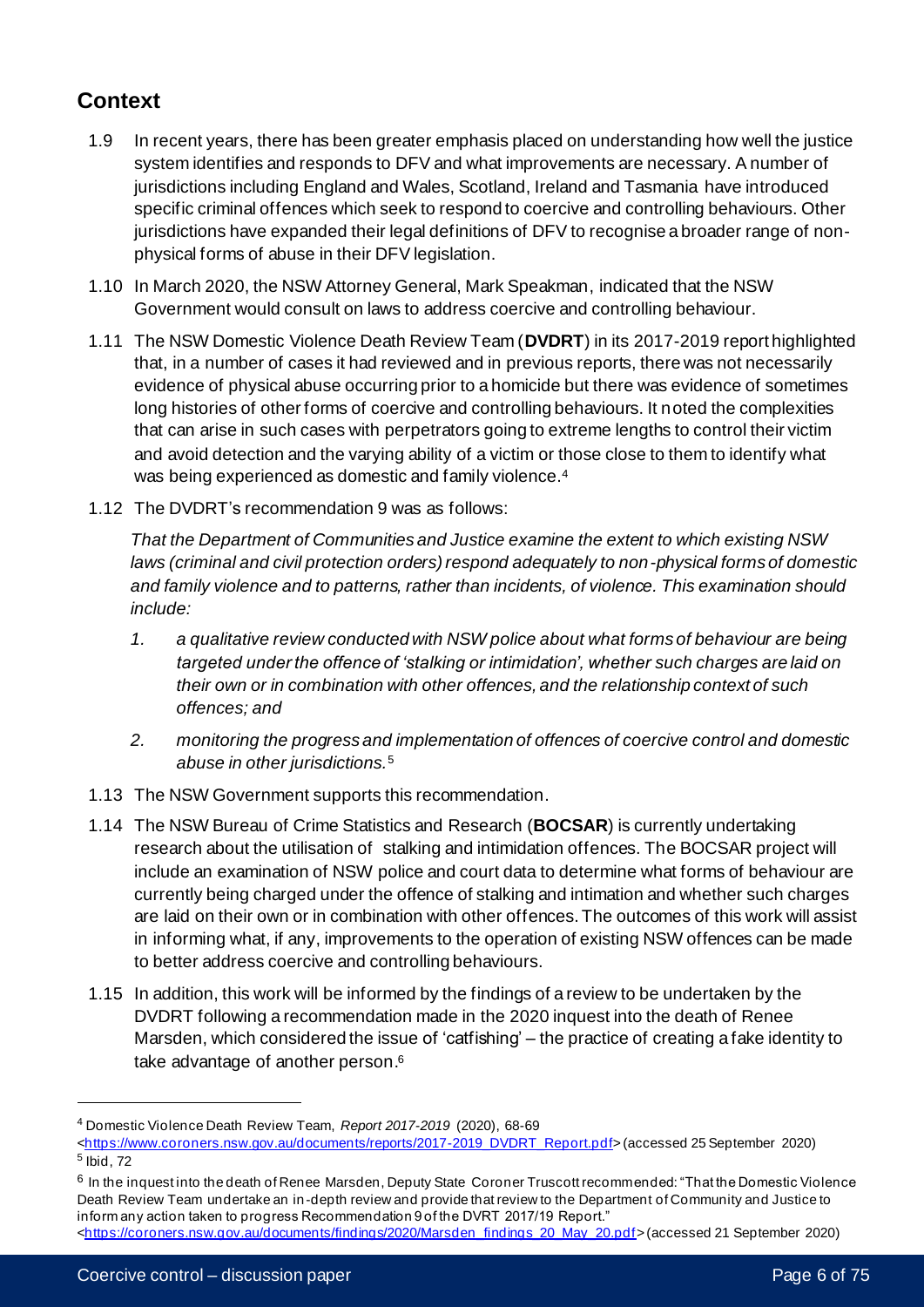# **2. What is coercive control?**

- 2.1 Coercive control in DFV contexts describes patterns of abusive behaviour designed to exercise domination and control over the other party to a relationship. It is often a process that happens slowly over time and can be nuanced in nature, making it difficult to identify. It can include a range of abusive behaviours – physical, psychological, emotional or financial – the cumulative effect of which over time robs victim-survivors of their autonomy and independence as an individual.<sup>7</sup>
- 2.2 The work of Evan Stark, who originated the concept of coercive control, provides a general typology of this behaviour, identifying four key aspects: violence, intimidation (including threats, surveillance, degradation, withholding money), isolation and control (principally though the micro-regulation of everyday behaviours, and the institution of rules). <sup>8</sup> This can extend to a wide range of behaviours, including but not limited to the following:
	- Deprivation of liberty and autonomy, such as preventing one person from leaving the house at all or requiring them to get permission for any movement beyond the household.
	- Isolating an individual from friends, family and wider society. This could be done through deprivation of liberty, manipulation by suggesting that friends and family are not in fact supportive, or the use of the victim's social media to drive away family and friends.
	- Withholding or controlling access to resources, including money. This can extend from direct demands that all income of the victim be provided to the perpetrator, as well as denying the victim a say in the management of joint property, or using their property without their consent. This can also include the imposition of restrictions on the victim's access to education, employment and training opportunities.
	- Psychological control and manipulation, including by making the other person question their memory of events and agreements (i.e. gaslighting), or threatening self -harm or suicide.
	- Stalking and intimidation, including through technological means such as installing tracking software or apps.
	- Physical assault or threats of physical assault. Beyond physical assault of the victim, this can also include things such as the destruction of property or harming animals to set an example or to inspire fear for one's individual safety. Threats can also be made against friends or family.
	- Sexual assault, including non-consensual intercourse or sexual touching. This may also involve the use of image-based abuse, such as threats to share intimate images against the victim's wishes.
	- Reproductive coercion, such as forcing the victim to become pregnant or denying birth control, or demanding an abortion.
	- Threatening to take the victim's children away, to send them to state care or to institute court proceedings to deny the victim access to the children.
- 2.3 Cases in Australia and internationally illustrate this mixture of abusive behaviours that are deployed specifically to undermine an individual and to keep them under control. In Queensland, the murder of Hannah Clarke and her children by Rowan Baxter in February 2020

<sup>7</sup> Paul McGorrery and Marilyn McMahon 'Criminalising Coercive Control: An Introduction' in Marilyn McMahon and Paul McGorrery (eds) *Criminalising Coercive Control: Family Violence and the Criminal Law* (Springer, 2020), 3 <sup>8</sup> Evan Stark *Coercive Control: How Men Entrap Women in Personal Life* (Oxford University Press, 2007)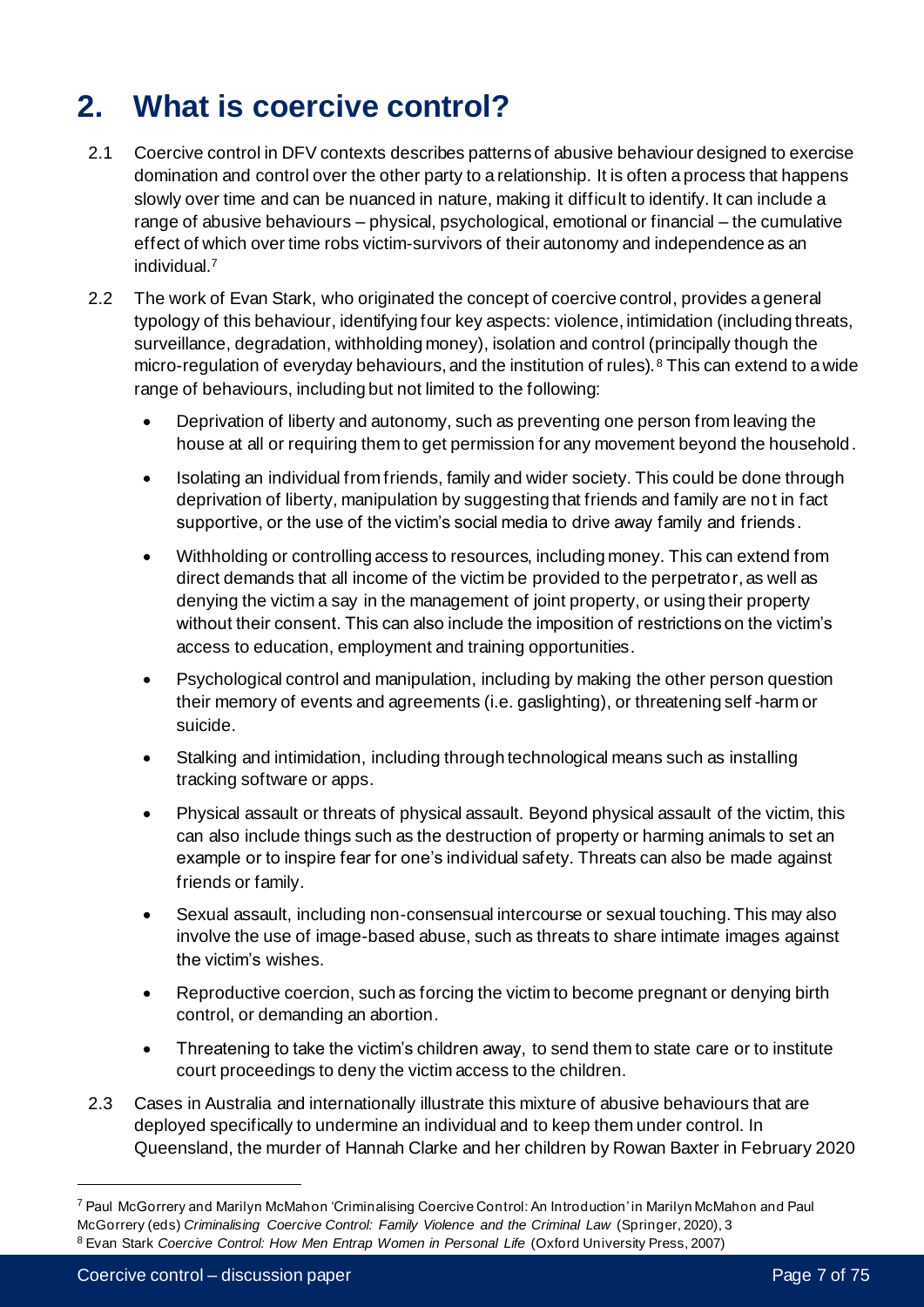reportedly revealed a significant pattern of control and coercion, in which the perpetrator used recording devices to monitor Hannah's conversations, controlled what she wore (for example by preventing her from wearing shorts or a bikini off the beach), and isolated her from her family. Reporting also noted that this was coupled with sexual violence, in which Baxter forced Hannah to have sex with him every night, and made threats if she did not comply. Even when they separated, Baxter continued to track and monitor Hannah's actions and movements, and sought to control her through their children, including kidnapping one of them, which he claimed was punishment for her leaving him.

- 2.4 One of the challenges in defining coercive control is that the relevant behaviours are deeply contextual. The triggers of fear and intimidation that enable control may be so frequent and subtle they are not evident from the outside of the relationship.<sup>9</sup>
- 2.5 Additionally, the demarcation between coercive and controlling behaviours on the hand and voluntary choices in a relationship on the other hand may be difficult to determine. For example, one indicator of coercive control may be that one individual controls the finances of the household. In some relationships, this could be indicative of a pattern of oppression or exploitation, whereas in others it could indicate a consensual position between the individuals.
- 2.6 In terms of its impacts, coercive control has been referred to as 'intimate terrorism'. <sup>10</sup> It has been reported that many victim-survivors describe it as the 'worst part' of DFV — more impactful and traumatic than physical violence, and more difficult to recover from. <sup>11</sup> Coercive control may also be described as a condition of entrapment that renders its victim hostage-like in the harms it inflicts on their dignity, liberty, autonomy and personhood as well as to their physical and psychological integrity.<sup>12</sup>
- 2.7 Coercive control is a significant predictor of intimate partner homicide. As noted above, the DVDRT has identified evidence of sometimes long histories of other forms of coercive and controlling behaviours in the majority of cases it has reviewed. The DVDRT noted that in 111 of the 112 (99%) intimate partner domestic violence homicides that occurred in NSW between 10 March 2008 and 30 June 2016 that it had reviewed, the relationship was characterised by the abuser's use of coercive and controlling behaviours towards the victim.<sup>13</sup> It noted the complexities that can arise in such cases with perpetrators going to extreme lengths to control their victim and avoid detection and the varying ability of a victim or those close to them to identify what was being experienced as DFV. 14
- 2.8 The findings of the DVDRT are further supported by the academic research, where empirical studies have linked the presence of coercive control with the eventual intimate partner

<sup>9</sup> Charlotte Bishop and Vanessa Bettinson 'Evidencing domestic violence, including behaviour that falls under the new offence of "controlling or coercive behaviour."' (2018) 22 *International Journal of Evidence & Proof*, 3; Paul McGorrery and Marilyn McMahon. 'Criminalising Coercive Control: An Introduction' in Marilyn McMahon and Paul McGorrery (eds) *Criminalising Coercive Control: Family Violence and the Criminal Law* (Springer, 2020), 3

<sup>10</sup> Sophie Elmhirst "'Intimate terrorism': how an abusive relationship led a young woman to kill her partner", *The Guardian*, (Online, 31 October 2019), [<https://www.theguardian.com/society/2019/oct/31/intimate-terrorism-domestic-abuse-coercive](https://www.theguardian.com/society/2019/oct/31/intimate-terrorism-domestic-abuse-coercive-control-farieissia-martin)[control-farieissia-martin](https://www.theguardian.com/society/2019/oct/31/intimate-terrorism-domestic-abuse-coercive-control-farieissia-martin)> (accessed 22 May 2020)

<sup>11</sup> Hayley Gleeson "Coercive control: The 'worst part' of domestic abuse is not a crime in Australia. But should it be?", *ABC News* (Online, 19 November 2019).[<https://www.abc.net.au/news/2019-11-19/coercive-control-domestic-abuse-australia](https://www.abc.net.au/news/2019-11-19/coercive-control-domestic-abuse-australia-criminalise/11703442)[criminalise/11703442>](https://www.abc.net.au/news/2019-11-19/coercive-control-domestic-abuse-australia-criminalise/11703442) (accessed 22 May 2020); Paul McGorrery, and Marilyn McMahon "It's time 'coercive control' was made illegal in Australia", The Conversation, (30 April 2019).< [https://theconversation.com/its-time-coercive-control-was-made](https://theconversation.com/its-time-coercive-control-was-made-illegal-in-australia-114817)[illegal-in-australia-114817>](https://theconversation.com/its-time-coercive-control-was-made-illegal-in-australia-114817) (accessed 22 May 2020)

<sup>12</sup> Evan Stark *Coercive Control: How Men Entrap Women in Personal Life* (Oxford University Press, 2007) p. 15.

<sup>13</sup> Domestic Violence Death Review Team, *Report 2017-2019* (2020), 154

[<sup>&</sup>lt;https://www.coroners.nsw.gov.au/documents/reports/2017-2019\\_DVDRT\\_Report.pdf>](https://www.coroners.nsw.gov.au/documents/reports/2017-2019_DVDRT_Report.pdf) (accessed 25 September 2020) <sup>14</sup> Ibid 68-69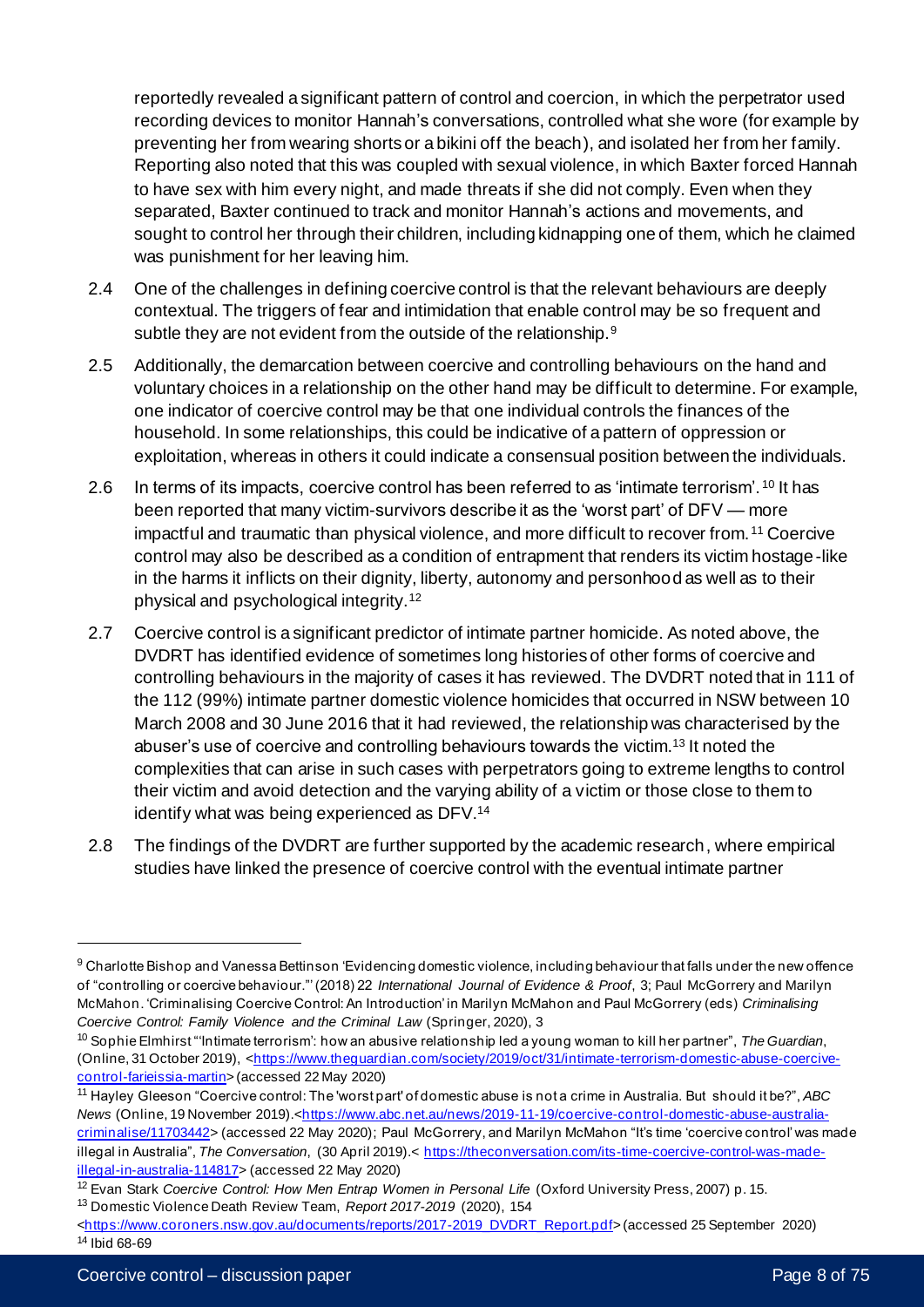homicide. <sup>15</sup> This broadly aligns with wider research on predictive factors for intimate partner homicide, which includes the realisation by a perpetrator that they have lost control over the relationship or over their partner.<sup>16</sup>

2.9 It is also important to acknowledge the evidence that coercive control or intimate terrorism, much like DFV more generally, is predominantly experienced by women and perpetrated by men.<sup>17</sup> This is not to imply that victims and perpetrators do not encompass all gender identities and relationship types. However, sociological research points to clear trends in coercive control, particularly in intimate partner relationships, as being mapped to the definition and regulation of individuals in line with gendered power dynamics<sup>18</sup>

#### **Discussion questions**

- **1. What would be an appropriate definition of coercive control?**
- **2. How should it distinguish between behaviours that may be present in ordinary relationships with those that taken together form a pattern of abuse?**

<sup>15</sup> Domestic Violence Resource Centre Victoria. *Out of Character? Legal Responses in Intimate Partner Homicides by Men in*  Victoria 2005-2014, Discussion Paper 10. (2016). [<https://www.dvrcv.org.au/sites/default/files/out\\_of\\_character\\_dvrcv.pdf](https://www.dvrcv.org.au/sites/default/files/out_of_character_dvrcv.pdf)> (accessed 21 September 2020)

<sup>16</sup> Holly Johnson et al 'Intimate femicide: The role of coercive control' (2019) 14(1) *Feminist Criminology,* 14(1), 3; Marcus Juodis. 'A comparison of domestic and non-domestic homicides: Further evidence for distinct dynamics and heterogeneity of domestic homicide perpetrators. (2014) 29(3) *Journal of Family Violence*, 299

<sup>17</sup> Michael P Johnson *A typology of domestic violence: Intimate terrorism, violent resistance, and situational couple violence* (Northeastern University Press, 2008), Evan Stark *Coercive Control: How Men Entrap Women in Personal Life* (Oxford University Press, 2007),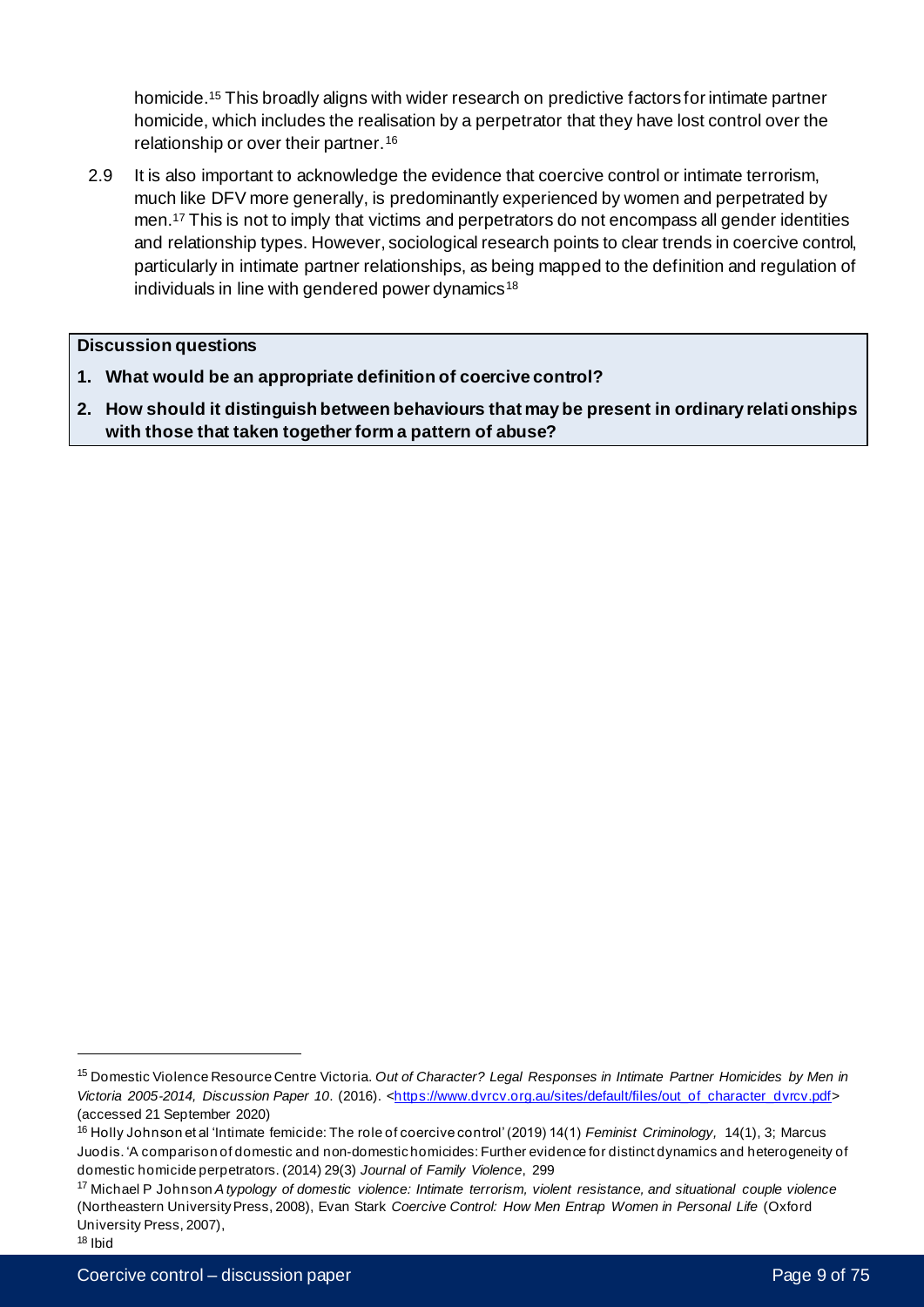# **3. How is coercive control currently addressed in NSW?**

- 3.1 The NSW Government agreed on a shared definition of DFV in 2014, as part of the development of *It Stops Here: Standing together to end domestic and family violence in NSW*. This definition sits at the core of NSW government prevention programs, response and recovery services for victims, and perpetrator programs. The definition covers any behaviour in an intimate, family or household relationship, which is violent, threatening, coercive or controlling, causing a person to live in fear and is usually manifested as part of a pattern of controlling or coercive behaviour.<sup>19</sup>
- 3.2 This shared definition recognises the inherent complexities of DFV, and acknowledges that these behaviours are violations of human rights and in certain cases amount to crimes under NSW law. The *Crimes (Domestic and Personal Violence) Act 2007* (NSW) (**CDPV Act**) creates the legislative framework for responding to DFV in criminal and civil law. The CDPV Act provides a regime of offences and civil protection orders to respond to violence between people who have a domestic relationship with each other. A domestic relationship is defined in s 5 to be where two people:
	- are married or have previously been married;
	- are or have previously been in a de facto relationship with each other;
	- are in or have previously been in an intimate personal relationship with each other, regardless of whether this is sexual or not;
	- are living or had previously lived in the same household as each other;
	- are living or had previously lived as a long term resident in the same residential facility as each other at the same time;
	- have or had a relationship involving one person's dependence on the ongoing paid or unpaid care of the other person;
	- are relatives; or
	- in the case of Aboriginal persons or Torres Strait Islanders, are or have been part of the extended family or kin according to the Indigenous kinship system of the person's culture.
- 3.3 The legal concept of a domestic relationship also links two people who have been married, in a de facto relationship or an intimate personal relationship with the same person. This means that, for example, a woman's current partner and her ex-partner would have a domestic relationship with each other, even if they had never met.
- 3.4 In enacting the CDPV Act, the NSW Parliament recognised that DFV 'extends beyond physical violence and may involve the exploitation of power imbalances and patterns of abuse over many years'.<sup>20</sup> However, there are no specific criminal offences in NSW for coercive and controlling behaviour. Nevertheless, there are existing offences that are able to address some elements of coercive control and there may be scope to leverage these existing frameworks to better address coercive and controlling behaviours.

<sup>&</sup>lt;sup>19</sup> The full shared policy definition is available at

https://www.women.nsw.gov.au/\_\_data/assets/file/0003/289461/lt\_sto ps\_Here\_final\_Feb2014.pdf (accessed 10 July 2020). <sup>20</sup> *Crimes (Domestic and Personal Violence) Act 2007* (NSW), s 9(3)(d).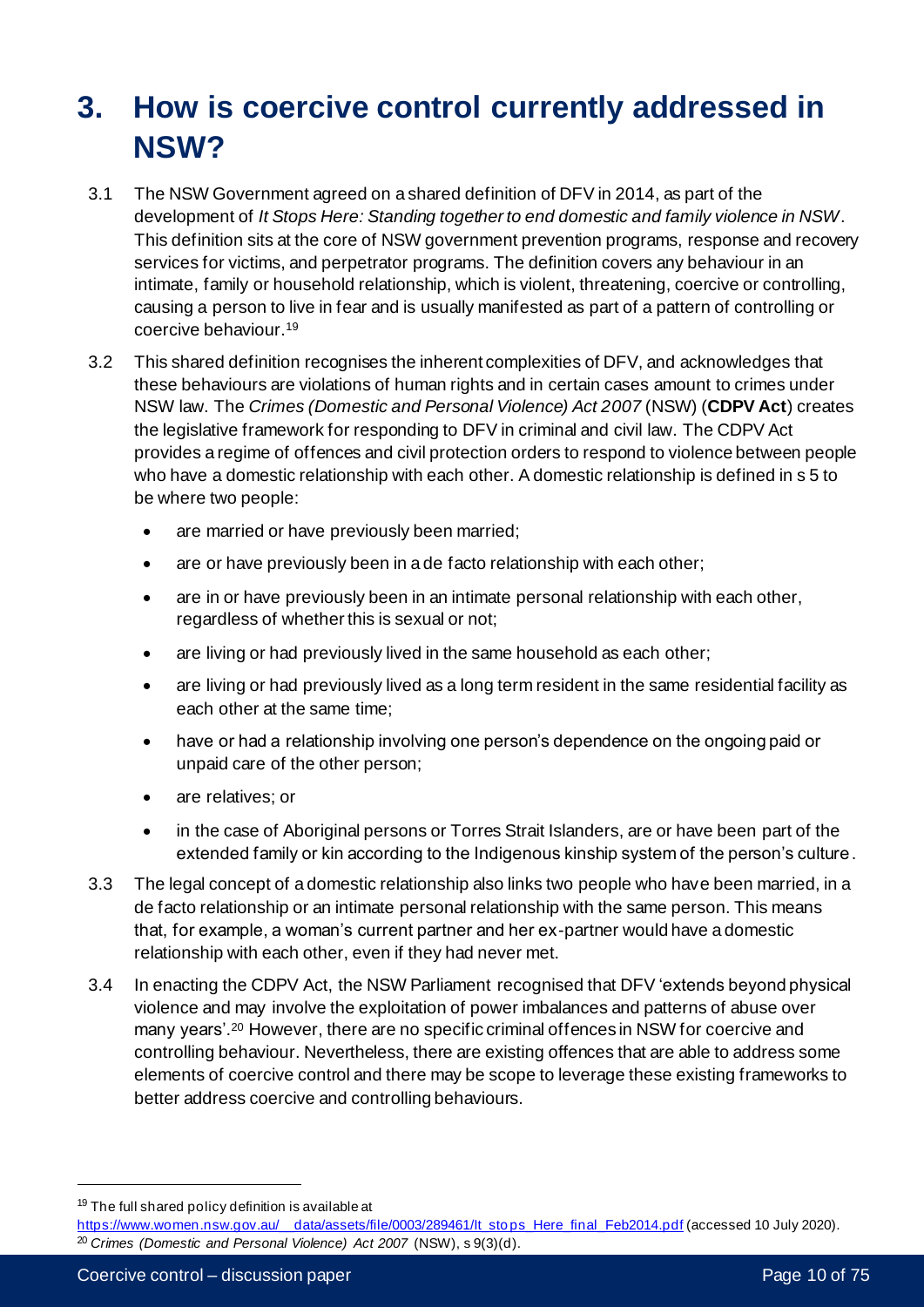# **Offence of intimidation/stalking**

- 3.5 Section 13 of the CDPV Act criminalises stalking or intimidation with an intention to cause fear of physical or mental harm. Stalking is defined in section 8 to include following a person about, watching or frequenting a vicinity of places which the victim typically visits or contacting or otherwise approaching the victim through the internet or technological means. Intimidation is defined in section 7 as any conduct (including cyber bullying) amounting to harassment of a person, any approach to the person, including approaches made by phone or through the internet that causes the victim to fear for their safety, or any conduct that causes a reasonable apprehension of injury or violence to a person or damage to property. Importantly, the definitions in sections 7 and 8 note that the court may have regard to any pattern of violence, especially violence that constitutes a domestic violence offence, in determining whether or not conduct is stalking or intimidation.
- 3.6 In addition to the conduct element of this offence, the offender must intend to cause the victim to fear physical or mental harm. Intent is also deemed to include circumstances where the offender knew that their conduct was likely to cause the victim to fear physical or mental harm. Importantly, this offence does not require proof that the harm is in fact suffered, merely that the offender has the relevant state of mind. The offence has a maximum penalty of 5 years imprisonment, 50 penalty units, or both.
- 3.7 In effect, the offence of stalking or intimidation prohibits some (but not all) forms of coercive control. For example, an individual act which, when looked at in isolation, appears innocuous (or at least not serious enough to reach the threshold of criminality), may constitute an offence of stalking when it forms part of a broader pattern of similar conduct. Offences under s 13 of the CDPV Act may therefore capture a collection of behaviours over time.

See **Appendix A** for the full provision of s 13.

## **Classification of other criminal offences as domestic violence**

- 3.8 Under s 12 of the CDPV Act, any criminal offence can be recorded as a domestic violence offence on a person's criminal record.
- 3.9 Section 11 of the CDPV Act defines a domestic violence offence as an offence that is committed against a person with whom the perpetrator has or had a domestic relationship, and:
	- (a) is a personal violence offence;
	- (b) is not a personal violence offence but arises from substantially the same circumstances as those from which a personal violence offence arise; or
	- (c) is not a personal violence offence but is committed with the intention of coercing or controlling the person against whom it is committed, or causing that person to be intimidated or fearful.
- 3.10 This means that any conduct, if it already amounts to an offence under an existing law, can be treated as a domestic violence offence if it involves coercive or controlling behaviour. Recording an offence as a domestic violence offence can have a number of legal and administrative consequences, and can be taken into account, for example, in future bail hearings.

See **Appendix A** for the full provision of s 11.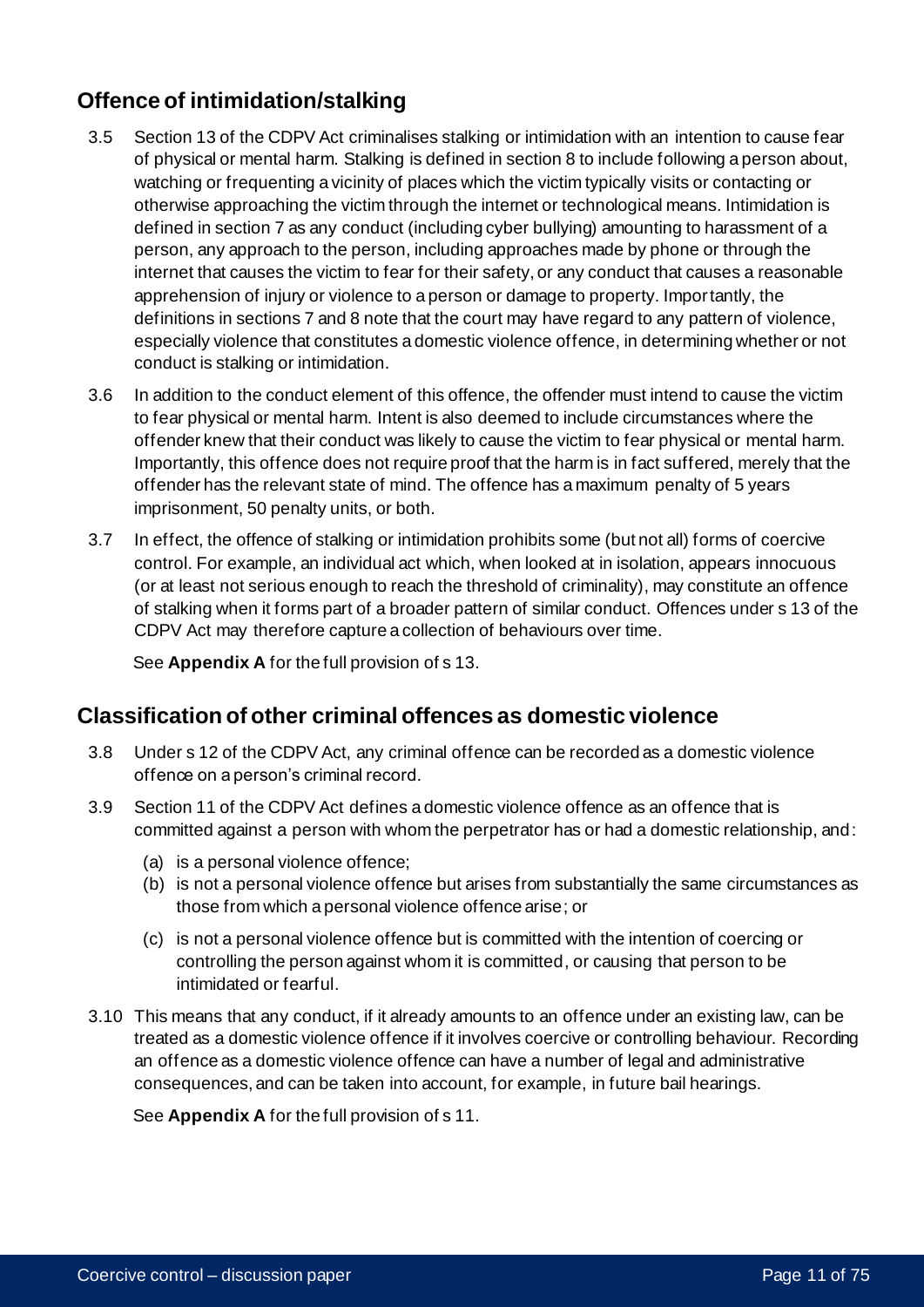# **Civil law: Apprehended Domestic Violence Orders**

- 3.11 An apprehended domestic violence order (**ADVO**) is a type of apprehended violence order (**AVO**) made on behalf of a person in need of protection (**PINOP**) from a defendant with whom they have or have had a domestic relationship. <sup>21</sup> 'An AVO is a civil order which aims to protect a PINOP from further or future harm.
- 3.12 ADVOs may be made following a successful application brought either by the PINOP or by police on the PINOP's behalf. Provisional orders can also be made by senior police officers, or other authorised officers, if a police officer investigating an incident suspects or believes that a domestic violence offence or an offence against s 13 of the CDPV Act has recently been or is being committed, or is likely to be committed, against the person for whose protection an order would be made. 22
- 3.13 ADVOs may also be made as a consequence of a conviction for a domestic violence offence (as discussed above). A conviction for a domestic violence offence, regardless of whether the offence involved physical violence or not, triggers an obligation on a court to make an ADVO.<sup>23</sup>
- 3.14 A court can make an ADVO if it is satisfied on the balance of probabilities that a PINOP has reasonable grounds to fear, or in fact fears, the commission of further offences, intimidation or stalking by the defendant. Section 36 of the CDPV Act provides that every ADVO must include the following mandatory prohibitions:
	- (a) assaulting or threatening the protected person or a person with whom the protected person has a domestic relationship, and
	- (b) stalking, harassing or intimidating the protected person or a person with whom the protected person has a domestic relationship, and
	- (c) intentionally or recklessly destroying or damaging any property that belongs to, or is in the possession of, the protected person or a person with whom the protected person has a domestic relationship.
- 3.15 Courts may also specify further additional conditions in an ADVO as are necessary or desirable, in particular if they are necessary to ensure the safety and protection of the PINOP or any children.<sup>24</sup> Behaviours that may amount to coercive control can be managed through conditions of ADVOs. Additionally, there are a range of optional conditions outlined in section 35 of the CDPV Act that (without limiting the court's ability to set such prohibitions as it considers necessary) may also directly address coercive controlling behaviours. This includes prohibitions on the defendant contacting or attempting to locate the PINOP, going to designated places, or preventing the defendant from living in the same household or area as the PINOP.
- 3.16 A person who contravenes a condition in an ADVO commits a criminal offence, punishable by up to 2 years imprisonment.<sup>25</sup> Notwithstanding the relatively low maximum penalty, there is a statutory presumption that, unless the Court orders otherwise, an offender who contravenes a condition in an ADVO must be sentenced to a term of imprisonment if the contravention involves an act of physical violence.<sup>26</sup>
- 3.17 There may be ways that these existing provisions against coercive and controlling behaviours could be better utilised. This could include, for example, targeted training and support for police

<sup>21</sup> *Crimes (Domestic and Personal Violence) Act 2007* (NSW), s 15(1)

<sup>22</sup> *Crimes (Domestic and Personal Violence) Act 2007* (NSW), s 27(1)(a)(i)

<sup>23</sup> *Crimes (Domestic and Personal Violence) Act 2007* (NSW) s 39

<sup>24</sup> *Crimes (Domestic and Personal Violence) Act 2007* (NSW), s 35(1)

<sup>25</sup> *Crimes (Domestic and Personal Violence) Act 2007* (NSW), s 14(1)

<sup>26</sup> *Crimes (Domestic and Personal Violence) Act 2007* (NSW), s 14(4)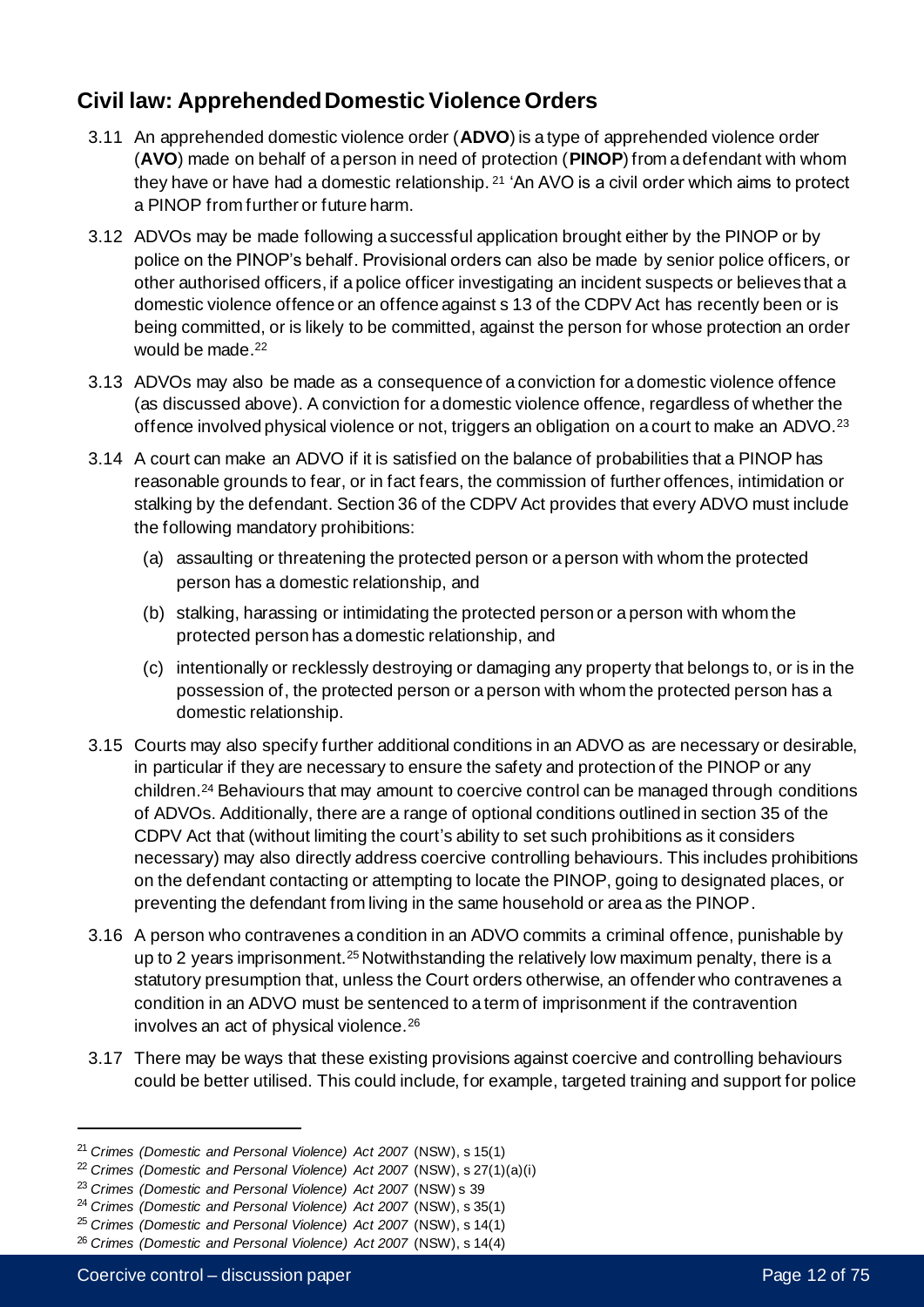officers and DFV services to improve the implementation of existing frameworks such as those outlined above.

#### **Discussion questions**

- **3. Does existing criminal and civil law provide the police and courts with sufficient powers to address domestic violence, including non-physical and physical forms of abuse?**
- **4. Could the current framework be improved to better address patterns of coercive and controlling behaviour? How?**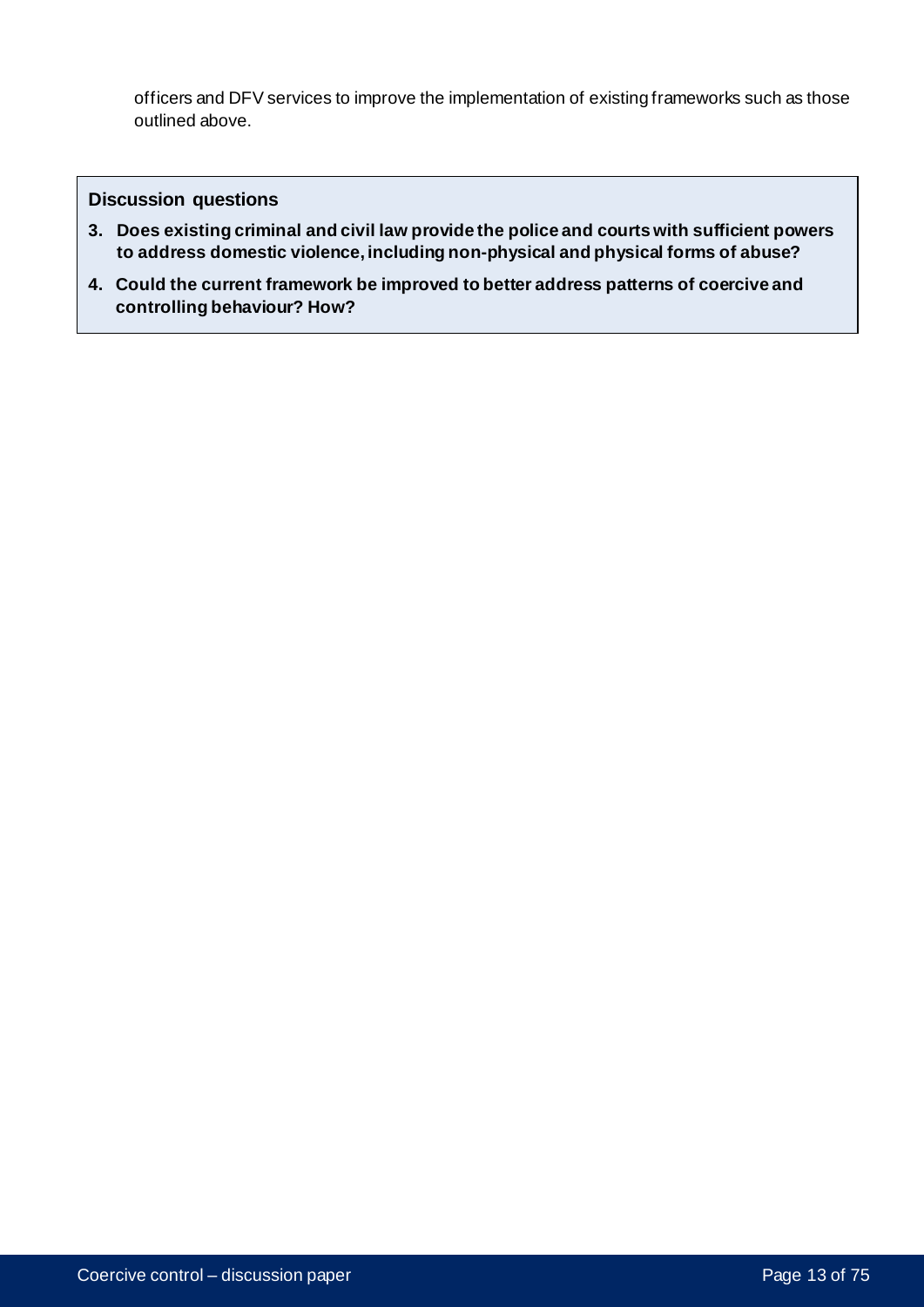# **4. Coercive control offences in other jurisdictions**

- 4.1 There are limited examples of criminal offences in other jurisdictions that specifically criminalise coercive control, or specific behaviours which can amount to coercive control. The majority of these offences are relatively recent developments. This section outlines the scope of such criminal offences and includes information relating to their development and their operation to date.
- 4.2 Relevant provisions are provided at **Appendices A – D**.

## **Scotland**

- *4.3* In 2015, the Scottish Government undertook initial consultation on whether a specific offence of domestic abuse would improve justice system responses. Of the 73 responses to this consultation (covering advocacy and support groups, local authority, health and MAP representatives, legal stakeholders, academics and community), 96% felt that a specific offence would be an improvement to Scottish law at the time. Following consultation, the Scottish Government committed to the development of a public draft of a specific offence for domestic abuse. The Bill was drafted in close consultation with the policy experts in Scottish Women's Aid, who also tested the language of the Bill with victim-survivors, service users and frontline staff. Focus groups were also held to inform the drafting of the Bill. It was released for public consultation in December 2015. The Bill was introduced in March 2017, passed unanimously in February 2018 and came into force on 1 April 2019.
- 4.4 The *Domestic Abuse (Scotland) Act 2018* provides a discrete offence of domestic abuse (relevant provisions at **Appendix B**). It criminalises conduct in which one person engages in a course of conduct which is abusive to their partner or ex-partner. The course of conduct is abusive if a reasonable person would consider it to be likely to cause the victim to suffer physical or psychological harm. The offender must also intend to cause, or be reckless towards causing, the victim to suffer physical or psychological harm (including, but not limited to fear, alarm and distress).
- 4.5 Specific examples of what constitutes abusive behaviour are also listed in the legislation, including behaviour directed towards the victim which is violent, threatening or intimidating, or which has as its purpose the effects of:
	- making the victim dependent on or subordinate to the offender
	- isolating the victim from their friends, relatives or other sources of support
	- controlling, regulating or monitoring the victim's day to day activities
	- depriving or restricting the victim's freedom of action
	- frightening, humiliating, degrading or punishing the victim.
- 4.6 The offence also includes behaviour which a reasonable person would consider to have one of the effects outlined above, regardless of whether the offender intended to cause a specific effect (noting the offender must still intend to cause psychological or physical harm).
- 4.7 The construction of the Scottish offence adopts an objective "reasonable person" standard in assessing the effects of the conduct. This removes the need for evidence of actual harm suffered by the victim. While the legislation explicitly provides that the commission of the offence does not require any harm to be suffered by the victim, it also notes that this does not prevent evidence being led showing that harm was in fact suffered, or the specific effects outlined above. The offence still requires requisite subjective intent or recklessness on the part of the offender.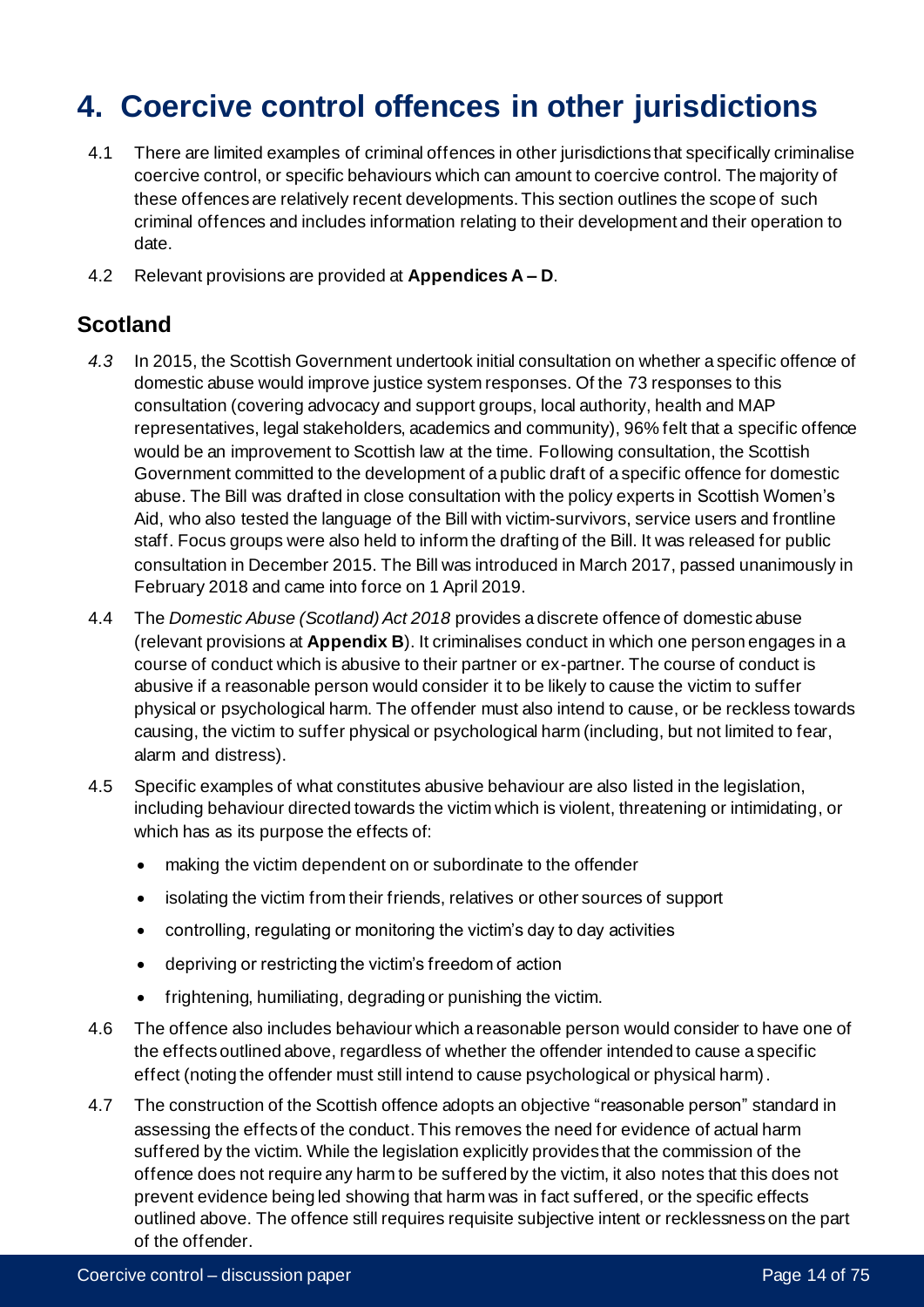- 4.8 The maximum penalty for the offence is 12 months imprisonment on summary conviction, or 14 years imprisonment on indictment. The seriousness of the offence is aggravated if the behaviour in question is directed at a child, involves or makes use of a child, or if a child sees, hears or is present during an incident of the course of behaviour. This aggravating factor must be recorded on the conviction and be factored into the sentencing of the offender.
- 4.9 The Scottish offence is expressly limited to abuse of a partner or ex-partner. This is consistent with existing definitions of 'domestic violence' in Scotland, and has been adopted by the Scottish Government on the basis that abuse of partners and ex-partners has a distinct dynamic that differs from other forms of abuse within families.<sup>27</sup>
- 4.10 It is a defence under the Scottish legislation to show that the course of behaviour was reasonable in the particular circumstances. An accused person bears an evidentiary burden only, requiring them only to adduce evidence raising the issue of reasonableness, after which the prosecution bears the onus of proving beyond a reasonable doubt that the behaviour was not reasonable in the particular circumstances.
- 4.11 To support the commencement of the legislation, funding was provided by the Scottish government to deliver enhanced training to 14,000 police officers and staff to support the implementation of the domestic violence offence.<sup>28</sup> A self-completion e-learning package was also made available to all staff.<sup>29</sup> Funding was also provided to Scottish Women's Aid for dedicated training for frontline staff to prepare service providers ahead of commence ment. The commencement of the legislation was also supported by a public awareness campaign to increase understanding of the scope of domestic abuse and encourage victims to come forward.
- 4.12 Given the Scottish legislation commenced relatively recently, statistics in relation to prosecution are not readily available. However, at May 2020, 1681 crimes under the legislation were recorded by Scottish police.<sup>30</sup> This represents a comparatively high uptake of the offence even in the early stages.

## **England and Wales**

4.13 The development of a coercive control offence in England and Wales began with consultation from the Home Office in 2014 on "whether we should create a specific offence that captures patterns of coercive and controlling behaviour in intimate relationships, in line with the Government's non-statutory definition of domestic abuse".<sup>31</sup> The results of the consultation showed that 85% of respondents felt that the existing criminal law was not sufficient to tackle coercive control.<sup>32</sup> The consultation led to the development of s 76 of the *Serious Crime Act 2015 (UK)*, which commenced on 29 December 2015.

 $27$  Cynthia Thomas 'First national study of elder abuse and neglect: Contrast with results from other studies' (2000) 12(1) *Journal of Elder Abuse and Neglect* 1

<sup>28</sup> Scottish Government 'Police prepare for new domestic abuse crime' (Online, 28 December 2017) <https://news.gov.scot/news/police-prepare-for-new-domestic-abuse-crime? sm\_au\_=iVVVrV6nq4rQZNMPNKCfNKt3tRVRF> (accessed 18 September 2020)

<sup>29</sup> Scottish Government 'Domestic Abuse Bill/Act Training Funding' (FOI release, Online, 15 May 2019) [<https://www.gov.scot/publications/foi-201900001049/>](https://www.gov.scot/publications/foi-201900001049/) (accessed 18 September 2020)

<sup>30</sup> BBC News 'Police record almost 1,700 domestic abuse crimes under new act', *BBC* (Online, 25 May 2020) < [https://www.bbc.com/news/uk-scotland-52799283>](https://www.bbc.com/news/uk-scotland-52799283) (accessed 18 September 2020)

<sup>31</sup>Home Office *Strengthening the law on domestic abuse—A consultation*. (2014a), 5 [<https://assets.publishing.service.gov.uk/government/uploads/system/uploads/attachment\\_data/file/344674/Strengthening\\_the](https://assets.publishing.service.gov.uk/government/uploads/system/uploads/attachment_data/file/344674/Strengthening_the_law_on_Domestic_Abuse_-_A_Consultation_WEB.PDF) law\_on\_Domestic\_Abuse\_-\_A\_Consultation\_WEB.PDF> (accessed 21 September 2020)

<sup>32</sup> Home Office. *Strengthening the law on domestic abuse consultation—Summary of responses* (2014b) 5

<sup>&</sup>lt;https://assets.publishing.service.gov.uk/government/up [loads/system/uploads/attachment\\_data/file/389002/StrengtheningLaw](https://assets.publishing.service.gov.uk/government/uploads/system/uploads/attachment_data/file/389002/StrengtheningLawDomesticAbuseResponses.pdf) [DomesticAbuseResponses.pdf](https://assets.publishing.service.gov.uk/government/uploads/system/uploads/attachment_data/file/389002/StrengtheningLawDomesticAbuseResponses.pdf)> (accessed 21 September 2020)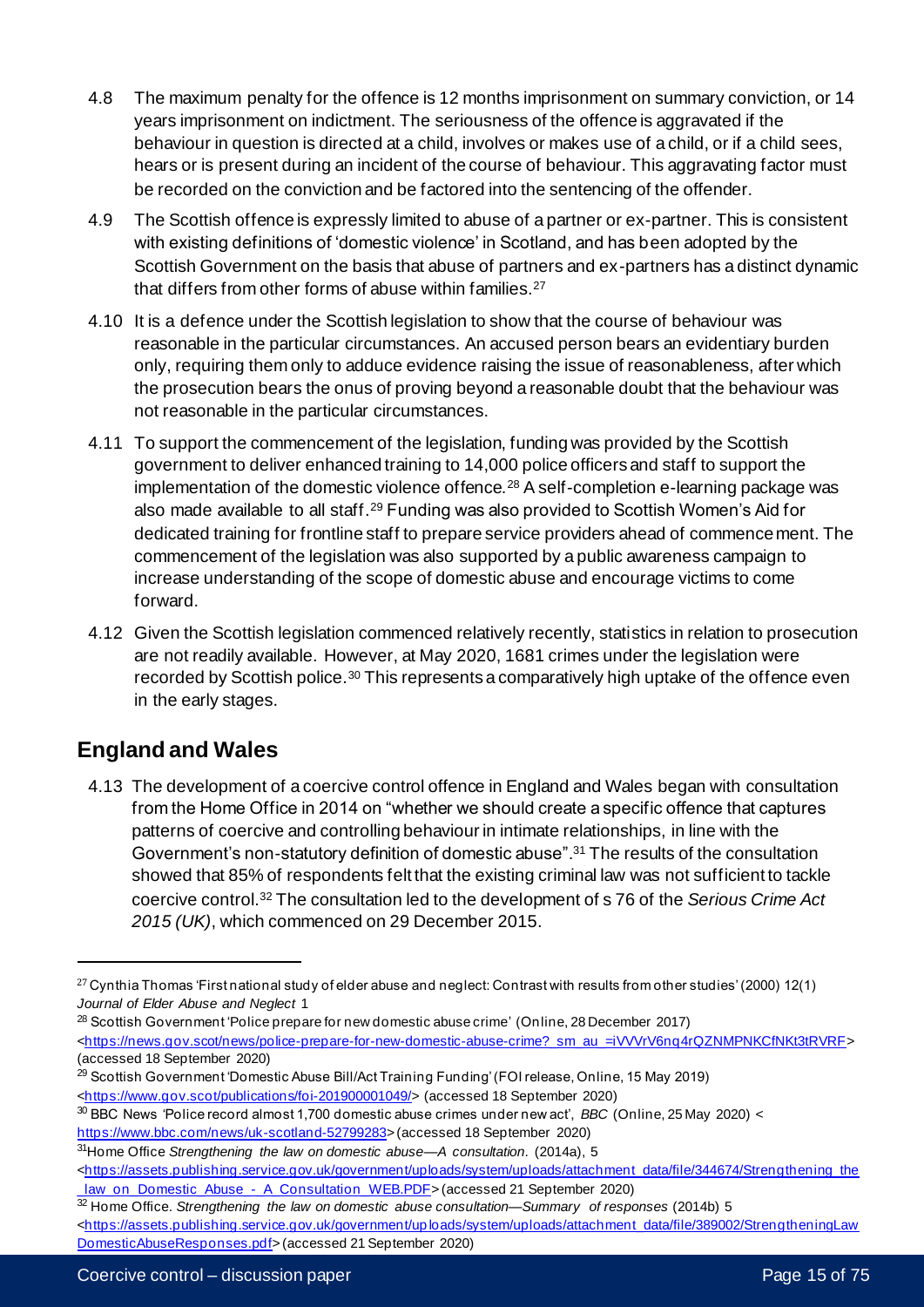- 4.14 Section 76 creates an offence of 'controlling or coercive behaviour in an intimate or family relationship' (relevant provisions at **Appendix C**). There are a number of circumstances which are required for the offence to apply:
	- The controlling or coercive behaviour must occur repeatedly or continuously.
	- The behaviour must have a 'serious effect' on the victim, which is prescribed as either causing the victim to fear on at least two occasions that violence will be used against them, or that it causes the victim serious alarm or distress which has a substantial adverse effect on their usual day-to-day activities.
	- The offender must have known or ought to have known that the behaviour would have a serious effect on the victim. The 'ought to know' component is explicitly noted to be a standard of what a reasonable person in possession of the same information as the offender.
- 4.15 These requirements demonstrate similarities and divergences from the Scottish offence. The concept of repeated or continuous behaviour enables the offence to capture a course of conduct over time. However, this formulation imports a temporal or frequency requirement of "repeatedly or continuously", which may give it more limited scope than other jurisdictions.
- 4.16 The England and Wales offence requires actual harm or impact on the victim to be proven, in contrast to the objective "reasonable person" standard applied in Scotland.
- 4.17 The England and Wales offence does not require a specific intention to coerce or control, but instead requires that the offender knew or ought to have known the impacts of their behaviour. In this way, the England and Wales offence applies a more objective standard to the mental state of the offender, unlike Scotland which requires an intention to be proven.
- 4.18 Additionally, the England and Wales offence takes a more expansive approach to the types of relationships that it covers, unlike other jurisdictions which restrict the offence to intimate partner relationships. The England and Wales offence applies whenever the offender and the victim are personally connected, which is defined to include people currently or formerly connected by an intimate personal relation, marriage or engagement, civil partnership or a civil partnership arrangement, familial relation, two people who are both parents of the same child or two people who have or had parental responsibility for the same child. This definition of personal connection therefore applies the offence not only to intimate partner violence, but also to family violence such as child to parent to sibling to sibling violence.
- 4.19 The maximum penalty for the offence is 12 months on summary conviction, or five years on conviction on indictment.
- 4.20 It is a defence under the legislation if an accused believes that they are acting in the best interests of the other party, and the behaviour is in all the circumstances reasonable. Note here that the defence requires a combination of subjective factors (the intention and belief of the accused), and an objective standard of reasonableness. Similarly to Scotland, the accused need only adduce evidence sufficient to raise the defence, at which point the prosecution bears the onus of proving beyond a reasonable doubt that defence does not apply.
- 4.21 The offence is supported by the *Statutory Guidance Framework on Controlling or Coercive Behaviour in an Intimate or Family Relationship*. <sup>33</sup> This document provides guidance on the investigation of offences of controlling and coercive behaviour. This document provides additional context and guidance to police and criminal justice agencies in the investigation and

<sup>33</sup> Home Office *Controlling or Coercive Behaviour in an Intimate or Family Relationship Statutory Guidance Framework* (2015) [<https://assets.publishing.service.gov.uk/government/uploads/system/uploads/attachment\\_data/file/482528/Controlling\\_or\\_co](https://assets.publishing.service.gov.uk/government/uploads/system/uploads/attachment_data/file/482528/Controlling_or_coercive_behaviour_-_statutory_guidance.pdf) ercive\_behaviour - statutory\_guidance.pdf> (accessed 18 September 2020)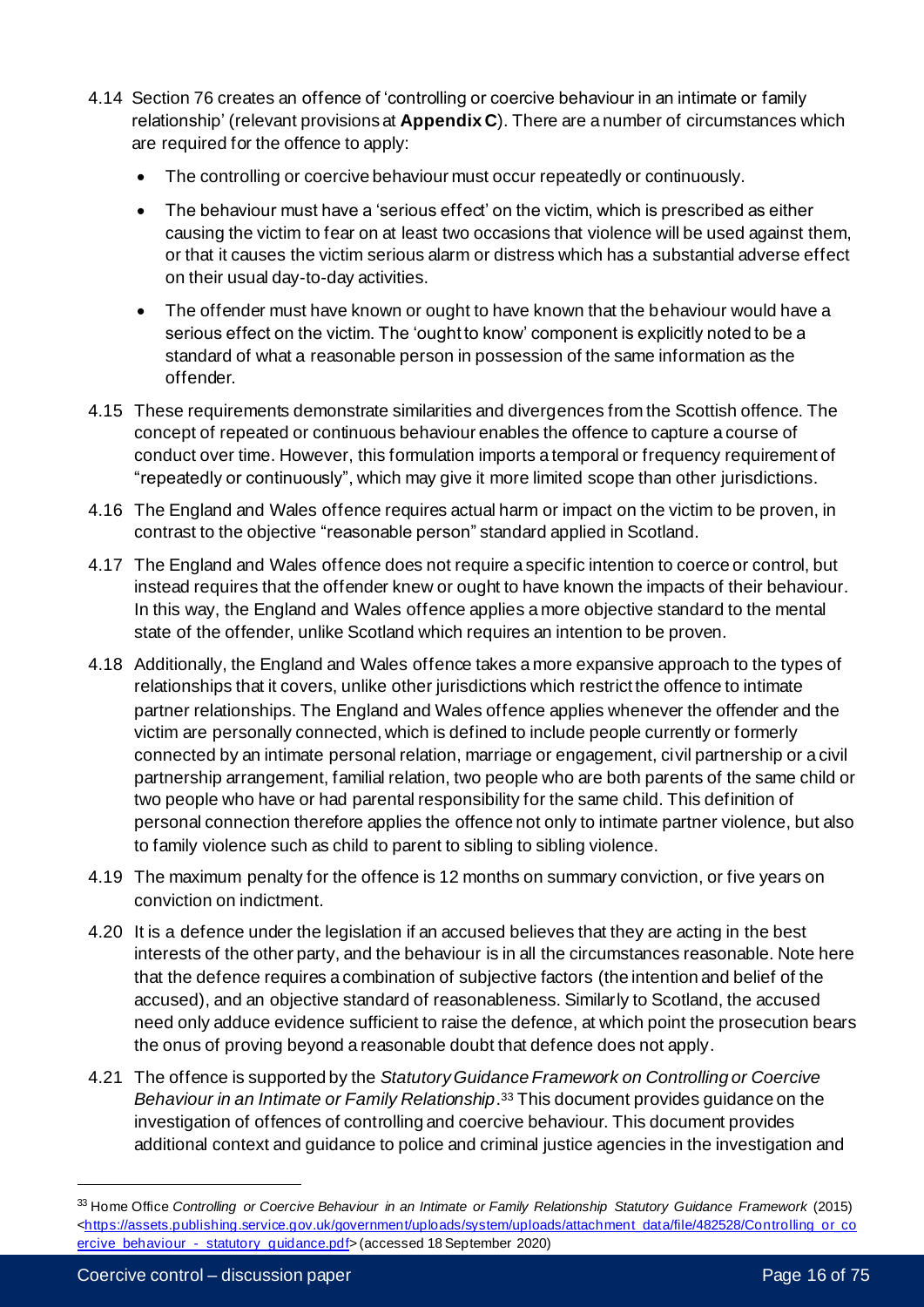prosecution of the offence. It includes definitions of coercive and controlling behaviour, which emphasise that they are patterns of behaviour rather than discrete incidents. It includes a nonexhaustive list of examples of potential coercive or controlling behaviours. <sup>34</sup>

- 4.22 UK Crown Prosecution Service data has shown that the uptake of the offence was initially slow, but has increased over time. From April 2015 to March 2017, only 314 coercive control offences reached a first hearing at a magistrates' court. However, in the period of April 2018 to March 2019 alone, 1177 coercive control offences reached a first hearing at a magistrates' court.<sup>35</sup> The significant number of prosecutions is also reflected in police activity – for example 9,053 offences of coercive control were recorded by the police in the year ending March 2018.<sup>36</sup>
- 4.23 Data from the UK Department of Justice also shows that in the year ending December 2018, there were 10 cautions, 516 proceedings and 308 convictions. Of offenders convicted, 202 (65.6%) received a custodial sentence, and a further 100 (32.5%) received either a suspended sentence or a community sentence. The remaining 6 (1.9%) received either a fine, a conditional discharge, or were otherwise dealt with. The average custodial sentence length was 20.2 months.<sup>37</sup>

## **Ireland**

- 4.24 Under section 39 of the *Domestic Violence Act 2018*, Ireland has also criminalised coercive and controlling behaviour (relevant provisions at **Appendix D**). The model used by Ireland is similar to the offence in England and Wales, but with a number of key differences. The offence criminalises behaviour that:
	- is coercive or controlling,
	- has a serious effect on the victim, being defined as causing the victim to fear that violence will be used against them, or serious alarm or distress that has a substantial adverse impact on their day to day activities; and
	- would be considered by a reasonable person to have a serious effect on a person in the circumstances.
- 4.25 Additionally, the offender must knowingly and persistently engage in the behaviour.
- 4.26 Unlike the other offences discussed above, the Irish offence requires proof of both actual harm to the victim (like in England and Wales), whilst also applying an objective "reasonable person" test to that harm. The Irish offence is restricted to individuals who are spouses or partners, or in an intimate personal relationship. The maximum penalty for the offence is 12 months on summary conviction, or five years on conviction on indictment.
- 4.27 The offence was introduced into the legislative regime through an amendment to a bill before the Seanad at the committee stage. The offence commenced on 1 January 2019. At present no data is readily available from Ireland in relation to prosecutions and convictions. <sup>38</sup> There are also ongoing issues with the quality of crime statistics from the Central Statistics Office, which

<sup>36</sup> Office for National Statistics. *Domestic abuse in England and Wales: year ending March 2018* (2018) [<https://www.ons.gov.uk/peoplepopulationandcommunity/crimeandjustice/bulletins/domesticabuseinenglandandwales/yearend](https://www.ons.gov.uk/peoplepopulationandcommunity/crimeandjustice/bulletins/domesticabuseinenglandandwales/yearendingmarch2018#domestic-abuse-related-offences-specific-crime-types) [ingmarch2018#domestic-abuse-related-offences-specific-crime-types](https://www.ons.gov.uk/peoplepopulationandcommunity/crimeandjustice/bulletins/domesticabuseinenglandandwales/yearendingmarch2018#domestic-abuse-related-offences-specific-crime-types)> (accessed 21 September 2020)

<sup>34</sup> Ibid, 4

<sup>35</sup> Office of National Statistics, *Domestic abuse and the criminal justice system – Appendix tables* (2019) Table 15 [<https://www.ons.gov.uk/peoplepopulationandcommunity/crimeandjustice/datasets/domesticabuseandthecriminaljusticesyste](https://www.ons.gov.uk/peoplepopulationandcommunity/crimeandjustice/datasets/domesticabuseandthecriminaljusticesystemappendixtables) [mappendixtables](https://www.ons.gov.uk/peoplepopulationandcommunity/crimeandjustice/datasets/domesticabuseandthecriminaljusticesystemappendixtables)> (accessed 18 September 2020)

[Ibid.](https://www.ons.gov.uk/peoplepopulationandcommunity/crimeandjustice/datasets/domesticabuseandthecriminaljusticesystemappendixtables) Table 16

<sup>38</sup> Francessa Soliman 'The criminalisation of coercive control' (2019) *Northern Ireland Assembly: Research Paper* [<http://www.niassembly.gov.uk/globalassets/documents/raise/publications/2017-](http://www.niassembly.gov.uk/globalassets/documents/raise/publications/2017-2022/2019/justice/0319.pdf?_sm_au_=iVVVrV6nq4rQZNMPNKCfNKt3tRVRF)

<sup>2022/2019/</sup>justice/0319.pdf? sm\_au\_=iVVVrV6nq4rQZNMPNKCfNKt3tRVRF> (accessed 18 September 2020), 26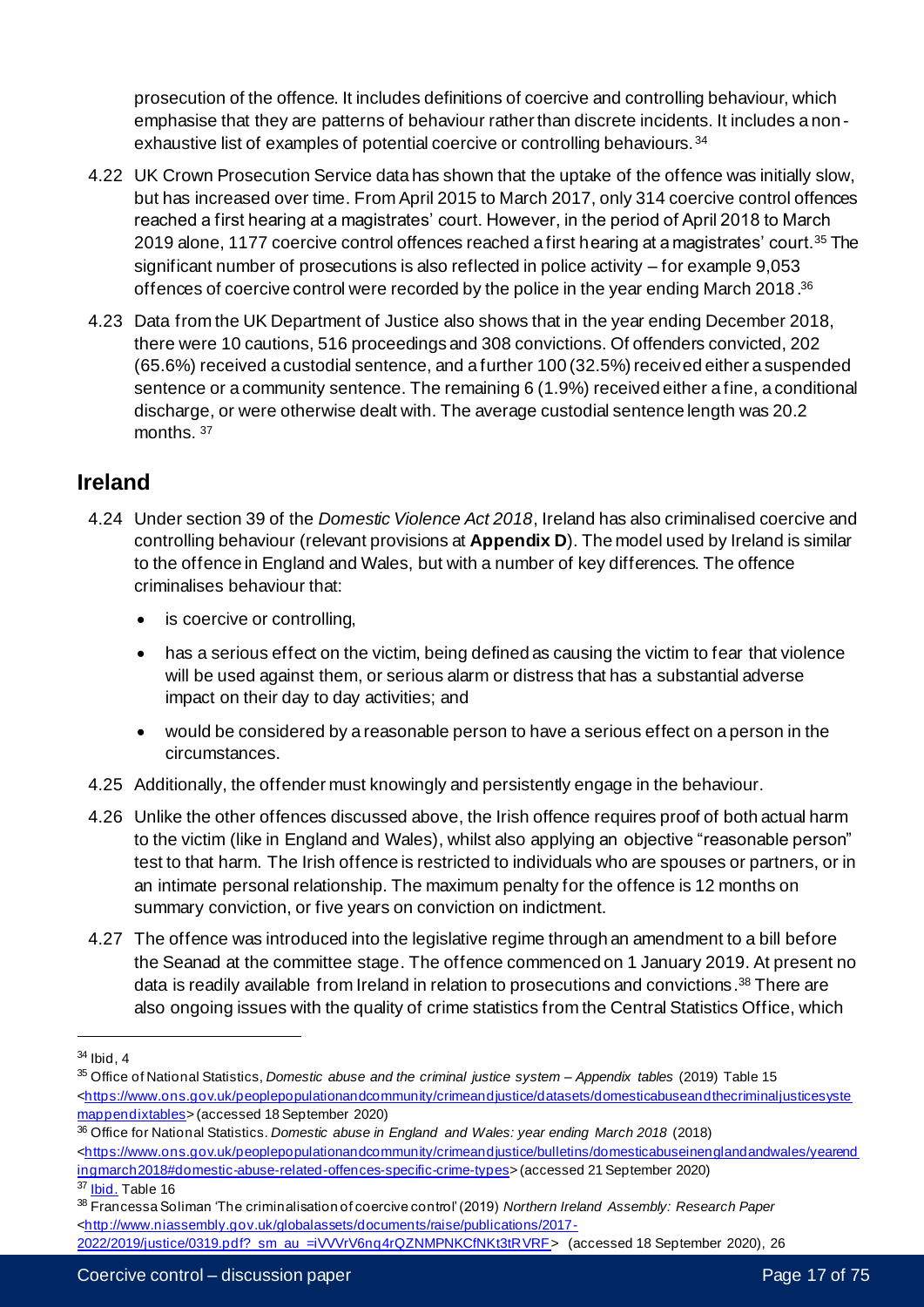has suspended official crime statistics and only publishes such data under reservation. 39

# **Australian jurisdictions**

#### *Tasmania*

- 4.28 Tasmania is the only Australian jurisdiction with specific offences that address coercive and controlling behaviours. The *Family Violence Act 2004* (Tas), includes two relevant offences
- 4.29 The offence of economic abuse (s 8) criminalises a course of conduct made up of one or more of the following behaviours:
	- coercing one's spouse or partner to relinquish control over assets or income
	- disposing of property owned by the person's spouse or partner, owned jointly, or owned by an affected child without their consent
	- preventing one's spouse or partner from participating in decisions over household expenditure
	- preventing one's spouse or partner from accessing joint financial assets for the purposes of meeting normal household expenses
	- withholding or threatening to withhold reasonable financial support.
- 4.30 The offence also requires that the course of behaviour is pursued with the intent to unreasonably control or intimidate one's spouse or partner, or with the intent to cause mental harm, apprehension or fear in one's spouse or partner. There is no requirement that the victim suffer any harm or detriment merely, that the relevant behaviours constituting the course of conduct were done with the intention to unreasonably control or intimidate. It carries a maximum penalty of 40 penalty units or a term of imprisonment of two years.
- 4.31 The offence of emotional abuse or intimidation (s 9) criminalises a course of conduct that an accused person knows or ought to know is likely to have the effect of unreasonably controlling, intimidating or causing mental harm, apprehension or fear in their spouse or partner. No behaviours are prescribed in the legislation, however it is noted that an example of the offence includes limiting the freedom of movement of one's spouse or partner by means of threats or intimidation.
- 4.32 There is no requirement that the victim suffer any detriment merely, that the offender knew or ought to have known that their course of conduct would be likely to have the relevant effects. 40 Importantly, the course of conduct does not in and of itself need to be directed to the spouse or partner. For example, the wording of the provision could include threats or actual harm to animals if such conduct was likely to cause the spouse or partner fear or mental harm or to control or intimidate them. It carries a maximum penalty of 40 penalty units or a term of imprisonment of two years.
- 4.33 Notably, these offences are limited to spouses and partners only. There is also a limitation period for the offences (s 9A) requiring a complaint be made within 12 months of the day on which the last act making up the course of conduct occurred. Prior to 2015, the limitation period was six months, meaning that even if a course of conduct extended for several years, only behaviour within the six month period could be used to support a charge under either offence.
- 4.34 Both offences target a course of conduct. The intention was to address cases where the abusive behaviours, taken as individual incidents, would not have been considered sufficiently

 $40$  Likelihood has been interpreted by the court to mean a substantial or real chance, as distinct from a mere possibility. *McLean v Rundle* [2011] TASMC (unreported, 4 November 2011), citing *Simpson v R* [1996] TASSC 137)

<sup>39</sup> <https://www.cso.ie/en/methods/crime/statisticsunderreservationfaqs/> (accessed 18 September 2020)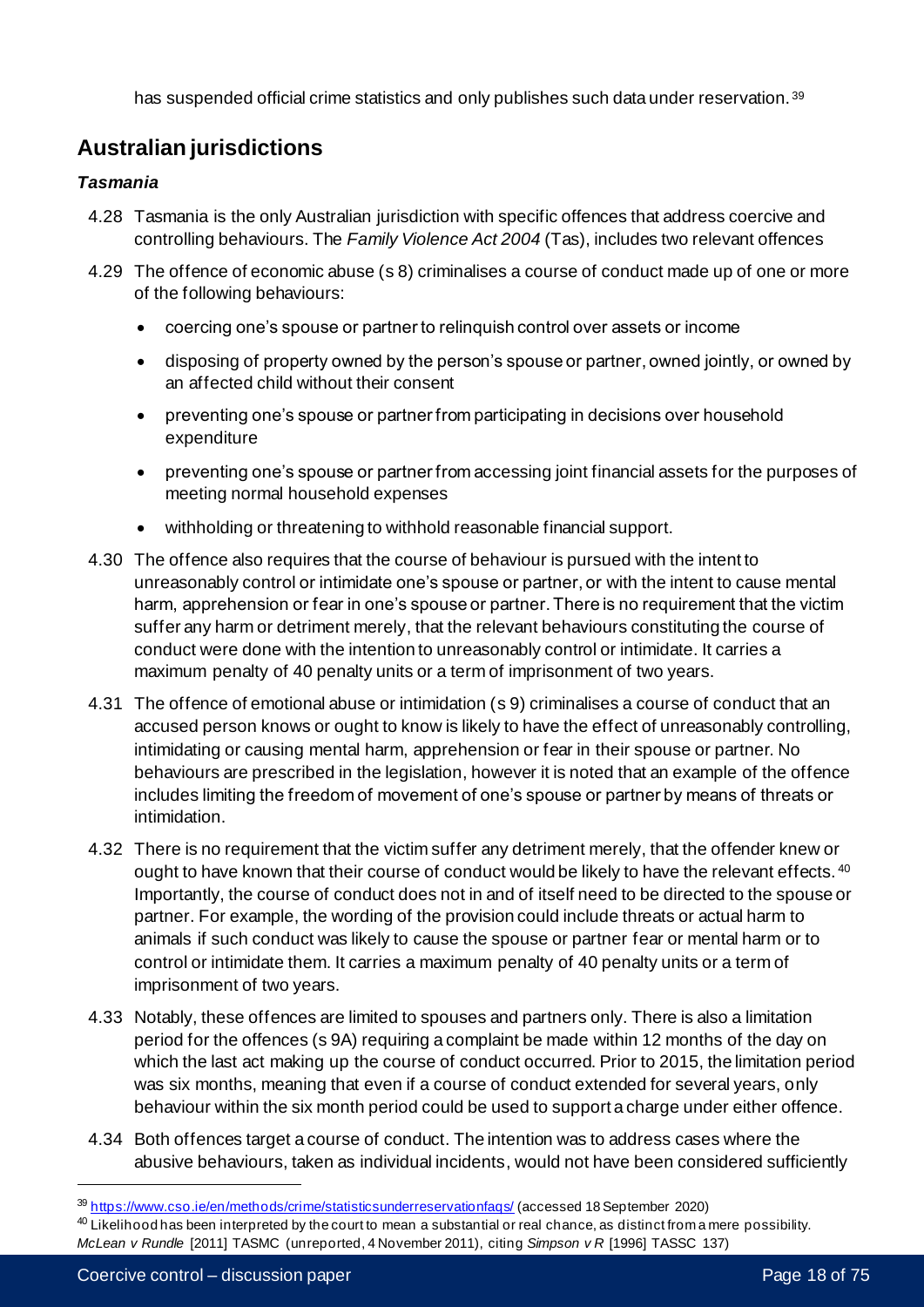serious to constitute a crime, but when taken together could reach a sufficient level of criminality due to the fear or intimidation in the relationship.<sup>41</sup> It is also worth noting that the reference to 'unreasonably' controlling or intimidating behaviour may imply that some behaviours may 'reasonably' control a spouse or partner.

- 4.35 The experience in Tasmania shows slow uptake of the offence within the first three years of the offence, no charges were laid. By the end of 2017, 73 charges had been finalised across the two offences, with 34 guilty pleas, six convictions after hearing, two dismissals after hearing and the remainder withdrawn as part of plea negotiations or because police were unable to proceed.<sup>42</sup> Of this number:
	- Five prosecutions were for economic abuse. It was noted that difficulties in the prosecution of such offences has been the availability of corroborating evidence, particularly in cases where the perpetrator's course of conduct may be obscured by the fact that the victim seemingly had their own income and bank account, but was having their money misused by the perpetrator. Successful prosecutions relied on inference drawn from bank records and other documentary evidence about suspicious or irregular financial activity including both withdrawals and spending patterns, and testimony from family and third parties. 43
	- 68 prosecutions were for emotional abuse. The successful prosecutions for this offence have also shown that the interpretation of a 'course of conduct' can be quite broad. In some cases, a course of conduct was applied to a series of actions which all occurred in the same incident,<sup>44</sup> although the majority of cases dealt with behaviour over a longer period of time and where the behaviour was sustained and/or occurred on more than one occasion. It has been noted that the majority of prosecutions dealt with extreme cases "where if the facts were established then it was obvious that the offender knew his conduct was likely to have the effect of unreasonably controlling or intimidating, or causing mental harm, apprehension or fear.<sup>45</sup>
- 4.36 The number of prosecutions is comparatively low for example in 2015-2016, there were eight prosecutions combined for the two offences, but 3,714 incidents of family violence recorded by police that resulted in charges being laid.<sup>46</sup> Although the offences formed part of the Tasmanian Government's *Safe at Home* reforms program, which provided an integrated criminal justice response to family violence through both legislative changes as well as operational and policy changes implemented by Tasmanian police, there was not dedicated training in relation to these two offences. It has been suggested by researchers that the issue of training and support for investigations, coupled with the pre-2015 limitation period, have been major contributing factors to the low rate of prosecutions.<sup>47</sup>

<sup>41</sup> Department of Justice (Tas) *Safe at Home: A Criminal Justice Framework for Responding to Family Violence in Tasmania*, Options Paper (2003), 24. <https://www.safeathome.tas.gov.au/ data/assets/pdf\_file/0008/567440/Options\_Paper.pdf> (accessed 18 September 2020

<sup>42</sup> Kerryne Barwick, Paul McGorrery and Marilyn McMahon 'Ahead of Their Time? The Offences of Economic and Emotional Abuse in Tasmania, Australia' in Marilyn McMahon and Paul McGorrery (eds) *Criminalising Coercive Control: Family Violence and the Criminal Law* (Springer, 2020), 135, 155

<sup>43</sup> Ibid, 144-145

<sup>44</sup> *McLean v Rundle* [2011] TASMC (unreported, 4 November 2011), *Thomas v Stewart* [2017] TASMC (unreported, 4 September 2017)

<sup>45</sup> Kerryne Barwick, Paul McGorrery and Marilyn McMahon 'Ahead of Their Time? The Offences of Economic and Emotional Abuse in Tasmania, Australia' in Marilyn McMahon and Paul McGorrery (eds) *Criminalising Coercive Control: Family Violence and the Criminal Law*, (Springer, 2020), 135, 148 <sup>46</sup> Ibid*,* 149

<sup>47</sup> Ibid*,* 151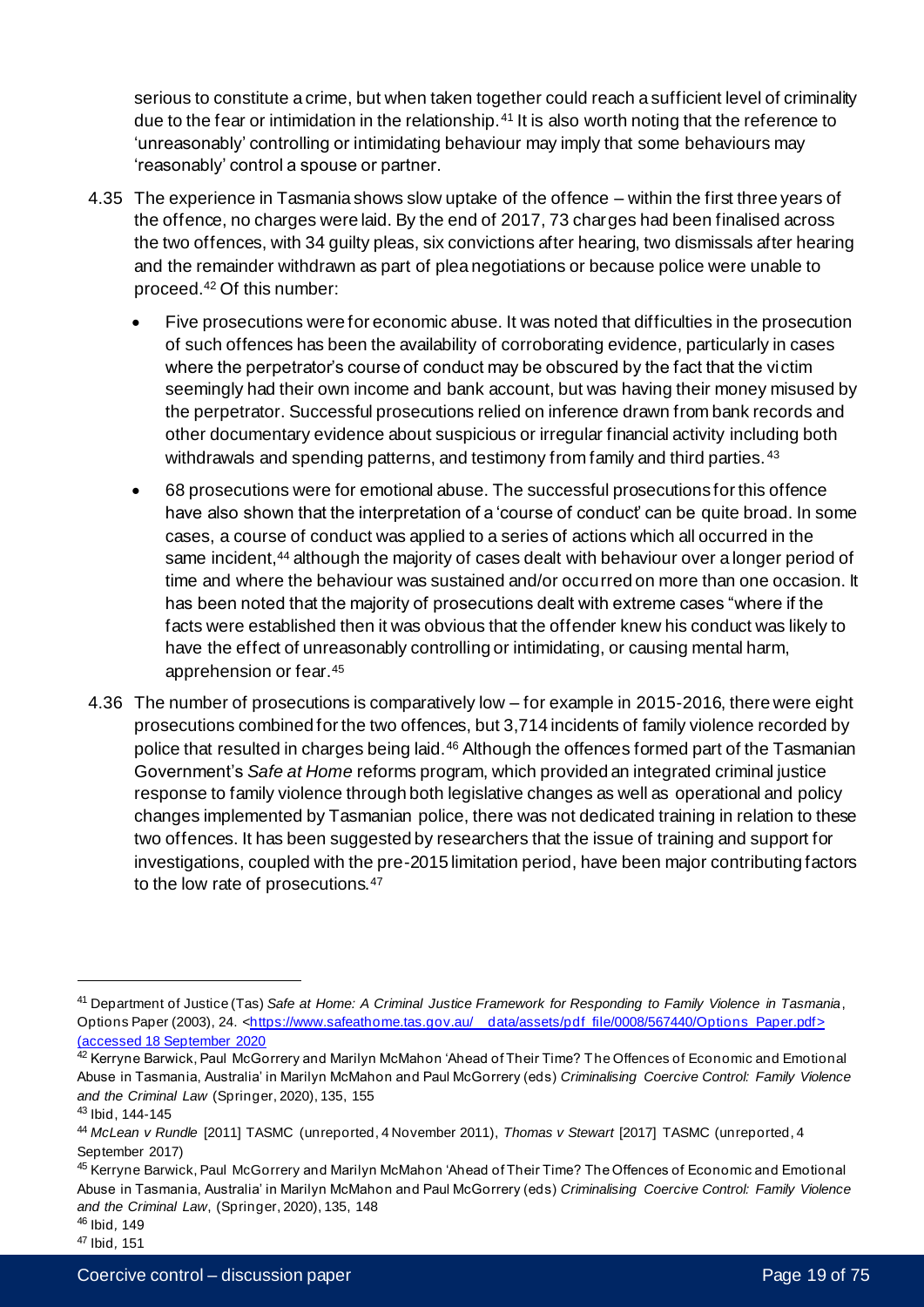#### *Other Australian states*

4.37 All other Australian jurisdictions adopt a definition of DFV (or an equivalent term) in relevant legislation governing DFV. The definitions in each of these states generally includes recognition of behaviour that is emotionally or psychologically abusive, economically abusive, or coercive or which controls and dominates the victim in a way that causes them to fear for their safety or wellbeing or for the safety or wellbeing of another person. Although these definitions of DFV cover coercive and controlling behaviour, there is no discrete offence in these jurisdictions.

A comparison of relevant provisions is provided at **Appendix A.**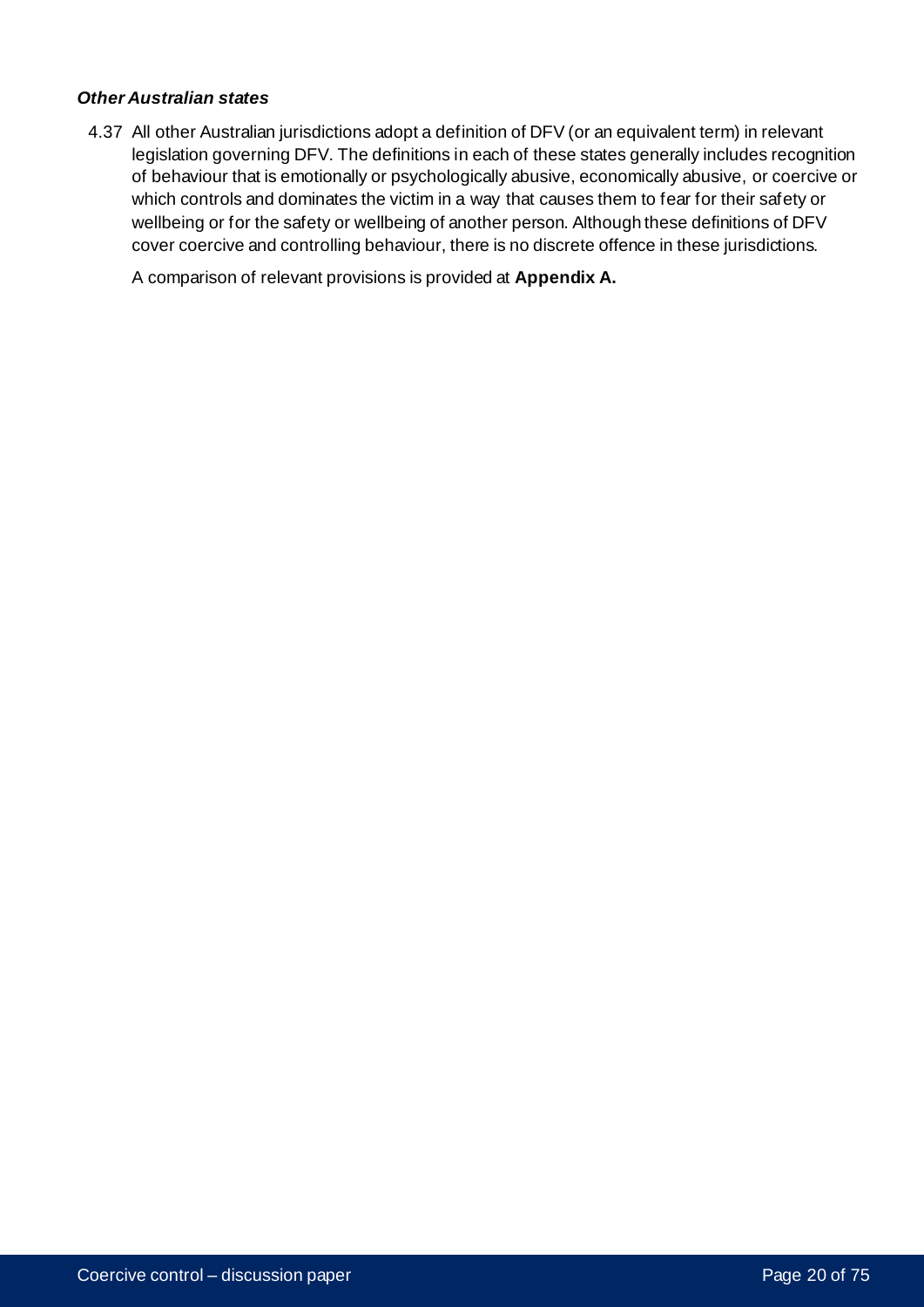# **5. Evidence of coercive control in NSW proceedings currently**

5.1 Under NSW law currently, evidence of coercive control, whilst not reflected in a substantive criminal offence, can be adduced in a number of ways, both in civil and criminal proceedings.

# **Civil proceedings: Apprehended Domestic Violence Orders**

- 5.2 As discussed above, ADVOs are orders that can be made for the protection of a PINOP or people with whom PINOP has a domestic relationship. They are civil orders and the applications – which can be brought by a PINOP or by police on behalf of a PINOP – need to be proven on the balance of probabilities.
- 5.3 Before making an ADVO, the court must be satisfied that the PINOP has reasonable grounds to fear, and does fear, that they will be subjected to a domestic violence offence by the defendant, or that they or someone they are in a domestic relationship with will be subject to stalking or intimidation by the defendant. The court must also be satisfied that the conduct is sufficient to warrant the order.<sup>48</sup>
- 5.4 In determining an application for an ADVO, evidence of patterns of abusive behaviour may be highly relevant. Evidence that a person has been subject to a history of protracted domestic abuse, including patterns of controlling and manipulative behaviour, may be relevant to whether the person relevantly fears the defendant, and whether those fears are well founded. A pattern of coercive control may, in appropriate cases, be sufficient to establish the need for an ADVO.

# **Criminal trials**

- 5.5 Although there is currently no offence of coercive control in NSW, evidence of this conduct can often still be adduced in criminal trials for existing domestic violence offences.
- 5.6 Evidence that is relevant to an issue in proceedings is, subject to other rules of evidence, generally admissible.<sup>49</sup> Evidence of coercive control may be relevant to a range of issues in criminal proceedings.
- 5.7 Under certain circumstances, evidence of a person's wrongdoing, even if it has not been charged as an offence, can be admissible to prove a person's guilt. Tendency evidence, for example, is evidence that a person has had tendency to act in a particular way in the past, which makes it more likely that they acted the same way at the time of the offence.<sup>50</sup> This could include evidence that a person has a tendency to act towards their domestic partner in a way that is abusive, controlling, demeaning or which otherwise fits the description of coercive control. This evidence could be relied on by the prosecution to prove that a person who has behaved in this way towards their partner in the past is more likely to have committed similar acts with which they have been charged.
- 5.8 Evidence of coercive control may also be relevant to a person's character. If a defendant that is charged with domestic violence offences puts evidence before the Court that they are a person of good character, the prosecution may be able to lead evidence of their coercive control to prove that they are in fact not generally a person of good character.<sup>51</sup>

<sup>48</sup> *Crimes (Domestic and Personal Violence) Act 2007* (NSW), s 13

<sup>49</sup> *Evidence Act 1995* (NSW), s 55

<sup>50</sup> *Evidence Act 1995* (NSW), s 97

<sup>51</sup> *Evidence Act 1995* (NSW), s 110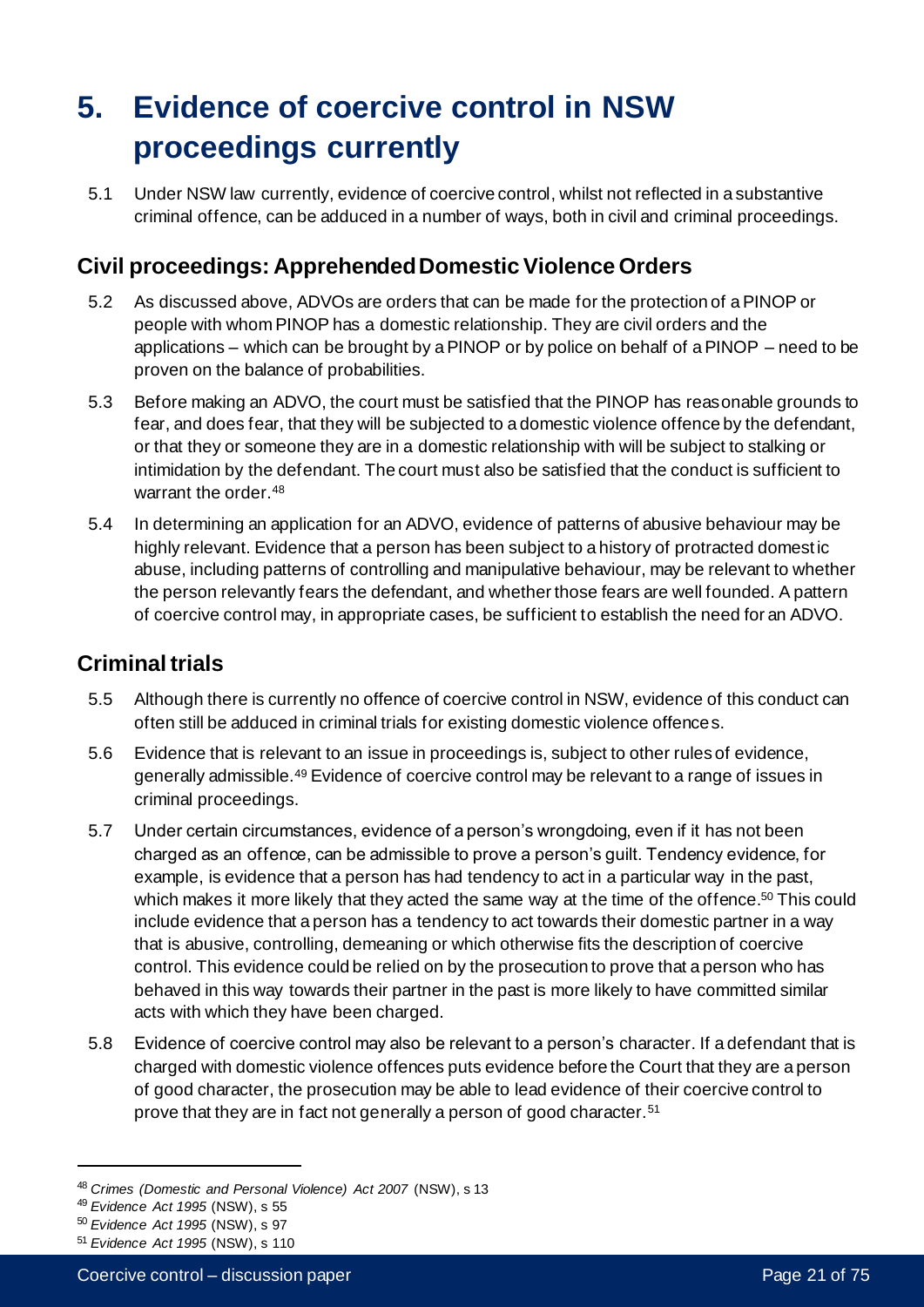- 5.9 Evidence of a defendant's past misconduct that is not admissible under the *Evidence Act* 1995 (**Evidence Act**) may still be relevant to prove the background or context in which the alleged offences occurred. The prosecution can seek to lead evidence of these incidents or details in trial proceedings under the rules of common law. Often, this evidence will be referred to as "uncharged acts". This evidence may be necessary in order to place an event in its proper context, or to explain what might otherwise appear to be an unlikely or improbable event without a proper understanding of a person's conduct in the period leading up to, or after, the alleged offence.<sup>52</sup>
- 5.10 Evidence of coercive control may be particularly relevant in prosecutions for domestic violence offences. Evidence that a defendant has a history of abusive, controlling or demeaning conduct towards their partner may help to explain why a victim-survivor did not immediately disclose an assault, or did not leave an abusive relationship earlier. <sup>53</sup> Such evidence, including evidence of coercive control, may be necessary for a jury to properly understand the evidence of a victimsurvivor, where the things they have described could otherwise appear inexplicable or may appear to have occurred "out of the blue".<sup>54</sup>
- 5.11 This evidence will ordinarily be highly relevant in domestic violence proceedings, however there are some restrictions.<sup>55</sup> Like all evidence, it must be relevant to a fact in issue.<sup>56</sup> In prosecutions for domestic violence offences, a victim's credibility will usually be in issue. Evidence, for example, of financial control may be relevant to show why a complainant was unable to leave an abusive relationship, or evidence of systemic emotional and escalating physical abuse may be relevant to show that an assault did not occur "out of the blue". However, if there is no such specific issue that needs to be put in its proper context, evidence of coercive control may not be admissible.
- 5.12 Relevant evidence may also be excluded if its probative value is outweighed by the risk of unfair prejudice to a defendant.<sup>57</sup> Because evidence of coercive control will often involve evidence of discreditable acts which may tend to suggest that a defendant is generally a person of bad character, even relevant and probative evidence of this nature may be excluded.
- 5.13 The admissibility of context and relationship evidence is ultimately a matter for the court, and will turn on the circumstances and facts in issue in a particular matter.

# **Sentencing**

- 5.14 There is no legislative provision in NSW that explicitly permits or requires a court to consider, in sentencing an offender for domestic violence offences, that the offences were committed in the context of a relationship characterised by coercive control. However, it will often be a highly relevant consideration for courts assessing the seriousness of a domestic violence offence.
- 5.15 The High Court has said that, in sentencing for domestic violence offences, it is the duty of the courts to vindicate the human dignity of victim-survivors.<sup>58</sup> It has been recognised that an act of violence against a person's intimate partner is a serious breach of trust, which significantly heightens the seriousness of an offence and which will ordinarily lead to higher sentences. <sup>59</sup>
- 5.16 The courts have implicitly recognised that coercive control is an important feature of sentencing for domestic violence offences. For example, there is precedent which confirms that domestic violence involves the exercise of power, dominance and control.<sup>60</sup> . Perpetrators are often in a

<sup>52</sup> *HML v The Queen* (2008) 235 CLR 334, [6]

<sup>53</sup> *R v MM* [2014] NSWCCA 144, [29]

<sup>54</sup> *Roach v The Queen* (2011) 242 CLR 610, [45]-[46]

<sup>55</sup> *HML v The Queen* (2008) 235 CLR 334*,* [431]; *KJS v R* [2014] NSWCCA 27, [38]; *R v MM* [2014] 144, [28]

<sup>56</sup> *Evidence Act 1995* (NSW), s 55

<sup>57</sup> *Evidence Act 1995* (NSW), ss 135 and 137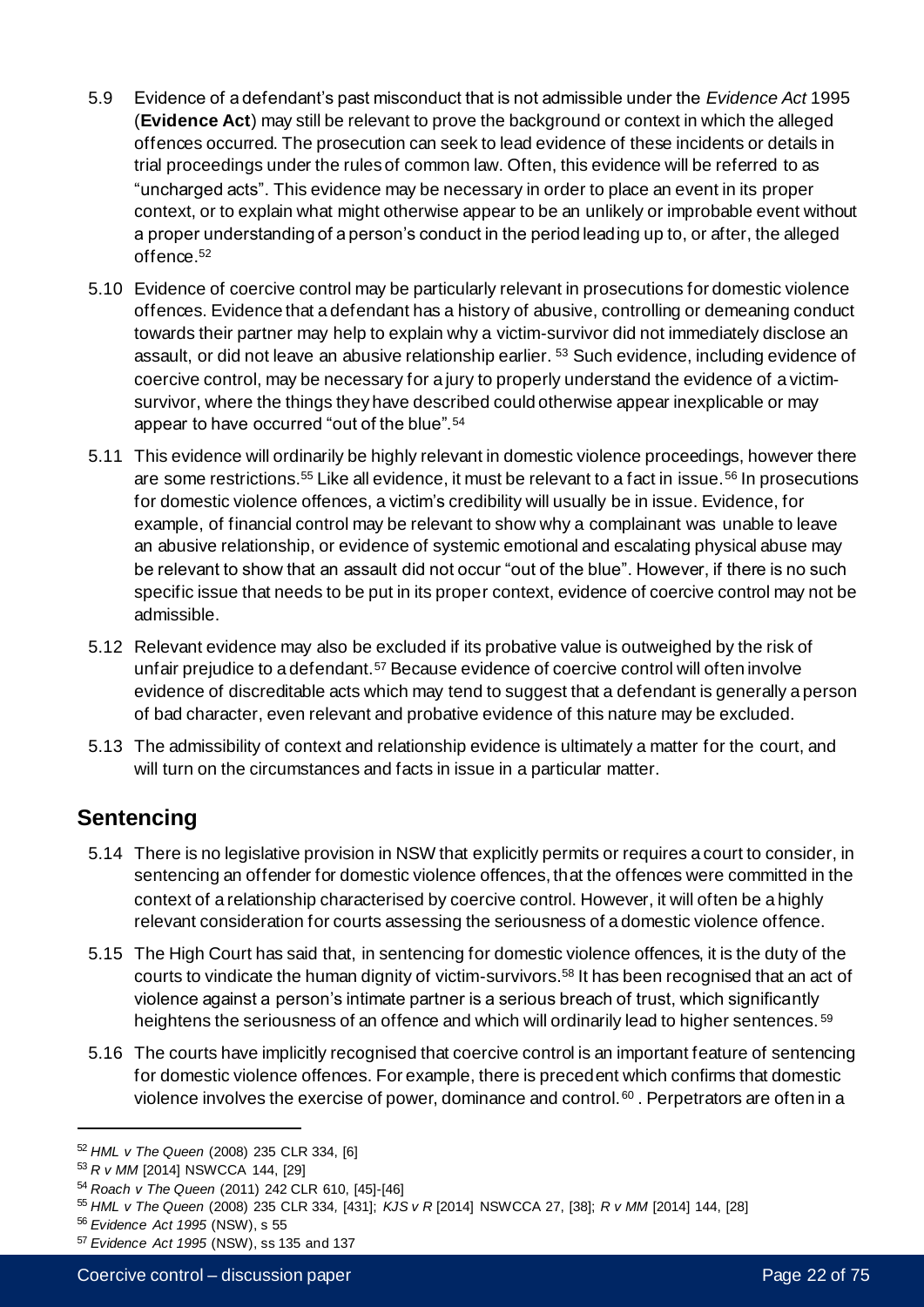position of power and control over their victim-survivors, either financially or otherwise, and are able to use this control to maintain dominance in the relationship and prevent a victim-survivor from leaving.<sup>61</sup>

5.17 These findings can ultimately have a bearing on the objective seriousness the court ascribes to a criminal offence, which will impact on the nature and length of any sentence imposed.

#### **Discussion questions**

- **5. Does the law currently provide adequate ways for courts to receive evidence of coercive and controlling behaviour in civil and criminal proceedings?**
- **6. Does the law currently allow evidence of coercive control to be adequately taken into account in sentence proceedings?**

**If the answer is no to either of the above questions, how could the law be improved to ensure the evidence is admissible and is given adequate weight in civil and/or criminal proceedings?**

<sup>58</sup> *Munda v Western Australia* (2013) 249 CLR 600, [55]

<sup>59</sup> *The Queen v Kilic* (2016) 259 CLR 256, [28] – In this matter the High Court found that an offence in which the respondent set alight his former partner was significantly aggravated because it occurred in the course of a domestic relationship, and therefore involved a serious abuse of trust.

<sup>60</sup> *R v Burton* [2008] NSWCCA 128, [97]

<sup>61</sup> *Patsan v R* [2018] NSWCCA 129, [39]-[40]; *Diaz v R* [2018] NSWCCA 33, [5]; *R v Edigarov* (2001) 125 A Crim R 551,[41]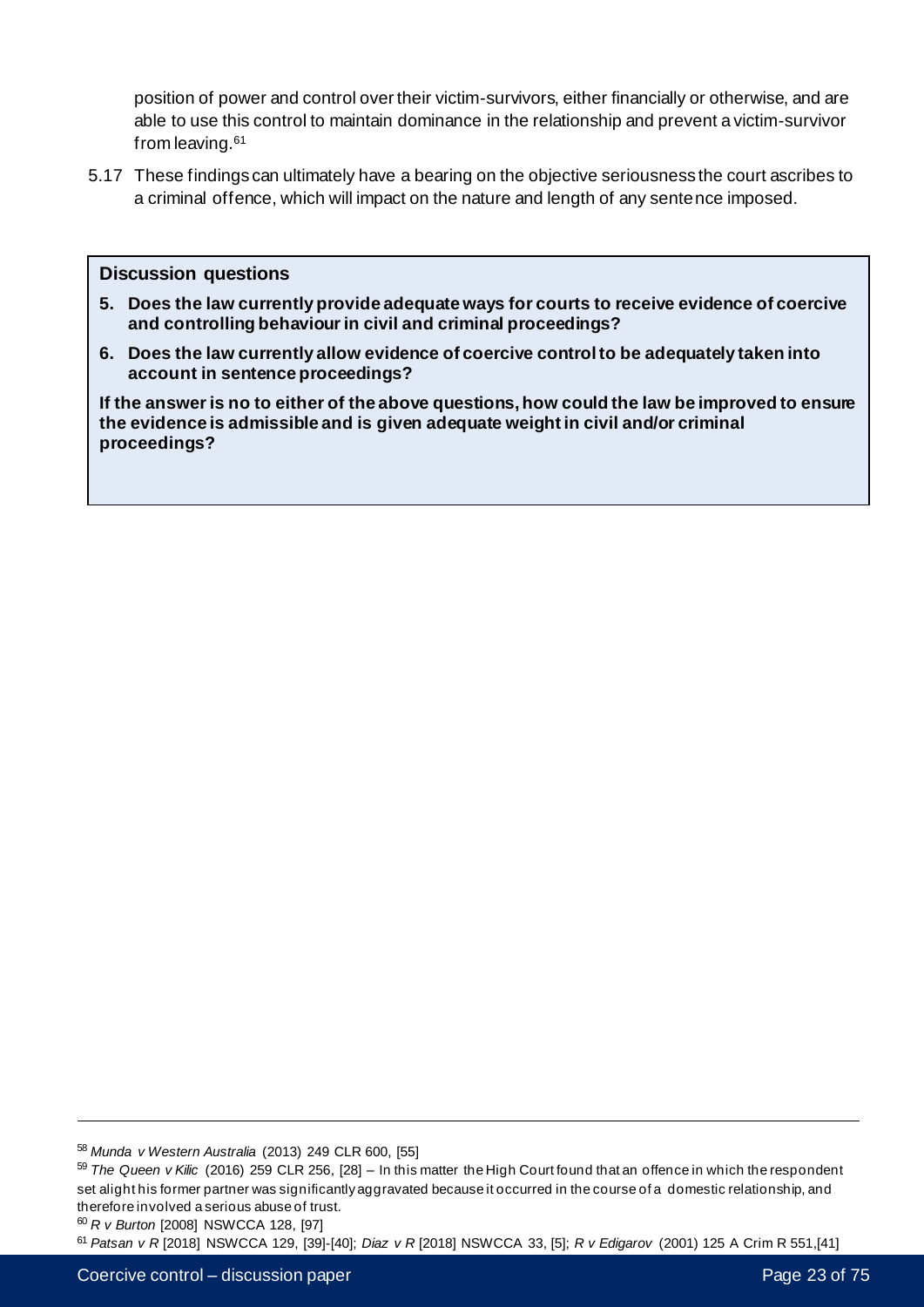# **6. Criminalising coercive control – potential benefits and practical challenges**

6.1 Since the introduction of an offence for coercive control in England and Wales, there has been significant discussion around the criminalisation of coercive control. Preliminary analysis and consultation on this issue have revealed significant arguments in support of a new offence of coercive and controlling behaviour. However, there are also significant practical and operational risks, and consideration needs to be given to whether the criminal law is the most appropriate vehicle for addressing this conduct.

# **Potential benefits of a specific offence**

- 6.2 The creation of a coercive control offence may allow the State to address a destructive aspect of DFV that is currently outside the scope of the criminal law.<sup>62</sup> This may enable earlier intervention, potentially preventing intimate partner homicides.
- 6.3 Ascribing separate criminal liability to coercive control would provide recognition to the distinct and harmful impact these behaviours can have on an individual. It would ensure that evidence specifically relating to coercive control is more likely to be admissible in criminal proceedings than what may occur under existing legislation. This is because it will be relevant to a charged offence, rather than used to explain the context of other offending behaviour.
- 6.4 The offence would also carry with it its own penalty. This would allow for courts to specifically punish an offender for such behaviour, which would appear on an offender's criminal history. This may enable perpetrators to be held to account for the full extent of coercive and controlling behaviour rather than for single incidents, regardless of whether these behaviours are physical or non-physical.<sup>63</sup> This may also assist with tailoring rehabilitative programs in order to curb recidivism, as it better recognises the type of behaviours being exhibited by an offender which need to be addressed.
- 6.5 Creating a specific offence would send a clear and direct message to the community that coercive and controlling behaviour is unacceptable and will not be tolerated. This may improve a victim's ability to identify their own experiences as DFV and encourage them to report it or seek out support services.
- 6.6 Legislative recognition of coercive control may also complement educative and awarenessraising exercises undertaken by governments and others about the nature and impact of DFV on victims and families.

# **Potential challenges of a specific offence**

#### *When should behaviour be considered criminal?*

- 6.7 The broad scope of behaviours that may be considered as coercive control includes conduct which, in the appropriate context, should be the subject of criminal sanction, as well as conduct that arguably should not. Defining the scope of the conduct covered, and the interplay between the conduct and the context in which it occurs, will be a significant challenge.
- 6.8 There is a risk that legislation could inadvertently criminalise relationship behaviours that are

<sup>62</sup> Julia R. Tolmie 'Coercive control: To criminalize or not to criminalize?' (2018) 18(1) *Criminology and Criminal Justice* 50, 50 <sup>63</sup> Julia R. Tolmie 'Coercive control: To criminalize or not to criminalize?' (2018) 18(1) *Criminology and Criminal Justice* 50, 53; Cassandra Weiner 'From Social Construct to Legal Innovation: The Offence of Controlling or Coercive Behaviour in England and Wales' in Marilyn McMahon and Paul McGorrery (eds) *Criminalising Coercive Control: Family Violence and the Criminal Law* (Springer, 2020), 159, 160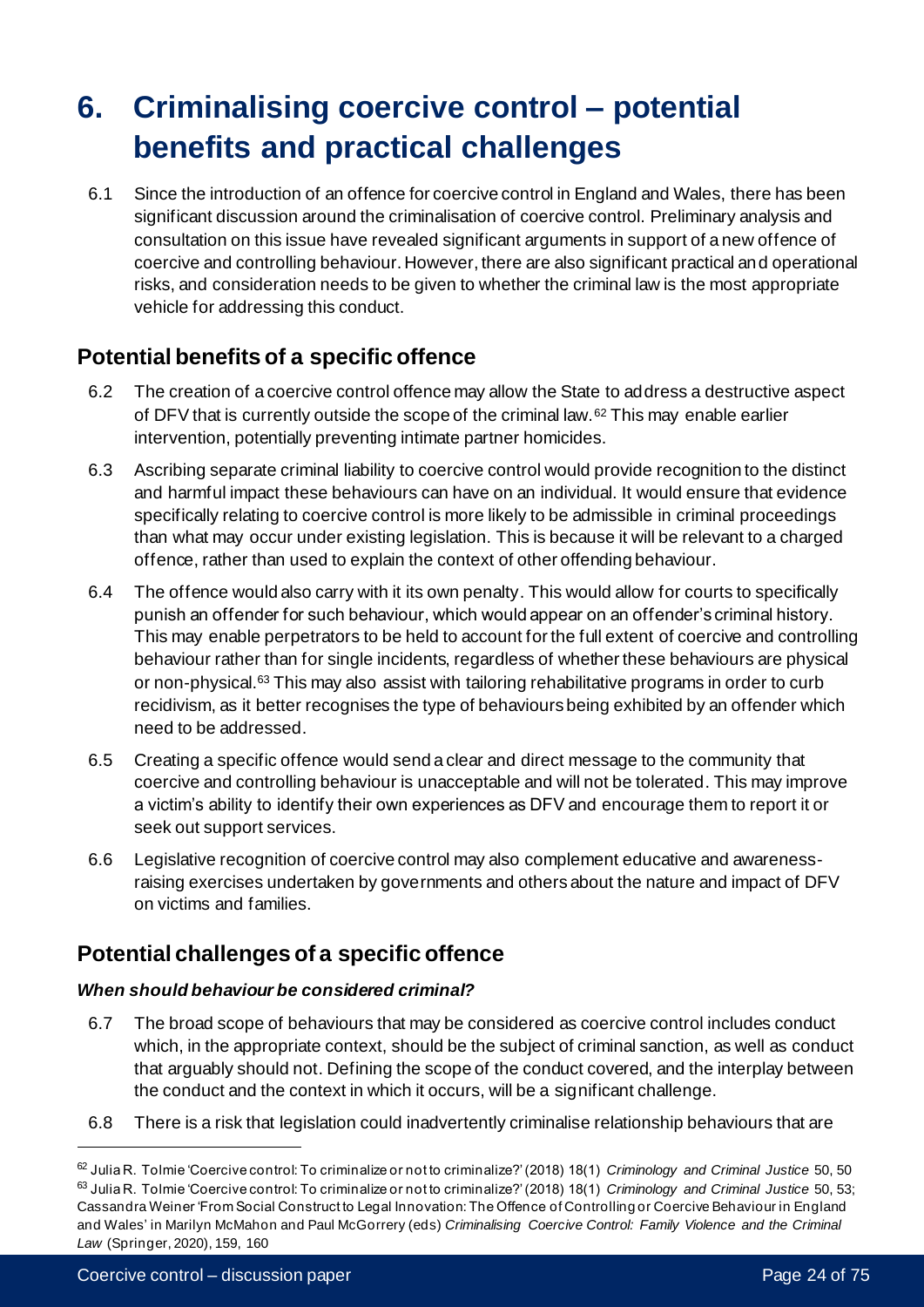generally socially accepted, or behaviours which may be acceptable in the context of one relationship but not in the context of another. Coercive and controlling behaviours are often nuanced, complex, and their form and nature, while capable of being generalised, may not apply equally to all relationships. For example, the role of managing finances may vary from family to family, and in some circumstances when viewed through an outsider's lens may appear controlling but be acceptable and inoffensive within the dynamics of the particular relationship.

- 6.9 There is also a risk that the over-criminalisation of unhealthy relationship behaviours may unfairly impact on vulnerable cohorts by exacerbating underlying social issues.
- 6.10 Any potential criminal offence would need to be complemented by comprehensive socialservices support and adequate front-line training.

#### *How can coercive control be proved?*

- 6.11 The new "course of conduct" model of offending that coercive control represents would pose novel challenges to evidence gathering and prosecution. This is because it diverges significantly from the form of conduct traditionally dealt with under the criminal law. Criminal offences ordinarily address particular instances of offending conduct, or individual acts, rather than protracted and cumulative behaviour, the impact of which is only experienced incrementally over time. For example, offences of violence ordinarily attach to a particular physical act, while offence of sexual assault would attach to a particular act, for example, of touching or sexual intercourse.
- 6.12 A course of conduct offence, on the other hand, is not made out by any one particular act. Rather, it is a series of acts or events over time, which only become harmful, or criminal, when taken together as a whole. The closest the criminal law currently comes to this model would be the offence of stalking, which can involve a series of related events, but that is still fundamentally incident based. An offence of coercive control, on the other, involves a far more dispersed series of events, potentially spread over a much longer period of time.
- 6.13 The nuanced and complex behaviours that constitutive coercive control will present significant investigative challenges for police. Whilst victim-survivors may be able to provide police with a history of how the behaviour has affected them over time, reducing this into the form of evidence that is necessary to found a criminal prosecution will present conceptual and practical difficulties. Any criminal offence, whether it criminalises individual acts of a course of conduct, requires evidence that meets a certain standard of specificity.
- 6.14 Prosecutions for course of conduct offences may also place significant strain on victim-survivors as witnesses. It may require them to give detailed and protracted evidence that covers, in some cases, many years of diverse conduct. The need to prove not only the individual acts, but the cohesive course of conduct, beyond a reasonable doubt, may risk significant re-victimisation through the process of giving evidence. In these circumstances, it would be necessary to carefully consider the balance between appropriate protections for victim-survivors and the need to ensure procedural fairness to defendants.
- 6.15 The extent to which police will need to identify specific instances of coercive conduct, rather than more generalised conduct, would depend on the drafting of any potential offence. However, it may be appropriate, regardless of the level of detail required, for police and prosecutors to focus their attention on the consequences of the behaviour, rather than just the pattern of behaviour itself. This approach may need to be embedded both at the investigative and prosecutorial level and may require police to have significant additional specialist expertise and to develop new methods of identifying offences and gathering evidence, particularly with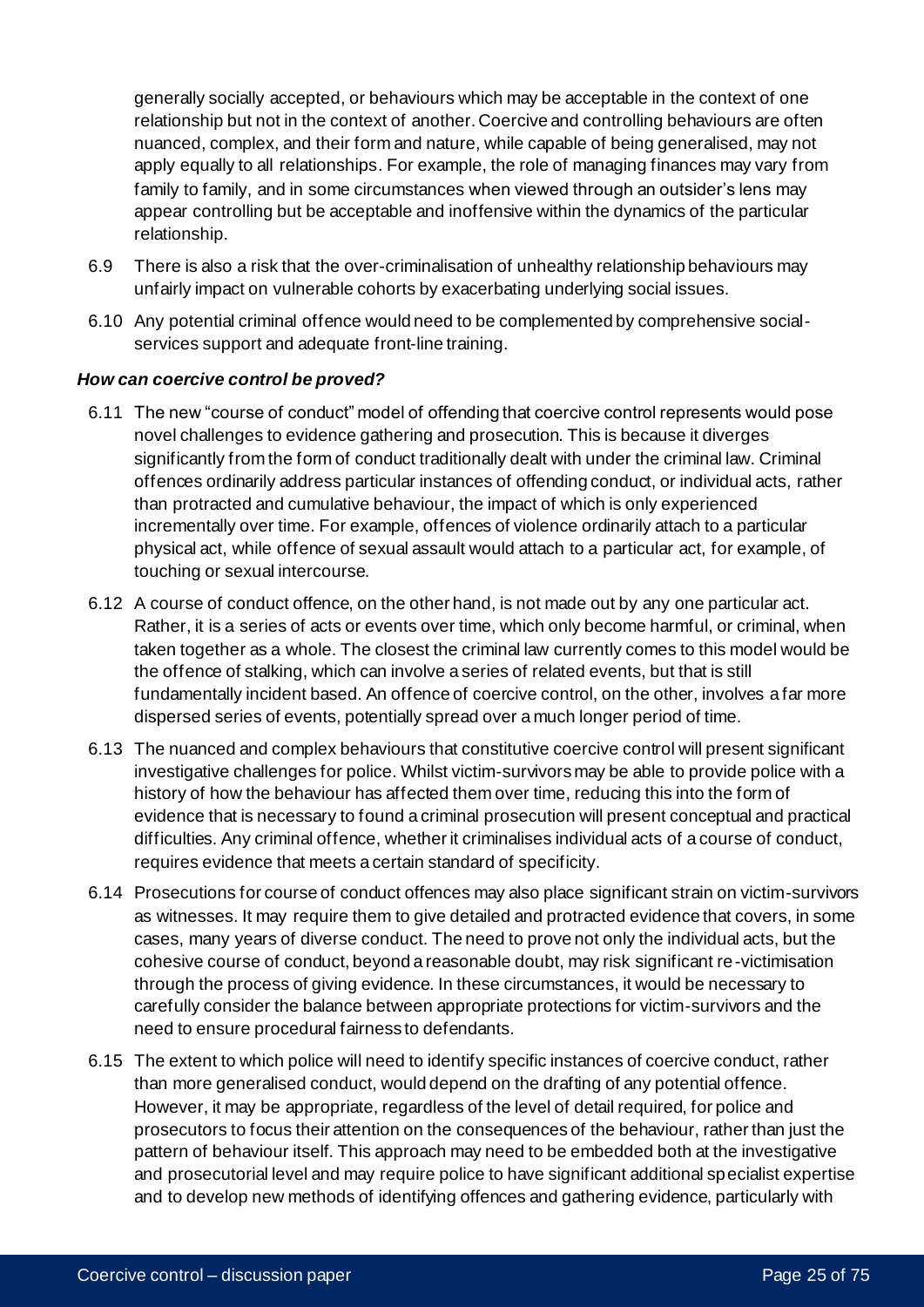respect to witness interviewing.<sup>64</sup>

#### *Primary aggressor misidentification, and legal systems abuse*

- 6.16 The relationship dynamics of domestic and family violence make investigations particularly susceptible to interference and manipulation by perpetrators. Perpetrators of DFV (including those who use coercive and controlling behaviours) may seek to justify or rationalise their abuse by claiming provocation, or by asserting that they were the primary victim of emotional abuse perpetrated by the victim-survivor. A 2018 study by No to Violence found that there were significant problems with primary aggressor identification by law enforcement, meaning victimsurvivors were at risk of being mistakenly arrested and charged.<sup>65</sup> Some key drivers relate to unconscious biases in relation to what makes a perfect or typical victim, or perpetrator stereotypes, particularly in relation to gender norms. It has been argued that if police have difficulty identifying the primary aggressor in DFV incidents, these difficulties are likely to be compounded in relation to an offence of coercive control — particularly if the offence is genderneutral.<sup>66</sup>
- 6.17 In addition, there has been some suggestion that the complexity or ambiguity around primary aggressor identification can give rise to risks of legal systems abuse, in which legal and other formalised systems are used as tactics of harassment and intimidation by perpetrators. <sup>67</sup> An offence of coercive control could also be misused as a justification by perpetrators for their abuse – for example, claims that even though they are the primary aggressor, their actions were in response to instances of controlling behaviour. This would then need to be disproven and could risk re-traumatisation of the victim.
- 6.18 However, initial analysis of the English and Welsh offence has found that it has been appropriately operationalised by recognising the gendered nature of this type offending.<sup>68</sup> This highlights the need for any potential offence to be complemented by comprehensive training of police and other frontline services.

#### **Discussion questions**

- **7. What are the advantages and/or disadvantages of creating an offence of coercive control?**
- **8. How might the challenges of creating an offence of coercive control be overcome?**

<sup>65</sup> No to Violence *Discussion paper: Predominant Aggressor Identification and Victim Misidentification*, (2019) < <https://ntv.org.au/wp-content/uploads/2020/06/20191121-NTV-Discussion-Paper-Predominant-Aggressor-FINAL.pdf>> (accessed 18 September 2020). See also Victoria's Royal Commission into Family Violence *Report* (2016) [<http://rcfv.archive.royalcommission.vic.gov.au/MediaLibraries/RCFamilyViolence/Reports/RCFV\\_Full\\_Report\\_Interactive.pdf](http://rcfv.archive.royalcommission.vic.gov.au/MediaLibraries/RCFamilyViolence/Reports/RCFV_Full_Report_Interactive.pdf?_sm_byp=iVVLZMDPLHbJLrKr) ? sm\_byp=iVVLZMDPLHbJLrKr> (accessed 12 May 2020), 17: Evidence suggests that police often find it difficult to identify the 'primary aggressor' in intimate partner violence incidents.

 $64$  Amanda L. Robinson, Andy Myhill and Julia Wire 'Practitioner (mis)understandings of coercive control in England and Wales' (2018) 18(1) *Criminology and Criminal Justice* 29 33, 39

<sup>66</sup> Sandra Walklate, Kate Fitz-Gibbon and Jude McCulloch 'Is more law the answer? Seeking justice for victims of intimate partner violence through the reform of legal categories' (2018) 18(1) *Criminology and Criminal Justice* 115

<sup>67</sup> Heather Douglas 'Legal Systems Abuse and Coercive Control' (2018) 18(1) *Criminology & Criminal Justice* 84; Julia R. Tolmie 'Coercive control: To criminalize or not to criminalize?' (2018) 18(1) *Criminology and Criminal Justice* 50

<sup>68</sup> Paul McGorrery and Marilyn McMahon 'Prosecuting controlling or coercive behaviour in England and Wales: Media reports of a novel offence' (2019) *Criminology and Criminal Justice* 1; Paul McGorrery and Marilyn McMahon 'Criminalising Coercive Control: An Introduction' in Marilyn McMahon and Paul McGorrery (eds) *Criminalising Coercive Control: Family Violence and the Criminal Law* (Springer, 2020), 3, 20-21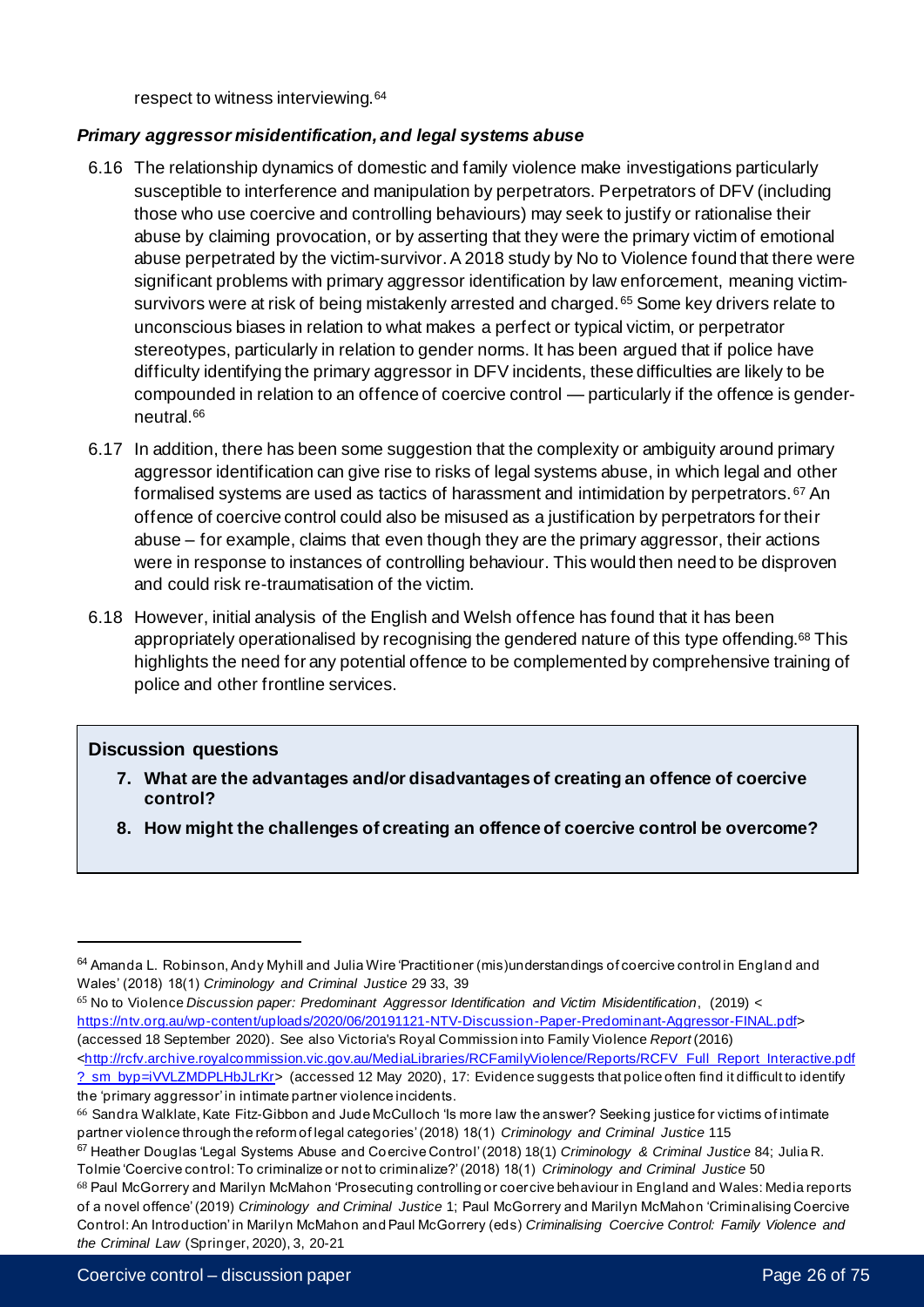# **7. Constructing an offence of coercive control**

- 7.1 As noted above, in NSW there is no specific offence prohibiting coercive and controlling behaviour in a DFV context.
- 7.2 The previous section outlined some of the potential benefits of a specific offence of coercive control, and some of the challenges. Any potential offence would need to be carefully structured to ensure that it captures the relevant conduct sought to be criminalised, whilst not capturing other conduct that is not properly the subject of a criminal offence. Careful consideration would also need to be given to the types of relationships to which it would apply and to ensure there is sufficient clarity to ensure the offence can be effectively operationalised, whilst avoiding adverse or perverse consequences. This section considers some of the elements of what such an offence may look like, having regard to the challenges outlined above and the models of other jurisdictions where coercive control has been criminalised.
- 7.3 Law reform plays a key role in driving social change but its effectiveness can be dependent on a range of factors. This includes but is not limited to how the offence is structured in terms of its scope and application, overcoming any evidentiary challenges and support provided to effectively operationalise it through complementary systems and practice changes.
- 7.4 This section does not propose a form of a coercive control offence, but merely identifies areas that require further consideration, should an offence be considered appropriate.
- 7.5 This section draws on the models used by different jurisdictions where coercive control has been criminalised. Consideration might also be given to whether the legislation should take into account the psychological harm to third parties caused by abusive behaviour, especially to children and young people, as has been the approach in Scotland.
- 7.6 As noted above, the introduction of an offence of coercive control would represent a move away from the traditional incident or event-based model of criminal law, towards a "course of conduct" type offence. The nature of DFV and in particular, coercive control is that it involves a series of events over time, many of which may, when looked at in isolation, appear trivial or innocuous (or at least not serious enough to reach the threshold of criminality). Understanding the broader context of the relationship is therefore critical to understanding the impact of such abuses on a victim over time.<sup>69</sup>

## **Types of behaviour to be covered**

- 7.7 In constructing an offence of coercive control then, an important consideration is the way in which the criminal behaviour is framed. One way would be to prescribe a closed list of behaviours. This is the approach taken by Tasmania in relation to economic abuse, in which only the behaviours listed in the statute are taken to be criminal. This approach may be able to mitigate against the risk of unintended capture of other behaviours that ought not to be considered criminal. However, it also risks an offence being rendered too narrow and unable to respond appropriately to the nuances of patterns of coercion and control.
- 7.8 An alternative approach, taken by England and Wales, Scotland, Ireland and Tasmania's emotional abuse offence, would be to leave open the category of behaviour which is criminalised. The offence would only specify a course of conduct which is coercive and controlling, whilst relying on thresholds of intention and impact (discussed further below) to limit the capture of the offence. This approach has the reverse implications of a closed list, with the

<sup>69</sup> Julia R. Tolmie 'Coercive control: To criminalize or not to criminalize?' (2018) 18(1) *Criminology and Criminal Justice* 50, 51- 52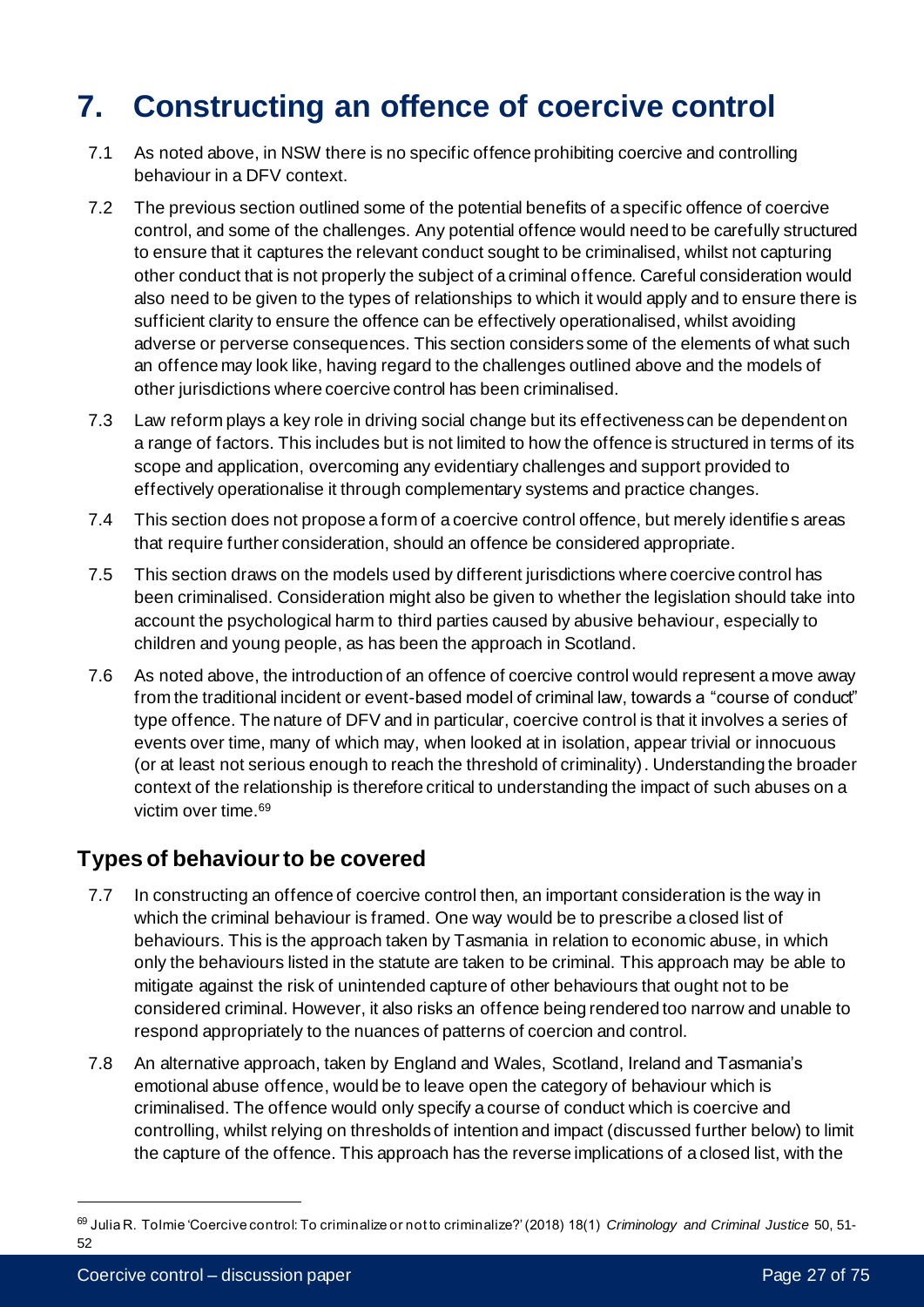benefit of being flexible and more likely to be able to respond to different circumstances and cases, but with a greater risk of overreach or unintentional capture.

7.9 Even with an open ended construction, guidance could still be provided to draw attention to specific behaviours, such as the *Statutory Guidance Framework on Controlling or Coercive Behaviour in an Intimate or Family Relationship*. 70

## **Scope of domestic relationships to be covered**

- 7.10 The concept of coercive control was originally defined in the academic literature, and specifically focussed on, instances of intimate partner violence.
- 7.11 However, jurisdictions have taken varying approaches to the scope of relationships covered as noted above. Scotland, Ireland and Tasmania have limited their criminal offences to intimate partner violence, while England and Wales have extended the scope of offences to family members. None of these offences extend to the wide range of 'domestic relationships' as defined in NSW under the CDPV Act.
- 7.12 Whether a potential coercive control offence applied to a broad category of familial and domestic relationships, or instead to a narrow category of intimate partner relationships, would have a significant impact on the scope and operation of the offence.

## **Impact on the victim**

- 7.13 There are obvious challenges involved in investigating and proving coercive control. In the construction of a coercive control offence, whether or not the offence requires the victim to have suffered a particular impact is a central part of addressing that challenge. Scotland and Tasmania, as noted above, do not require evidence of harm to the victim merely, that, from an objective standard of reasonableness, the conduct is likely to have a relevant effect. These effects are specified in the legislation, and directly reference the impacts of coercive control, such as causing mental harm, apprehension or fear, or isolating the victim from their family or friends.
- 7.14 By imposing an objective standard of harm, the reasonable person test may resolve some of the investigative and evidentiary challenges. Further, whilst it would not remove the need for victim-survivors to give evidence, by eliminating the need to prove specific harm, victimsurvivors may avoid the need to relive the actual effects the abuse had on them, and the risk of re-victimisation may be reduced.<sup>71</sup> However, doubt has been cast on the ability of the 'reasonable person' test to achieve this goal. The credibility of a victim-survivor will often be an issue in proceedings, and it is possible that evidence of specific harm will often still be required, if not formally, then indirectly.<sup>72</sup>
- 7.15 There is also a risk that the 'reasonable person' test will set the threshold for criminal conduct too low. As noted above, coercive control is a nuanced concept, and what may amount to abusive conduct in one relationship may be innocuous in another (or at least not serious enough to reach the threshold of criminality). If there is no positive requirement that the prosecution prove actual harm to a complainant, it is conceivable that prosecutions may occur where there is no harm, and the allegedly abusive conduct is in fact not abusive at all. In some circumstances, a cautious approach to investigation and prosecution may result in significant

 $72$  Ibid

<sup>70</sup> Home Office *Controlling or Coercive Behaviour in an Intimate or Family Relationship Statutory Guidance Framework* (2015) [<https://assets.publishing.service.gov.uk/government/uploads/system/uploads/attachment\\_data/file/482528/Controlling\\_or\\_co](https://assets.publishing.service.gov.uk/government/uploads/system/uploads/attachment_data/file/482528/Controlling_or_coercive_behaviour_-_statutory_guidance.pdf) ercive\_behaviour - statutory\_quidance.pdf> (accessed 18 September 2020)

<sup>71</sup> Michele Burman and Oona Brooks-Hay 'Aligning policy and law? The creation of a domestic abuse offence incorporating coercive control' (2018) 18(1) *Criminology and Criminal Justice* 67, 74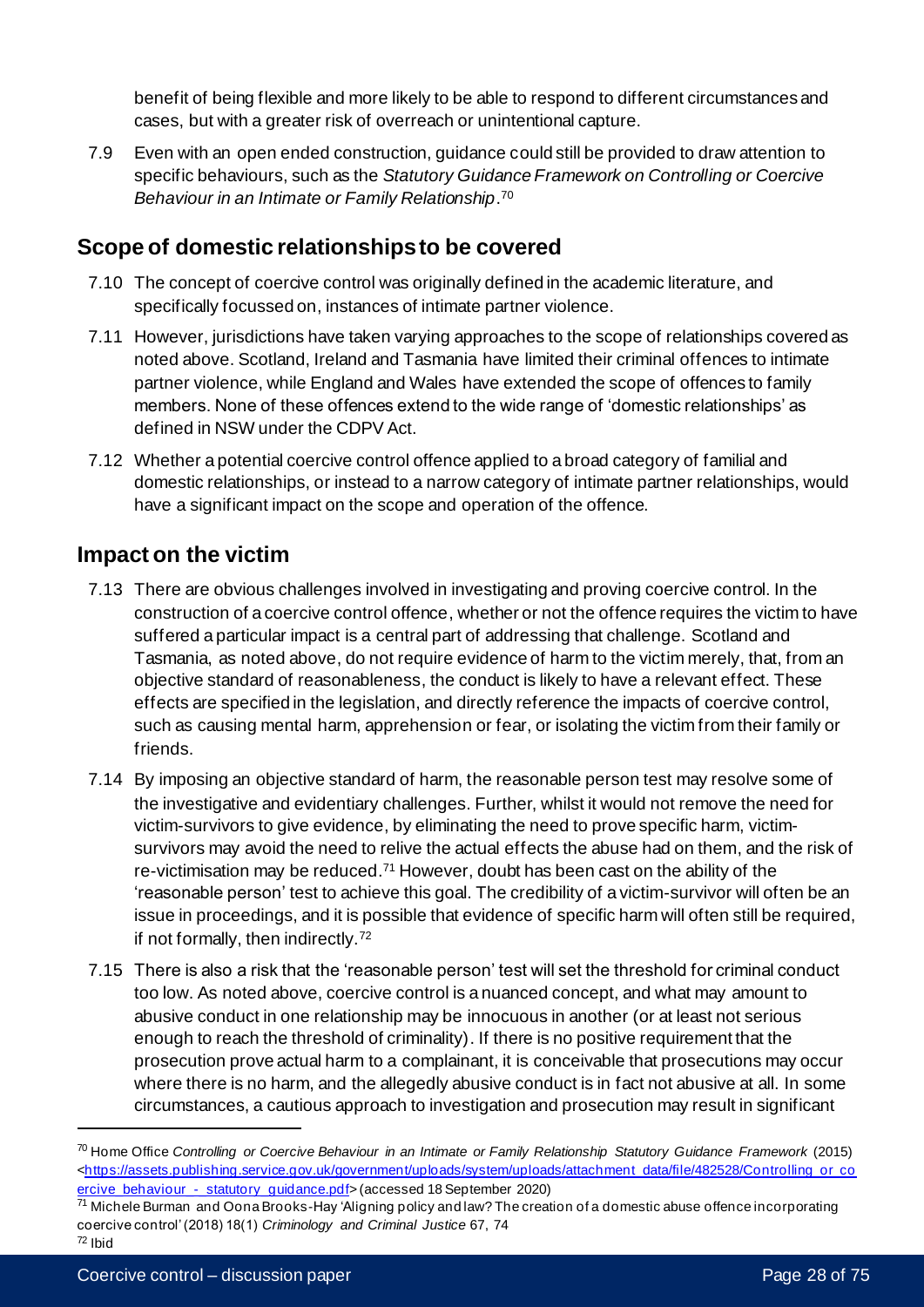injustice. This may present a particular hazard for already vulnerable cohorts who may be overrepresented in their dealings with police, or whose cultural practices and inter-personal relationships may not be well understood.

7.16 In contrast, the approach in England and Wales and Ireland has been to require evidence that the victim suffered a significant impact. This is a subjective test as to whether or not the victim felt fear as a result of the behaviour, or suffered such alarm and distress affecting their day to day activities. While such an approach may mitigate the risks of overly expansive capture, it does again raise the risk that the evidentiary burden may be too high, and that successful conviction will rely on conventional indicators of DFV, or on very extreme cases which may not address more common forms of coercive control, or coercive control at an earlier stage which may still warrant criminal sanction. This has been seen in England and Wales, where analysis of early prosecutions of the offence identified that the majority were either extreme cases or cases where there was physical violence present.<sup>73</sup>

# **State of mind of the offender**

- 7.17 The requisite intention of the offender is also an important consideration for the construction of an offence. Some jurisdictions have opted to take an approach that requires actual intention or recklessness to cause a specific harm or to control the victim. Such an approach would be more focussed in scope and ensure that criminality attaches only to behaviour that is clearly egregious. However, the high threshold of specific intent may create a barrier to successful prosecutions.
- 7.18 Other jurisdictions have elected to require that the offender knew or ought to have known that their behaviour would have been abusive. This approach includes an objective standard of reasonableness through the requirement that an offender 'ought to have known' their behaviour was abusive. Such an approach again invites the risk that the threshold for criminal conduct may be set too low, noting that it may overcome difficulties in proving specific intent.

# **Penalties and aggravation**

- 7.19 The examples from other jurisdictions provide for a varied approach to penalties. Tasmania's offences carry maximum penalties of two years; England and Wales, and Ireland, five years on indictment; and Scotland, 14 years on indictment.
- 7.20 Consideration would therefore need to be given to benchmarking any penalties against comparative offences, such as the current offences for stalking and intimidation in the CDPV Act, which carry a maximum penalty of five years imprisonment.
- 7.21 Additionally, the Scottish legislation explicitly recognises the significant impacts this type of behaviour can have on children and makes the exposure of children to the abuse an aggravating factor, to be taken into account for the sentencing of their offence. It is possible that other aggravating factors may be required to be taken into consideration in any definition of coercive and controlling behaviours, and consideration will be required in relation to the specific scope of a new offence.

### **Defences**

7.22 Scotland and England and Wales both provide specified defences for their offences, and consideration should be given to the inclusion of such elements. In particular:

<sup>&</sup>lt;sup>73</sup> Paul McGorrery and Marilyn McMahon 'Prosecuting controlling or coercive behaviour in England and Wales: Media reports of a novel offence' (2019) *Criminology and Criminal Justice* 1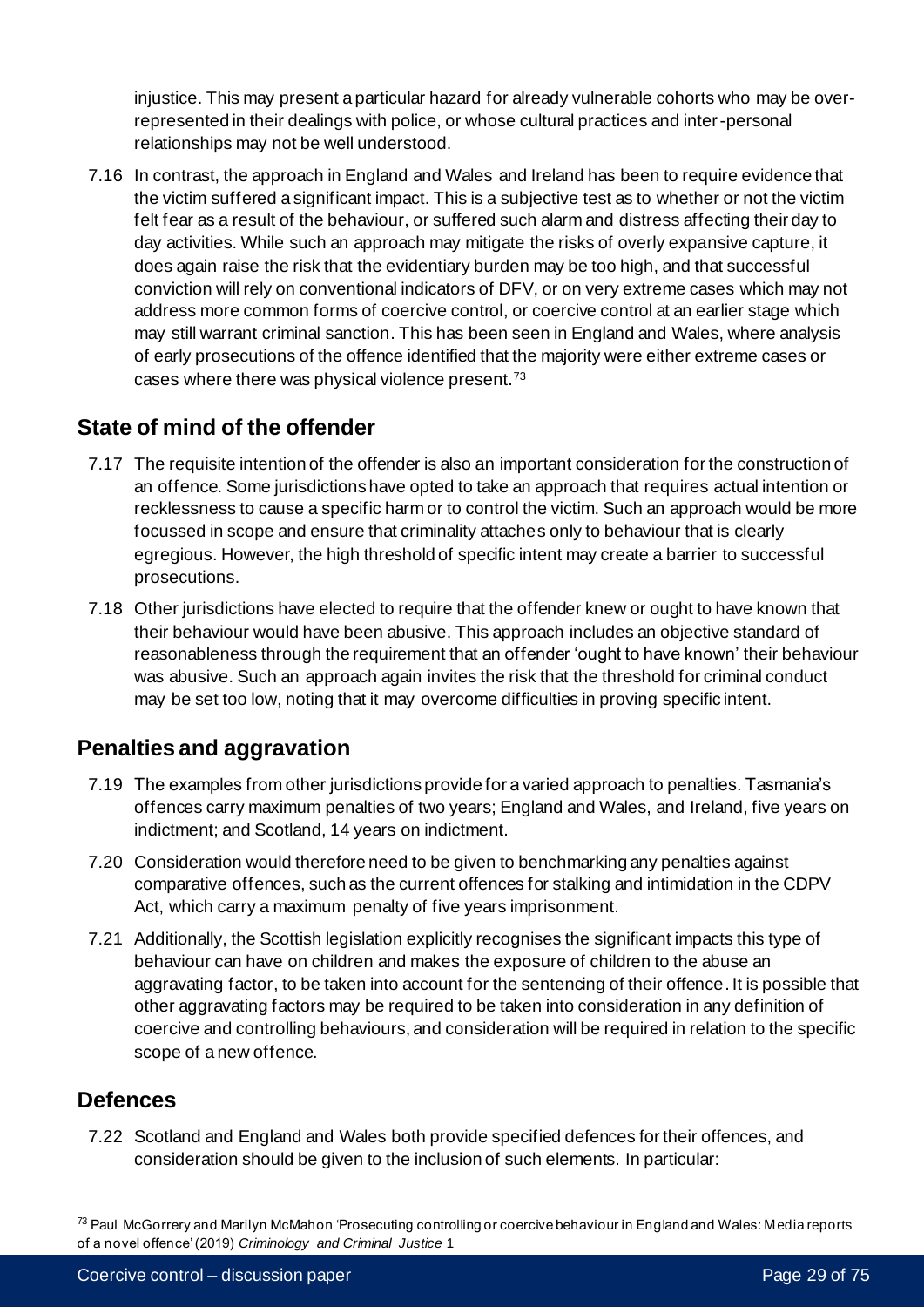- The Scottish defence applies where the conduct is reasonable in the circumstances.
- England and Wales provide a defence where the behaviour was reasonable in the circumstances, and the offender believed they were acting in the best interests of the victim.
- 7.23 In both cases, accused persons bear an evidentiary burden only. This means that they are only required to adduce evidence which raises the issue of the defence, at which point the burden of disproving the defence beyond a reasonable doubt shifts to the prosecution.
- 7.24 Consideration of any defence would need to be careful to strike the right balance. On the one hand, a defence would need to be expansive enough to protect against unintended capture of innocuous behaviour or behaviour which should not reach the threshold of criminality. On the other hand, any defence would also need to be appropriately limited to mitigate against the risk that it could be used to re-traumatise the victim by suggesting that the behaviour was 'reasonable' or that the accused was acting in good faith when the victim may have in fact been suffering significant abuse over a long period of time.

# **Activities supporting a new offence**

- 7.25 The introduction of a specific offence could be considered ineffective if it serves only a 'symbolic effect'. This is reflected in the findings of several previous Australian inquiries. 74
- 7.26 Moving away from a primarily incident-based, physical violence approach to the policing and prosecution of DFV offences would require a significant change in response across the criminal justice sector. In addition, raising public awareness and understanding of a new offence would be required to ensure that the community understands the scope of behaviours that are criminal and to encourage them to report or seek help under the new laws as appropriate.
- 7.27 Experiences in other jurisdictions indicate this takes time and considerable effort. For example, following the introduction of coercive control laws in England and Wales, police were found to display a lack of understanding of coercive control — maintaining a greater focus on physical violence consistent with standard, incident-based police responses to DFV, rather than taking into account the cumulative and often complex nature of coercive and controlling behaviours. 75 In contrast, Scotland adopted a long lead time prior to commencement of its offence; it invested heavily in the training of frontline police officers and other relevant staff (undertaken in partnership with DFV specialists), and in educating the general public. As noted above at [5.19] and [5.28], the relevant uptake of the Scottish offence has been much swifter than in England and Wales.
- 7.28 These factors are relevant for consideration in a NSW context and would likely have resourcing implications which would need to be carefully considered.

<sup>&</sup>lt;sup>74</sup> Australian Law Reform Commission, *Family Violence* — *a National Legal Response* (2010) [<https://www.alrc.gov.au/wp](https://www.alrc.gov.au/wp-content/uploads/2019/08/ALRC114_WholeReport.pdf)[content/uploads/2019/08/ALRC114\\_WholeReport.pdf](https://www.alrc.gov.au/wp-content/uploads/2019/08/ALRC114_WholeReport.pdf)> (accessed 12 May 2020); Special Taskforce on Domestic and Family Violence in Queensland, *Not Now, Not Ever: Putting an end to domestic and family violence in Queensland* (2015) [<https://www.csyw.qld.gov.au/resources/campaign/end-violence/about/dfv-report-vol-one.pdf](https://www.csyw.qld.gov.au/resources/campaign/end-violence/about/dfv-report-vol-one.pdf)> (accessed 12 May 2020); Victoria's Royal Commission into Family Violence *Report* (2016)

[<sup>&</sup>lt;http://rcfv.archive.royalcommission.vic.gov.au/MediaLibraries/RCFamilyVio](http://rcfv.archive.royalcommission.vic.gov.au/MediaLibraries/RCFamilyViolence/Reports/RCFV_Full_Report_Interactive.pdf?_sm_byp=iVVLZMDPLHbJLrKr) lence/Reports/RCFV\_Full\_Report\_Interactive.pdf ? sm\_byp=iVVLZMDPLHbJLrKr> (accessed 12 May 2020)

<sup>75</sup> Iain R. Brennan et al 'Service Provider Difficulties in Operationalizing Coercive Control' (2019) 26(6) *Violence Against Women* 635, 641; Amanda L. Robinson, Andy Myhill and Julia Wire 'Practitioner (mis)understandings of coercive control in England and Wales' (2018) 18(1) *Criminology and Criminal Justice* 29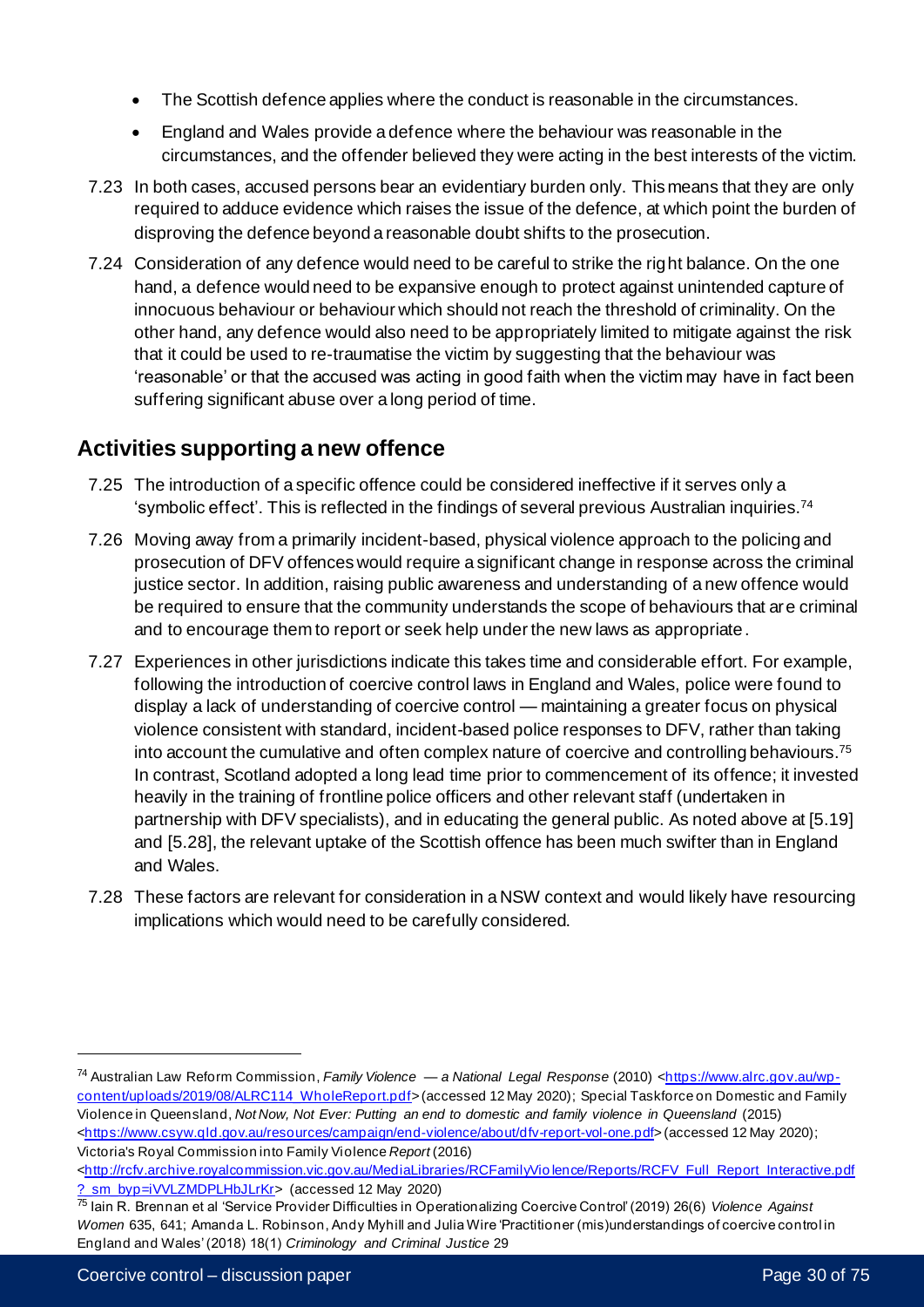#### **Discussion questions**

**9. If an offence of coercive control were introduced in NSW, how should the scope of the offence be defined, what behaviours should it include and what other factors should be taken into account?**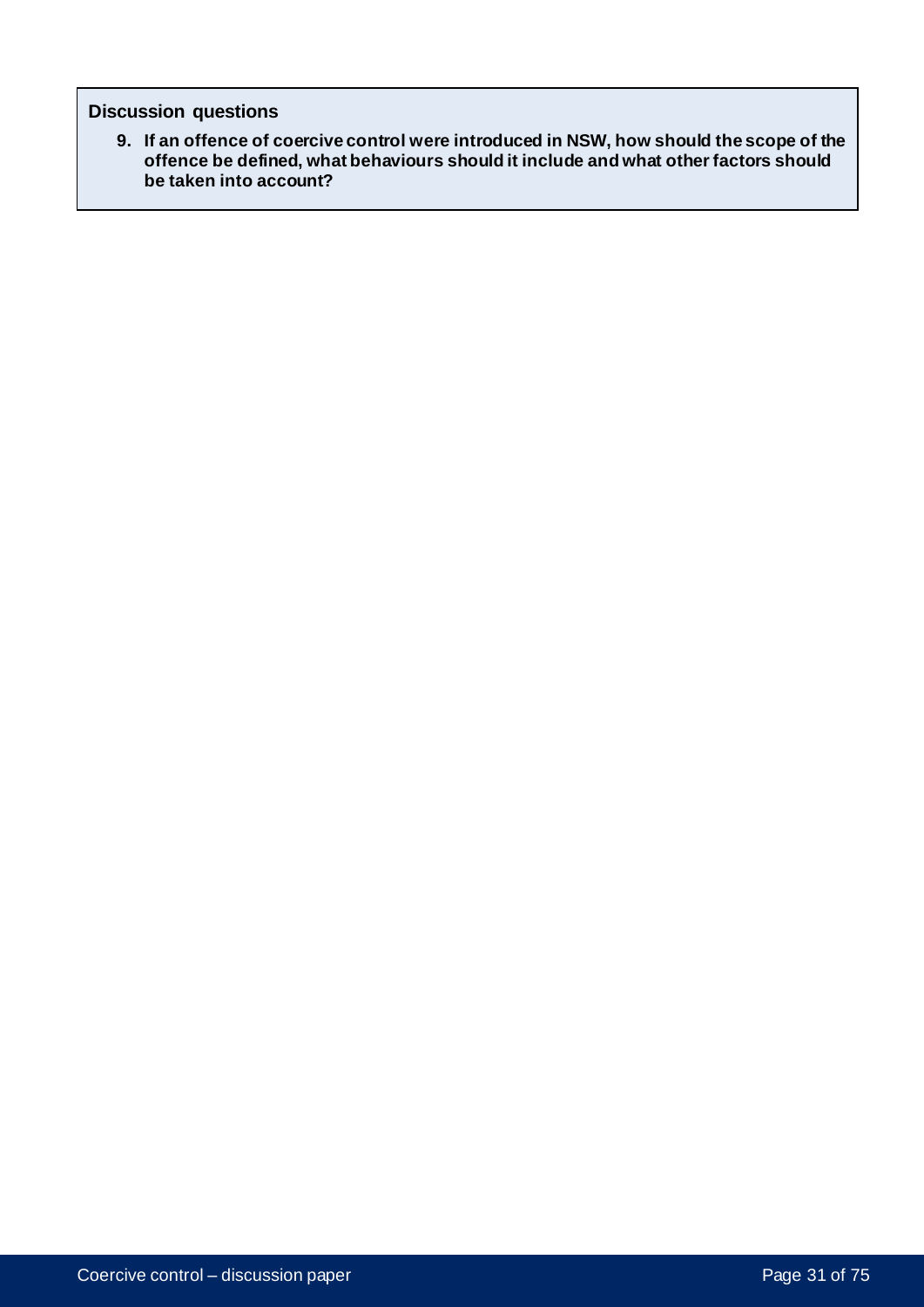# **8. Other avenues for legislative reform**

8.1 The introduction of a specific offence of coercive control may not be the only way to improve the justice system response to DFV. There may also be scope for reform in this area through other avenues, such as better utilisation and enforcement of ADVOs or introducing explicit provisions to allow the use of coercive control evidence in criminal proceedings.

### **Apprehended domestic violence orders**

- 8.2 One example of potential reform would be to allow courts to make an ADVO where a PINOP has reasonable grounds to fear that they will be subject to coercive and controlling behaviours (under s 19(1) of the CDPV Act). This would expand the grounds of the civil protection order scheme to explicitly recognise the wide range of behaviours that constitute coercive control.
- 8.3 Alternatively, the courts may be required, under s 20 of the CDPV Act, to take into account any evidence of coercive and controlling behaviours when deciding whether to make an ADVO on existing grounds. Other jurisdictions have adopted a similar approach – for example in New Zealand, courts considering protection orders are required by s 82 of the *Family Violence Act 2018* (NZ) to consider whether minor or trivial behaviour when viewed in isolation nevertheless forms part of a pattern of behaviour from which the victim requires protection.
- 8.4 This may have some advantages for police and victim-survivors who, in the absence of any physical violence, may otherwise be dissuaded from proceeding with an ADVO application that may have substantial merit.
- 8.5 Additionally, changes could be made to ADVO conditions to better recognise and protect against behaviours constituting coercive control. At present, the court may include any prohibition or restriction it deems necessary to ensure the safety and protection of the PINOP, which as noted above provides flexible coverage under an ADVO. However, there could be merit to amending either the examples of conditions or the mandatory conditions that can be imposed under sections 35 and 35 of the CDPV Act respectively to acknowledge coercive control more explicitly. These changes could also be reflected in supporting documentation, such as the application forms prescribed under the *Crimes (Domestic and Personal Violence) Regulation 2019* (NSW)*.*
- 8.6 However, conditions in ADVOs, while able to assist would also need to be carefully drafted to ensure that it is clear to the defendant and the PINOP what behaviours specifically are prohibited. If conditions are unclear, the ADVO may have the opposite effect by creating ambiguity as to whether an individual is complying or not, compounding the issues in relation to properly identifying and responding to coercive control.
- 8.7 This course may have the advantage of addressing the social harm caused by coercive control without the risk of adverse consequences resulting from over-criminalisation, noting again that a breach of an ADVO condition is a criminal offence.

## **Trial proceedings – domestic and family violence**

#### *Admissibility of context and relationship evidence*

- 8.8 As described above, evidence of coercive control may be admissible in prosecutions for existing domestic violence offences as context and relationship evidence, under the common law.
- 8.9 Consideration could be given to codifying these principles within the *Criminal Procedure Act 1985* (NSW) (**CPA**), specifically for criminal proceedings concerning domestic violence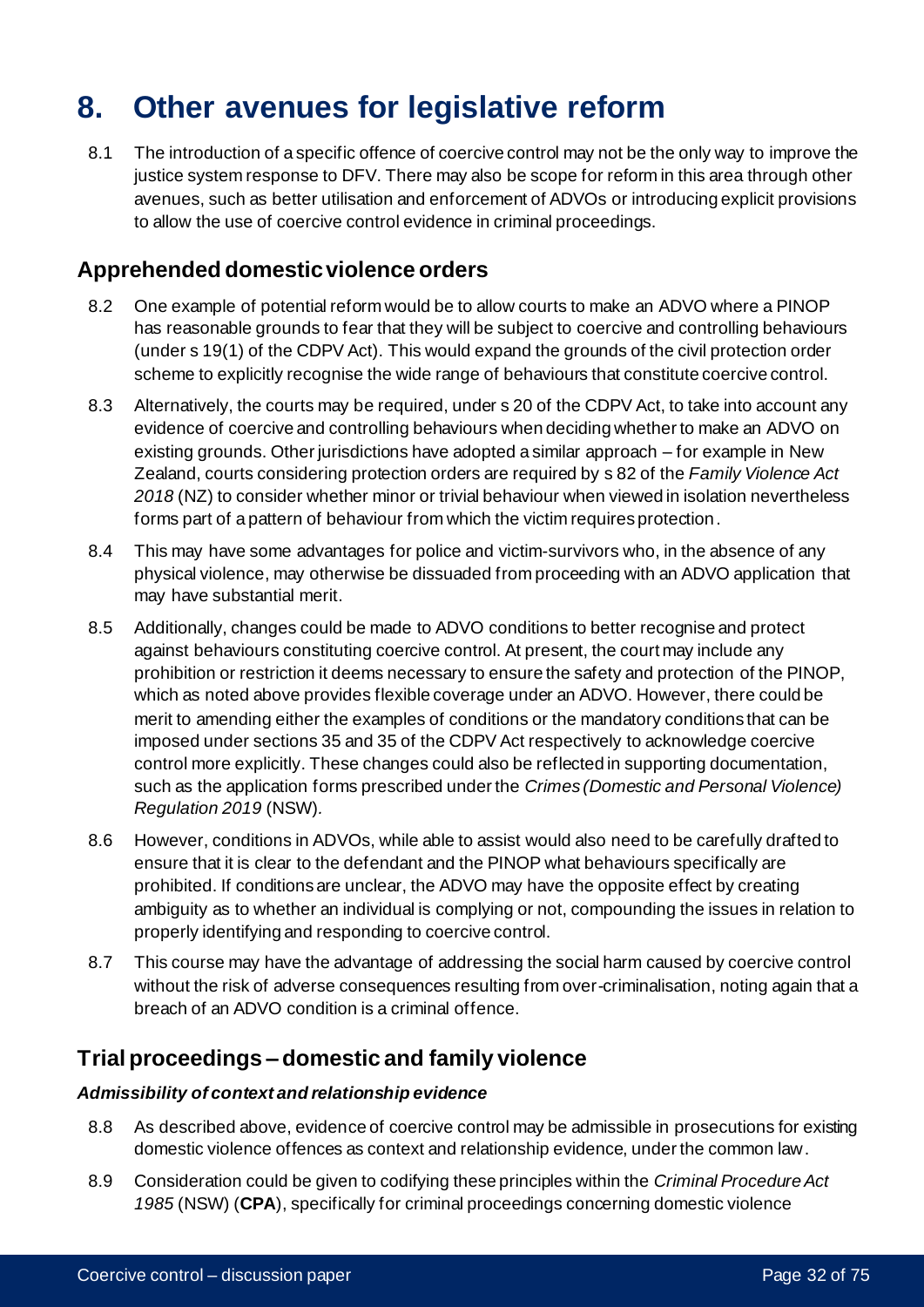offences. This may extend to whether there should be a legislative provision to ensure relevant evidence of coercive control is put before courts.

#### *Jury directions*

- 8.10 Currently, evidence that has been admitted as context or relationship evidence may need to be accompanied by suitable judicial directions to a jury, for example by limiting the use of the evidence to the assessment of the complainant's credibility.
- 8.11 Consideration may be given to whether a suitable jury direction could be introduced, for example into the CPA that would properly inform juries of the relevance and significance of coercive control evidence, in line with the current common law authorities.
- 8.12 In Victoria, ss 58, 59 and 60 of the *Jury Directions Act 2015* (**JDA**) contains directions specifically relating to family violence, however these are only available at the request of the accused in a criminal proceeding in which self-defence or duress in the context of family violence is in issue.
- 8.13 Should the accused seek a direction with respect to the nature of family violence under s 58 of the JDA, s 60 gives a judge wide discretion to direct a jury as to the different reaction of victims in such circumstances. Specifically, that:
	- *(i) people may react differently to family violence and there is no typical, proper or normal response to family violence;*
	- *(ii) it is not uncommon for a person who has been subjected to family violence—*
		- *(A) to stay with an abusive partner after the onset of family violence, or to leave and then return to the partner;*
		- *(B) not to report family violence to police or seek assistance to stop family violence;*
	- *(iii) decisions made by a person subjected to family violence about how to address, respond to or avoid family violence may be influenced by—*
		- *(A) family violence itself;*
		- *(B) cultural, social, economic and personal factors;*
		- *(C) that, as a matter of law, evidence that the accused assaulted the victim on a previous occasion does not mean that the accused could not have been acting in self-defence or under duress (as the case requires) in relation to the offence charged.*

## **Sentencing reforms**

- 8.14 As discussed above, the presence of coercive control behaviour will often be relevant to a court's assessment of the objective seriousness of domestic violence offences. However, there is presently no legislative provision that requires this behaviour to be taken into account. Consideration may be given to whether such a provision is necessary, and if so how it should be structured. In particular, consideration may be given to whether the presence of coercive control behaviour should be included as a specific aggravating factor under s 21A of the *Crimes (Sentencing Procedure) Act 1995* (NSW) (**CSP Act***)*.
- 8.15 Consideration may also be given to whether the existing legislative regime governing victim impact statements (**VIS**) (in particular s 28 of the CSP Act) is sufficient to encompass harm caused by coercive control behaviour that does not form part of an offence.
- 8.16 Currently, a court can only have regard to the consequences of an offence that were intended or could reasonably have been foreseen. 76

<sup>76</sup> *Josefski v R* (2010) 217 A Crim R 183 at [3]-[4], [38]-[39]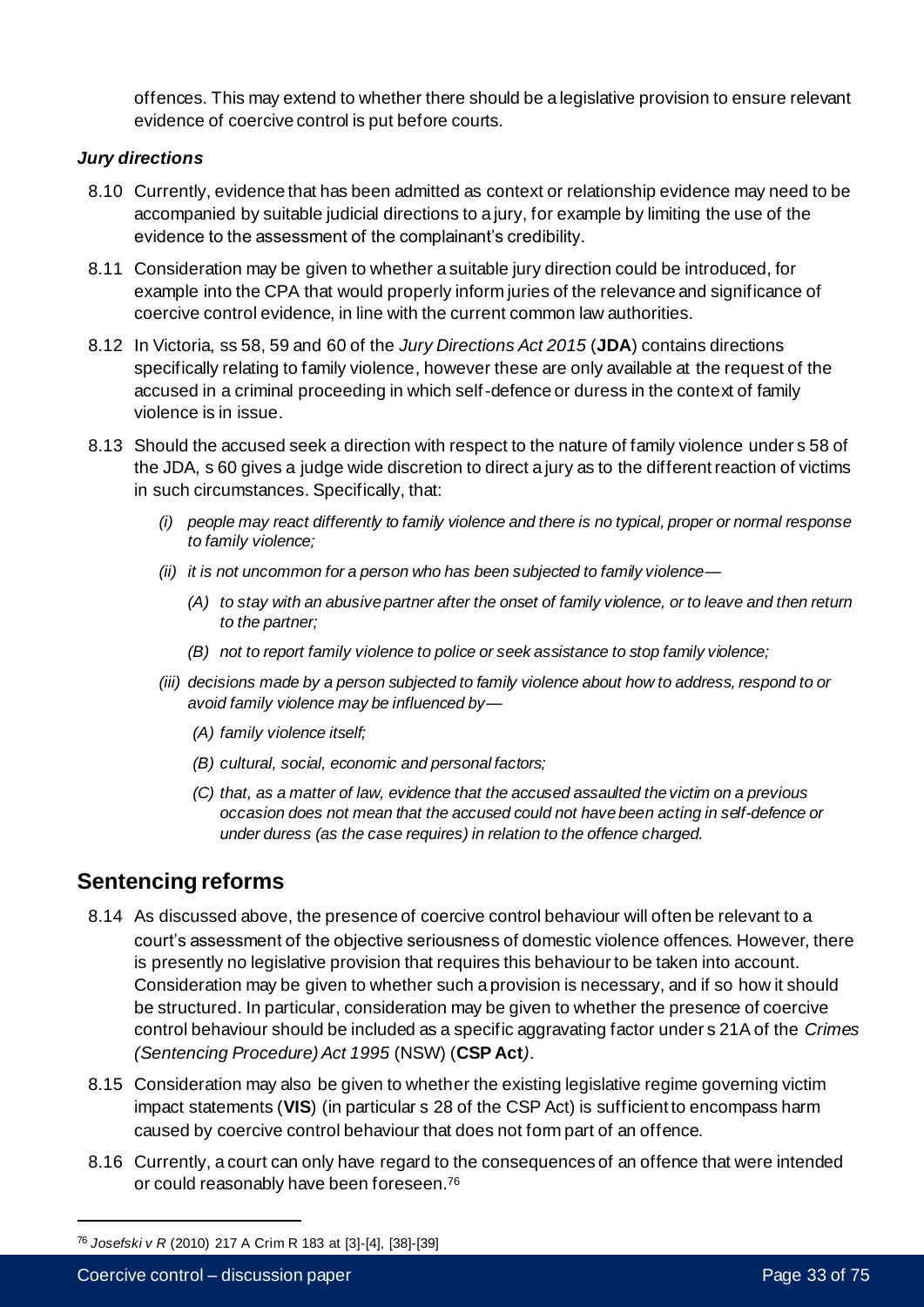- 8.17 VIS must also detail particulars of harm or emotional suffering incurred by the primary victim or by members of the primary victim's immediate family, as a *direct result of offence*. <sup>77</sup> It may be difficult to delineate between the harm caused by the charged offence, and the harm caused by a relationship with an offender which consisted of different forms of violence and abuse.
- 8.18 If this regime is not sufficient, consideration may be given to ways in which these provisions could be amended to allow this material to be appropriately put before sentencing courts.

#### **Discussion questions**

- **10. Could the current legislative regime governing ADVOs better address coercive and controlling behaviour? How?**
- **11. Should the common law with respect to context and relationship evidence be codified within the CPA (or other relevant NSW legislation) to specifically govern its admissibility in criminal proceedings concerning domestic and family violence offences? If yes, how should this be framed?**
- **12. Would jury directions specifically addressing domestic and family violence be of assistance in criminal proceedings? If so, what should a proposed jury direction seek to address?**
- **13. Should provisions with respect to sentencing regimes be amended? If so, how?**
- **14. Are there any other potential avenues for reform that are not outlined or included in the questions above?**

*<sup>77</sup> Crimes (Sentencing Procedure) Act* 1995, ss 26, 28(1).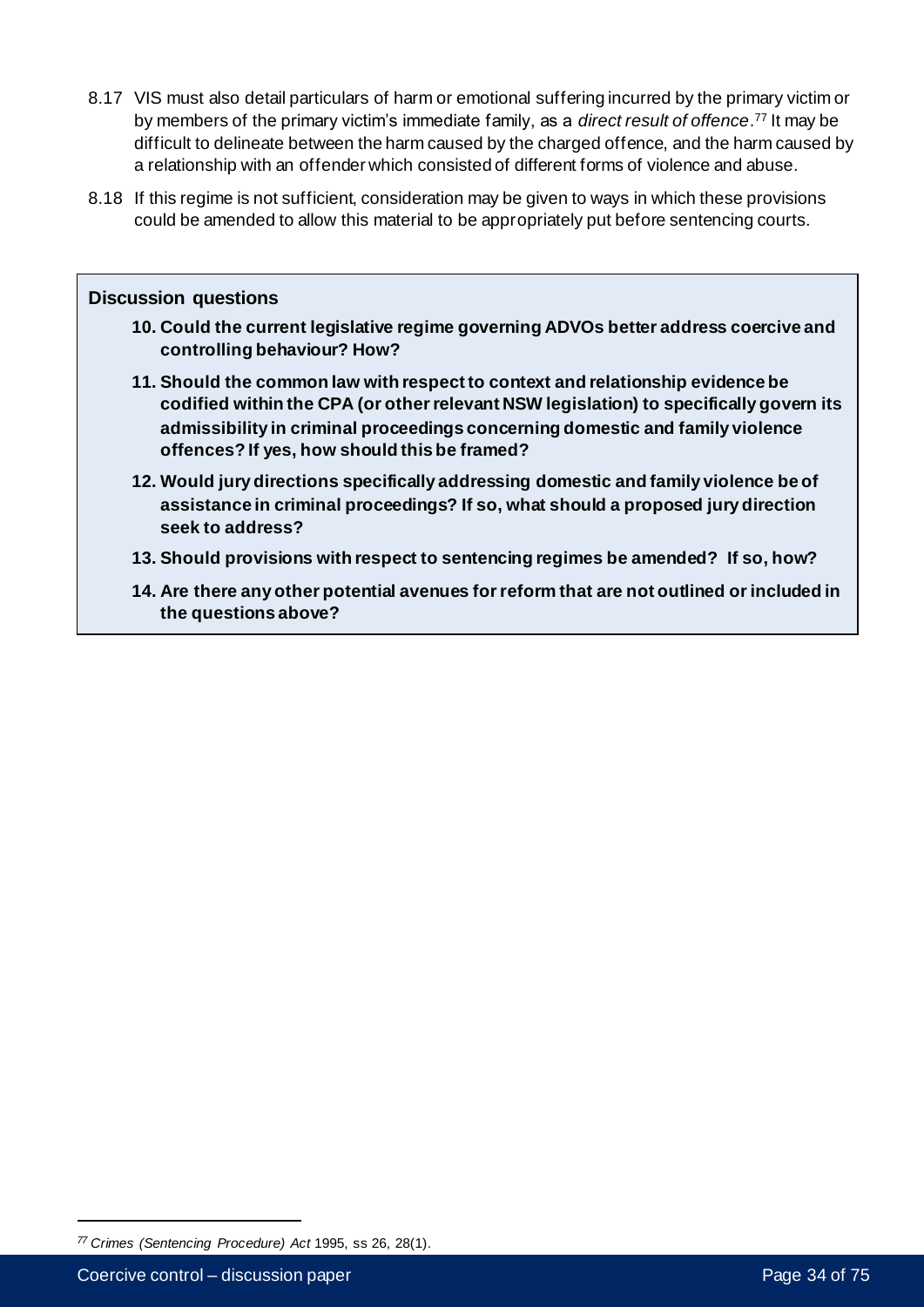# **9. Non-legislative issues**

- 9.1 As noted throughout this paper, coercive control is a complex phenomenon which requires engagement from not only the criminal justice system, but the wider DFV and social service systems, and the broader community, in order to address it.
- 9.2 There is an opportunity to consider a range of non-legislative activities which could improve policy and service responses and community awareness about coercive control. These activities are relevant regardless of whether legislative reform is pursued. If legislative reform was considered appropriate, consideration could be given to how these activities are designed to complement and support its implementation.

# **Whole of government approaches to DFV**

#### *NSW context*

- 9.3 Effectively responding to DFV often involves a broad range of coordinated service responses across a range of sectors. Victim-survivors of DFV should receive flexible, person-centred services to support them through immediate crises and as they deal with the longer-term effects of their trauma.
- 9.4 The NSW Government takes a whole of government approach to responding to and preventing DFV, as articulated in the Blueprint.<sup>78</sup> It reflects a broader policy definition of DFV (see 3.1), taking into account coercive and controlling behaviours. One of the six pillars of the Blueprint is prevention, with efforts focused on changing the attitudes, social norms and structures that underpin DFV, including gender inequality. Other pillars include early intervention, support for victims, and enhanced perpetrator accountability.
- 9.5 The NSW Government also provides or funds a wide range of support programs, services and initiatives that seek to target prevention. Many of these services are available to victimssurvivors, regardless of whether the abuse they have experienced meets a civil or criminal standard. Under the Blueprint, more than \$431 million is being invested over four years to tackle DFV by supporting victims and survivors and holding perpetrators to account. The dedicated funding and suite of programs established under the Blueprint is in addition to the funding provided to agencies to combat sexual violence and DFV through mainstream services in justice, police, health, child protection, social housing, and homelessness services.
- 9.6 The NSW Government also works closely with private sector, non-government and community organisations to develop and enhance DFV services across each of these areas. This includes partnerships through the Innovation Fund, which supports innovative projects addressing prevention, early intervention and crisis response to DFV through \$20 million for 20 projects across two rounds.
- 9.7 The Blueprint is due to expire in 2021. Planning for a future strategy is under way. As part of its development, there is an opportunity to consider whether an increased focus on prevention and other strategic initiatives (e.g. community, victim and workforce awareness; education and intervention at primary, secondary and tertiary levels) addressing coercive control should be incorporated and developed. Identifying where specific policy or service delivery improvements are needed and feasible to implement may also be a component of this work.

<sup>78</sup> The full Blueprint is available at: http://domesticviolence.nsw.gov.au/ data/assets/pdf\_file/0004/379849/dfv-blueprint[forreform.pdf](http://domesticviolence.nsw.gov.au/__data/assets/pdf_file/0004/379849/dfv-blueprint-forreform.pdf) (accessed 18 September 2020).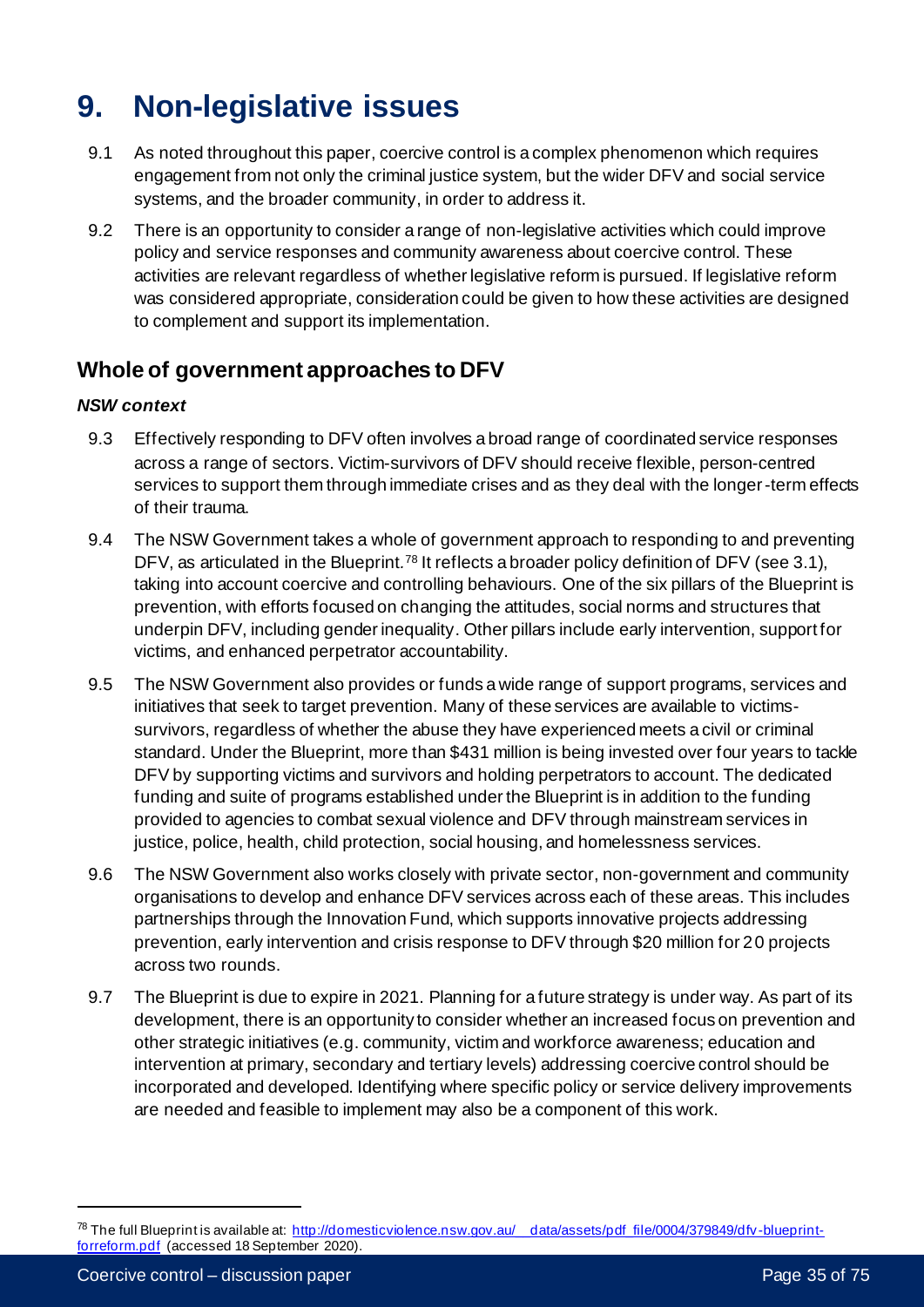#### *National context*

- 9.8 The Commonwealth and all states and territories are working together to address DFV. This commitment is reflected through the *National Plan to Reduce Violence against Women and their Children*. <sup>79</sup> The Plan notes there is no single definition of DFV but recognises that it includes behaviours which are intended to coerce and control a victim-survivor.
- 9.9 The Plan has been supported by four three-year action plans. Currently, the Fourth Action Plan is being implemented and includes a range of commitments which seek to prevent DFV, including through teaching children and young people about respectful relationships and better equipping the service system and community to respond to complex forms of violence. The Fourth Action Plan and National Plan will expire in 2022.

## **Specialist education, training and guidance for key staff**

- 9.10 Many government and other frontline staff involved in responding to DFV in NSW receive or have access to training to assist them in their roles. This includes police, judiciary, legal professionals, court staff, DFV support service staff and other professionals interacting with victim-survivors such as those in the health, education and child protection sectors. Training is important in ensuring those who are most likely to engage first with victims of DFV are equipped to identify coercive control, provide support services earlier and tailor their service delivery to the specific circumstances and risk profile of individuals subject to coercive control.
- 9.11 Development of tailored training and resources for recognising and responding to coercive control is particularly relevant because of longstanding approaches to combatting DFV, which have tended to focus on individual incidents of violence or physical violence, as noted above in relation to the criminal justice system. Coercive control behaviours may not always be recognised as elements of coercive control, especially if the victim does not themselves appreciate the abuse that they are being subjected to. An academic study into practitioner awareness and capability in England and Wales noted that "domestic abuse that manifests as a 'low-level' incident could be excluded from the process because frontline officers do not recognize this behaviour as a possible expression of coercive control" and that "coercive control will be missed, and the level of risk therefore underestimated, when practitioners are attending incidents devoid of other high risk markers to 'prime' them to identify the coercive control".<sup>80</sup> This reflects that the conventional approach to identifying DFV may result in interventions at a later point where the abusive behaviour has begun to escalate.
- 9.12 There may be opportunities to consider how existing training could be augmented to increase its focus on identifying and responding to DFV, including coercive and controlling behaviours to facilitate earlier intervention. Such training could also ensure there is a common understanding of the dynamics of DFV and coercive control across the different services and capacity to respond appropriately. This could include enhancements to practice guidance provided to staff to support them in their day-to-day roles, and training and education to increase awareness and knowledge of how to respond safely. In turn, this could support the use of the existing protections in NSW that cover coercive control, such as the use of ADVOs or the offence of stalking and intimidation.

<sup>&</sup>lt;sup>79</sup> The National Plan is available at: [https://www.dss.gov.au/sites/default/files/documents/08\\_2014/national\\_plan1.pdf](https://www.dss.gov.au/sites/default/files/documents/08_2014/national_plan1.pdf) (accessed 18 September 2020).

 $^{80}$  Amanda L. Robinson, Andy Myhill and Julia Wire 'Practitioner (mis)understandings of coercive control in England and Wales' (2018) 18(1) *Criminology and Criminal Justice* 29, 38-41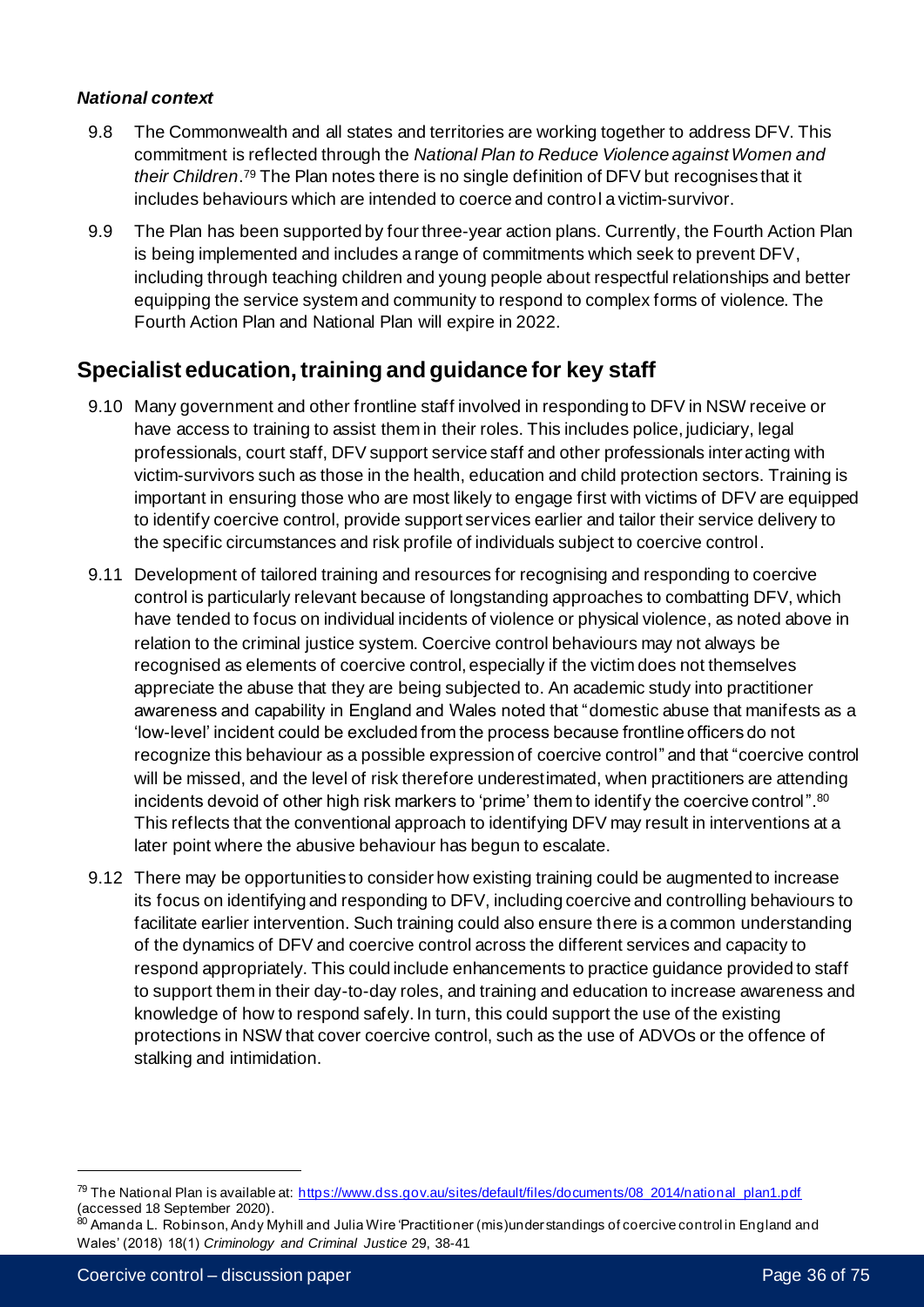# **Education and awareness-raising with the community**

- 9.13 Coercive control is a complex concept, and it challenges many pre-existing beliefs and attitudes in relation to DFV, such as the view that DFV only consists of physical violence. These normative beliefs need to be transformed in order to raise awareness and shift understandings about the kind of behaviour that is coercive or controlling and therefore unacceptable. Education and awareness raising activities are critical to this effort, and are necessary to embed any change in relation to coercive control. Prevention activities are expansive and can involve both whole of population approaches (such as community awareness campaigns) and targeted approaches (such as primary, secondary and tertiary level education or developing specific messaging and resources for at risk individuals and communities).
- 9.14 In addition to shifting broader social attitudes in the community and in target cohorts as a form of primary prevention, awareness raising and education is also critical to equip individuals to seek help. Enabling individuals to understand the concepts behind coercive control and how to identify such behaviours will better equip both victims and perpetrators to reflect on their relationship(s), identify unhealthy relationship behaviours and make choices to protect or remove themselves, including reporting or seeking help at an earlier point before escalation. Further consideration could be given to ensuring a greater focus on the complex nature of DFV including coercive and controlling behaviours as part of primary prevention going forward, regardless of whether coercive control is a specific criminal offence.
- 9.15 There are a range of existing or previous activities which provide examples of approaches to DFV prevention by engaging with underlying drivers of behaviour:
	- Prevention strategies such as the National *Stop it at the Start* campaign<sup>81</sup> which aims to reset young people's attitudes by motivating their parents, family, teachers and other role models to play a role in having conversations about respectful relationships and attitudes about gender equality.
	- Communications and awareness raising campaigns including the NSW Government's 2020 *Speak Out* campaign which encourages victim-survivors to reach out for help by calling the NSW DV Line; and the Our Watch *No Excuse for Abuse* campaign (launched in 2018 and updated in 2020) which highlights the range of behaviours which can be considered abusive and that these are unacceptable
	- Active bystander campaigns including the NSW Police Force's 2016 campaign which encourages friends, family and neighbours to report DFV where they suspect it is occurring.

# **Discussion questions**

**15. What non-legislative activities are needed to improve the identification of and response to coercive and controlling behaviours both within the criminal justice system and more broadly?**

<sup>81</sup> Information about the *Stop it at the Start* campaign can be accessed here[: https://www.respect.gov.au/the-campaign/](https://www.respect.gov.au/the-campaign/) (accessed 18 September 2020)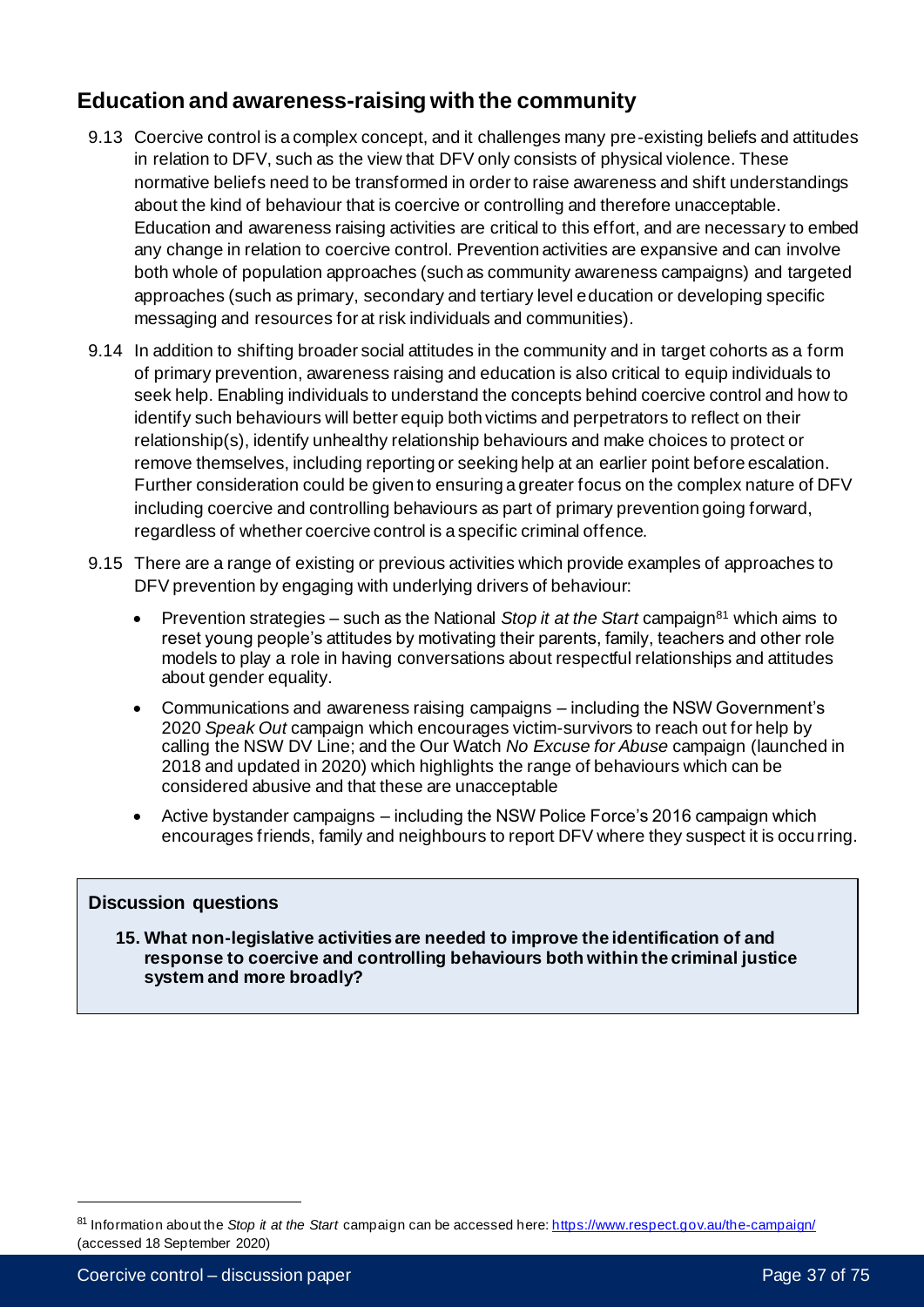# **10. Summary of questions in this discussion paper**

- **1. What would be an appropriate definition of coercive control?**
- **2. How should it distinguish between behaviours that may be present in ordinary relationships with those that taken together form a pattern of abuse?**
- **3. Does existing criminal and civil law provide the police and courts with sufficient powers to address domestic violence, including non-physical and physical forms of abuse?**
- **4. Could the current framework be improved to better address patterns of coercive and controlling behaviour? How?**
- **5. Does the law currently provide adequate ways for courts to receive evidence of coercive and controlling behaviour in civil and criminal proceedings?**
- **6. Does the law currently allow evidence of coercive control to be adequately taken into account in sentence proceedings?**

**If the answer is no to questions 5 or 6, how could the law be improved to ensure the evidence is admissible and is given adequate weight in civil and/or criminal proceedings?**

- **7. What are the advantages and/or disadvantages of creating an offence of coercive control?**
- **8. How might the challenges of creating an offence of coercive control be overcome?**
- **9. If an offence of coercive control were introduced in NSW, how should the scope of the offence be defined, what behaviours should it include and what other factors should be taken into account?**
- **10. Could the current legislative regime governing ADVOs better address coercive and controlling behaviour? How?**
- **11.Should the common law with respect to context and relationship evidence be codified within the CPA (or other relevant NSW legislation) to specifically govern its admissibility in criminal proceedings concerning domestic and family violence offences? If yes, how should this be framed?**
- **12.Would jury directions specifically addressing domestic and family violence be of assistance in criminal proceedings? If so, what should a proposed jury direction seek to address?**
- **13.Should provisions with respect to sentencing regimes be amended? If so, how?**
- **14. Are there any other potential avenues for reform that are not outlined or included in the questions above?**
- **15.What non-legislative activities are needed to improve the identification of and response to coercive and controlling behaviours both within the criminal justice system and more broadly?**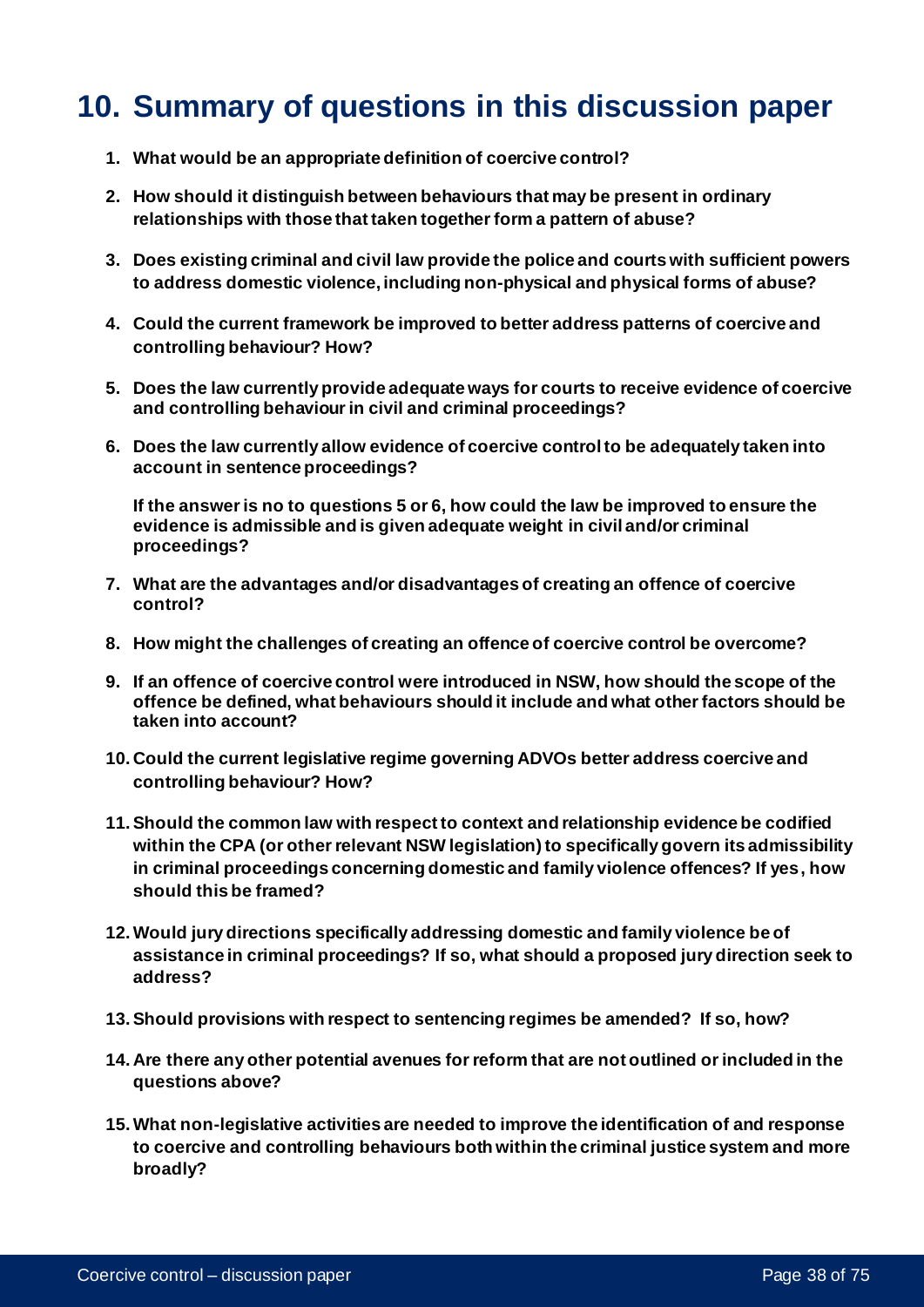# **References**

Australian Law Reform Commission *Family Violence — a National Legal Response* (2010) [<https://www.alrc.gov.au/wp-content/uploads/2019/08/ALRC114\\_WholeReport.pdf](https://www.alrc.gov.au/wp-content/uploads/2019/08/ALRC114_WholeReport.pdf)> (accessed 12 May 2020)

BBC News 'Police record almost 1,700 domestic abuse crimes under new act', *BBC* (Online, 25 May 2020) [< https://www.bbc.com/news/uk-scotland-52799283>](https://www.bbc.com/news/uk-scotland-52799283) (accessed 18 September 2020)

Barwick, Kerryne, Paul McGorrery and Marilyn McMahon 'Ahead of Their Time? The Offences of Economic and Emotional Abuse in Tasmania, Australia' in Marilyn McMahon and Paul McGorrery (eds) *Criminalising Coercive Control: Family Violence and the Criminal Law* (Springer, 2020), 135

Bishop, Charlotte and Vanessa Bettinson 'Evidencing domestic violence, including behaviour that falls under the new offence of "controlling or coercive behaviour"' (2018) 22 *International Journal of Evidence & Proof*, 3

Brennan, Iain R. et al 'Service Provider Difficulties in Operationalizing Coercive Control' (2019) 26(6) *Violence Against Women* 635

Burman, Michele and Oona Brooks-Hay 'Aligning policy and law? The creation of a domestic abuse offence incorporating coercive control' (2018) 18(1) *Criminology and Criminal Justice* 67

Department of Justice (Tas) *Safe at Home: A Criminal Justice Framework for Responding to Family Violence in Tasmania*, Options Paper (2003), 24. [<https://www.safeathome.tas.gov.au/\\_\\_data/assets/pdf\\_file/0008/567440/Options\\_Paper.pdf](https://www.safeathome.tas.gov.au/__data/assets/pdf_file/0008/567440/Options_Paper.pdf)>

(accessed 18 September 2020

Domestic Violence Death Review Team, *Report 2017-2019* (2020), 68-69 [<https://www.coroners.nsw.gov.au/documents/reports/2017-2019\\_DVDRT\\_Report.pdf](https://www.coroners.nsw.gov.au/documents/reports/2017-2019_DVDRT_Report.pdf)> (accessed 25 September 2020)

Domestic Violence Resource Centre Victoria *Out of Character? Legal Responses in Intimate Partner Homicides by Men in Victoria 2005*‐*2014, Discussion Paper 10*. (2016). [<https://www.dvrcv.org.au/sites/default/files/out\\_of\\_character\\_dvrcv.pdf](https://www.dvrcv.org.au/sites/default/files/out_of_character_dvrcv.pdf)> (accessed 21 September 2020)

Douglas, Heather 'Legal Systems Abuse and Coercive Control' (2018) 18(1) *Criminology & Criminal Justice* 84

Elmhirst, Sophie "'Intimate terrorism': how an abusive relationship led a young woman to kill her partner", *The Guardian*, (Online, 31 October 2019),

[<https://www.theguardian.com/society/2019/oct/31/intimate-terrorism-domestic-abuse-coercive-control](https://www.theguardian.com/society/2019/oct/31/intimate-terrorism-domestic-abuse-coercive-control-farieissia-martin)[farieissia-martin>](https://www.theguardian.com/society/2019/oct/31/intimate-terrorism-domestic-abuse-coercive-control-farieissia-martin) (accessed 22 May 2020)

Gleeson, Hayley "Coercive control: The 'worst part' of domestic abuse is not a crime in Australia. But should it be?" *ABC News*, (Online, 19 November 2019).[<https://www.abc.net.au/news/2019-11-](https://www.abc.net.au/news/2019-11-19/coercive-control-domestic-abuse-australia-criminalise/11703442) [19/coercive-control-domestic-abuse-australia-criminalise/11703442](https://www.abc.net.au/news/2019-11-19/coercive-control-domestic-abuse-australia-criminalise/11703442)> (accessed 22 May 2020)

Home Office *Strengthening the law on domestic abuse—A consultation*. (2014a) [<https://assets.publishing.service.gov.uk/government/uploads/system/uploads/attachment\\_data/file/344](https://assets.publishing.service.gov.uk/government/uploads/system/uploads/attachment_data/file/344674/Strengthening_the_law_on_Domestic_Abuse_-_A_Consultation_WEB.PDF) [674/Strengthening\\_the\\_law\\_on\\_Domestic\\_Abuse\\_-\\_A\\_Consultation\\_WEB.PDF](https://assets.publishing.service.gov.uk/government/uploads/system/uploads/attachment_data/file/344674/Strengthening_the_law_on_Domestic_Abuse_-_A_Consultation_WEB.PDF)> (accessed 21 September 2020)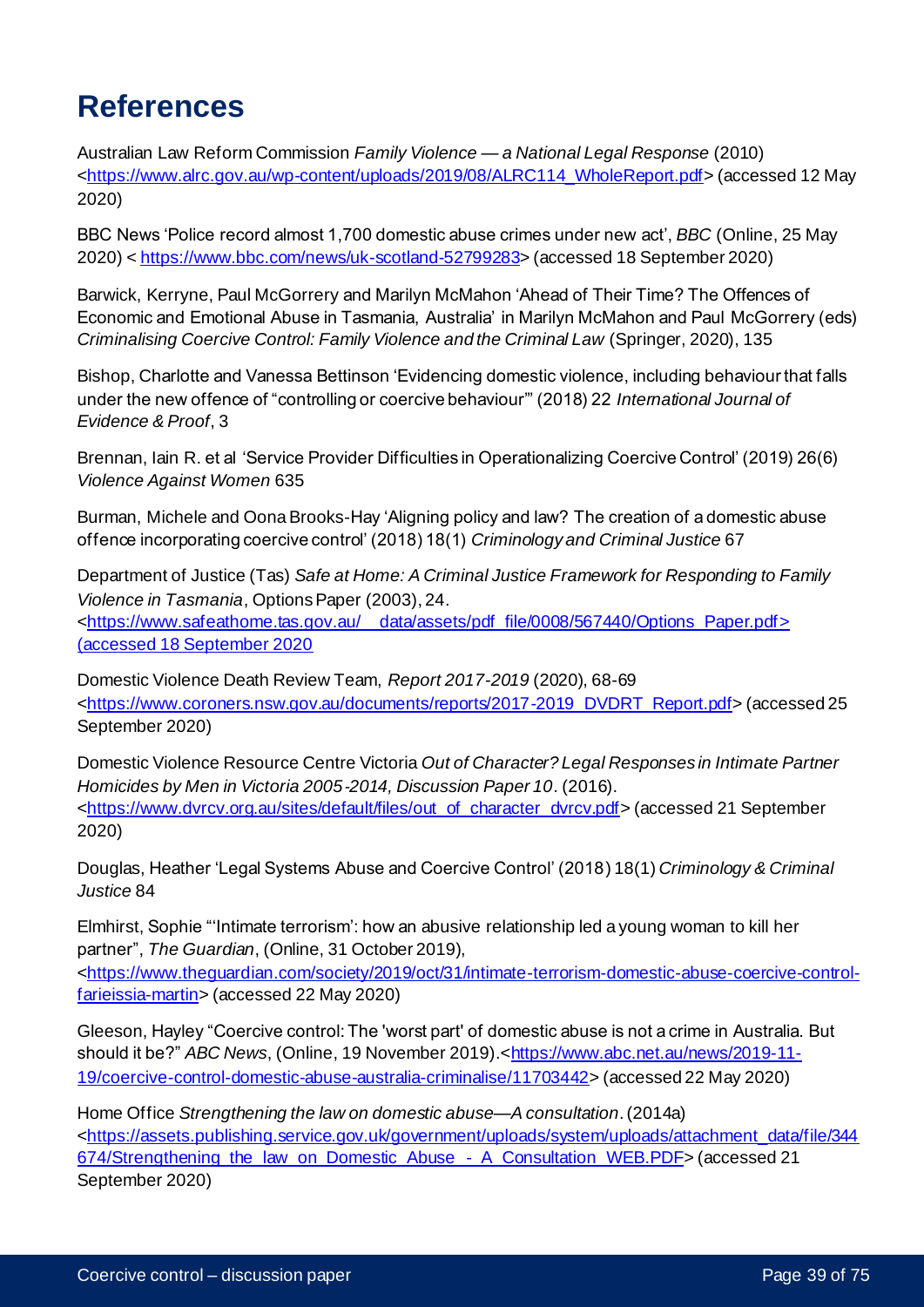Home Office *Strengthening the law on domestic abuse consultation—Summary of responses* (2014b) [<https://assets.publishing.service.gov.uk/government/uploads/system/uploads/attachment\\_data/file/389](https://assets.publishing.service.gov.uk/government/uploads/system/uploads/attachment_data/file/389002/StrengtheningLawDomesticAbuseResponses.pdf) [002/StrengtheningLawDomesticAbuseResponses.pdf](https://assets.publishing.service.gov.uk/government/uploads/system/uploads/attachment_data/file/389002/StrengtheningLawDomesticAbuseResponses.pdf)> (accessed 21 September 2020)

Home Office *Controlling or Coercive Behaviour in an Intimate or Family Relationship Statutory Guidance Framework* (2015)

[<https://assets.publishing.service.gov.uk/government/uploads/system/uploads/attachment\\_data/file/482](https://assets.publishing.service.gov.uk/government/uploads/system/uploads/attachment_data/file/482528/Controlling_or_coercive_behaviour_-_statutory_guidance.pdf) 528/Controlling or coercive behaviour - statutory quidance.pdf> (accessed 18 September 2020)

Johnson, Holly et al. 'Intimate femicide: The role of coercive control' (2019) 14(1) *Feminist Criminology,* 14(1), 3

Johnson, Michael P. *A typology of domestic violence: Intimate terrorism, violent resistance, and situational couple violence* (Northeastern University Press, 2008)

Juodis, Marcus 'A comparison of domestic and non-domestic homicides: Further evidence for distinct dynamics and heterogeneity of domestic homicide perpetrators. (2014) 29(3) *Journal of Family Violence*, 299

McGorrery, Paul, and Marilyn McMahon "It's time 'coercive control' was made illegal in Australia", *The Conversation* (30 April 2019).[< https://theconversation.com/its-time-coercive-control-was-made-illegal](https://theconversation.com/its-time-coercive-control-was-made-illegal-in-australia-114817)[in-australia-114817>](https://theconversation.com/its-time-coercive-control-was-made-illegal-in-australia-114817) (accessed 22 May 2020)

McGorrery, Paul, and Marilyn McMahon 'Prosecuting controlling or coercive behaviour in England and Wales: Media reports of a novel offence' (2019) *Criminology and Criminal Justice* 1

McGorrery, Paul, and Marilyn McMahon 'Criminalising Coercive Control: An Introduction' in Marilyn McMahon and Paul McGorrery (eds) *Criminalising Coercive Control: Family Violence and the Criminal Law* (Springer, 2020), 3

No to Violence *Discussion paper: Predominant Aggressor Identification and Victim Misidentification*, (2019) [< https://ntv.org.au/wp-content/uploads/2020/06/20191121-NTV-Discussion-Paper-](https://ntv.org.au/wp-content/uploads/2020/06/20191121-NTV-Discussion-Paper-Predominant-Aggressor-FINAL.pdf)[Predominant-Aggressor-FINAL.pdf](https://ntv.org.au/wp-content/uploads/2020/06/20191121-NTV-Discussion-Paper-Predominant-Aggressor-FINAL.pdf)> (accessed 18 September 2020).

Office for National Statistics *Domestic abuse in England and Wales: year ending March 2018* (2018) [<https://www.ons.gov.uk/peoplepopulationandcommunity/crimeandjustice/bulletins/domesticabuseinen](https://www.ons.gov.uk/peoplepopulationandcommunity/crimeandjustice/bulletins/domesticabuseinenglandandwales/yearendingmarch2018#domestic-abuse-related-offences-specific-crime-types) [glandandwales/yearendingmarch2018#domestic-abuse-related-offences-specific-crime-types](https://www.ons.gov.uk/peoplepopulationandcommunity/crimeandjustice/bulletins/domesticabuseinenglandandwales/yearendingmarch2018#domestic-abuse-related-offences-specific-crime-types)> (accessed 21 September 2020)

Office of National Statistics *Domestic abuse and the criminal justice system – Appendix tables* (2019) [<https://www.ons.gov.uk/peoplepopulationandcommunity/crimeandjustice/datasets/domesticabuseandt](https://www.ons.gov.uk/peoplepopulationandcommunity/crimeandjustice/datasets/domesticabuseandthecriminaljusticesystemappendixtables) [hecriminaljusticesystemappendixtables](https://www.ons.gov.uk/peoplepopulationandcommunity/crimeandjustice/datasets/domesticabuseandthecriminaljusticesystemappendixtables)> (accessed 18 September 2020)

Robinson, Amanda L., Andy Myhill and Julia Wire 'Practitioner (mis)understandings of coercive control in England and Wales' (2018) 18(1) *Criminology and Criminal Justice* 29

Soliman, Francessa 'The criminalisation of coercive control' (2019) *Northern Ireland Assembly:*  Research Paper [<http://www.niassembly.gov.uk/globalassets/documents/raise/publications/2017-](http://www.niassembly.gov.uk/globalassets/documents/raise/publications/2017-2022/2019/justice/0319.pdf?_sm_au_=iVVVrV6nq4rQZNMPNKCfNKt3tRVRF) [2022/2019/justice/0319.pdf?\\_sm\\_au\\_=iVVVrV6nq4rQZNMPNKCfNKt3tRVRF](http://www.niassembly.gov.uk/globalassets/documents/raise/publications/2017-2022/2019/justice/0319.pdf?_sm_au_=iVVVrV6nq4rQZNMPNKCfNKt3tRVRF)> (accessed 18 September 2020)

Scottish Government 'Police prepare for new domestic abuse crime' (Online, 28 December 2017) [<https://news.gov.scot/news/police-prepare-for-new-domestic-abuse](https://news.gov.scot/news/police-prepare-for-new-domestic-abuse-crime?_sm_au_=iVVVrV6nq4rQZNMPNKCfNKt3tRVRF)crime? sm\_au\_=iVVVrV6nq4rQZNMPNKCfNKt3tRVRF> (accessed 18 September 2020)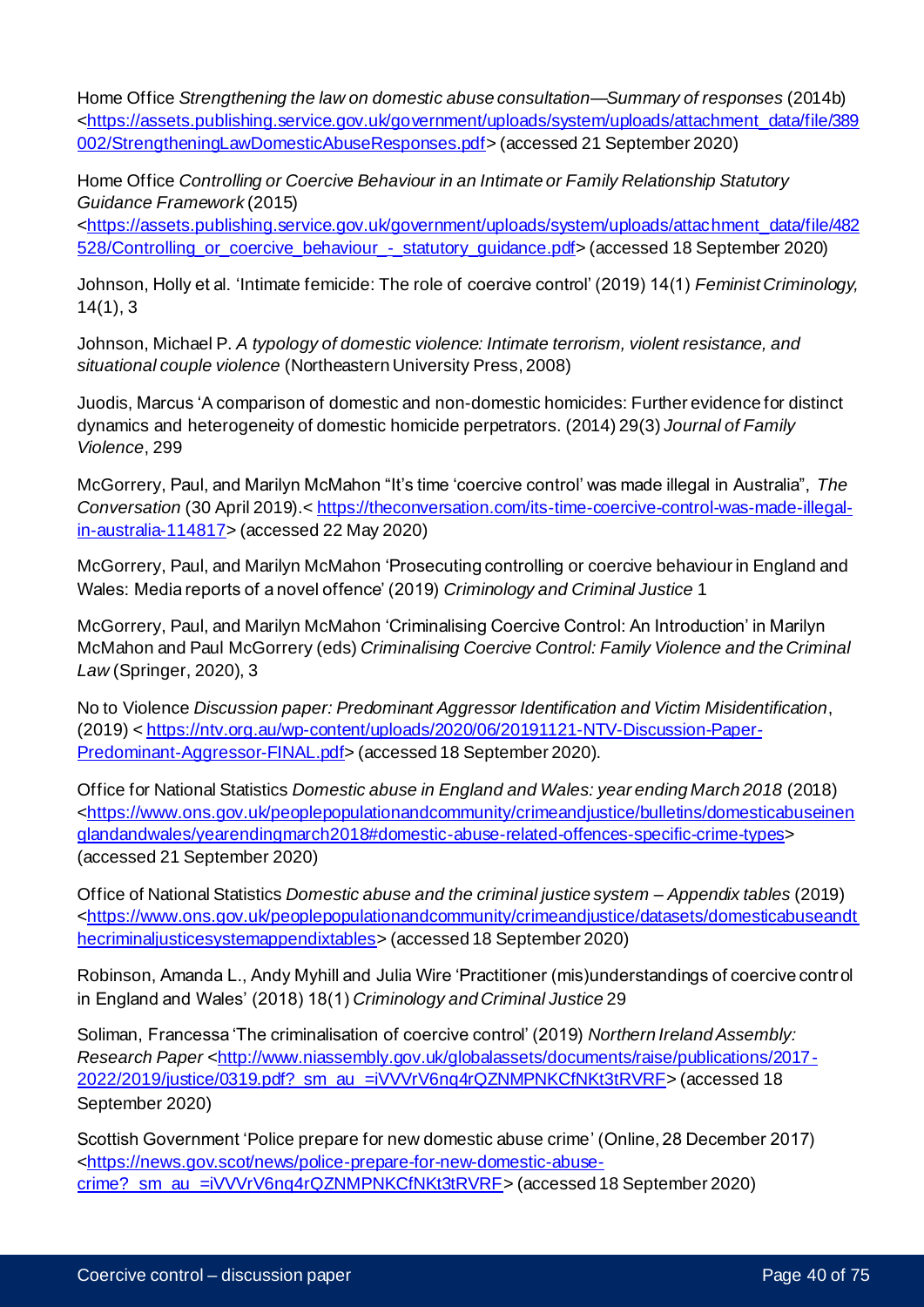Scottish Government *Policy Memorandum – Domestic Abuse (Scotland) Bill*, (2017) [<https://beta.parliament.scot/-/media/files/legislation/bills/previous-bills/domestic-abuse](https://beta.parliament.scot/-/media/files/legislation/bills/previous-bills/domestic-abuse-bill/introduced/policy-memorandum-domestic-abuse-scotland-bill.pdf)[bill/introduced/policy-memorandum-domestic-abuse-scotland-bill.pdf](https://beta.parliament.scot/-/media/files/legislation/bills/previous-bills/domestic-abuse-bill/introduced/policy-memorandum-domestic-abuse-scotland-bill.pdf)> (accessed 12 May 2020).

Scottish Government 'Domestic Abuse Bill/Act Training Funding' (FOI release, Online, 15 May 2019) < <https://www.gov.scot/publications/foi-201900001049/>> (accessed 18 September 2020)

Skeel, Alex 'I stayed with my abusive girlfriend out of fear she would kill me', *BBC* (online, 20 February 2019) [<https://www.bbc.co.uk/bbcthree/article/81a8f303-5849-45b8-85a0-e8532b5d948b](https://www.bbc.co.uk/bbcthree/article/81a8f303-5849-45b8-85a0-e8532b5d948b)> (accessed 18 September 2020)

Special Taskforce on Domestic and Family Violence in Queensland *Not Now, Not Ever: Putting an end to domestic and family violence in Queensland* (2015)

[<https://www.csyw.qld.gov.au/resources/campaign/end-violence/about/dfv-report-vol-one.pdf](https://www.csyw.qld.gov.au/resources/campaign/end-violence/about/dfv-report-vol-one.pdf)> (accessed 12 May 2020)

Stark, Evan *Coercive Control: How Men Entrap Women in Personal Life* (Oxford University Press, 2007).

Stark, Evan 'The 'Coercive Control Framework': Making Law Work for Women' in Marilyn McMahon and Paul McGorrery (eds) *Criminalising Coercive Control: Family Violence and the Criminal Law* (Springer, 2020), 33

Thomas, Cynthia 'First national study of elder abuse and neglect: Contrast with results from other studies' (2000) 12(1) *Journal of Elder Abuse and Neglect* 1

Tolmie, Julia R 'Coercive control: To criminalize or not to criminalize?' (2018) 18(1) *Criminology and Criminal Justice* 50

Walklate, Sandra, Kate Fitz-Gibbon and Jude McCulloch 'Is more law the answer? Seeking justice for victims of intimate partner violence through the reform of legal categories' (2018) 18(1) *Criminology and Criminal Justice* 115

Weiner, Cassandra 'From Social Construct to Legal Innovation: The Offence of Controlling or Coercive Behaviour in England and Wales' in Marilyn McMahon and Paul McGorrery (eds) *Criminalising Coercive Control: Family Violence and the Criminal Law* (Springer, 2020), 159

Victoria's Royal Commission into Family Violence *Report* (2016) [<http://rcfv.archive.royalcommission.vic.gov.au/MediaLibraries/RCFamilyViolence/Reports/RCFV\\_Full\\_](http://rcfv.archive.royalcommission.vic.gov.au/MediaLibraries/RCFamilyViolence/Reports/RCFV_Full_Report_Interactive.pdf?_sm_byp=iVVLZMDPLHbJLrKr) [Report\\_Interactive.pdf?\\_sm\\_byp=iVVLZMDPLHbJLrKr](http://rcfv.archive.royalcommission.vic.gov.au/MediaLibraries/RCFamilyViolence/Reports/RCFV_Full_Report_Interactive.pdf?_sm_byp=iVVLZMDPLHbJLrKr)> (accessed 12 May 2020)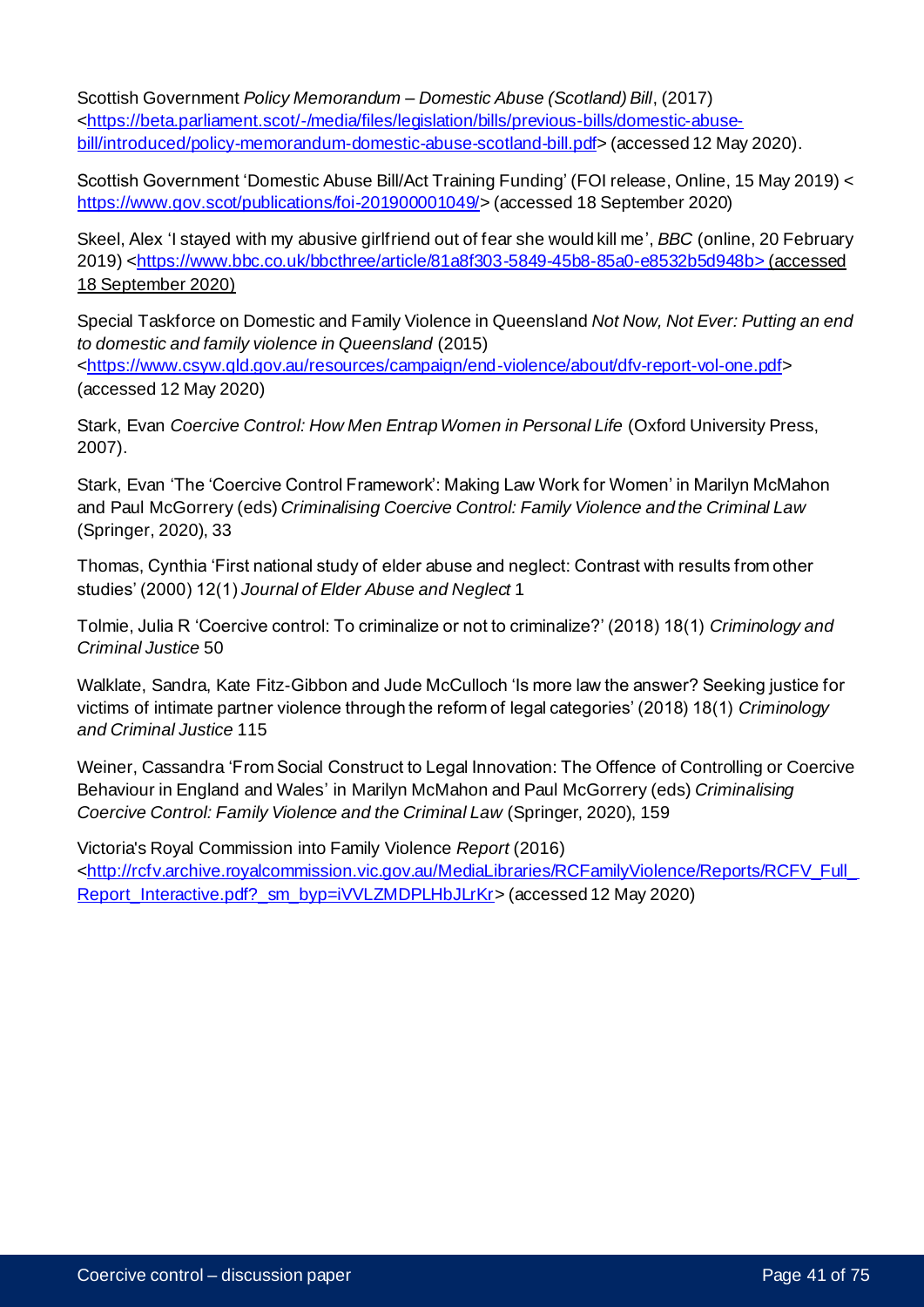# **Appendix A: Selected provisions – Australian jurisdictions**

| <b>JURISDICTION   PROVISION</b> |                                                                                                                                                                                                                                                                                                                                                                                                                                                                                                                                                                            |
|---------------------------------|----------------------------------------------------------------------------------------------------------------------------------------------------------------------------------------------------------------------------------------------------------------------------------------------------------------------------------------------------------------------------------------------------------------------------------------------------------------------------------------------------------------------------------------------------------------------------|
| <b>NSW</b>                      | Crimes (Domestic and Personal Violence) Act 2007 (NSW)                                                                                                                                                                                                                                                                                                                                                                                                                                                                                                                     |
|                                 | 4 Meaning of "personal violence offence"                                                                                                                                                                                                                                                                                                                                                                                                                                                                                                                                   |
|                                 | In this Act, personal violence offence means-                                                                                                                                                                                                                                                                                                                                                                                                                                                                                                                              |
|                                 | (a) an offence under, or mentioned in, section 19A, 24, 25, 26, 27, 28, 29, 30, 31, 33, 33A, 35, 35A, 37, 38, 39, 41, 43, 43A,<br>44, 45, 45A, 46, 47, 48, 49, 58, 59, 61, 61B, 61C, 61D, 61E, 61I, 61J, 61JA, 61K, 61KC, 61KD, 61KE, 61KF, 61L, 61M,<br>61N, 61O, 65A, 66A, 66B, 66C, 66D, 66DA, 66DB, 66DC, 66DD, 66DE, 66DF, 66EA, 73, 73A, 78A, 80A, 80D, 86, 87, 91P,<br>91Q, 91R, 93G, 93GA, 110, 195, 196, 198, 199, 200, 562l (as in force before its substitution by the Crimes Amendment<br>(Apprehended Violence) Act 2006) or 562ZG of the Crimes Act 1900, or |
|                                 | (b) an offence under section 13 or 14 of this Act, or                                                                                                                                                                                                                                                                                                                                                                                                                                                                                                                      |
|                                 | (b1) an offence under section 109, 111, 112, 113, 114, 115 or 308C of the Crimes Act 1900, but only if the serious<br>indictable offence or indictable offence referred to in those sections is an offence referred to in paragraph (a) or (b), or                                                                                                                                                                                                                                                                                                                         |
|                                 | (c) an offence of attempting to commit an offence referred to in paragraph (a), (b) or (b1).                                                                                                                                                                                                                                                                                                                                                                                                                                                                               |
|                                 | 5 Meaning of "domestic relationship"                                                                                                                                                                                                                                                                                                                                                                                                                                                                                                                                       |
|                                 | (1) For the purposes of this Act, a person has a <i>domestic relationship</i> with another person if the person—                                                                                                                                                                                                                                                                                                                                                                                                                                                           |
|                                 | (a) is or has been married to the other person, or                                                                                                                                                                                                                                                                                                                                                                                                                                                                                                                         |
|                                 | (b) is or has been a de facto partner of that other person, or                                                                                                                                                                                                                                                                                                                                                                                                                                                                                                             |
|                                 | (c) has or has had an intimate personal relationship with the other person, whether or not the intimate relationship<br>involves or has involved a relationship of a sexual nature, or                                                                                                                                                                                                                                                                                                                                                                                     |
|                                 | (d) is living or has lived in the same household as the other person, or                                                                                                                                                                                                                                                                                                                                                                                                                                                                                                   |
|                                 | (e) is living or has lived as a long-term resident in the same residential facility as the other person and at the same time<br>as the other person (not being a facility that is a correctional centre within the meaning of the Crimes (Administration<br>of Sentences) Act 1999 or a detention centre within the meaning of the Children (Detention Centres) Act 1987), or                                                                                                                                                                                              |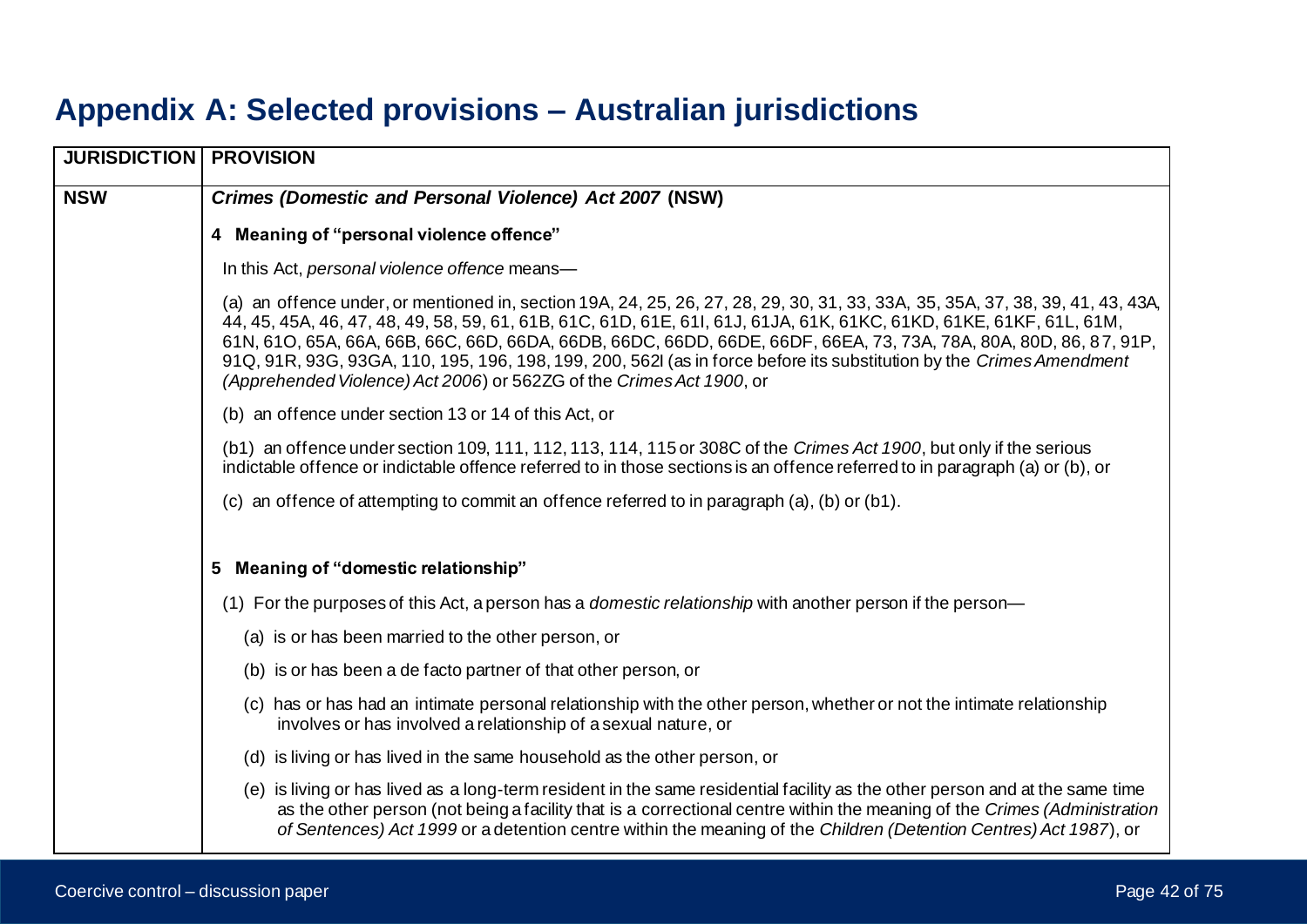| <b>JURISDICTION   PROVISION</b> |                                                                                                                                                                                                                                        |
|---------------------------------|----------------------------------------------------------------------------------------------------------------------------------------------------------------------------------------------------------------------------------------|
|                                 | (f) has or has had a relationship involving his or her dependence on the ongoing paid or unpaid care of the other person<br>(subject to section 5A), or                                                                                |
|                                 | (g) is or has been a relative of the other person, or                                                                                                                                                                                  |
|                                 | (h) in the case of an Aboriginal person or a Torres Strait Islander, is or has been part of the extended family or kin of the<br>other person according to the Indigenous kinship system of the person's culture.                      |
|                                 | Note— "De facto partner" is defined in section 21C of the Interpretation Act 1987.                                                                                                                                                     |
|                                 | (2) Two persons also have a domestic relationship with each other for the purposes of this Act if they have both had a<br>domestic relationship of a kind set out in subsection $(1)(a)$ , $(b)$ or $(c)$ with the same person.        |
|                                 | Note— A woman's ex-partner and current partner would therefore have a domestic relationship with each other for the purposes of<br>this Act even if they had never met.                                                                |
|                                 |                                                                                                                                                                                                                                        |
|                                 | 7 Meaning of "intimidation"                                                                                                                                                                                                            |
|                                 | (1) For the purposes of this Act, <i>intimidation</i> of a person means—                                                                                                                                                               |
|                                 | (a) conduct (including cyberbullying) amounting to harassment or molestation of the person, or                                                                                                                                         |
|                                 | Note— An example of cyberbullying may be the bullying of a person by publication or transmission of offensive material over<br>social media or via email.                                                                              |
|                                 | (b) an approach made to the person by any means (including by telephone, telephone text messaging, e-mailing and<br>other technologically assisted means) that causes the person to fear for his or her safety, or                     |
|                                 | (c) any conduct that causes a reasonable apprehension of injury to a person or to a person with whom he or she has a<br>domestic relationship, or of violence or damage to any person or property.                                     |
|                                 | (2) For the purpose of determining whether a person's conduct amounts to intimidation, a court may have regard to any<br>pattern of violence (especially violence constituting a domestic violence offence) in the person's behaviour. |
|                                 | 8 Meaning of "stalking"                                                                                                                                                                                                                |
|                                 | $(1)$ In this Act, stalking includes the following-                                                                                                                                                                                    |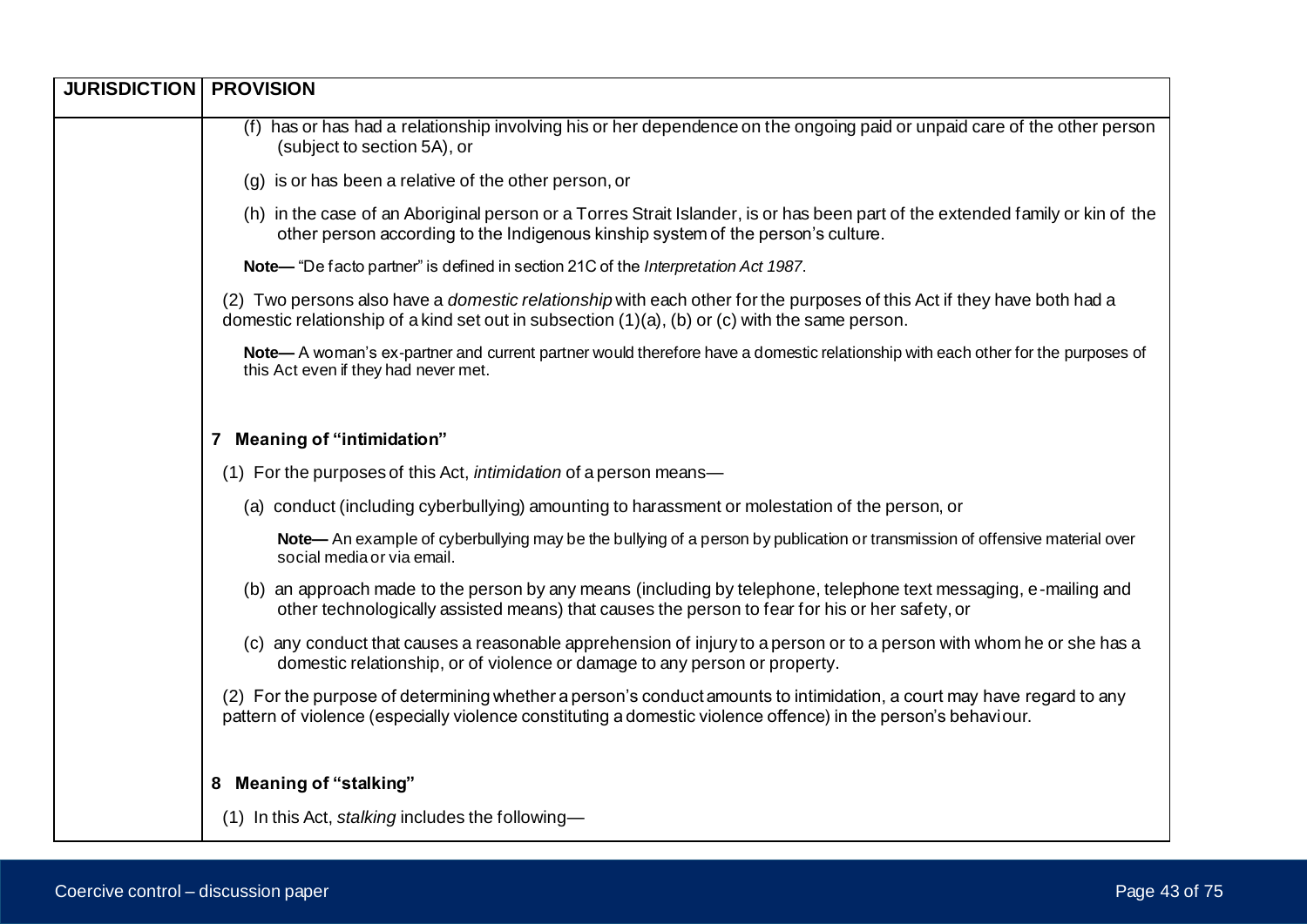| <b>JURISDICTION   PROVISION</b> |                                                                                                                                                                                                                                    |
|---------------------------------|------------------------------------------------------------------------------------------------------------------------------------------------------------------------------------------------------------------------------------|
|                                 | (a) the following of a person about,                                                                                                                                                                                               |
|                                 | (b) the watching or frequenting of the vicinity of, or an approach to, a person's place of residence, business or work or<br>any place that a person frequents for the purposes of any social or leisure activity,                 |
|                                 | (c) contacting or otherwise approaching a person using the internet or any other technologically assisted means.                                                                                                                   |
|                                 | (2) For the purpose of determining whether a person's conduct amounts to stalking, a court may have regard to any pattern<br>of violence (especially violence constituting a domestic violence offence) in the person's behaviour. |
|                                 | 11 Meaning of "domestic violence offence"                                                                                                                                                                                          |
|                                 | (1) In this Act, <i>domestic violence offence</i> means an offence committed by a person against another person with whom the<br>person who commits the offence has (or has had) a domestic relationship, being-                   |
|                                 | (a) a personal violence offence, or                                                                                                                                                                                                |
|                                 | (b) an offence (other than a personal violence offence) that arises from substantially the same circumstances as those<br>from which a personal violence offence has arisen, or                                                    |
|                                 | (c) an offence (other than a personal violence offence) the commission of which is intended to coerce or control the<br>person against whom it is committed or to cause that person to be intimidated or fearful (or both).        |
|                                 | (2) In this section, offence includes an offence under the Criminal Code Act 1995 of the Commonwealth.                                                                                                                             |
|                                 | 13 Stalking or intimidation with intent to cause fear of physical or mental harm                                                                                                                                                   |
|                                 | (1) A person who stalks or intimidates another person with the intention of causing the other person to fear physical or<br>mental harm is guilty of an offence.                                                                   |
|                                 | Maximum penalty—Imprisonment for 5 years or 50 penalty units, or both.                                                                                                                                                             |
|                                 | (2) For the purposes of this section, causing a person to fear physical or mental harm includes causing the person to fear<br>physical or mental harm to another person with whom he or she has a domestic relationship.           |
|                                 | (3) For the purposes of this section, a person intends to cause fear of physical or mental harm if he or she knows that the<br>conduct is likely to cause fear in the other person.                                                |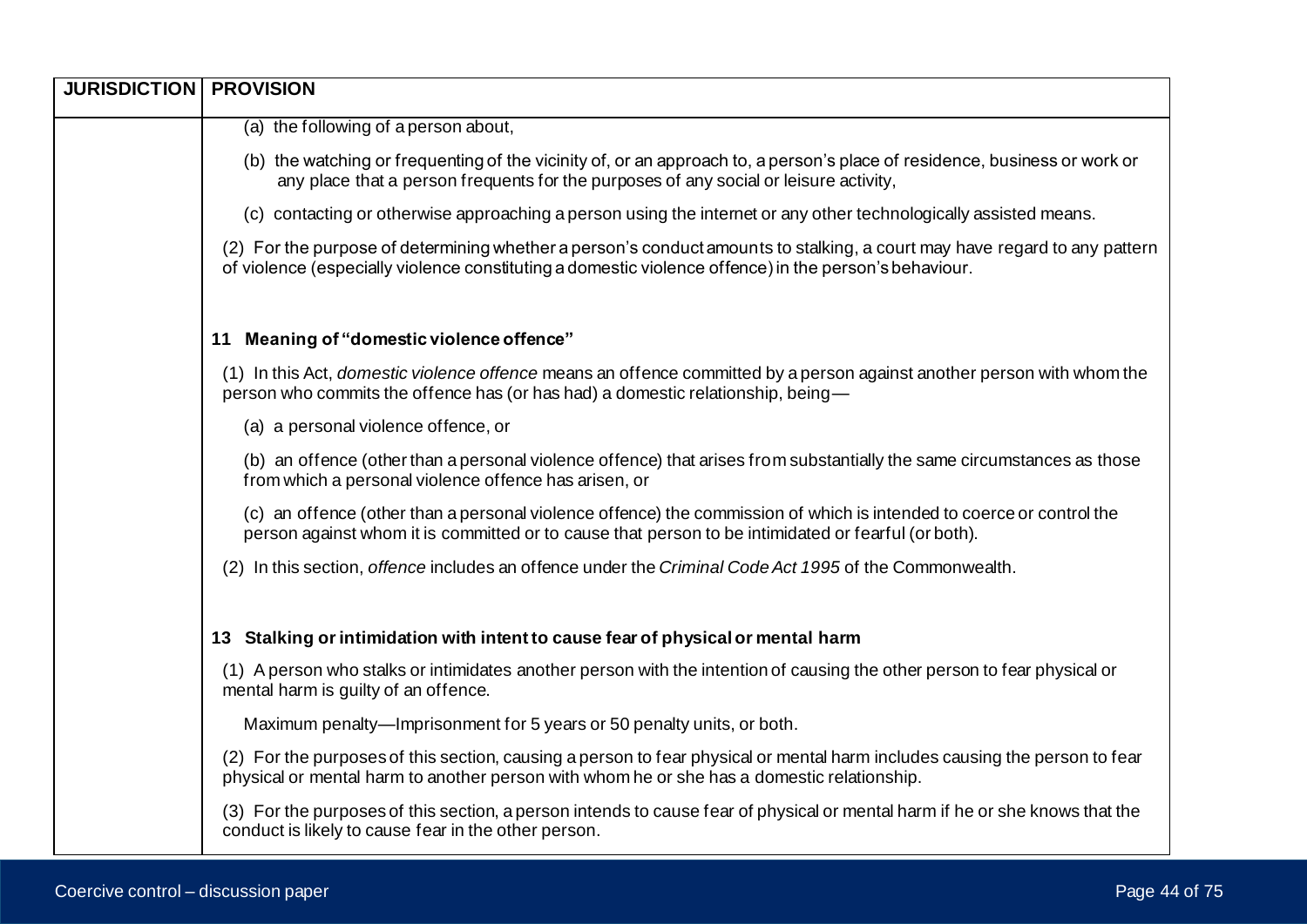| <b>JURISDICTION</b> | <b>PROVISION</b>                                                                                                                                                                                                                                                                                                                                                                                                                                                                                                                                                                                                                                                   |
|---------------------|--------------------------------------------------------------------------------------------------------------------------------------------------------------------------------------------------------------------------------------------------------------------------------------------------------------------------------------------------------------------------------------------------------------------------------------------------------------------------------------------------------------------------------------------------------------------------------------------------------------------------------------------------------------------|
|                     | (4) For the purposes of this section, the prosecution is not required to prove that the person alleged to have been stalked or<br>intimidated actually feared physical or mental harm.                                                                                                                                                                                                                                                                                                                                                                                                                                                                             |
|                     | (5) A person who attempts to commit an offence against subsection (1) is guilty of an offence against that subsection and is<br>punishable as if the offence attempted had been committed.                                                                                                                                                                                                                                                                                                                                                                                                                                                                         |
|                     | Crimes Act 1900 (NSW)                                                                                                                                                                                                                                                                                                                                                                                                                                                                                                                                                                                                                                              |
|                     | Examples of personal violence offences considered domestic violence as listed in the Crimes Act 1900 (NSW) include:                                                                                                                                                                                                                                                                                                                                                                                                                                                                                                                                                |
|                     | Homicide<br>Conspiracy to murder<br>Attempts to murder<br>Documents containing threats (to kill)<br>Acts causing danger to life or bodily harm<br>Assaults<br>Common assaults<br>Sexual offences against adults and children (including sexual assault and assault with intent to have sexual<br>intercourse, sexual touching, sexual act)<br>Kidnapping<br>$\bullet$<br>Recording and distributing intimate images (including threats)<br>Explosives and firearms offences<br>Housebreaking<br>Crimes against property generally<br>Computer offences (e.g. Unauthorised access, modification or impairment with intent to commit serious indictable<br>offence). |
| QLD                 | Domestic and Family Violence Protection Act 2012 (Qld)                                                                                                                                                                                                                                                                                                                                                                                                                                                                                                                                                                                                             |
|                     | 8 Meaning of domestic violence                                                                                                                                                                                                                                                                                                                                                                                                                                                                                                                                                                                                                                     |
|                     | (1) Domestic violence means behaviour by a person (the first person) towards another person (the second person) with<br>whom the first person is in a relevant relationship that-                                                                                                                                                                                                                                                                                                                                                                                                                                                                                  |
|                     | (a) is physically or sexually abusive; or                                                                                                                                                                                                                                                                                                                                                                                                                                                                                                                                                                                                                          |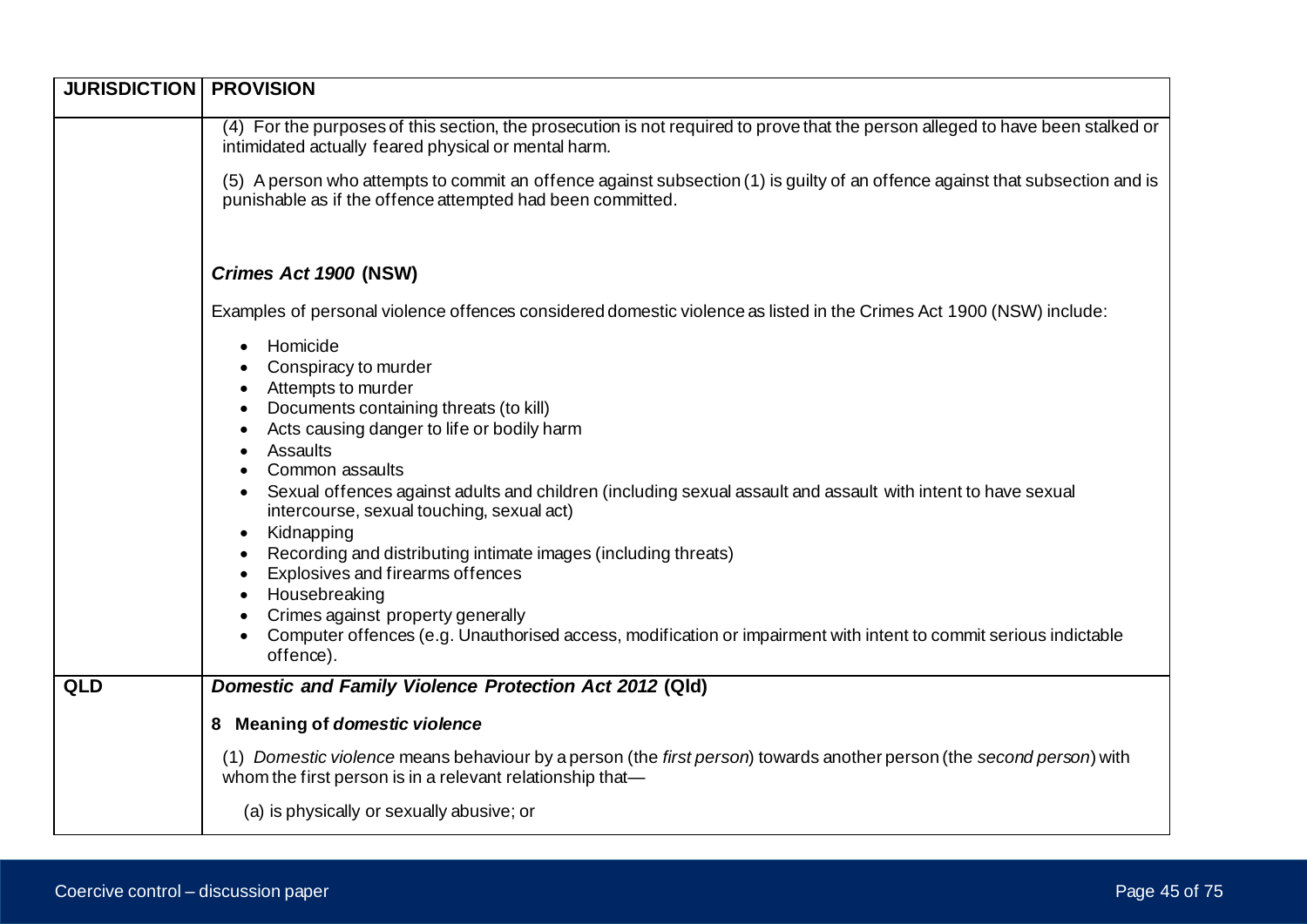| <b>JURISDICTION   PROVISION</b> |                                                                                                                                                                                                                                                                                                    |
|---------------------------------|----------------------------------------------------------------------------------------------------------------------------------------------------------------------------------------------------------------------------------------------------------------------------------------------------|
|                                 | (b) is emotionally or psychologically abusive; or                                                                                                                                                                                                                                                  |
|                                 | (c) is economically abusive; or                                                                                                                                                                                                                                                                    |
|                                 | (d) is threatening; or                                                                                                                                                                                                                                                                             |
|                                 | (e) is coercive; or                                                                                                                                                                                                                                                                                |
|                                 | (f) in any other way controls or dominates the second person and causes the second person to fear for the second<br>person's safety or wellbeing or that of someone else.                                                                                                                          |
|                                 | (2) Without limiting subsection (1), domestic violence includes the following behaviour—                                                                                                                                                                                                           |
|                                 | (a) causing personal injury to a person or threatening to do so;                                                                                                                                                                                                                                   |
|                                 | (b) coercing a person to engage in sexual activity or attempting to do so;                                                                                                                                                                                                                         |
|                                 | (c) damaging a person's property or threatening to do so;                                                                                                                                                                                                                                          |
|                                 | (d) depriving a person of the person's liberty or threatening to do so;                                                                                                                                                                                                                            |
|                                 | (e) threatening a person with the death or injury of the person, a child of the person, or someone else;                                                                                                                                                                                           |
|                                 | (f) threatening to commit suicide or self-harm so as to torment, intimidate or frighten the person to whom the behaviour is<br>directed;                                                                                                                                                           |
|                                 | (g) causing or threatening to cause the death of, or injury to, an animal, whether or not the animal belongs to the person<br>to whom the behaviour is directed, so as to control, dominate or coerce the person;                                                                                  |
|                                 | (h) unauthorised surveillance of a person;                                                                                                                                                                                                                                                         |
|                                 | (i) unlawfully stalking a person.                                                                                                                                                                                                                                                                  |
|                                 | (3) A person who counsels or procures someone else to engage in behaviour that, if engaged in by the person, would be<br>domestic violence is taken to have committed domestic violence.                                                                                                           |
|                                 | (4) To remove any doubt, it is declared that, for behaviour mentioned in subsection (2) that may constitute a criminal<br>offence, a court may make an order under this Act on the basis that the behaviour is domestic violence even if the<br>behaviour is not proved beyond a reasonable doubt. |
|                                 | (5) In this section-                                                                                                                                                                                                                                                                               |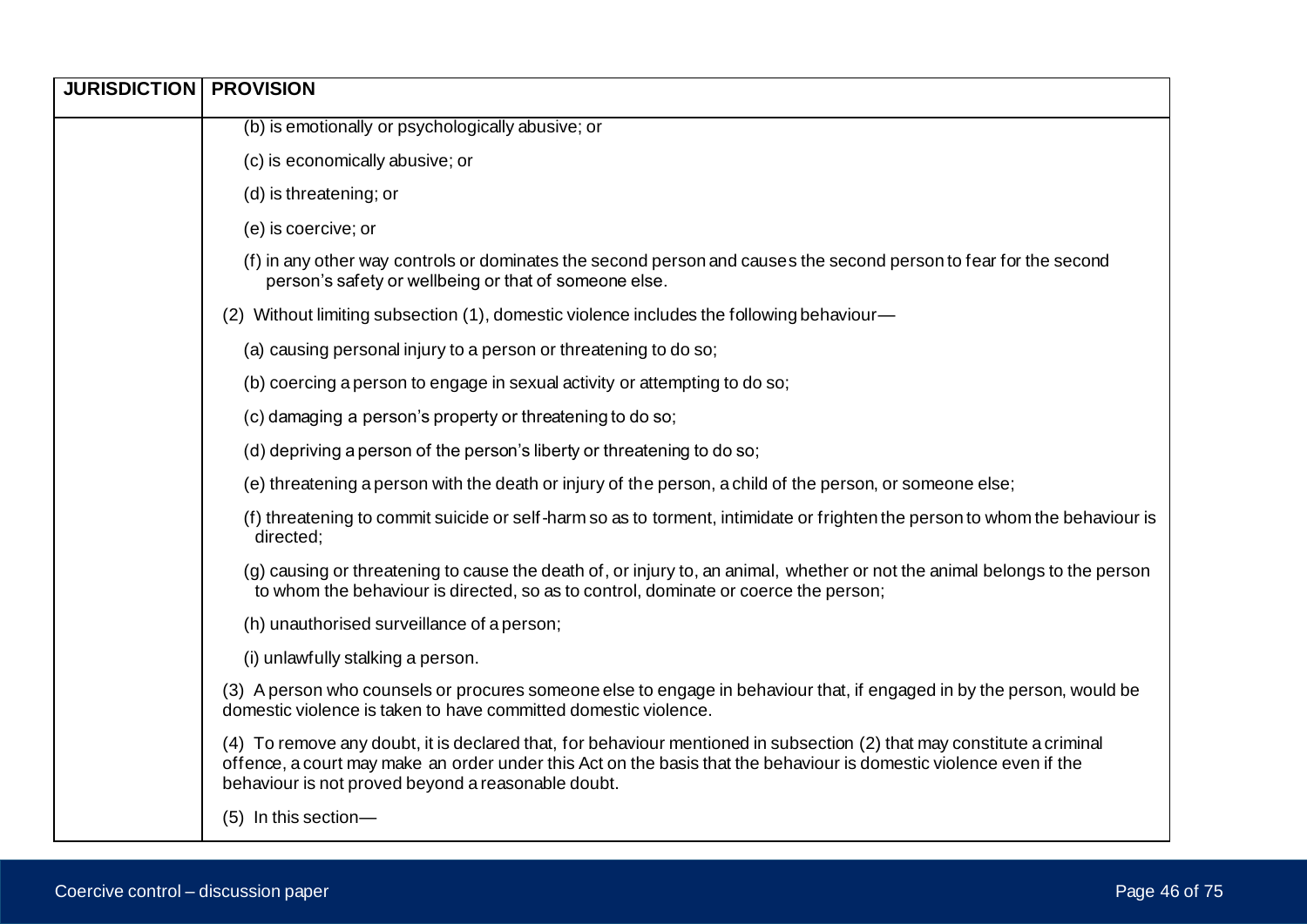| <b>JURISDICTION</b> | <b>PROVISION</b>                                                                                                                                                                                                                           |
|---------------------|--------------------------------------------------------------------------------------------------------------------------------------------------------------------------------------------------------------------------------------------|
|                     | coerce, a person, means compel or force a person to do, or refrain from doing, something.                                                                                                                                                  |
|                     | unauthorised surveillance, of a person, means the unreasonable monitoring or tracking of the person's movements,<br>activities or interpersonal associations without the person's consent, including, for example, by using technology.    |
|                     | Examples of surveillance by using technology-                                                                                                                                                                                              |
|                     | •reading a person's SMS messages                                                                                                                                                                                                           |
|                     | •monitoring a person's email account or internet browser history                                                                                                                                                                           |
|                     | • monitoring a person's account with a social networking internet site                                                                                                                                                                     |
|                     | •using a GPS device to track a person's movements                                                                                                                                                                                          |
|                     | •checking the recorded history in a person's GPS device                                                                                                                                                                                    |
|                     | unlawful stalking see the Criminal Code, section 359B.                                                                                                                                                                                     |
|                     |                                                                                                                                                                                                                                            |
|                     | Meaning of emotional or psychological abuse<br>11                                                                                                                                                                                          |
|                     | Emotional or psychological abuse means behaviour by a person towards another person that torments, intimidates,<br>harasses or is offensive to the other person.                                                                           |
|                     | Examples-                                                                                                                                                                                                                                  |
|                     | • following a person when the person is out in public, including by vehicle or on foot                                                                                                                                                     |
|                     | • remaining outside a person's residence or place of work                                                                                                                                                                                  |
|                     | • repeatedly contacting a person by telephone, SMS message, email or social networking site without the person's consent                                                                                                                   |
|                     | • repeated derogatory taunts, including racial taunts                                                                                                                                                                                      |
|                     | • threatening to disclose a person's sexual orientation to the person's friends or family without the person's consent                                                                                                                     |
|                     | • threatening to withhold a person's medication                                                                                                                                                                                            |
|                     | • preventing a person from making or keeping connections with the person's family, friends or culture, including cultural or spiritual<br>ceremonies or practices, or preventing the person from expressing the person's cultural identity |
|                     |                                                                                                                                                                                                                                            |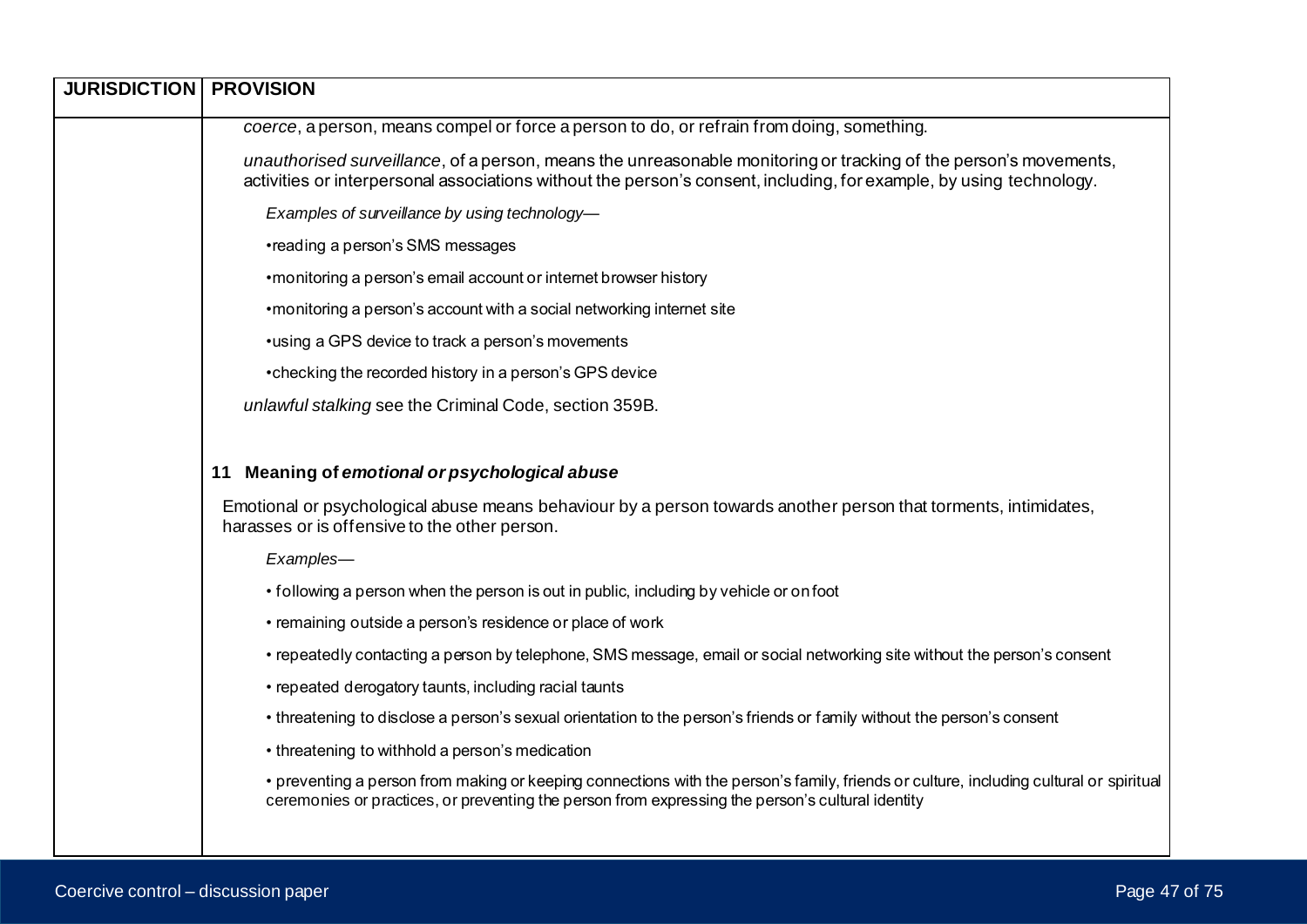| <b>JURISDICTION   PROVISION</b> |                                                                                                                                                                                                                                                                                                                   |
|---------------------------------|-------------------------------------------------------------------------------------------------------------------------------------------------------------------------------------------------------------------------------------------------------------------------------------------------------------------|
|                                 | 12 Meaning of economic abuse                                                                                                                                                                                                                                                                                      |
|                                 | Economic abuse means behaviour by a person (the first person) that is coercive, deceptive or unreasonably controls<br>another person (the second person), without the second person's consent-                                                                                                                    |
|                                 | (a) in a way that denies the second person the economic or financial autonomy the second person would have had but for<br>that behaviour; or                                                                                                                                                                      |
|                                 | (b) by withholding or threatening to withhold the financial support necessary for meeting the reasonable living expenses of<br>the second person or a child, if the second person or the child is entirely or predominantly dependent on the first person for<br>financial support to meet those living expenses. |
|                                 | Examples-                                                                                                                                                                                                                                                                                                         |
|                                 | • coercing a person to relinquish control over assets and income                                                                                                                                                                                                                                                  |
|                                 | • removing or keeping a person's property without the person's consent, or threatening to do so                                                                                                                                                                                                                   |
|                                 | • disposing of property owned by a person, or owned jointly with a person, against the person's wishes and without lawful excuse                                                                                                                                                                                  |
|                                 | • without lawful excuse, preventing a person from having access to joint financial assets for the purposes of meeting normal<br>household expenses                                                                                                                                                                |
|                                 | • preventing a person from seeking or keeping employment                                                                                                                                                                                                                                                          |
|                                 | • coercing a person to claim social security payments                                                                                                                                                                                                                                                             |
|                                 | • coercing a person to sign a power of attorney that would enable the person's finances to be managed by another person                                                                                                                                                                                           |
|                                 | • coercing a person to sign a contract for the purchase of goods or services                                                                                                                                                                                                                                      |
|                                 | • coercing a person to sign a contract for the provision of finance, a loan or credit                                                                                                                                                                                                                             |
|                                 | • coercing a person to sign a contract of guarantee                                                                                                                                                                                                                                                               |
|                                 | • coercing a person to sign any legal document for the establishment or operation of a business                                                                                                                                                                                                                   |
|                                 |                                                                                                                                                                                                                                                                                                                   |
|                                 | <b>Meaning of relevant relationship</b><br>13                                                                                                                                                                                                                                                                     |
|                                 | A relevant relationship is-                                                                                                                                                                                                                                                                                       |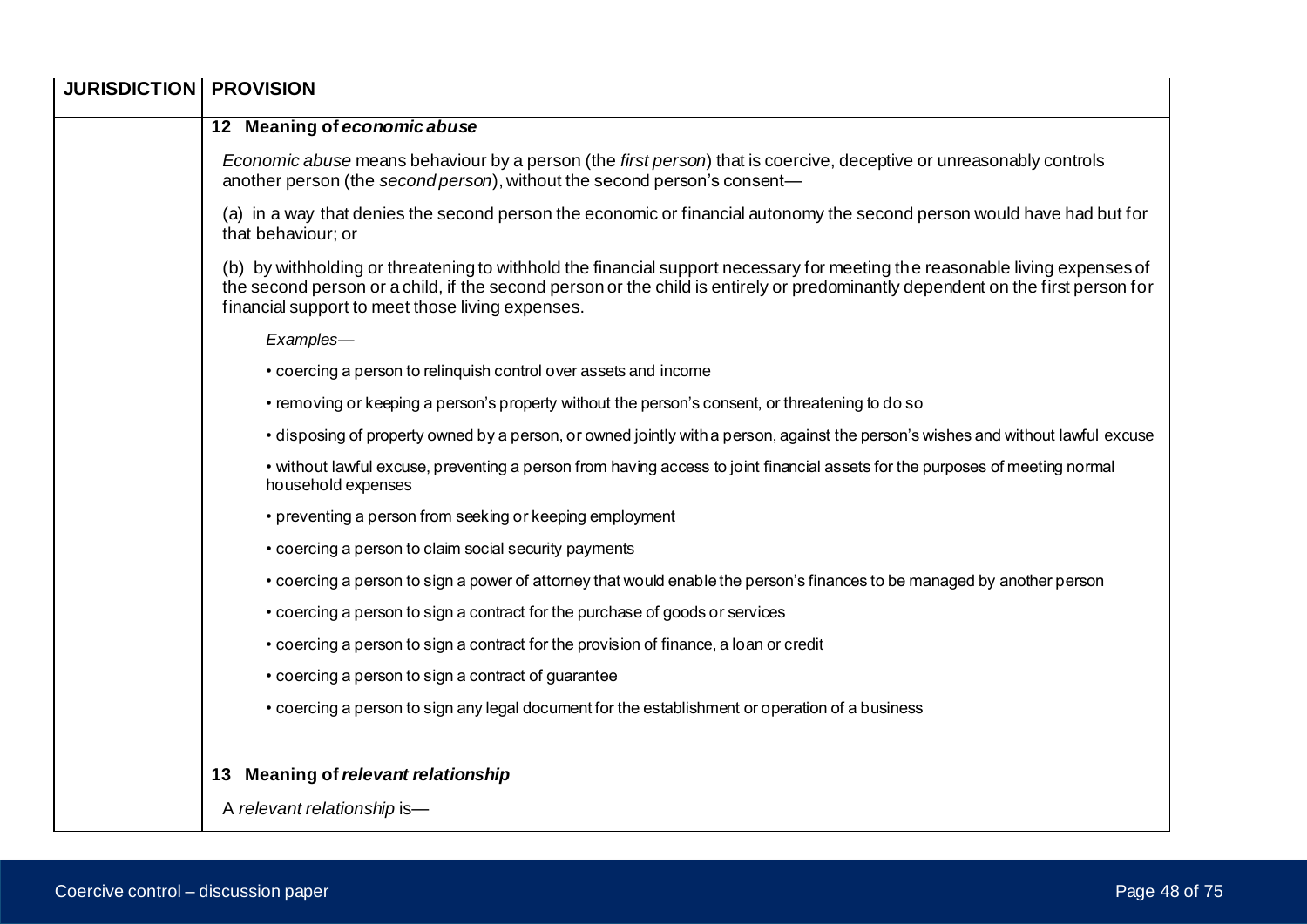| <b>JURISDICTION</b> | <b>PROVISION</b>                                                                                                                                                                                                                  |
|---------------------|-----------------------------------------------------------------------------------------------------------------------------------------------------------------------------------------------------------------------------------|
|                     | (a) an intimate personal relationship; or [see s 14]                                                                                                                                                                              |
|                     | (b) a family relationship; or [see s 19]                                                                                                                                                                                          |
|                     | (c) an informal care relationship. [see s 20]                                                                                                                                                                                     |
|                     |                                                                                                                                                                                                                                   |
|                     | <b>Schedule - Dictionary</b>                                                                                                                                                                                                      |
|                     | domestic violence offence means-                                                                                                                                                                                                  |
|                     | (a) a domestic violence offence within the meaning of the Criminal Code, section 1; or                                                                                                                                            |
|                     | (b) an offence under part 7. [contravention of domestic violence order, police protection notice or release conditions]                                                                                                           |
|                     |                                                                                                                                                                                                                                   |
|                     | Criminal Code Act 1899 (Qld)                                                                                                                                                                                                      |
|                     | 1 Definitions                                                                                                                                                                                                                     |
|                     | domestic violence offence means an offence against an Act, other than the Domestic and Family Violence Protection Act<br>2012, committed by a person where the act done, or omission made, which constitutes the offence is also- |
|                     | (a) domestic violence or associated domestic violence, under the Domestic and Family Violence Protection Act 2012,<br>committed by the person; or                                                                                 |
|                     | (b) a contravention of the Domestic and Family Violence Protection Act 2012, section 177(2).                                                                                                                                      |
|                     | Note-                                                                                                                                                                                                                             |
|                     | Under the Domestic and Family Violence Protection Act 2012, section 177(2), a respondent against whom a domestic<br>violence order has been made under that Act must not contravene the order.                                    |
| <b>VIC</b>          | <b>Family Violence Protection Act 2008 (Vic)</b>                                                                                                                                                                                  |
|                     | 5 Meaning of family violence                                                                                                                                                                                                      |
|                     | For the purposes of this Act, family violence is-<br>(1)                                                                                                                                                                          |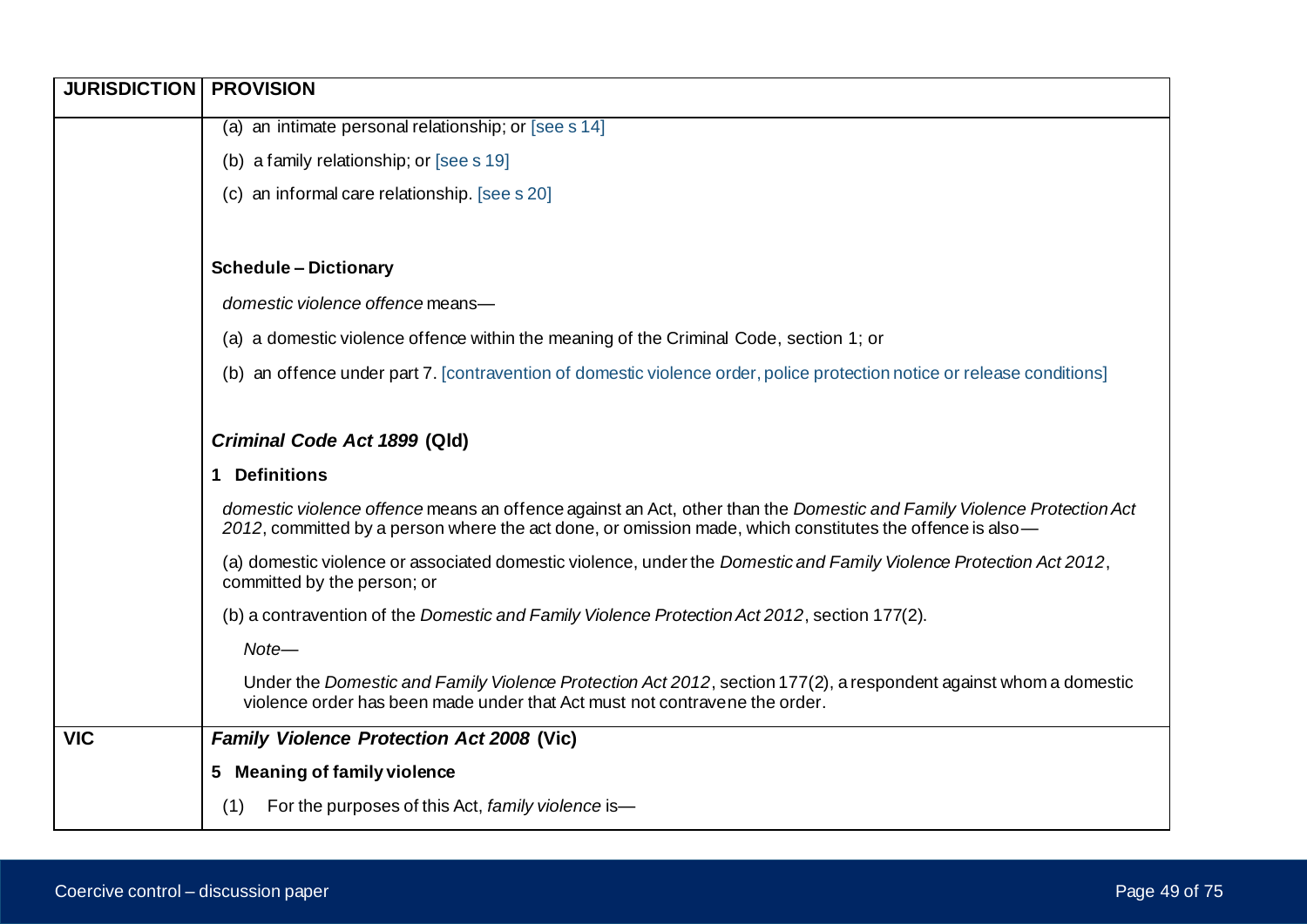| <b>JURISDICTION   PROVISION</b> |                                                                                                                                                                                                                                                                                                                                                                                                                                                                                                                                    |
|---------------------------------|------------------------------------------------------------------------------------------------------------------------------------------------------------------------------------------------------------------------------------------------------------------------------------------------------------------------------------------------------------------------------------------------------------------------------------------------------------------------------------------------------------------------------------|
|                                 | (a) behaviour by a person towards a family member of that person if that behaviour-                                                                                                                                                                                                                                                                                                                                                                                                                                                |
|                                 | is physically or sexually abusive; or<br>(i)                                                                                                                                                                                                                                                                                                                                                                                                                                                                                       |
|                                 | is emotionally or psychologically abusive; or<br>(ii)                                                                                                                                                                                                                                                                                                                                                                                                                                                                              |
|                                 | (iii) is economically abusive; or                                                                                                                                                                                                                                                                                                                                                                                                                                                                                                  |
|                                 | (iv) is threatening; or                                                                                                                                                                                                                                                                                                                                                                                                                                                                                                            |
|                                 | is coercive; or<br>(v)                                                                                                                                                                                                                                                                                                                                                                                                                                                                                                             |
|                                 | (vi) in any other way controls or dominates the family member and causes that family member to feel fear for the<br>safety or wellbeing of that family member or another person; or                                                                                                                                                                                                                                                                                                                                                |
|                                 | (b) behaviour by a person that causes a child to hear or witness, or otherwise be exposed to the effects of, behaviour<br>referred to in paragraph (a).                                                                                                                                                                                                                                                                                                                                                                            |
|                                 | Examples                                                                                                                                                                                                                                                                                                                                                                                                                                                                                                                           |
|                                 | 1 The following behaviour may constitute family violence under paragraph (a)-                                                                                                                                                                                                                                                                                                                                                                                                                                                      |
|                                 | using coercion, threats, physical abuse or emotional or psychological abuse to cause or attempt to cause a person to<br>enter into a marriage;                                                                                                                                                                                                                                                                                                                                                                                     |
|                                 | using coercion, threats, physical abuse or emotional or psychological abuse to demand or receive dowry, either before<br>or after a marriage.                                                                                                                                                                                                                                                                                                                                                                                      |
|                                 | 2 The following behaviour may constitute a child hearing, witnessing or otherwise being exposed to the effects of behaviour<br>referred to in paragraph (a)-                                                                                                                                                                                                                                                                                                                                                                       |
|                                 | overhearing threats of physical abuse by one family member towards another family member;<br>seeing or hearing an assault of a family member by another family member;<br>comforting or providing assistance to a family member who has been physically abused by another family member;<br>cleaning up a site after a family member has intentionally damaged another family member's property;<br>being present when police officers attend an incident involving physical abuse of a family member by another family<br>member. |
|                                 | (2)<br>Without limiting subsection (1), family violence includes the following behaviour—                                                                                                                                                                                                                                                                                                                                                                                                                                          |
|                                 | (a) assaulting or causing personal injury to a family member or threatening to do so;                                                                                                                                                                                                                                                                                                                                                                                                                                              |
|                                 | (b) sexually assaulting a family member or engaging in another form of sexually coercive behaviour or threatening to                                                                                                                                                                                                                                                                                                                                                                                                               |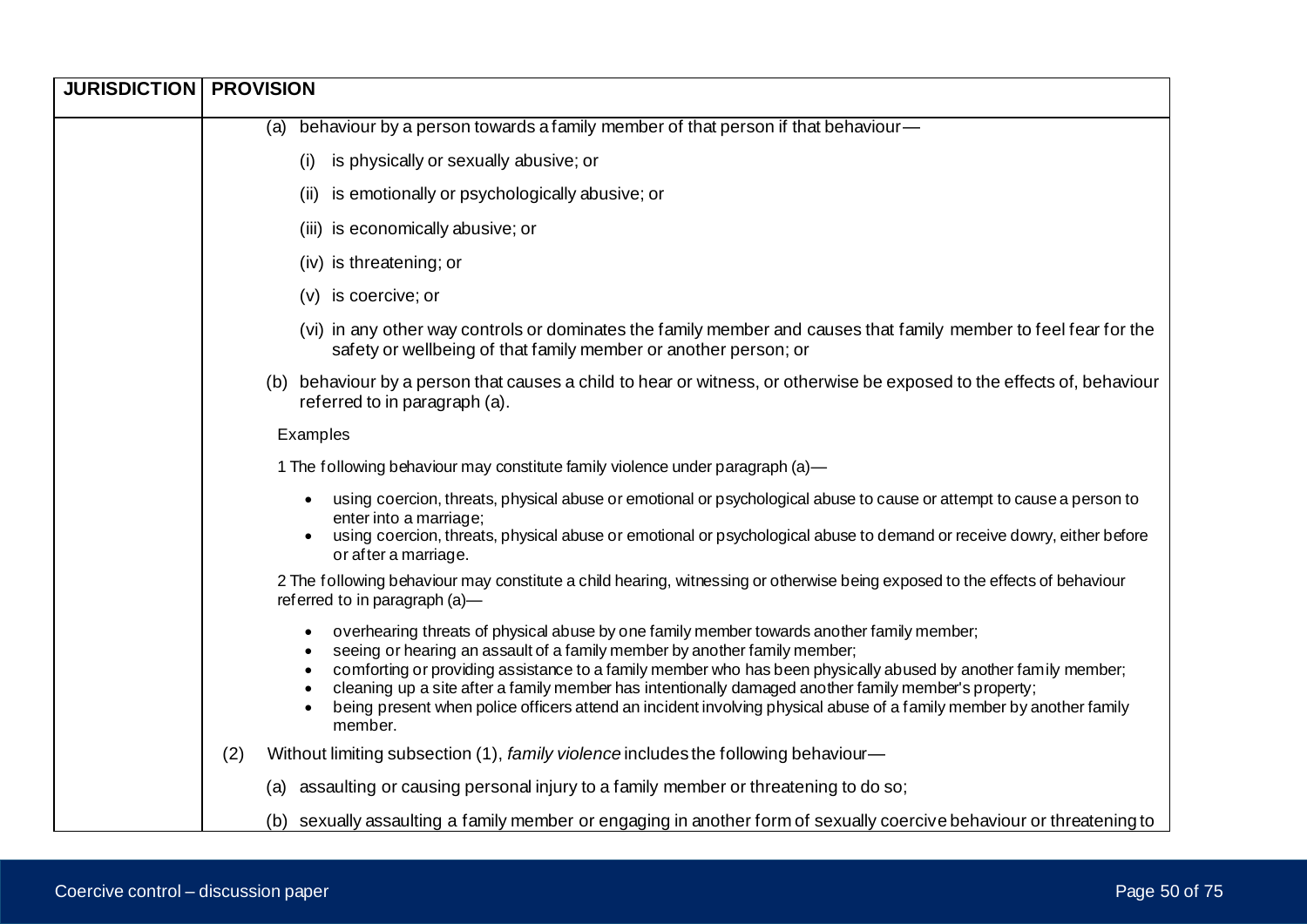| <b>JURISDICTION   PROVISION</b> |                                                                                                                                                                                                                                                                                                                                                                                                                                                                                                                                                                                                                                                                                                                                                                                                                                                                                                                                                      |
|---------------------------------|------------------------------------------------------------------------------------------------------------------------------------------------------------------------------------------------------------------------------------------------------------------------------------------------------------------------------------------------------------------------------------------------------------------------------------------------------------------------------------------------------------------------------------------------------------------------------------------------------------------------------------------------------------------------------------------------------------------------------------------------------------------------------------------------------------------------------------------------------------------------------------------------------------------------------------------------------|
|                                 | engage in such behaviour;                                                                                                                                                                                                                                                                                                                                                                                                                                                                                                                                                                                                                                                                                                                                                                                                                                                                                                                            |
|                                 | intentionally damaging a family member's property, or threatening to do so;<br>(C)                                                                                                                                                                                                                                                                                                                                                                                                                                                                                                                                                                                                                                                                                                                                                                                                                                                                   |
|                                 | (d) unlawfully depriving a family member of the family member's liberty, or threatening to do so;                                                                                                                                                                                                                                                                                                                                                                                                                                                                                                                                                                                                                                                                                                                                                                                                                                                    |
|                                 | (e) causing or threatening to cause the death of, or injury to, an animal, whether or not the animal belongs to the<br>family member to whom the behaviour is directed so as to control, dominate or coerce the family member.                                                                                                                                                                                                                                                                                                                                                                                                                                                                                                                                                                                                                                                                                                                       |
|                                 | To remove doubt, it is declared that behaviour may constitute family violence even if the behaviour would not<br>(3)<br>constitute a criminal offence.                                                                                                                                                                                                                                                                                                                                                                                                                                                                                                                                                                                                                                                                                                                                                                                               |
|                                 | 6 Meaning of economic abuse                                                                                                                                                                                                                                                                                                                                                                                                                                                                                                                                                                                                                                                                                                                                                                                                                                                                                                                          |
|                                 | For the purposes of this Act, economic abuse is behaviour by a person (the first person) that is coercive, deceptive or<br>unreasonably controls another person (the second person), without the second person's consent-                                                                                                                                                                                                                                                                                                                                                                                                                                                                                                                                                                                                                                                                                                                            |
|                                 | (a) in a way that denies the second person the economic or financial autonomy the second person would have had<br>but for that behaviour; or                                                                                                                                                                                                                                                                                                                                                                                                                                                                                                                                                                                                                                                                                                                                                                                                         |
|                                 | (b) by withholding or threatening to withhold the financial support necessary for meeting the reasonable living<br>expenses of the second person or the second person's child, if the second person is entirely or predominantly<br>dependent on the first person for financial support to meet those living expenses.                                                                                                                                                                                                                                                                                                                                                                                                                                                                                                                                                                                                                               |
|                                 | Examples-                                                                                                                                                                                                                                                                                                                                                                                                                                                                                                                                                                                                                                                                                                                                                                                                                                                                                                                                            |
|                                 | • coercing a person to relinquish control over assets and income;<br>• removing or keeping a family member's property without permission, or threatening to do so;<br>• disposing of property owned by a person, or owned jointly with a person, against the person's wishes and without lawful<br>excuse:<br>• without lawful excuse, preventing a person from having access to joint financial assets for the purposes of meeting<br>normal household expenses;<br>preventing a person from seeking or keeping employment;<br>coercing a person to claim social security payments;<br>• coercing a person to sign a power of attorney that would enable the person's finances to be managed by another<br>person;<br>• coercing a person to sign a contract for the purchase of goods or services;<br>coercing a person to sign a contract for the provision of finance, a loan or credit;<br>• coercing a person to sign a contract of guarantee; |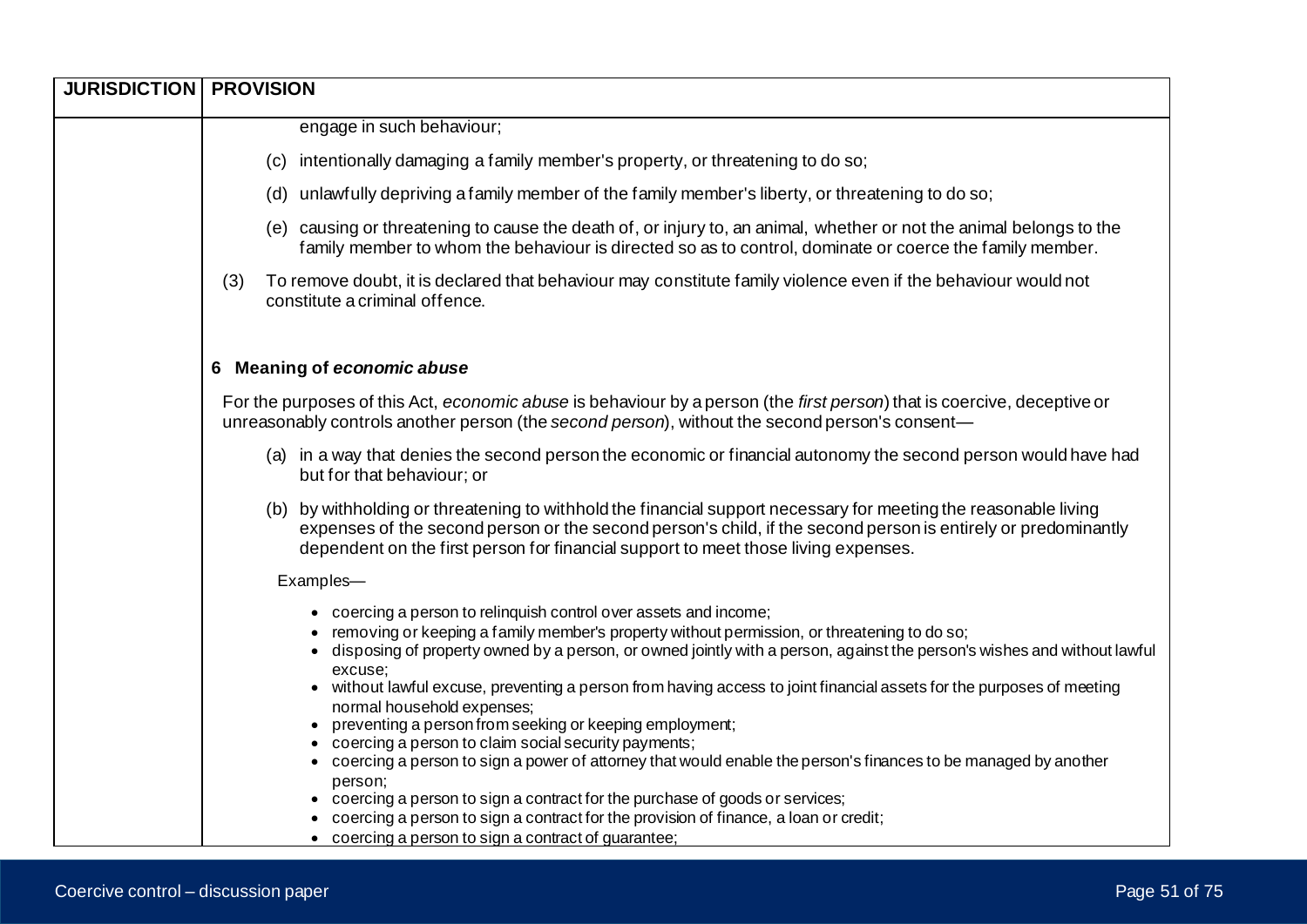| <b>JURISDICTION   PROVISION</b> |                                                                                                                                                                                                                                                                                                                                                                                                                                                                                                                                                                                                                                                                |
|---------------------------------|----------------------------------------------------------------------------------------------------------------------------------------------------------------------------------------------------------------------------------------------------------------------------------------------------------------------------------------------------------------------------------------------------------------------------------------------------------------------------------------------------------------------------------------------------------------------------------------------------------------------------------------------------------------|
|                                 | • coercing a person to sign any legal document for the establishment or operation of a business.                                                                                                                                                                                                                                                                                                                                                                                                                                                                                                                                                               |
|                                 |                                                                                                                                                                                                                                                                                                                                                                                                                                                                                                                                                                                                                                                                |
|                                 | 7 Meaning of emotional or psychological abuse                                                                                                                                                                                                                                                                                                                                                                                                                                                                                                                                                                                                                  |
|                                 | For the purposes of this Act, emotional or psychological abuse means behaviour by a person towards another person that<br>torments, intimidates, harasses or is offensive to the other person.                                                                                                                                                                                                                                                                                                                                                                                                                                                                 |
|                                 | Examples-                                                                                                                                                                                                                                                                                                                                                                                                                                                                                                                                                                                                                                                      |
|                                 | • repeated derogatory taunts, including racial taunts;<br>• threatening to disclose a person's sexual orientation to the person's friends or family against the person's wishes;<br>• threatening to withhold a person's medication;<br>• preventing a person from making or keeping connections with the person's family, friends or culture, including cultural or<br>spiritual ceremonies or practices, or preventing the person from expressing the person's cultural identity;<br>• threatening to commit suicide or self-harm with the intention of tormenting or intimidating a family member, or<br>threatening the death or injury of another person. |
|                                 | 8 Meaning of family member                                                                                                                                                                                                                                                                                                                                                                                                                                                                                                                                                                                                                                     |
|                                 | For the purposes of this Act, a family member, in relation to a person (a relevant person), means—<br>(1)                                                                                                                                                                                                                                                                                                                                                                                                                                                                                                                                                      |
|                                 | (a) a person who is, or has been, the relevant person's spouse or domestic partner; or                                                                                                                                                                                                                                                                                                                                                                                                                                                                                                                                                                         |
|                                 | (b) a person who has, or has had, an intimate personal relationship with the relevant person; or                                                                                                                                                                                                                                                                                                                                                                                                                                                                                                                                                               |
|                                 | (c) a person who is, or has been, a relative of the relevant person; or                                                                                                                                                                                                                                                                                                                                                                                                                                                                                                                                                                                        |
|                                 | (d) a child who normally or regularly resides with the relevant person or has previously resided with the relevant<br>person on a normal or regular basis; or                                                                                                                                                                                                                                                                                                                                                                                                                                                                                                  |
|                                 | (e) a child of a person who has, or has had, an intimate personal relationship with the relevant person.                                                                                                                                                                                                                                                                                                                                                                                                                                                                                                                                                       |
|                                 |                                                                                                                                                                                                                                                                                                                                                                                                                                                                                                                                                                                                                                                                |
| <b>WA</b>                       | <b>Restraining Orders Act 1997 (WA)</b>                                                                                                                                                                                                                                                                                                                                                                                                                                                                                                                                                                                                                        |
|                                 | 4 Terms used: family relationship and family member                                                                                                                                                                                                                                                                                                                                                                                                                                                                                                                                                                                                            |
|                                 | (1) In this Act - family relationship means a relationship between 2 persons -                                                                                                                                                                                                                                                                                                                                                                                                                                                                                                                                                                                 |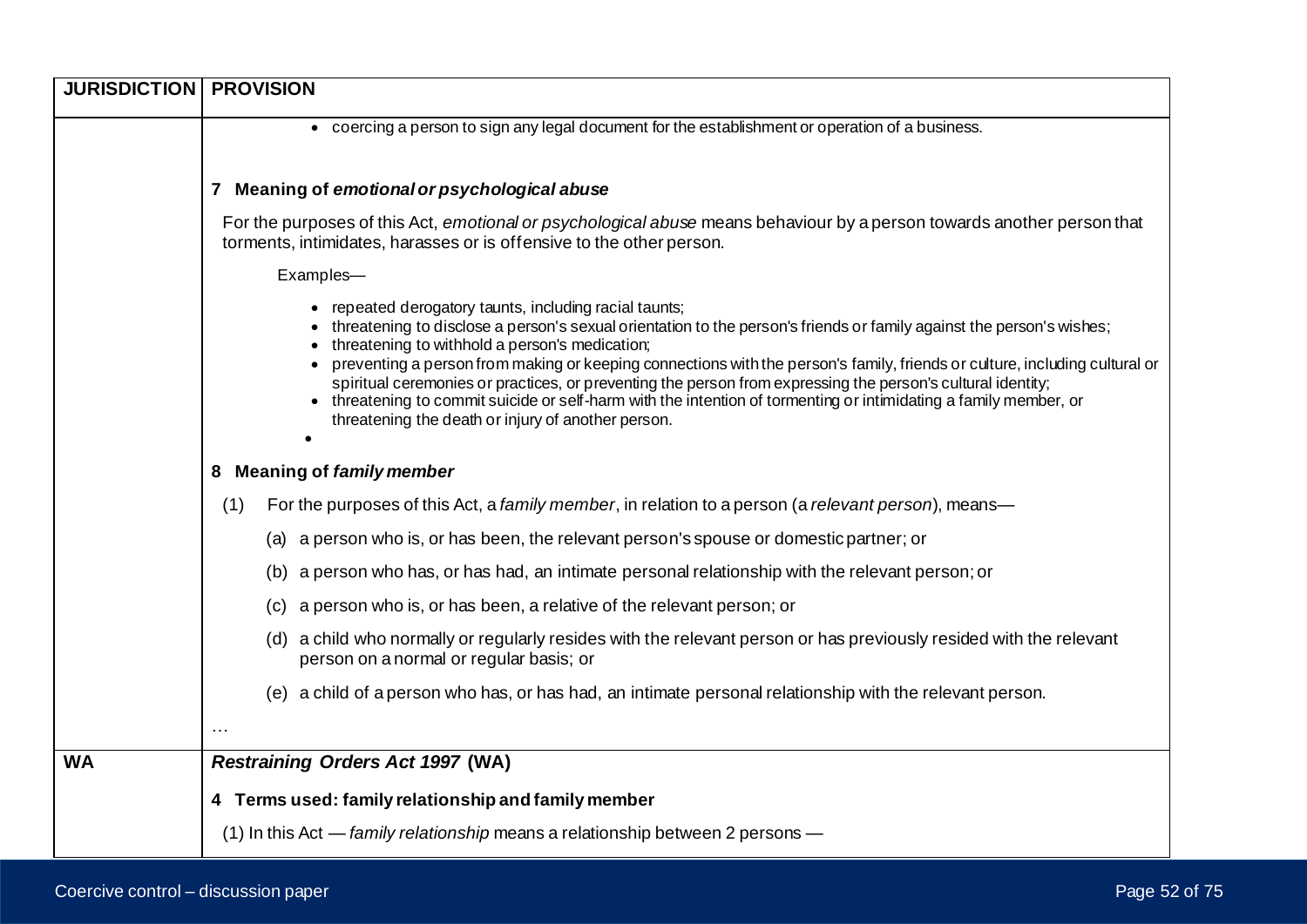| <b>JURISDICTION   PROVISION</b> |                                                                                                                                      |
|---------------------------------|--------------------------------------------------------------------------------------------------------------------------------------|
|                                 | (a) who are, or were, married to each other; or                                                                                      |
|                                 | (b) who are, or were, in a de facto relationship with each other; or                                                                 |
|                                 | (c) who are, or were, related to each other; or                                                                                      |
|                                 | (d) one of whom is a child who -                                                                                                     |
|                                 | (i) ordinarily resides, or resided, with the other person; or                                                                        |
|                                 | (ii) regularly resides or stays, or resided or stayed, with the other person; or                                                     |
|                                 | (e) one of whom is, or was, a child of whom the other person is a guardian; or                                                       |
|                                 | (f) who have, or had, an intimate personal relationship, or other personal relationship, with each other; or                         |
|                                 | (g) one of whom is the former spouse or former de facto partner of the other person's current spouse or current de<br>facto partner. |
|                                 |                                                                                                                                      |
|                                 | (3) In this Act a person is a family member of another person if the persons are in a family relationship.                           |
|                                 | 5A Term used: family violence                                                                                                        |
|                                 | (1) A reference in this Act to family violence is a reference to $-$                                                                 |
|                                 | (a) violence, or a threat of violence, by a person towards a family member of the person; or                                         |
|                                 | (b) any other behaviour by the person that coerces or controls the family member or causes the member to be fearful.                 |
|                                 | (2) Examples of behaviour that may constitute family violence include (but are not limited to) the following -                       |
|                                 | (a) an assault against the family member;                                                                                            |
|                                 | (b) a sexual assault or other sexually abusive behaviour against the family member;                                                  |
|                                 | (c) stalking or cyber-stalking the family member;                                                                                    |
|                                 | (d) repeated derogatory remarks against the family member;                                                                           |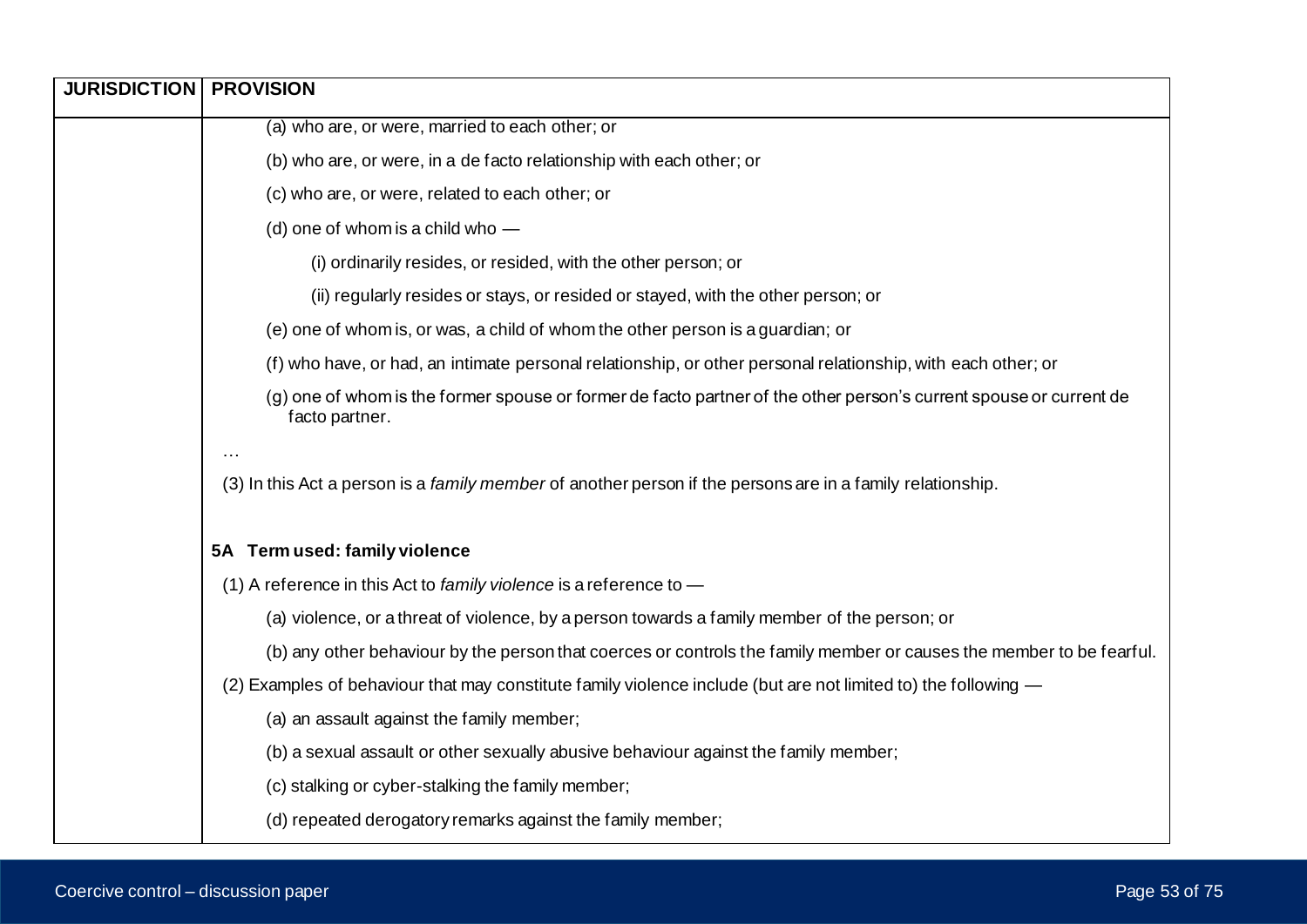| <b>JURISDICTION   PROVISION</b> |                                                                                                                                                                                                                                                          |
|---------------------------------|----------------------------------------------------------------------------------------------------------------------------------------------------------------------------------------------------------------------------------------------------------|
|                                 | (e) damaging or destroying property of the family member;                                                                                                                                                                                                |
|                                 | (f) causing death or injury to an animal that is the property of the family member;                                                                                                                                                                      |
|                                 | (g) unreasonably denying the family member the financial autonomy that the member would otherwise have had;                                                                                                                                              |
|                                 | (h) unreasonably withholding financial support needed to meet the reasonable living expenses of the family member,<br>or a child of the member, at a time when the member is entirely or predominantly dependent on the person for<br>financial support; |
|                                 | (ha) coercing, threatening, or causing physical abuse, emotional or psychological abuse or financial abuse, in<br>connection with demanding or receiving dowry, whether before or after any marriage;                                                    |
|                                 | (i) preventing the family member from making or keeping connections with the member's family, friends or culture;                                                                                                                                        |
|                                 | (j) kidnapping, or depriving the liberty of, the family member, or any other person with whom the member has a family<br>relationship;                                                                                                                   |
|                                 | (k) distributing an intimate image of the family member without the family member's consent, or threatening to<br>distribute the image;                                                                                                                  |
|                                 | (I) causing any family member who is a child to be exposed to behaviour referred to in this section.                                                                                                                                                     |
|                                 | (3) For the purposes of this Act, a person who procures another person to commit family violence is taken to have also                                                                                                                                   |
|                                 | committed the family violence.                                                                                                                                                                                                                           |
|                                 | [Section 5A inserted: No. 49 of 2016 s. 7; amended: No. 4 of 2019 s. 10; No. 30 of 2020 s. 54.]                                                                                                                                                          |
| <b>SA</b>                       | Intervention Orders (Prevention of Abuse) Act 2009 (SA)                                                                                                                                                                                                  |
|                                 | 8 Meaning of abuse-domestic and non-domestic                                                                                                                                                                                                             |
|                                 | Abuse may take many forms including physical, sexual, emotional, psychological or economic abuse.<br>(1)                                                                                                                                                 |
|                                 | An act is an <b>act of abuse</b> against a person if it results in or is intended to result in-<br>(2)                                                                                                                                                   |
|                                 | physical injury; or<br>(a)                                                                                                                                                                                                                               |
|                                 | emotional or psychological harm; or<br>(b)                                                                                                                                                                                                               |
|                                 | an unreasonable and non-consensual denial of financial, social or personal autonomy; or<br>(c)                                                                                                                                                           |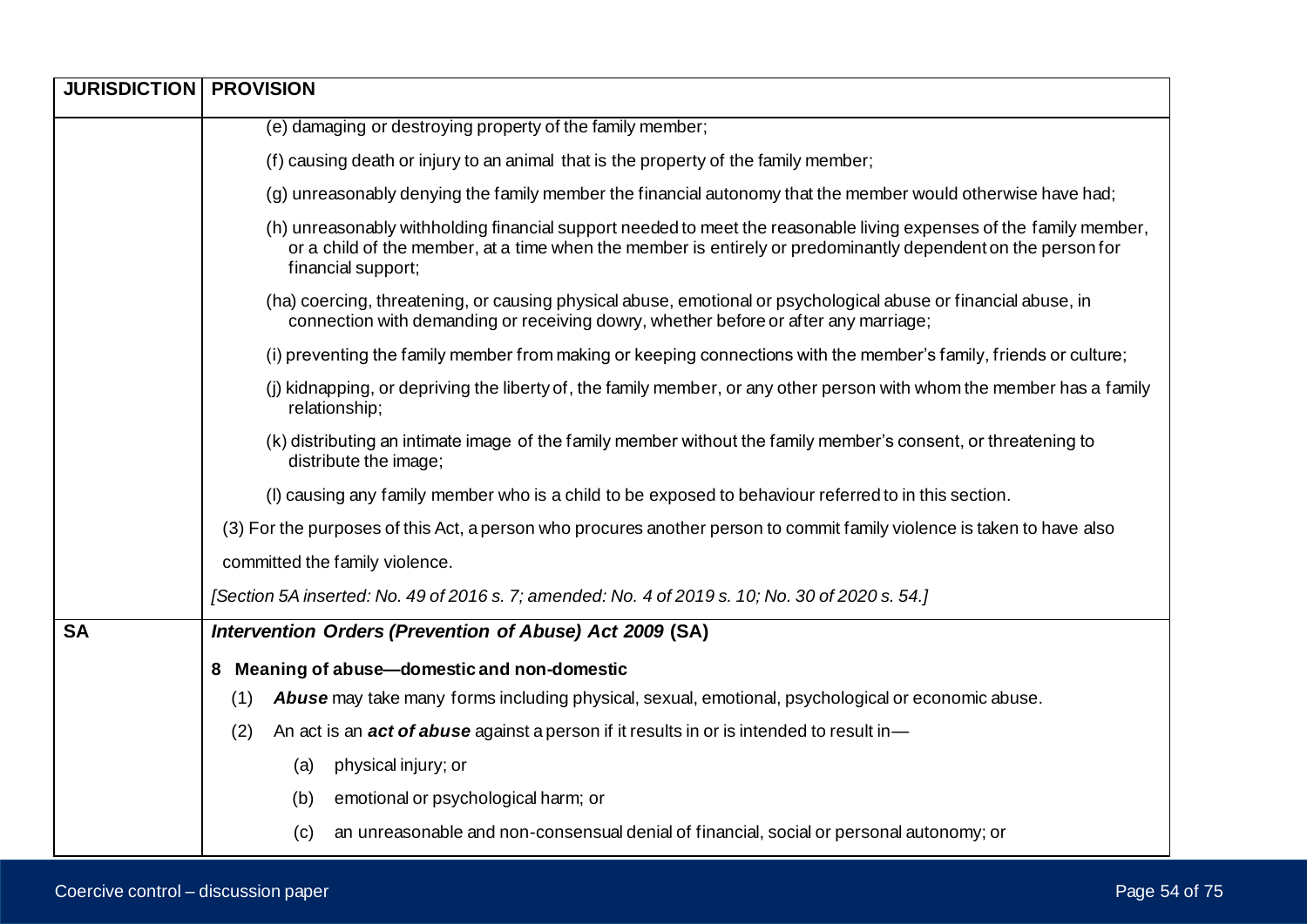| <b>JURISDICTION</b> | <b>PROVISION</b> |     |                                                                                                                                                                                                                                                                                                           |
|---------------------|------------------|-----|-----------------------------------------------------------------------------------------------------------------------------------------------------------------------------------------------------------------------------------------------------------------------------------------------------------|
|                     |                  | (d) | damage to property in the ownership or possession of the person or used or otherwise enjoyed by the<br>person.                                                                                                                                                                                            |
|                     | (3)              |     | Emotional or psychological harm includes-                                                                                                                                                                                                                                                                 |
|                     |                  | (a) | mental illness; and                                                                                                                                                                                                                                                                                       |
|                     |                  | (b) | nervous shock; and                                                                                                                                                                                                                                                                                        |
|                     |                  | (c) | distress, anxiety, or fear, that is more than trivial.                                                                                                                                                                                                                                                    |
|                     | (4)              |     | Emotional or psychological harm-examples                                                                                                                                                                                                                                                                  |
|                     |                  |     | Without limiting subsection (2)(b), an act of abuse against a person resulting in emotional or psychological harm may<br>be comprised of any of the following:                                                                                                                                            |
|                     |                  | (a) | sexually assaulting the person or engaging in behaviour designed to coerce the person to engage in sexual<br>activity;                                                                                                                                                                                    |
|                     |                  | (b) | unlawfully depriving the person of his or her liberty;                                                                                                                                                                                                                                                    |
|                     |                  | (c) | driving a vehicle in a reckless or dangerous manner while the person is a passenger in the vehicle;                                                                                                                                                                                                       |
|                     |                  | (d) | causing the death of, or injury to, an animal;                                                                                                                                                                                                                                                            |
|                     |                  | (e) | following the person;                                                                                                                                                                                                                                                                                     |
|                     |                  | (f) | loitering outside the place of residence of the person or some other place frequented by the person;                                                                                                                                                                                                      |
|                     |                  | (g) | entering or interfering with property in the possession of the person;                                                                                                                                                                                                                                    |
|                     |                  | (h) | giving or sending offensive material to the person, or leaving offensive material where it will be found by,<br>given to or brought to the attention of the person;                                                                                                                                       |
|                     |                  | (i) | publishing or transmitting offensive material by means of the Internet or some other form of electronic<br>communication in such a way that the offensive material will be found by, or brought to the attention of, the<br>person;                                                                       |
|                     |                  | (j) | communicating with the person, or to others about the person, by way of mail, telephone (including<br>associated technology), fax or the Internet or some other form of electronic communication in a manner that<br>could reasonably be expected to cause emotional or psychological harm to the person; |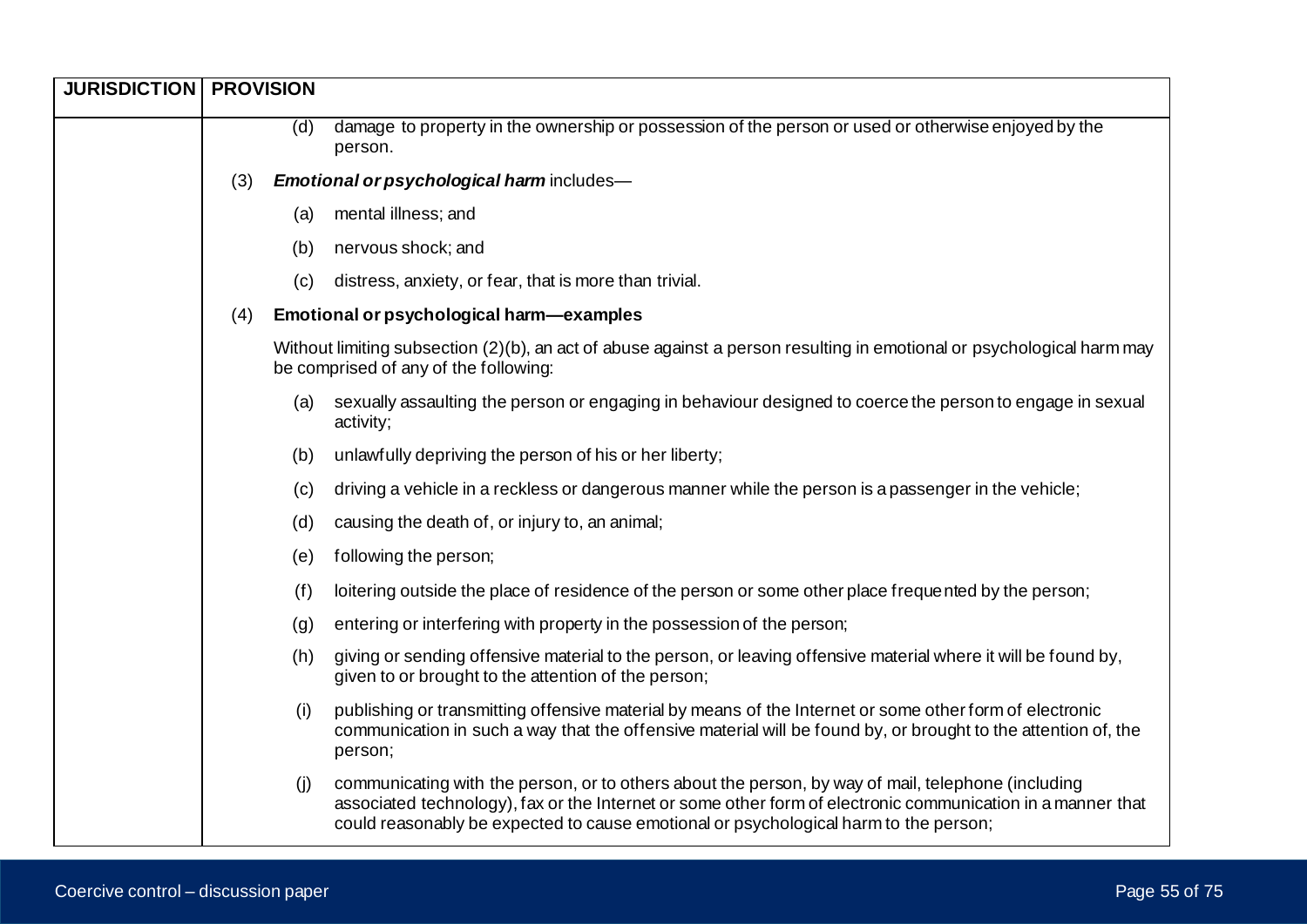| <b>JURISDICTION</b> | <b>PROVISION</b> |      |                                                                                                                                                                                                                                                                                                                 |
|---------------------|------------------|------|-----------------------------------------------------------------------------------------------------------------------------------------------------------------------------------------------------------------------------------------------------------------------------------------------------------------|
|                     |                  | (k)  | keeping the person under surveillance;                                                                                                                                                                                                                                                                          |
|                     |                  | (1)  | directing racial or other derogatory taunts at the person;                                                                                                                                                                                                                                                      |
|                     |                  | (m)  | threatening to withhold the person's medication or prevent the person accessing necessary medical<br>equipment or treatment;                                                                                                                                                                                    |
|                     |                  | (n)  | threatening to institutionalise the person;                                                                                                                                                                                                                                                                     |
|                     |                  | (o)  | threatening to withdraw care on which the person is dependent;                                                                                                                                                                                                                                                  |
|                     |                  | (oa) | forcing the person to marry another person;                                                                                                                                                                                                                                                                     |
|                     |                  | (ob) | preventing the person from entering the person's place of residence;                                                                                                                                                                                                                                            |
|                     |                  | (OC) | taking an invasive image (within the meaning of Part 5A of the Summary Offences Act 1953) of the person<br>and threatening to distribute the image without the person's consent;                                                                                                                                |
|                     |                  | (p)  | otherwise threatening to cause the person physical injury, emotional or psychological harm or an<br>unreasonable and non-consensual denial of financial, social or domestic autonomy or to cause damage to<br>property in the ownership or possession of the person or used or otherwise enjoyed by the person. |
|                     | (5)              |      | Unreasonable and non-consensual denial of financial, social or personal autonomy-examples                                                                                                                                                                                                                       |
|                     |                  |      | Without limiting subsection (2)(c), an act of abuse against a person resulting in an unreasonable and non-consensual<br>denial of financial, social or personal autonomy may be comprised of any of the following:                                                                                              |
|                     |                  | (a)  | denying the person the financial autonomy that the person would have had but for the act of abuse;                                                                                                                                                                                                              |
|                     |                  | (b)  | withholding the financial support necessary for meeting the reasonable living expenses of the person (or any<br>other person living with, or dependent on, the person) in circumstances in which the person is dependent on<br>the financial support to meet those living expenses;                             |
|                     |                  | (c)  | without lawful excuse, preventing the person from having access to joint financial assets for the purposes of<br>meeting normal household expenses;                                                                                                                                                             |
|                     |                  | (d)  | preventing the person from seeking or keeping employment;                                                                                                                                                                                                                                                       |
|                     |                  | (e)  | causing the person through coercion or deception to-                                                                                                                                                                                                                                                            |
|                     |                  |      | relinquish control over assets or income; or<br>(i)                                                                                                                                                                                                                                                             |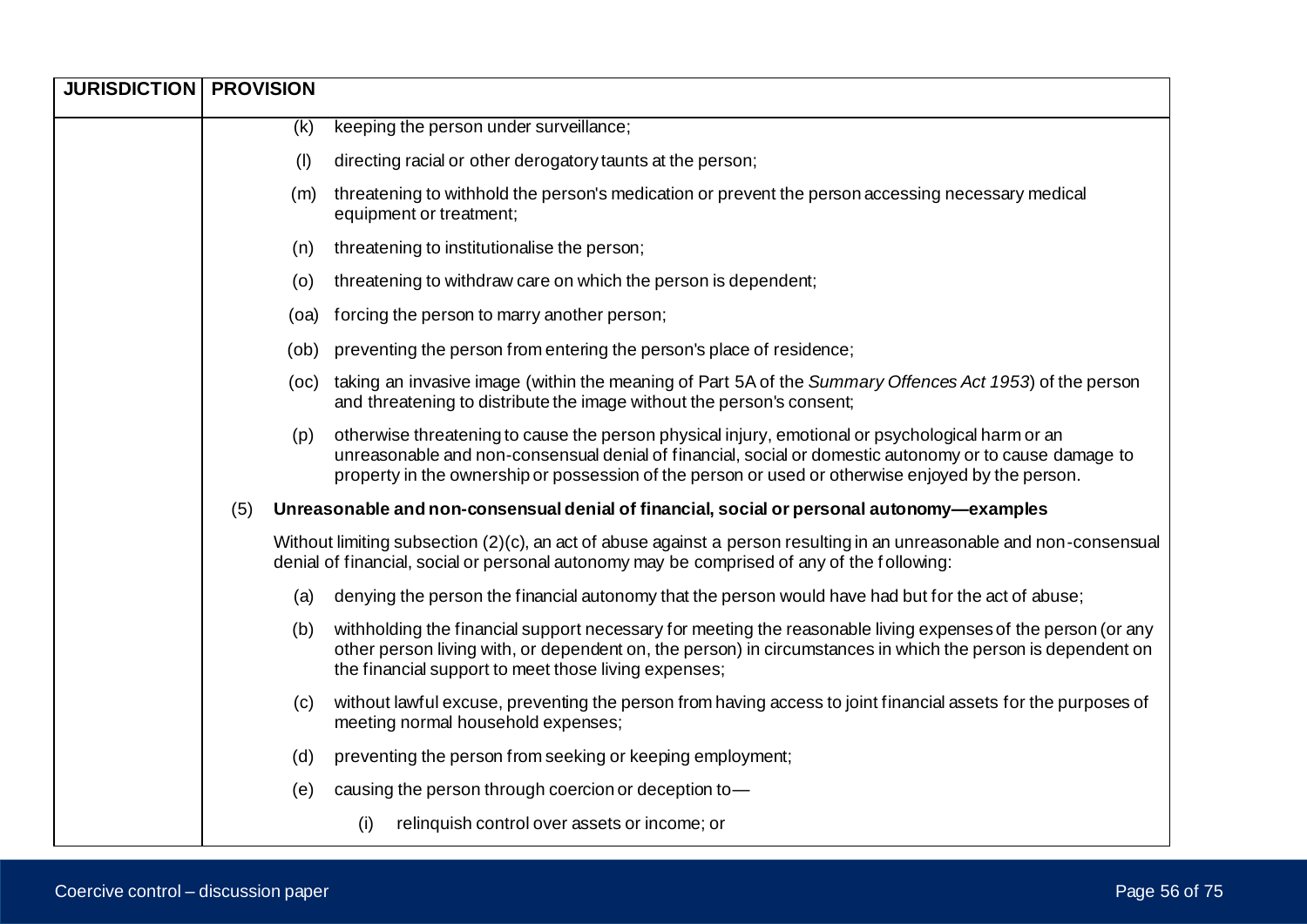| <b>JURISDICTION   PROVISION</b> |     |     |                  |                                                                                                                                                                                                                                                                                              |
|---------------------------------|-----|-----|------------------|----------------------------------------------------------------------------------------------------------------------------------------------------------------------------------------------------------------------------------------------------------------------------------------------|
|                                 |     |     | (ii)             | claim social security payments; or                                                                                                                                                                                                                                                           |
|                                 |     |     | (iii)            | sign a power of attorney enabling the person's finances to be managed by another person; or                                                                                                                                                                                                  |
|                                 |     |     | (iv)             | sign a contract for the purchase of goods or services; or                                                                                                                                                                                                                                    |
|                                 |     |     | (v)              | sign a contract for the provision of finance; or                                                                                                                                                                                                                                             |
|                                 |     |     | (vi)             | sign a contract of guarantee; or                                                                                                                                                                                                                                                             |
|                                 |     |     | (vii)            | sign any legal document for the establishment or operation of a business;                                                                                                                                                                                                                    |
|                                 |     | (f) |                  | without permission, removing or keeping property that is in the ownership or possession of the person or<br>used or otherwise enjoyed by the person;                                                                                                                                         |
|                                 |     | (g) |                  | disposing of property owned by the person, or owned jointly with the person, against the person's wishes and<br>without lawful excuse;                                                                                                                                                       |
|                                 |     | (h) | identity;        | preventing the person from making or keeping connections with the person's family, friends or cultural group,<br>from participating in cultural or spiritual ceremonies or practices, or from expressing the person's cultural                                                               |
|                                 |     | (i) |                  | exercising an unreasonable level of control and domination over the daily life of the person.                                                                                                                                                                                                |
|                                 | (6) |     |                  | If a defendant commits an act of abuse against a person, or threatens to do so, in order to cause emotional or<br>psychological harm to another person or to deny another person financial, social or personal autonomy, the<br>defendant commits an act of abuse against that other person. |
|                                 | (7) |     |                  | A defendant may commit an act of abuse by causing or allowing another person to commit the act or to take part in<br>the commission of the act.                                                                                                                                              |
|                                 | (8) |     | relationship if- | If the act of abuse is committed by a defendant against a person with whom the defendant is or was formerly in a<br>relationship, it is referred to in this Act as an act of <b>domestic abuse</b> ; and for that purpose, 2 persons are in a                                                |
|                                 |     | (a) |                  | they are married to each other; or                                                                                                                                                                                                                                                           |
|                                 |     | (b) |                  | they are domestic partners; or                                                                                                                                                                                                                                                               |
|                                 |     | (c) |                  | they are in some other form of intimate personal relationship in which their lives are interrelated and the<br>actions of 1 affects the other; or                                                                                                                                            |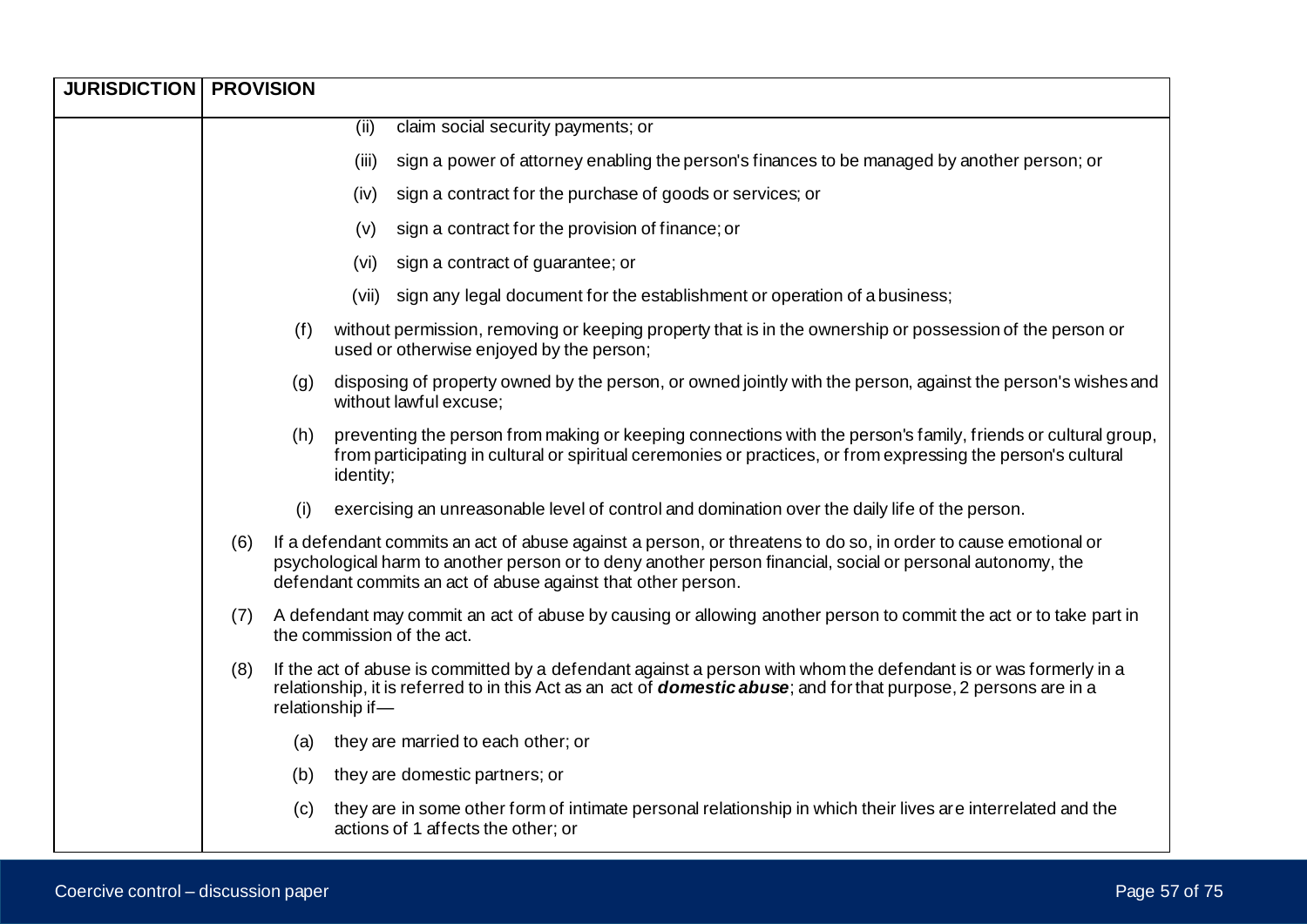| <b>JURISDICTION   PROVISION</b> |      |                      |                                                                                                                                                                                                     |
|---------------------------------|------|----------------------|-----------------------------------------------------------------------------------------------------------------------------------------------------------------------------------------------------|
|                                 |      | (d)                  | 1 is the child, stepchild or grandchild, or is under the guardianship, of the other (regardless of age); or                                                                                         |
|                                 |      | (e)                  | 1 is a child, stepchild or grandchild, or is under the guardianship, of a person who is or was formerly in a<br>relationship with the other under paragraph (a), (b) or (c) (regardless of age); or |
|                                 |      | (f)                  | 1 is a child and the other is a person who acts in loco parentis in relation to the child; or                                                                                                       |
|                                 |      | (g)                  | 1 is a child who normally or regularly resides or stays with the other; or                                                                                                                          |
|                                 |      | (h)                  | they are brothers or sisters or brother and sister; or                                                                                                                                              |
|                                 |      | (i)                  | they are otherwise related to each other by or through blood, marriage, a domestic partnership or adoption;<br>or                                                                                   |
|                                 |      | (i)                  | they are related according to Aboriginal or Torres Strait Islander kinship rules or are both members of some<br>other culturally recognised family group; or                                        |
|                                 |      | (k)                  | 1 is the carer (within the meaning of the Carers Recognition Act 2005) of the other.                                                                                                                |
|                                 |      |                      | Criminal Law Consolidation Act 1935 (SA) - references to domestic relationships                                                                                                                     |
|                                 |      |                      | <b>5AA</b> Aggravated offences                                                                                                                                                                      |
|                                 | (1)  | .                    | Subject to this section, an aggravated offence is an offence committed in 1 or more of the following circumstances:                                                                                 |
|                                 |      | (g)                  | the offender committed the offence knowing that the victim of the offence was a person with whom the<br>offender was, or was formerly, in a relationship;                                           |
|                                 |      | $\sim$ $\sim$ $\sim$ |                                                                                                                                                                                                     |
|                                 | (4a) |                      | Two people will be taken to be in a relationship for the purposes of subsection $(1)(g)$ if —                                                                                                       |
|                                 |      | (a)                  | they are married to each other; or                                                                                                                                                                  |
|                                 |      | (b)                  | they are domestic partners; or                                                                                                                                                                      |
|                                 |      | (c)                  | they are in some other form of intimate personal relationship in which their lives are interrelated and the<br>actions of 1 affects the other; or                                                   |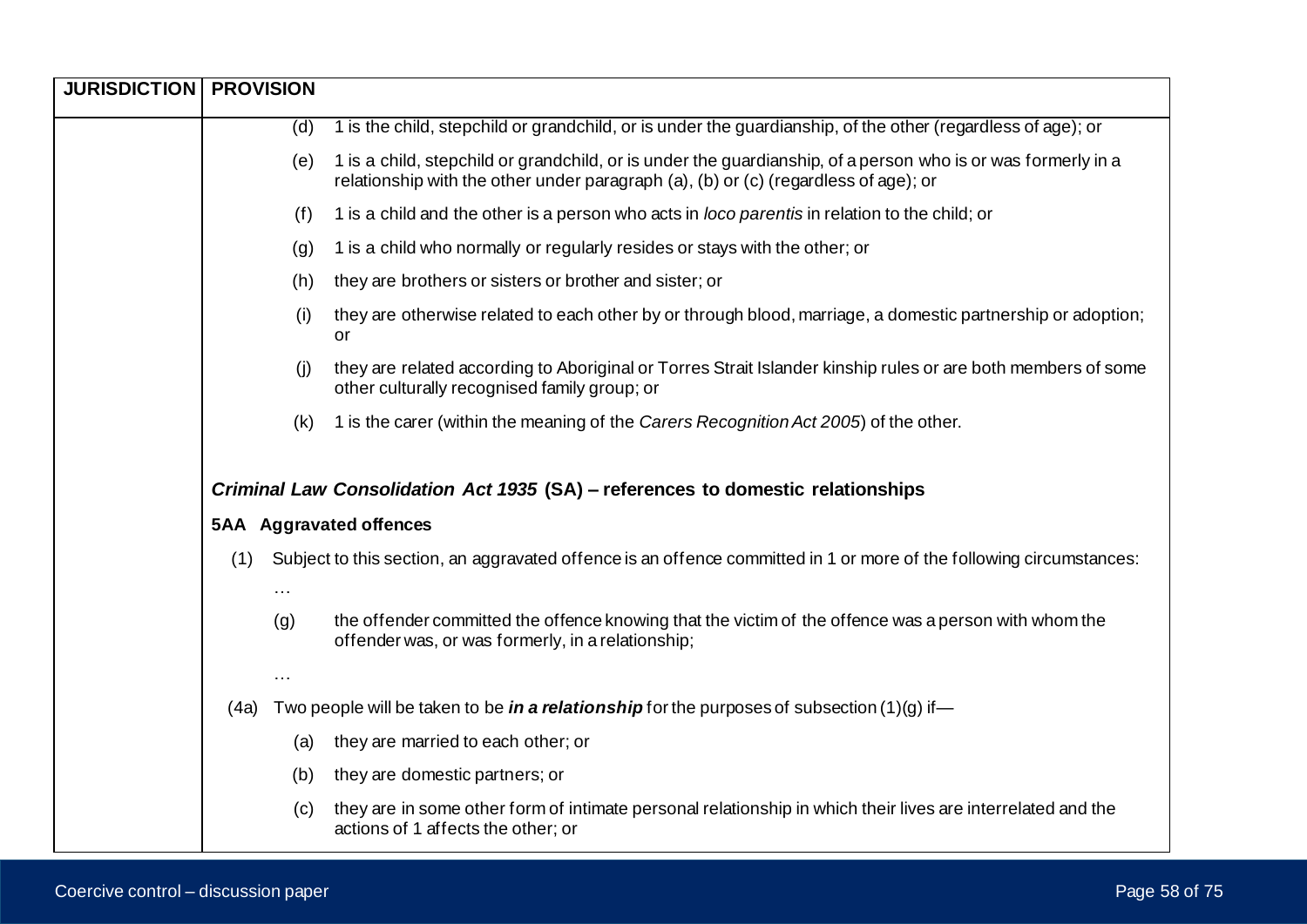| <b>JURISDICTION   PROVISION</b> |                                                                                                                                                                                                                                                                                                                         |  |  |  |
|---------------------------------|-------------------------------------------------------------------------------------------------------------------------------------------------------------------------------------------------------------------------------------------------------------------------------------------------------------------------|--|--|--|
|                                 |                                                                                                                                                                                                                                                                                                                         |  |  |  |
| <b>TAS</b>                      | Family Violence Act 2004 (Tas)                                                                                                                                                                                                                                                                                          |  |  |  |
|                                 | 4 Interpretation                                                                                                                                                                                                                                                                                                        |  |  |  |
|                                 | family relationship means a marriage or a significant relationship within the meaning of the Relationships Act 2003, and<br>includes a relationship in which one or both of the parties is between the ages of 16 and 18 and would, but for that fact, be a<br>significant relationship within the meaning of that Act; |  |  |  |
|                                 | family violence offence means any offence the commission of which constitutes family violence;                                                                                                                                                                                                                          |  |  |  |
|                                 | 7 Family violence                                                                                                                                                                                                                                                                                                       |  |  |  |
|                                 | In this $Act - family$ violence means $-$                                                                                                                                                                                                                                                                               |  |  |  |
|                                 | (a) any of the following types of conduct committed by a person, directly or indirectly, against that person's spouse or                                                                                                                                                                                                |  |  |  |
|                                 | partner:                                                                                                                                                                                                                                                                                                                |  |  |  |
|                                 | (i) assault, including sexual assault;                                                                                                                                                                                                                                                                                  |  |  |  |
|                                 | (ii) threats, coercion, intimidation or verbal abuse;                                                                                                                                                                                                                                                                   |  |  |  |
|                                 | (iii) abduction;                                                                                                                                                                                                                                                                                                        |  |  |  |
|                                 | (iv) stalking and bullying within the meaning of section 192 of the Criminal Code;                                                                                                                                                                                                                                      |  |  |  |
|                                 | (v) attempting or threatening to commit conduct referred to in subparagraph (i), (ii), (iii) or (iv); or                                                                                                                                                                                                                |  |  |  |
|                                 | (b) any of the following:                                                                                                                                                                                                                                                                                               |  |  |  |
|                                 | (i) economic abuse;                                                                                                                                                                                                                                                                                                     |  |  |  |
|                                 | (ii) emotional abuse or intimidation;                                                                                                                                                                                                                                                                                   |  |  |  |
|                                 | (iii) contravening an external family violence order, an interim FVO, an FVO or a PFVO; or                                                                                                                                                                                                                              |  |  |  |
|                                 | (c) any damage caused by a person, directly or indirectly, to any property –                                                                                                                                                                                                                                            |  |  |  |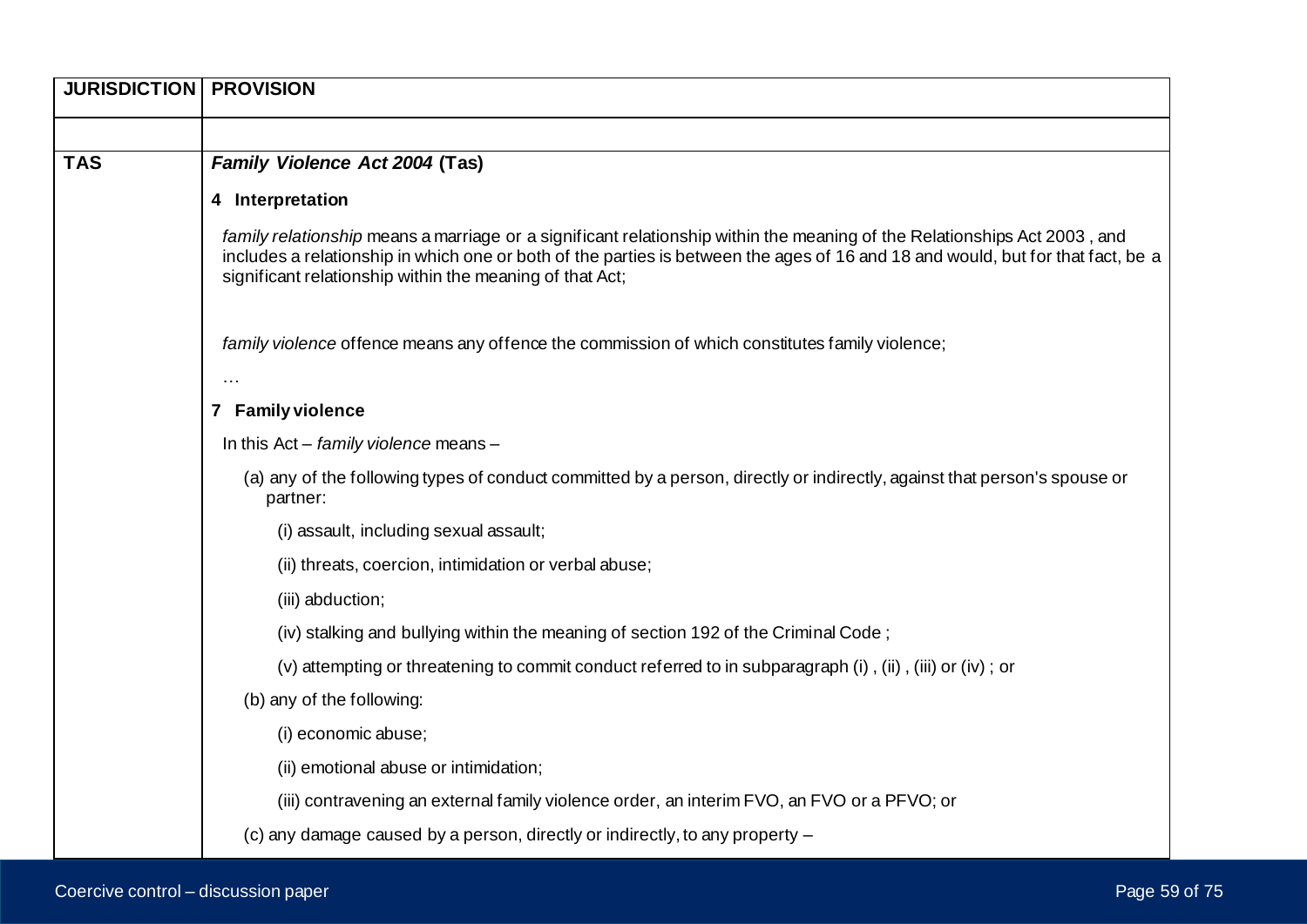| <b>JURISDICTION   PROVISION</b> |                                                                                                                                                                                                                                                           |
|---------------------------------|-----------------------------------------------------------------------------------------------------------------------------------------------------------------------------------------------------------------------------------------------------------|
|                                 | (i) jointly owned by that person and his or her spouse or partner; or                                                                                                                                                                                     |
|                                 | (ii) owned by that person's spouse or partner; or                                                                                                                                                                                                         |
|                                 | (iii) owned by an affected child.                                                                                                                                                                                                                         |
|                                 | 8 Economic abuse                                                                                                                                                                                                                                          |
|                                 | A person must not, with intent to unreasonably control or intimidate his or her spouse or partner or cause his or her spouse<br>or partner mental harm, apprehension or fear, pursue a course of conduct made up of one or more of the following actions: |
|                                 | (a) coercing his or her spouse or partner to relinguish control over assets or income;                                                                                                                                                                    |
|                                 | (b) disposing of property owned -                                                                                                                                                                                                                         |
|                                 | (i) jointly by the person and his or her spouse or partner; or                                                                                                                                                                                            |
|                                 | (ii) by his or her spouse or partner; or                                                                                                                                                                                                                  |
|                                 | (iii) by an affected child -                                                                                                                                                                                                                              |
|                                 | without the consent of the spouse or partner or affected child;                                                                                                                                                                                           |
|                                 | (c) preventing his or her spouse or partner from participating in decisions over household expenditure or the disposition<br>of joint property;                                                                                                           |
|                                 | (d) preventing his or her spouse or partner from accessing joint financial assets for the purposes of meeting normal<br>household expenses;                                                                                                               |
|                                 | (e) withholding, or threatening to withhold, the financial support reasonably necessary for the maintenance of his or her<br>spouse or partner or an affected child.                                                                                      |
|                                 | Penalty: Fine not exceeding 40 penalty units or imprisonment for a term not exceeding 2 years.                                                                                                                                                            |
|                                 |                                                                                                                                                                                                                                                           |
|                                 | 9 Emotional abuse or intimidation                                                                                                                                                                                                                         |
|                                 | (1) A person must not pursue a course of conduct that he or she knows, or ought to know, is likely to have the effect of<br>unreasonably controlling or intimidating, or causing mental harm, apprehension or fear in, his or her spouse or partner.      |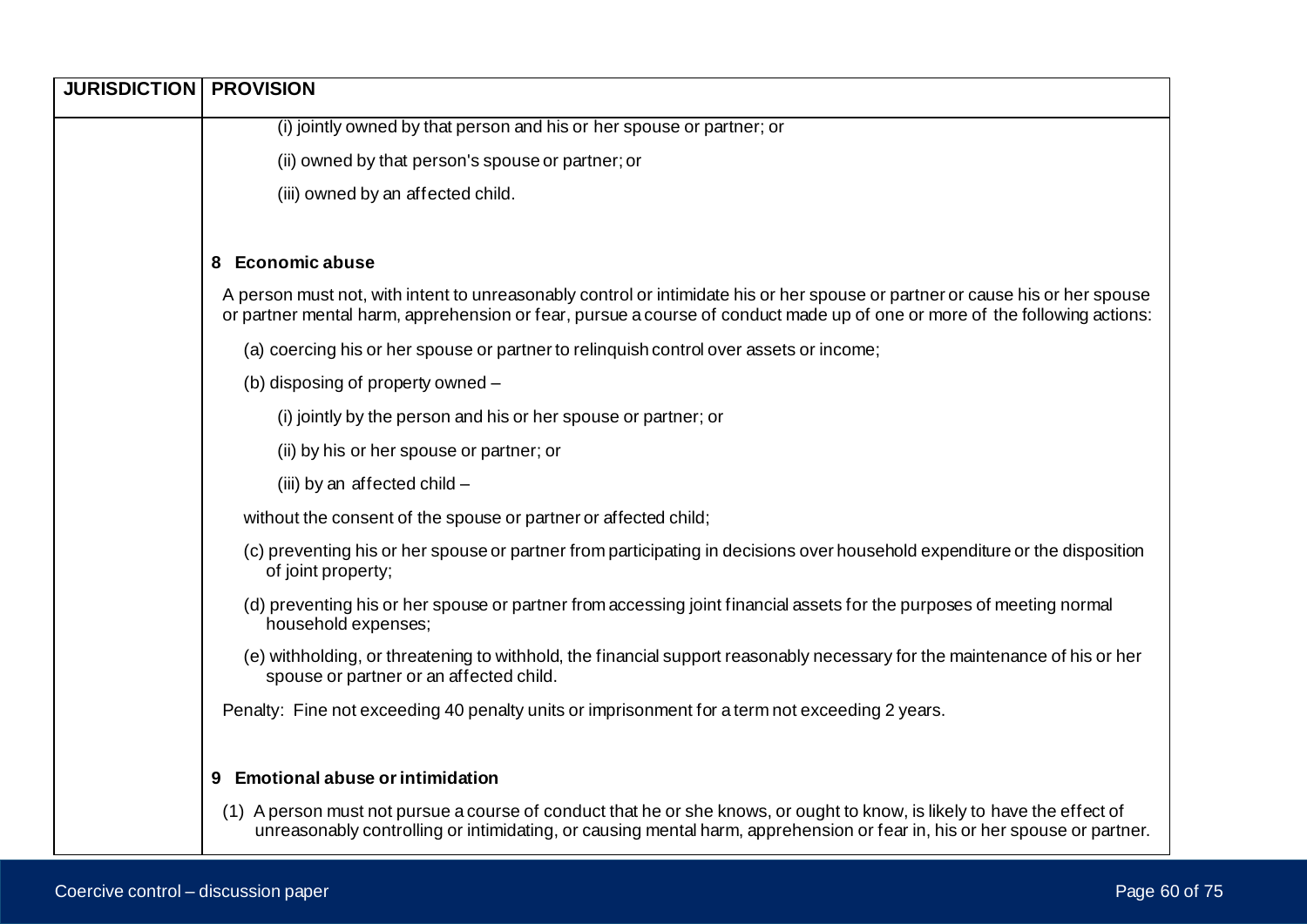| <b>JURISDICTION</b> | <b>PROVISION</b>                                                                                                                                                                                                                                 |  |  |  |  |  |
|---------------------|--------------------------------------------------------------------------------------------------------------------------------------------------------------------------------------------------------------------------------------------------|--|--|--|--|--|
|                     | Penalty: Fine not exceeding 40 penalty units or imprisonment for a term not exceeding 2 years.                                                                                                                                                   |  |  |  |  |  |
|                     | $(2)$ In this section -                                                                                                                                                                                                                          |  |  |  |  |  |
|                     | a course of conduct includes limiting the freedom of movement of a person's spouse or partner by means of threats or<br>intimidation.                                                                                                            |  |  |  |  |  |
|                     | 9A Limitation period for offences under section 8 or 9                                                                                                                                                                                           |  |  |  |  |  |
|                     | A complaint for an offence against section 8 or 9 must be made against a person within 12 months from the day on which<br>the action, or the last action, that made up the course of conduct to which the matter of complaint relates, occurred. |  |  |  |  |  |
|                     | 13 Sentencing factors                                                                                                                                                                                                                            |  |  |  |  |  |
|                     | When determining the sentence for a family violence offence, a court or a judge $-$                                                                                                                                                              |  |  |  |  |  |
|                     | (a) may consider to be an aggravating factor the fact that the offender knew, or was reckless as to whether, a child was<br>present or on the premises at the time of the offence, or knew that the affected person was pregnant; and            |  |  |  |  |  |
|                     | (b) must take into account the results of any rehabilitation program assessment undertaken in respect of the offender and<br>placed before the court or judge.                                                                                   |  |  |  |  |  |
| <b>ACT</b>          | Family Violence Act 2016 (ACT)                                                                                                                                                                                                                   |  |  |  |  |  |
|                     | 8 Meaning of family violence                                                                                                                                                                                                                     |  |  |  |  |  |
|                     | In this Act:<br>(1)                                                                                                                                                                                                                              |  |  |  |  |  |
|                     | family violence means-                                                                                                                                                                                                                           |  |  |  |  |  |
|                     | (a) any of the following behaviour by a person in relation to a family member of the person:                                                                                                                                                     |  |  |  |  |  |
|                     | physical violence or abuse;<br>(i)                                                                                                                                                                                                               |  |  |  |  |  |
|                     | sexual violence or abuse;<br>(ii)                                                                                                                                                                                                                |  |  |  |  |  |
|                     | emotional or psychological abuse;<br>(iii)                                                                                                                                                                                                       |  |  |  |  |  |
|                     | economic abuse;<br>(iv)                                                                                                                                                                                                                          |  |  |  |  |  |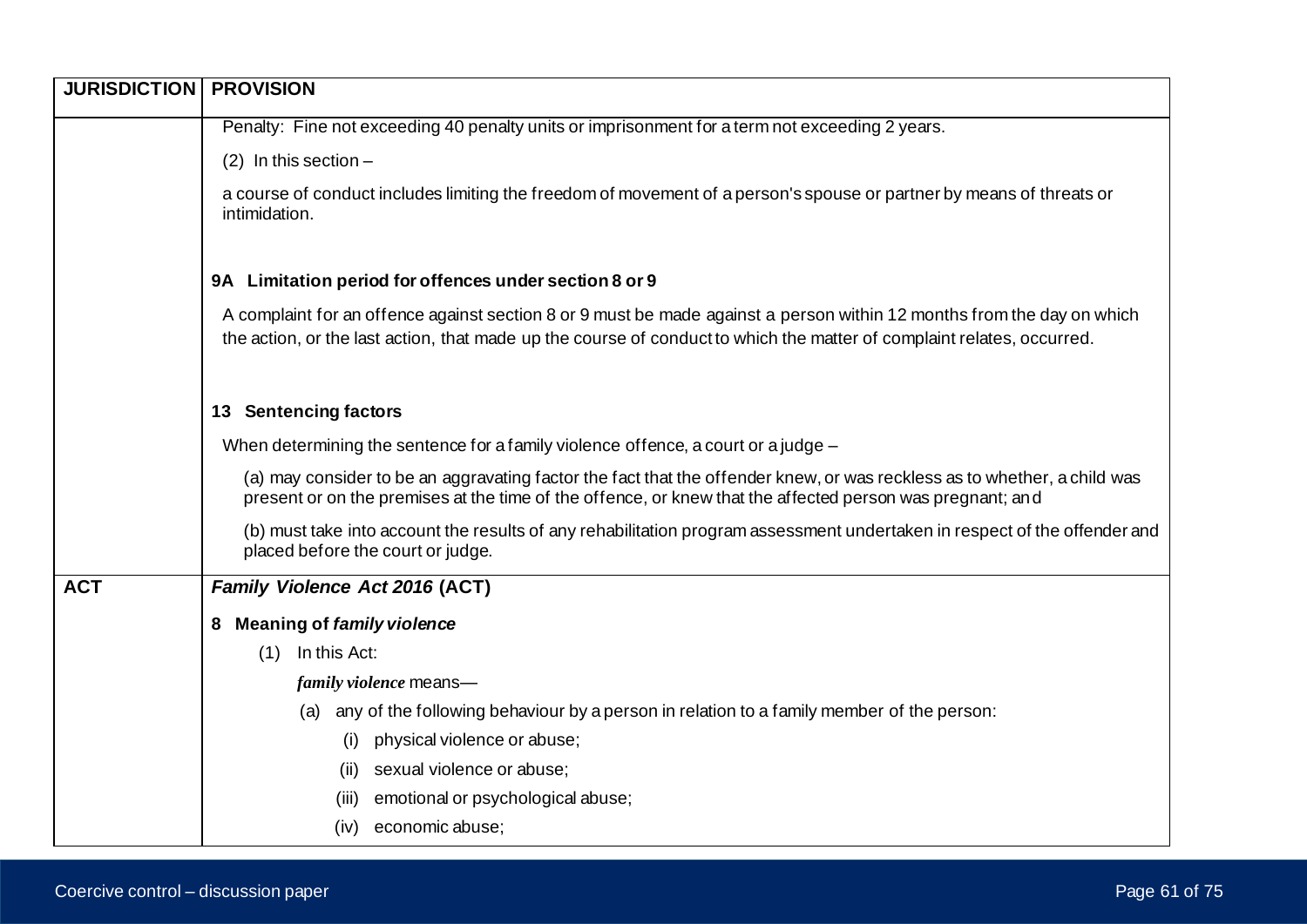| <b>JURISDICTION   PROVISION</b> |     |                                                                                                                                                                                                                                                                                            |
|---------------------------------|-----|--------------------------------------------------------------------------------------------------------------------------------------------------------------------------------------------------------------------------------------------------------------------------------------------|
|                                 |     | (v) threatening behaviour;                                                                                                                                                                                                                                                                 |
|                                 |     | (vi) coercion or any other behaviour that-                                                                                                                                                                                                                                                 |
|                                 |     | controls or dominates the family member; and<br>(A)                                                                                                                                                                                                                                        |
|                                 |     | causes the family member to feel fear for the safety or wellbeing of the family member or another<br>(B)<br>person; or                                                                                                                                                                     |
|                                 |     | behaviour that causes a child to hear, witness or otherwise be exposed to behaviour mentioned in paragraph<br>(b)<br>(a), or the effects of the behaviour.                                                                                                                                 |
|                                 |     | Examples-par (b)                                                                                                                                                                                                                                                                           |
|                                 |     | overhearing threats being made in another room of the house                                                                                                                                                                                                                                |
|                                 |     | seeing an assault or seeing injuries on a family member who has been assaulted<br>2                                                                                                                                                                                                        |
|                                 |     | seeing people comfort a family member who has been abused<br>3                                                                                                                                                                                                                             |
|                                 | (2) | Without limiting subsection (1), <i>family violence</i> by a person in relation to a family member of the person includes<br>the following:                                                                                                                                                |
|                                 |     | sexually coercive behaviour;<br>(a)                                                                                                                                                                                                                                                        |
|                                 |     | damaging property;<br>(b)                                                                                                                                                                                                                                                                  |
|                                 |     | harming an animal;<br>(c)                                                                                                                                                                                                                                                                  |
|                                 |     | stalking;<br>(d)                                                                                                                                                                                                                                                                           |
|                                 |     | deprivation of liberty.<br>(e)                                                                                                                                                                                                                                                             |
|                                 | (3) | In this section:                                                                                                                                                                                                                                                                           |
|                                 |     | economic abuse, of a family member, means behaviour by a person that is coercive, deceptive or that<br>unreasonably controls the family member without the family member's consent including by the person's<br>exploitation of power imbalances between the person and the family member- |
|                                 |     | (a) in a way that takes away the financial independence or control the family member would have but for the<br>behaviour; or                                                                                                                                                               |
|                                 |     | if the family member is wholly or predominantly dependent on the person for financial support to meet the<br>(b)<br>living expenses of the family member or the family member's child—by withholding the financial support.                                                                |
|                                 |     | <b>Examples</b>                                                                                                                                                                                                                                                                            |
|                                 |     | stopping the family member from having access to money to meet normal living expenses                                                                                                                                                                                                      |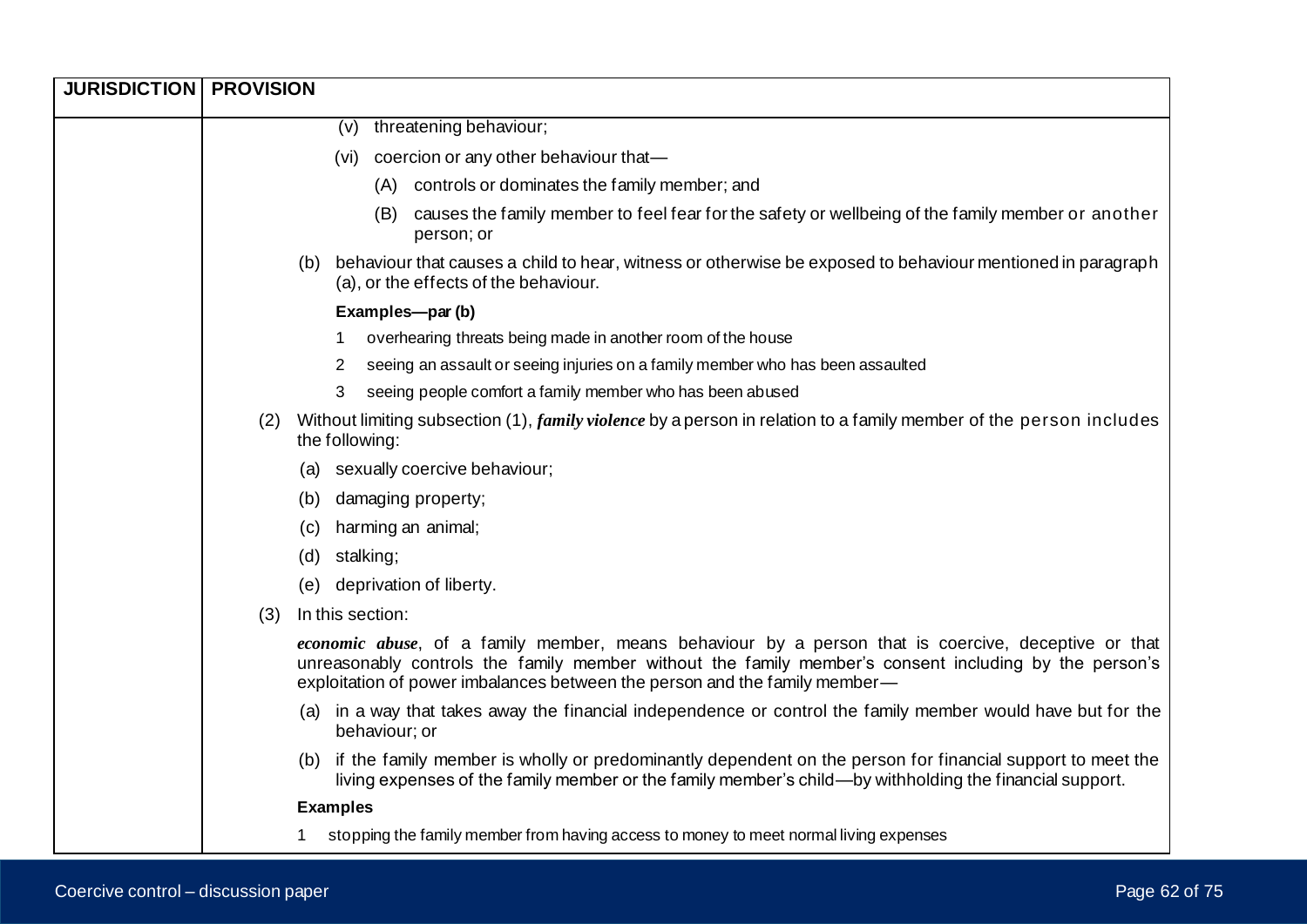| <b>JURISDICTION   PROVISION</b> |     |                                                                                                                                                                                                                                                                                |
|---------------------------------|-----|--------------------------------------------------------------------------------------------------------------------------------------------------------------------------------------------------------------------------------------------------------------------------------|
|                                 |     | requiring the family member to transfer or hand over control of assets or income<br>2                                                                                                                                                                                          |
|                                 |     | stopping the family member from trying to get employment<br>3                                                                                                                                                                                                                  |
|                                 |     | forcing the family member to sign a legal document such as a power of attorney, loan, guarantee<br>4                                                                                                                                                                           |
|                                 |     | forcing the family member to claim social security payments<br>5                                                                                                                                                                                                               |
|                                 |     | <i>emotional or psychological abuse</i> , of a family member, means behaviour by a person that torments, intimidates,<br>harasses or is offensive to the family member including by the person's exploitation of power imbalances between<br>the person and the family member. |
|                                 |     | <b>Examples</b>                                                                                                                                                                                                                                                                |
|                                 |     | stopping the family member from visiting or having contact with family or friends                                                                                                                                                                                              |
|                                 |     | stopping the family member from engaging in cultural or spiritual practices<br>2                                                                                                                                                                                               |
|                                 |     | repeated derogatory or racist comments<br>3                                                                                                                                                                                                                                    |
|                                 |     | threatening to disclose personal information about the family member<br>4                                                                                                                                                                                                      |
|                                 |     | threatening to withhold medication, personal health care items or other things necessary to the family member's health or<br>5<br>quality of life                                                                                                                              |
|                                 |     | threatening to self-harm as a way of intimidating the family member<br>6                                                                                                                                                                                                       |
|                                 | 9   | <b>Meaning of family member</b>                                                                                                                                                                                                                                                |
|                                 |     | In this Act:                                                                                                                                                                                                                                                                   |
|                                 |     | family member, of a person, means-                                                                                                                                                                                                                                             |
|                                 |     | a domestic partner or former domestic partner of the person; or<br>(a)                                                                                                                                                                                                         |
|                                 |     | an intimate partner or former intimate partner of the person; or<br>(b)                                                                                                                                                                                                        |
|                                 |     | a relative of the person; or<br>(c)                                                                                                                                                                                                                                            |
|                                 |     | a child of a domestic partner or former domestic partner of the person; or<br>(d)                                                                                                                                                                                              |
|                                 |     | a parent of a child of the person.<br>(e)                                                                                                                                                                                                                                      |
|                                 | 34  | Final orders-grounds for making                                                                                                                                                                                                                                                |
|                                 | (1) | A court may, on application, make a final order if satisfied that-                                                                                                                                                                                                             |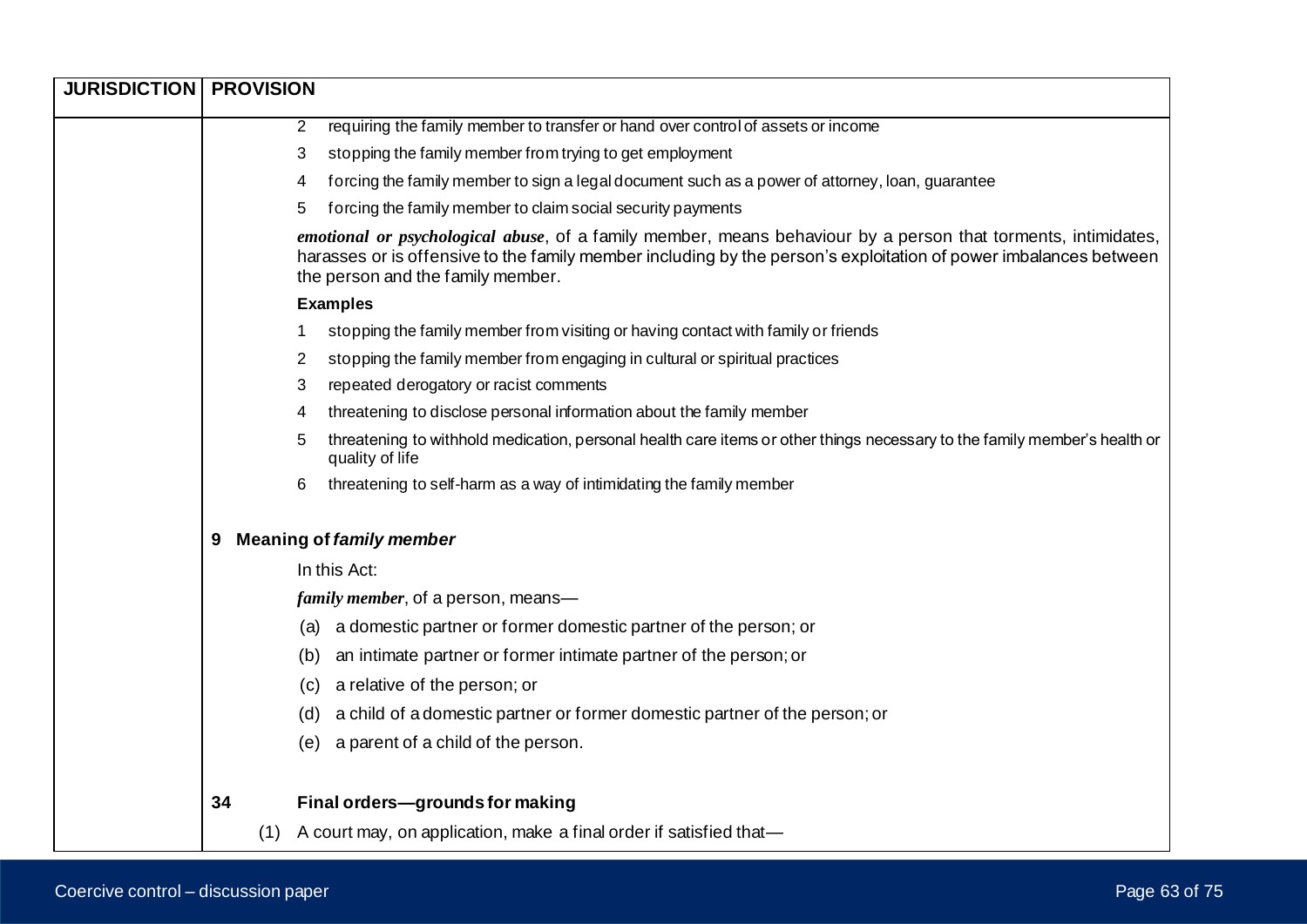| <b>JURISDICTION   PROVISION</b> |                                                                                                                                                                                                                                                                                                                                                                       |
|---------------------------------|-----------------------------------------------------------------------------------------------------------------------------------------------------------------------------------------------------------------------------------------------------------------------------------------------------------------------------------------------------------------------|
|                                 | the affected person has reasonable grounds to fear family violence by the respondent; or<br>(a)                                                                                                                                                                                                                                                                       |
|                                 | the respondent has used family violence against the affected person.<br>(b)                                                                                                                                                                                                                                                                                           |
|                                 | Note 1 The court must consider the matters mentioned in s 14 in deciding whether to make the final order.                                                                                                                                                                                                                                                             |
|                                 | Note 2 An affected person includes any child who hears, witnesses or is otherwise exposed to family violence committed<br>against another person (see s 8 (1), def <i>family violence</i> , par (b) and dict).                                                                                                                                                        |
|                                 | Note 3 This section does not apply to consent orders (see s 33 (2) (b)).                                                                                                                                                                                                                                                                                              |
|                                 | For this section-<br>(2)                                                                                                                                                                                                                                                                                                                                              |
|                                 | (a) if some or all of the respondent's alleged behaviour in relation to which the application is made appears to be<br>minor or trivial when viewed in isolation, or appears unlikely to recur, the court must still consider whether the<br>behaviour forms part of a pattern of behaviour by the respondent from which the affected person needs<br>protection; and |
|                                 | it is sufficient to establish that the affected person has reasonable grounds to fear family violence by the<br>(b)<br>respondent, or that family violence has been used by the respondent in relation to the affected person, if the<br>respondent has-                                                                                                              |
|                                 | engaged in behaviour mentioned in section 8 (1), definition of <i>family violence</i> , paragraph (a) in relation to<br>(i)<br>the affected person; and                                                                                                                                                                                                               |
|                                 | the behaviour constitutes an offence.<br>(ii)                                                                                                                                                                                                                                                                                                                         |
|                                 | However, it is not necessary to prove that any particular behaviour constitutes an offence to establish that family<br>(3)<br>violence occurred.                                                                                                                                                                                                                      |
|                                 | <b>Dictionary</b> [at end of Act]                                                                                                                                                                                                                                                                                                                                     |
|                                 | family violence offence means an offence if the conduct making up the offence is family violence.                                                                                                                                                                                                                                                                     |
| <b>NT</b>                       | Domestic and Family Violence Act 2007 (NT)                                                                                                                                                                                                                                                                                                                            |
|                                 | <b>Domestic violence</b><br>5                                                                                                                                                                                                                                                                                                                                         |
|                                 | <b>Domestic violence</b> is any of the following conduct committed by a person against someone with whom the<br>person is in a domestic relationship:                                                                                                                                                                                                                 |
|                                 | conduct causing harm;<br>(a)                                                                                                                                                                                                                                                                                                                                          |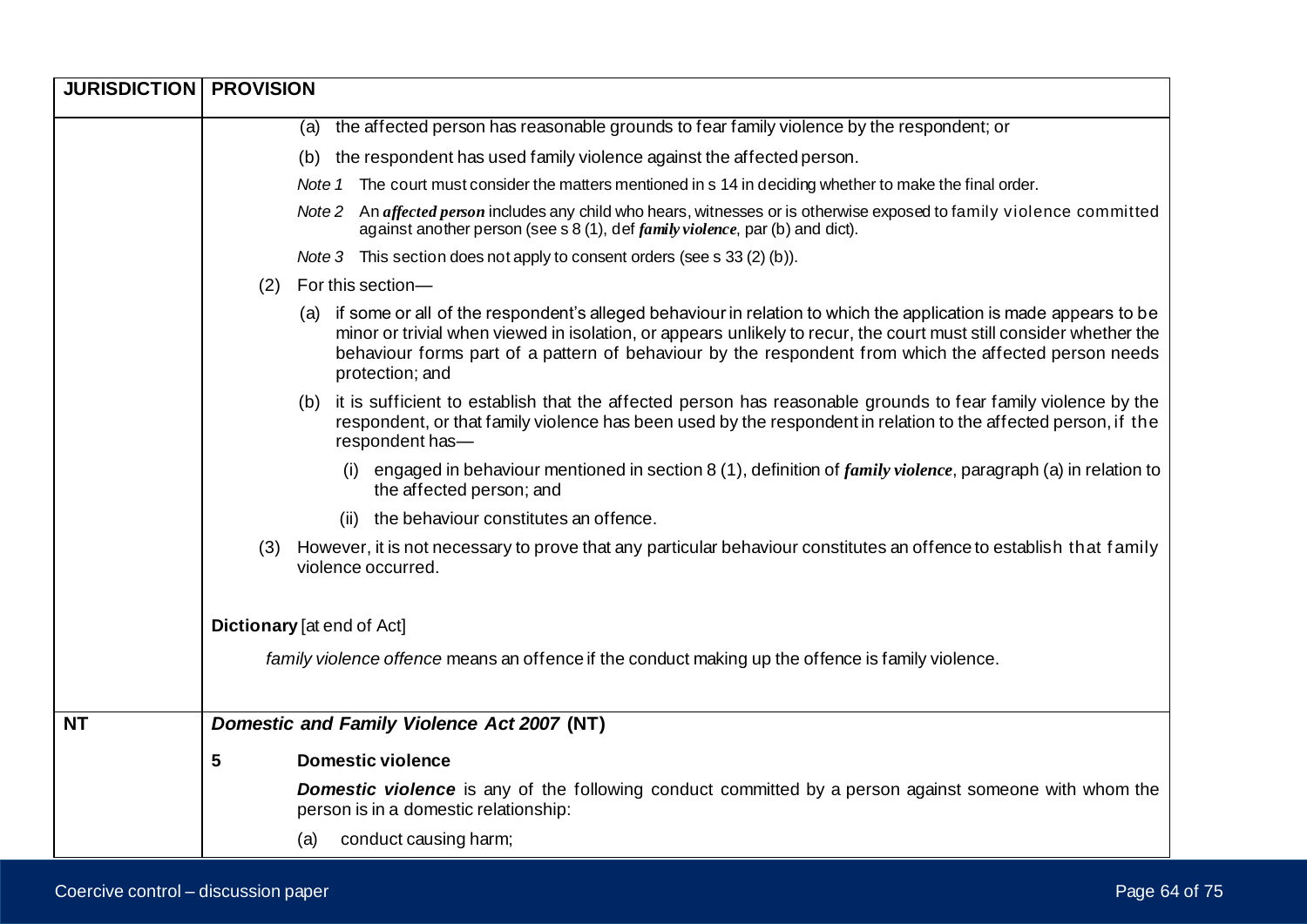| <b>JURISDICTION   PROVISION</b> |     |                                                                                                                                                                                  |
|---------------------------------|-----|----------------------------------------------------------------------------------------------------------------------------------------------------------------------------------|
|                                 |     | Example of harm for paragraph (a)                                                                                                                                                |
|                                 |     | Sexual or other assault.                                                                                                                                                         |
|                                 |     | damaging property, including the injury or death of an animal;<br>(b)                                                                                                            |
|                                 |     | intimidation;<br>(c)                                                                                                                                                             |
|                                 |     | stalking;<br>(d)                                                                                                                                                                 |
|                                 |     | economic abuse;<br>(e)                                                                                                                                                           |
|                                 |     | attempting or threatening to commit conduct mentioned in paragraphs (a) to (e).<br>(f)                                                                                           |
|                                 |     | <b>Note</b>                                                                                                                                                                      |
|                                 |     | Under Part 2.2, a DVO may be sought, and made, against a person if the person counsels or procures someone to commit<br>the domestic violence, see section 17.                   |
|                                 | 6   | <b>Intimidation</b>                                                                                                                                                              |
|                                 | (1) | Intimidation of a person is:                                                                                                                                                     |
|                                 |     | harassment of the person; or<br>(a)                                                                                                                                              |
|                                 |     | Examples of harassment for paragraph (a)                                                                                                                                         |
|                                 |     | Regular and unwanted contacting of the person, including by mail, phone, text messages, fax, the internet or another form<br>of electronic communication.                        |
|                                 |     | Giving or sending offensive material to the person.<br>2                                                                                                                         |
|                                 |     | any conduct that causes a reasonable apprehension of:<br>(b)                                                                                                                     |
|                                 |     | (i)<br>violence to the person; or                                                                                                                                                |
|                                 |     | damage to the property of the person, including the injury or death of an animal that is the person's<br>(ii)<br>property; or                                                    |
|                                 |     | Example of conduct for paragraph (b)(i)                                                                                                                                          |
|                                 |     | Sexually coercive behaviour.                                                                                                                                                     |
|                                 |     | any conduct that has the effect of unreasonably controlling the person or causes the person mental harm.<br>(c)                                                                  |
|                                 | (2) | For deciding whether a person's conduct amounts to intimidation, consideration may be given to a pattern of<br>conduct (especially domestic violence) in the person's behaviour. |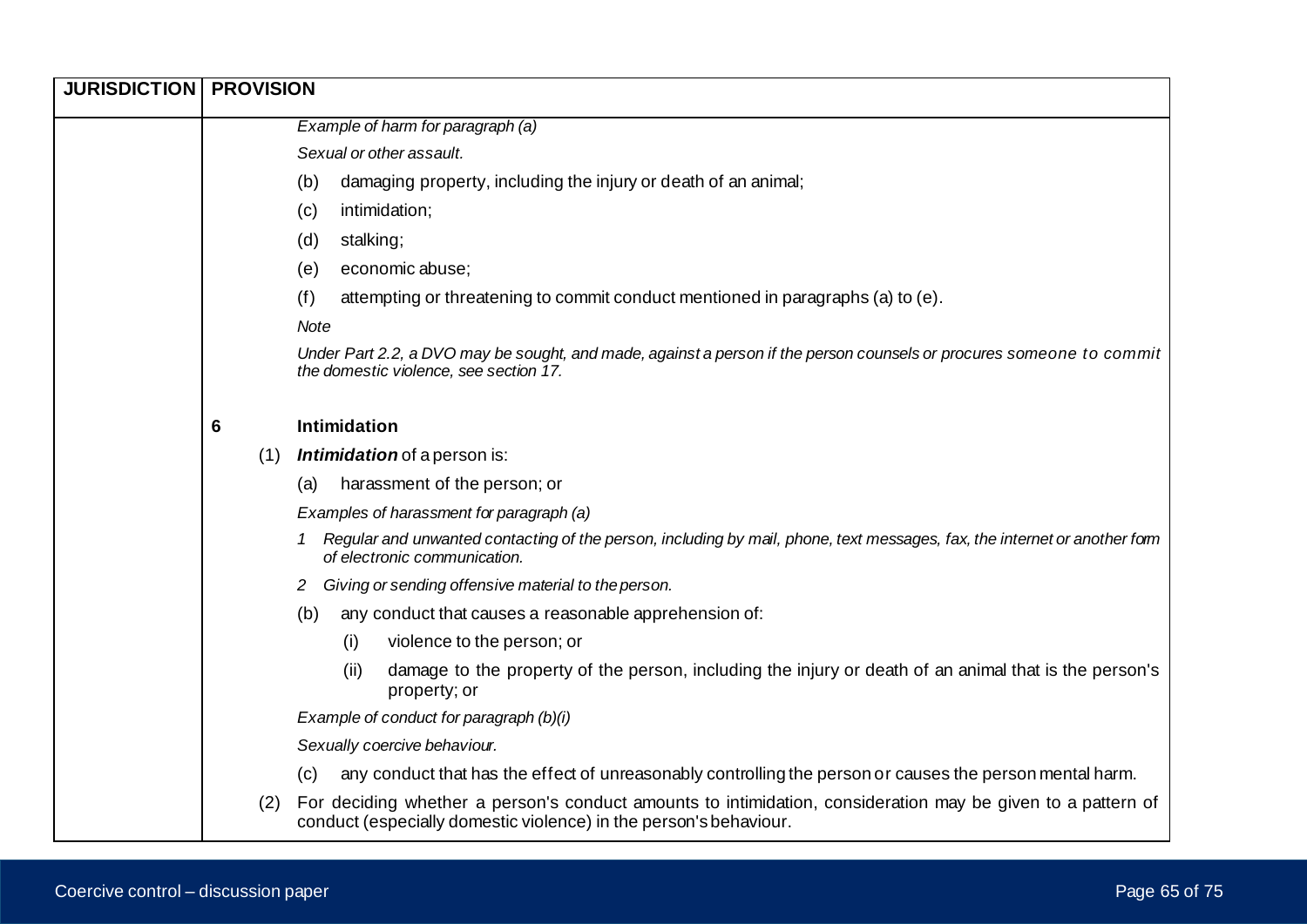| <b>JURISDICTION   PROVISION</b> |                  |                                                                                                                                                     |
|---------------------------------|------------------|-----------------------------------------------------------------------------------------------------------------------------------------------------|
|                                 |                  |                                                                                                                                                     |
|                                 | 8                | <b>Economic abuse</b>                                                                                                                               |
|                                 |                  | <b>Economic abuse</b> , of a person, includes any of the following conduct (or any combination of them):                                            |
|                                 | (a)              | coercing the person to relinquish control over assets or income;                                                                                    |
|                                 |                  | Example of coercion for paragraph (a)                                                                                                               |
|                                 |                  | Using stand-over tactics to obtain the person's credit card.                                                                                        |
|                                 | (b)              | unreasonably disposing of property (whether owned by the person or owned jointly with the person or<br>someone else) without consent;               |
|                                 | (c)              | unreasonably preventing the person from taking part in decisions over household expenditure or the<br>disposition of joint property;                |
|                                 | (d)              | withholding money reasonably necessary for the maintenance of the person or a child of the person.                                                  |
|                                 | 9                | <b>Domestic relationship</b>                                                                                                                        |
|                                 |                  | A person is in a <b>domestic relationship</b> with another person if the person:                                                                    |
|                                 | (a)              | is or has been in a family relationship with the other person; or                                                                                   |
|                                 | (b)              | has or had the custody or guardianship of, or right of access to, the other person; or                                                              |
|                                 | (c)              | is or has been subject to the custody or guardianship of the other person or the other person has or has had<br>a right of access to the person; or |
|                                 | (d)              | ordinarily or regularly lives, or has lived, with:                                                                                                  |
|                                 |                  | (i)<br>the other person; or                                                                                                                         |
|                                 |                  | someone else who is in a family relationship with the other person; or<br>(ii)                                                                      |
|                                 | (e)              | is or has been in a family relationship with a child of the other person; or                                                                        |
|                                 | (f)              | is or has been in an intimate personal relationship with the other person; or                                                                       |
|                                 | (q)              | is or has been in a carers relationship with the other person.                                                                                      |
| <b>CTH</b>                      |                  | Family Law Act 1975 (Cth)                                                                                                                           |
|                                 | 4 Interpretation |                                                                                                                                                     |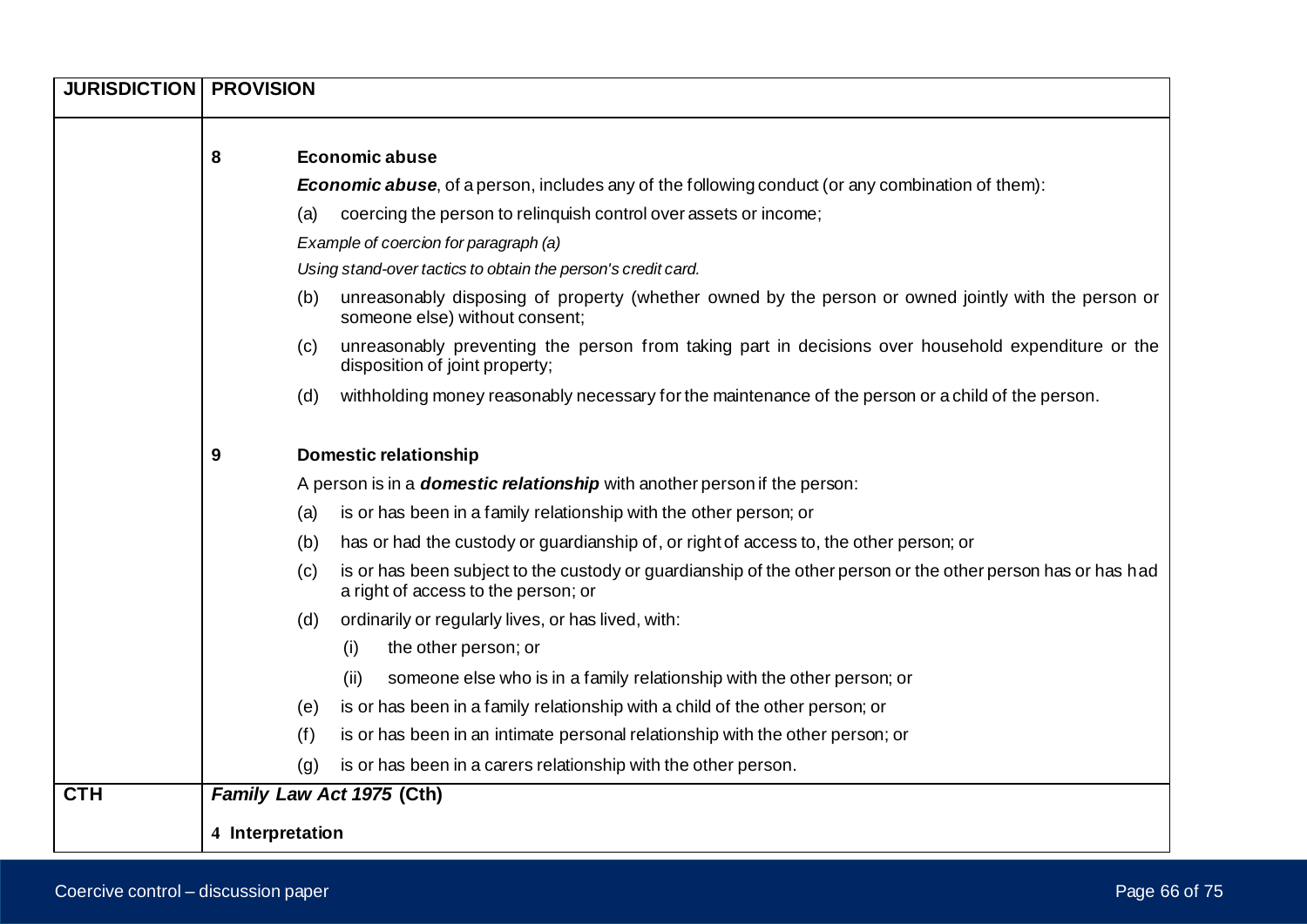| <b>JURISDICTION   PROVISION</b> |                                                                                                                                                                                                                                            |  |  |
|---------------------------------|--------------------------------------------------------------------------------------------------------------------------------------------------------------------------------------------------------------------------------------------|--|--|
|                                 | (1AB) For the purposes of:                                                                                                                                                                                                                 |  |  |
|                                 | (aa) section 4AB; and                                                                                                                                                                                                                      |  |  |
|                                 |                                                                                                                                                                                                                                            |  |  |
|                                 | a person (the first person) is a member of the family of another person (the second person) if:                                                                                                                                            |  |  |
|                                 | (d) the first person is or has been married to, or in a de facto relationship with, the second person; or                                                                                                                                  |  |  |
|                                 | (e) the first person is or has been a relative of the second person (as defined in subsection (1AC)); or                                                                                                                                   |  |  |
|                                 | an order under this Act described in subparagraph (i) or (ii) is or was (at any time) in force:                                                                                                                                            |  |  |
|                                 | (i) a parenting order (other than a child maintenance order) that relates to a child who is either the first<br>person or the second person and that is in favour of the other of those persons;                                           |  |  |
|                                 | (ii) an order providing for the first person or the second person to have custody or guardianship of, or a<br>right of access to, the other of those persons; or                                                                           |  |  |
|                                 | (g) an order under a law of a State or Territory described in subparagraph (i) or (ii) is or was (at any time) in force:                                                                                                                   |  |  |
|                                 | (i) an order determining that the first person or the second person is or was to live with the other of those<br>persons, or is or was to have custody or guardianship of the other of those persons;                                      |  |  |
|                                 | (ii) an order providing for contact between the first person and the second person, or for the first person or<br>the second person to have a right of access to the other of those persons; or                                            |  |  |
|                                 | (h) the first person ordinarily or regularly resides or resided with the second person, or with another member of the family<br>of the second person; or                                                                                   |  |  |
|                                 | (i) the first person is or has been a member of the family of a child of the second person.                                                                                                                                                |  |  |
|                                 | 4AB Definition of family violence etc.                                                                                                                                                                                                     |  |  |
|                                 | (1) For the purposes of this Act, family violence means violent, threatening or other behaviour by a person that<br>coerces or controls a member of the person's family (the family member), or causes the family member to be<br>fearful. |  |  |
|                                 | (2) Examples of behaviour that may constitute family violence include (but are not limited to):                                                                                                                                            |  |  |
|                                 | (a) an assault; or                                                                                                                                                                                                                         |  |  |
|                                 | (b) a sexual assault or other sexually abusive behaviour; or                                                                                                                                                                               |  |  |
|                                 | (c) stalking; or                                                                                                                                                                                                                           |  |  |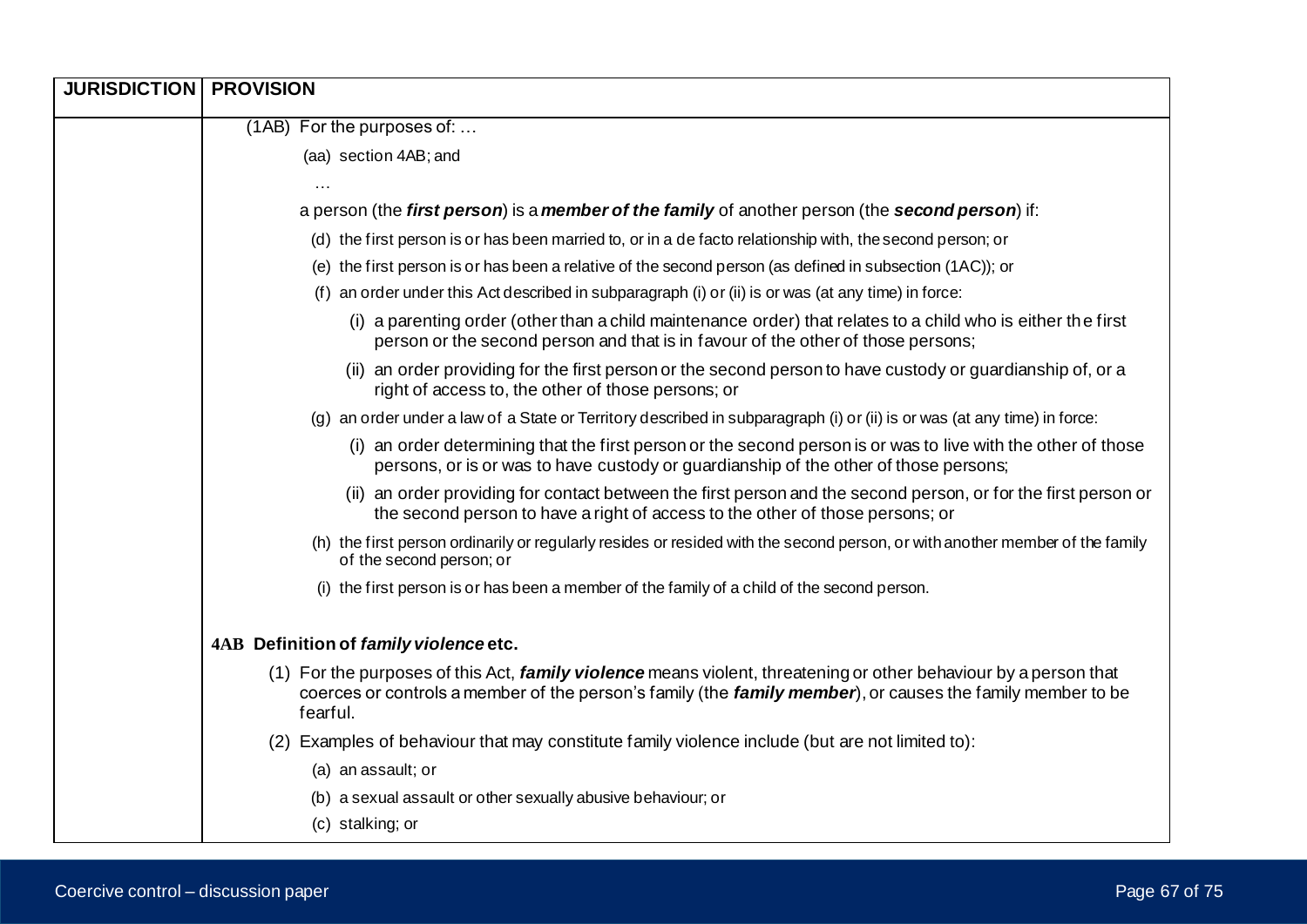| <b>JURISDICTION   PROVISION</b> |                                                                                                                                                                                                                                                               |
|---------------------------------|---------------------------------------------------------------------------------------------------------------------------------------------------------------------------------------------------------------------------------------------------------------|
|                                 | (d) repeated derogatory taunts; or                                                                                                                                                                                                                            |
|                                 | (e) intentionally damaging or destroying property; or                                                                                                                                                                                                         |
|                                 | intentionally causing death or injury to an animal; or<br>(f)                                                                                                                                                                                                 |
|                                 | unreasonably denying the family member the financial autonomy that he or she would otherwise have had; or<br>(a)                                                                                                                                              |
|                                 | (h) unreasonably withholding financial support needed to meet the reasonable living expenses of the family member, or his<br>or her child, at a time when the family member is entirely or predominantly dependent on the person for financial<br>support; or |
|                                 | (i) preventing the family member from making or keeping connections with his or her family, friends or culture; or                                                                                                                                            |
|                                 | (j) unlawfully depriving the family member, or any member of the family member's family, of his or her liberty.                                                                                                                                               |
|                                 | (3) For the purposes of this Act, a child is exposed to family violence if the child sees or hears family violence or<br>otherwise experiences the effects of family violence.                                                                                |
|                                 | (4) Examples of situations that may constitute a child being exposed to family violence include (but are not limited to)<br>the child:                                                                                                                        |
|                                 | (a) overhearing threats of death or personal injury by a member of the child's family towards another member of the child's<br>family; or                                                                                                                     |
|                                 | (b) seeing or hearing an assault of a member of the child's family by another member of the child's family; or                                                                                                                                                |
|                                 | (c) comforting or providing assistance to a member of the child's family who has been assaulted by another member of the<br>child's family; or                                                                                                                |
|                                 | (d) cleaning up a site after a member of the child's family has intentionally damaged property of another member of the<br>child's family; or                                                                                                                 |
|                                 | (e) being present when police or ambulance officers attend an incident involving the assault of a member of the child's<br>family by another member of the child's family.                                                                                    |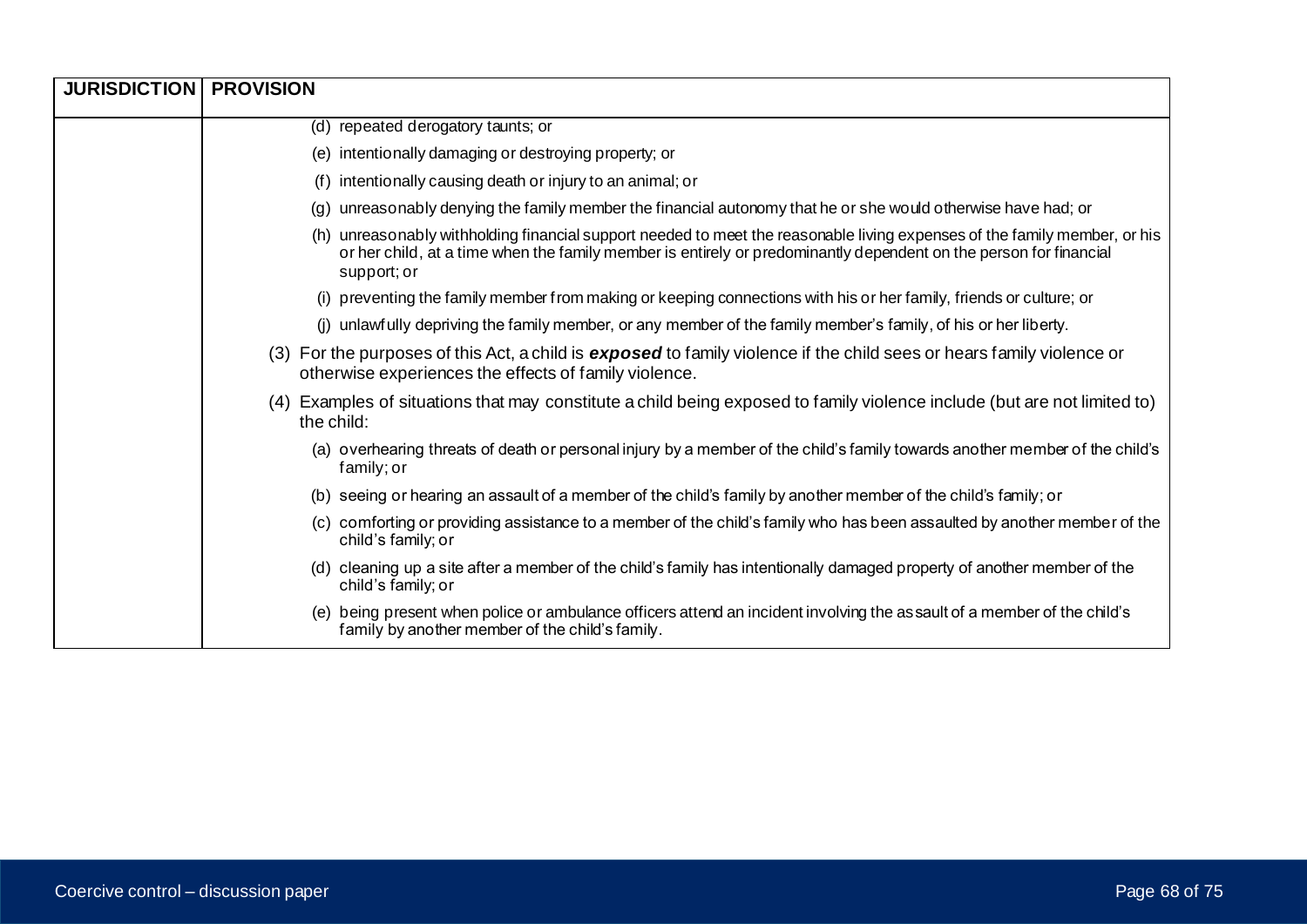# **Appendix B: Domestic Abuse (Scotland) Act 2018**

### **Section 1: Abusive behaviour towards partner or ex-partner**

- (1) A person commits an offence if—
	- (a) the person ("A") engages in a course of behaviour which is abusive of A's partner or expartner ("B"), and
	- (b) both of the further conditions are met.
- (2) The further conditions are—
	- (a) that a reasonable person would consider the course of behaviour to be likely to cause B to suffer physical or psychological harm,
	- (b) that either—
		- (i) A intends by the course of behaviour to cause B to suffer physical or psychological harm, or

(ii) A is reckless as to whether the course of behaviour causes B to suffer physical or psychological harm.

(3) In the further conditions, the references to psychological harm include fear, alarm and distress.

#### **Section 2: What constitutes abusive behaviour**

(1) Subsections (2) to (4) elaborate on section 1(1) as to A's behaviour.

- (2) Behaviour which is abusive of B includes (in particular)—
	- (a) behaviour directed at B that is violent, threatening or intimidating,
	- (b) behaviour directed at B, at a child of B or at another person that either—

(i) has as its purpose (or among its purposes) one or more of the relevant effects set out in subsection (3), or

(ii) would be considered by a reasonable person to be likely to have one or more of the relevant effects set out in subsection (3).

- (3) The relevant effects are of—
	- (a) making B dependent on, or subordinate to, A,
	- (b) isolating B from friends, relatives or other sources of support,
	- (c) controlling, regulating or monitoring B's day-to-day activities,
	- (d) depriving B of, or restricting B's, freedom of action,
	- (e) frightening, humiliating, degrading or punishing B.

(4) In subsection (2)—

(a) in paragraph (a), the reference to violent behaviour includes sexual violence as well as physical violence,

(b) in paragraph (b), the reference to a child is to a person who is under 18 years of age.

#### **Section 3: Extra-territorial jurisdiction**

(1) An offence under section 1(1) can be constituted by a course of behaviour engaged in by A even if the course of behaviour occurs wholly or partly outside the United Kingdom.

(2) If the course of behaviour occurs wholly outside the United Kingdom—

- (a) A may be prosecuted, tried and punished for the offence—
	- (i) in a sheriff court district in which A is apprehended or in custody, or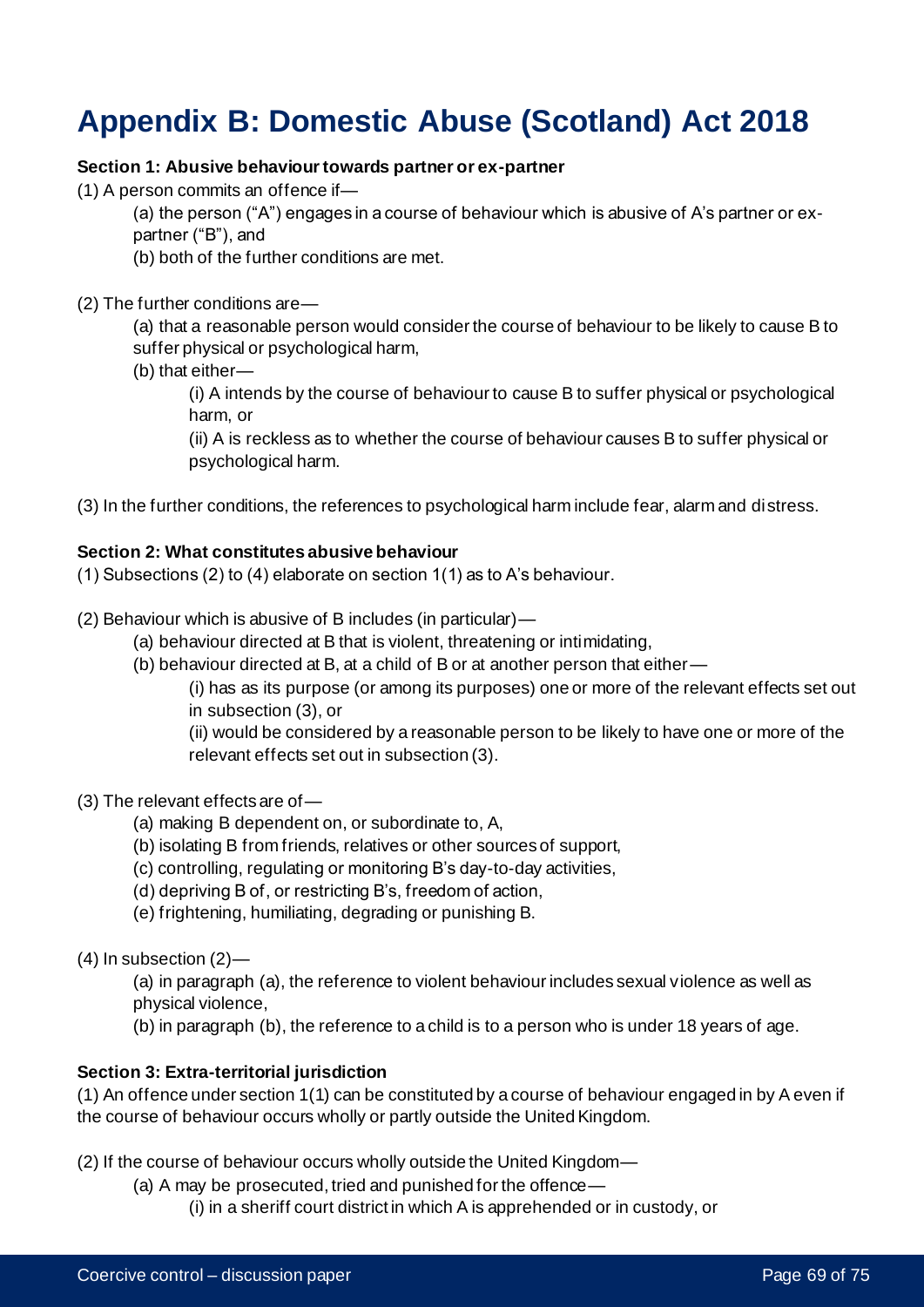(ii) in a sheriff court district that is determined by the Lord Advocate, as if the offence has been committed entirely in that district,

(b) the offence is, for all things incidental to or consequential on trial and punishment, deemed to have been committed entirely in that district.

(3) Subsections (1) and (2) apply only if A, when the course of behaviour occurs—

(a) is habitually resident in Scotland, or

(b) is a UK national.

(4) "UK national" means someone who is, as referred to in the British Nationality Act1981—

(a) a British citizen,

(b) a British overseas territories citizen, a British National (Overseas) or a British Overseas citizen, or

(c) a British subject or a British protected person.

## **Section 4: Evidence of impact on victim**

(1) The commission of an offence under section 1(1) does not depend on the course of behaviour actually causing B to suffer harm of the sort mentioned in section 1(2).

(2) The operation of section 2(2)(b) does not depend on behaviour directed at someone actually having on B any of the relevant effects set out in section 2(3).

(3) Nothing done by or mentioned in subsection (1) or (2) prevents evidence from being led in proceedings for an offence under section 1(1) about (as the case may be)—

- (a) harm actually suffered by B as a result of the course of behaviour, or
- (b) effects actually had on B of behaviour directed at someone.

### **Section 5: Aggravation in relation to a child**

(1) This subsection applies where it is, in proceedings for an offence under section 1(1)—

- (a) specified in the complaint or libelled in the indictment that the offence is aggravated by reason of involving a child, and
	- (b) proved that the offence is so aggravated.
- (2) The offence is so aggravated if, at any time in the commission of the offence—
	- (a) A directs behaviour at a child, or
	- (b) A makes use of a child in directing behaviour at B.

(3) The offence is so aggravated if a child sees or hears, or is present during, an incident of behaviour that A directs at B as part of the course of behaviour.

(4) The offence is so aggravated if a reasonable person would consider the course of behaviour, or an incident of A's behaviour that forms part of the course of behaviour, to be likely to adversely affect a child usually residing with A or B (or both).

(5) For it to be proved that the offence is so aggravated, there does not need to be evidence that a child—

- (a) has ever had any—
	- (i) awareness of A's behaviour, or
	- (ii) understanding of the nature of A's behaviour, or
- (b) has ever been adversely affected by A's behaviour.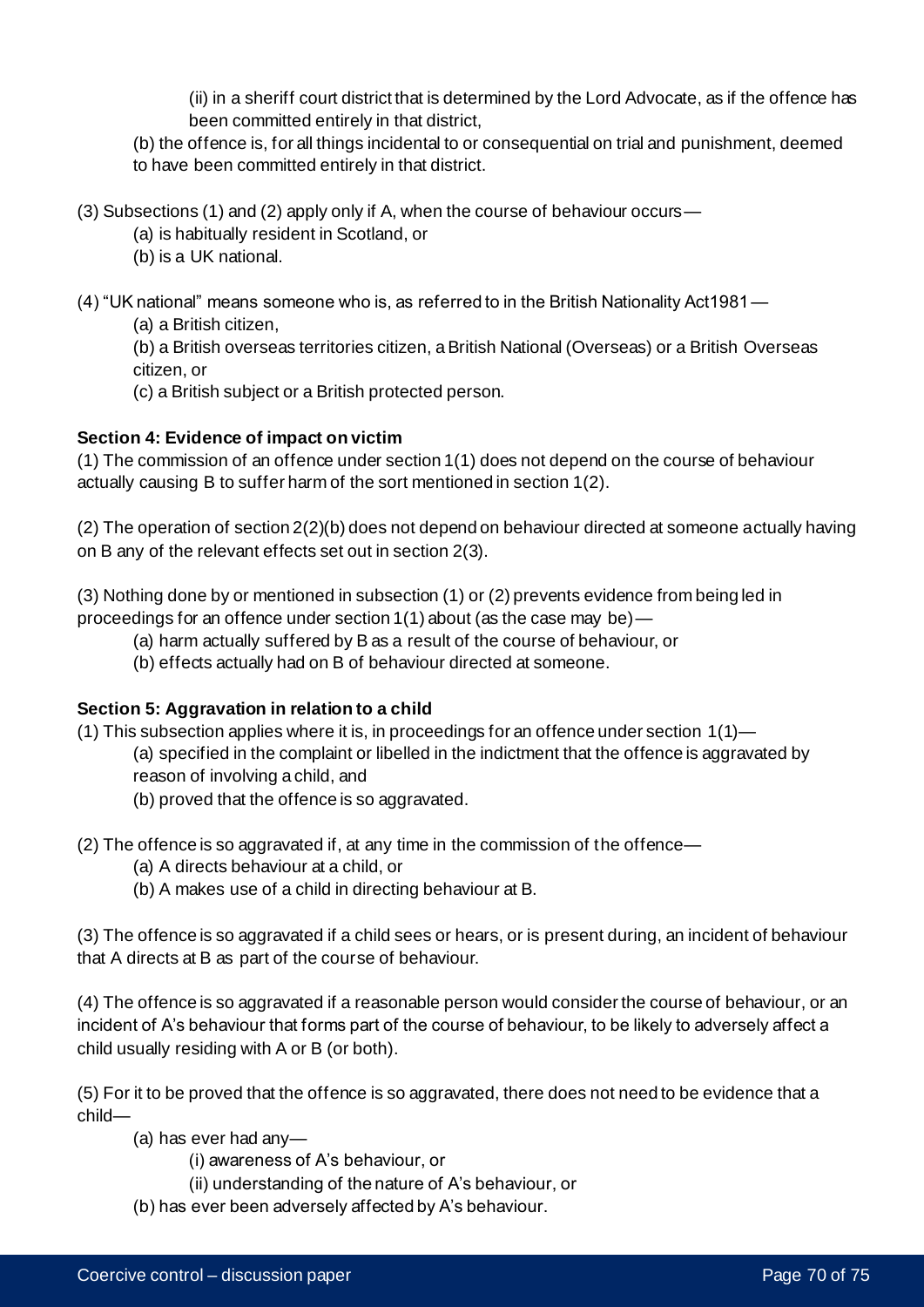- (6) Evidence from a single source is sufficient to prove that the offence is so aggravated.
- (7) Where subsection (1) applies, the court must—
	- (a) state on conviction that the offence is so aggravated,
	- (b) record the conviction in a way that shows that the offence is so aggravated,
	- (c) take the aggravation into account in determining the appropriate sentence, and
	- (d) state—

(i) where the sentence imposed in respect of the offence is different from that which the court would have imposed if the offence were not so aggravated, the extent of and the reasons for that difference, or

(ii) otherwise, the reasons for there being no such difference.

(8) Each of subsections (2) to (4) operates separately along with subsection (5), but subsections (2) to (4) may be used in combination along with subsection (5).

(9) Nothing in subsections (2) to (5) prevents evidence from being led about—

- (a) a child's observations of, or feelings as to, A's behaviour, or
- (b) a child's situation so far as arising because of A's behaviour.

(10) In subsections (4) and (5), the references to adversely affecting a child include causing the child to suffer fear, alarm or distress.

(11) In this section, the references to a child are to a person who—

- (a) is not A or B, and
- (b) is under 18 years of age.

#### **Section 6: Defence on grounds of reasonableness**

(1) In proceedings for an offence under section 1(1), it is a defence for A to show that the course of behaviour was reasonable in the particular circumstances.

(2) That is to be regarded as shown if—

(a) evidence adduced is enough to raise an issue as to whether the course of behaviour is as described in subsection (1), and

(b) the prosecution does not prove beyond reasonable doubt that the course of behaviour is not as described in subsection (1).

### **Section 9: Penalty for offence under section 1(1)**

A person who commits an offence under section 1(1) is liable—

(a) on summary conviction, to imprisonment for a term not exceeding 12 months or a fine not exceeding the statutory maximum (or both),

(b) on conviction on indictment, to imprisonment for a term not exceeding 14 years or a fine (or both).

### **Section 10: Making references to behaviour**

(1) Subsections (2) to (4) explain what is meant by the references to behaviour in this Part.

(2) Behaviour is behaviour of any kind, including (for example)—

(a) saying or otherwise communicating something as well as doing something,

- (b) intentionally failing—
	- (i) to do something,
	- (ii) to say or otherwise communicate something.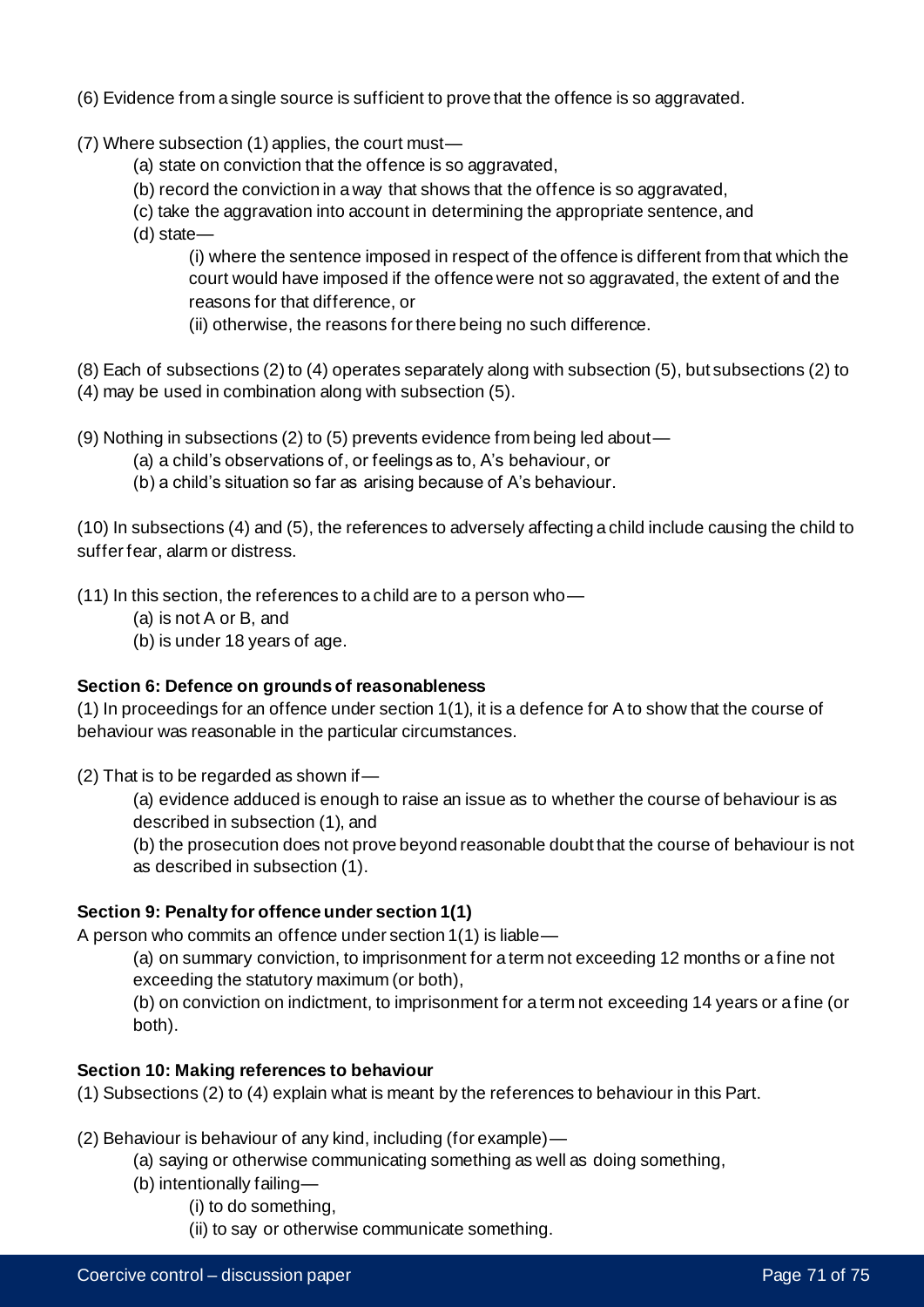- (3) Behaviour directed at a person is such behaviour however carried out, including (in particular) -
	- (a) by way of conduct towards property,
	- (b) through making use of a third party, as well as behaviour in a personal or direct manner.

(4) A course of behaviour involves behaviour on at least two occasions.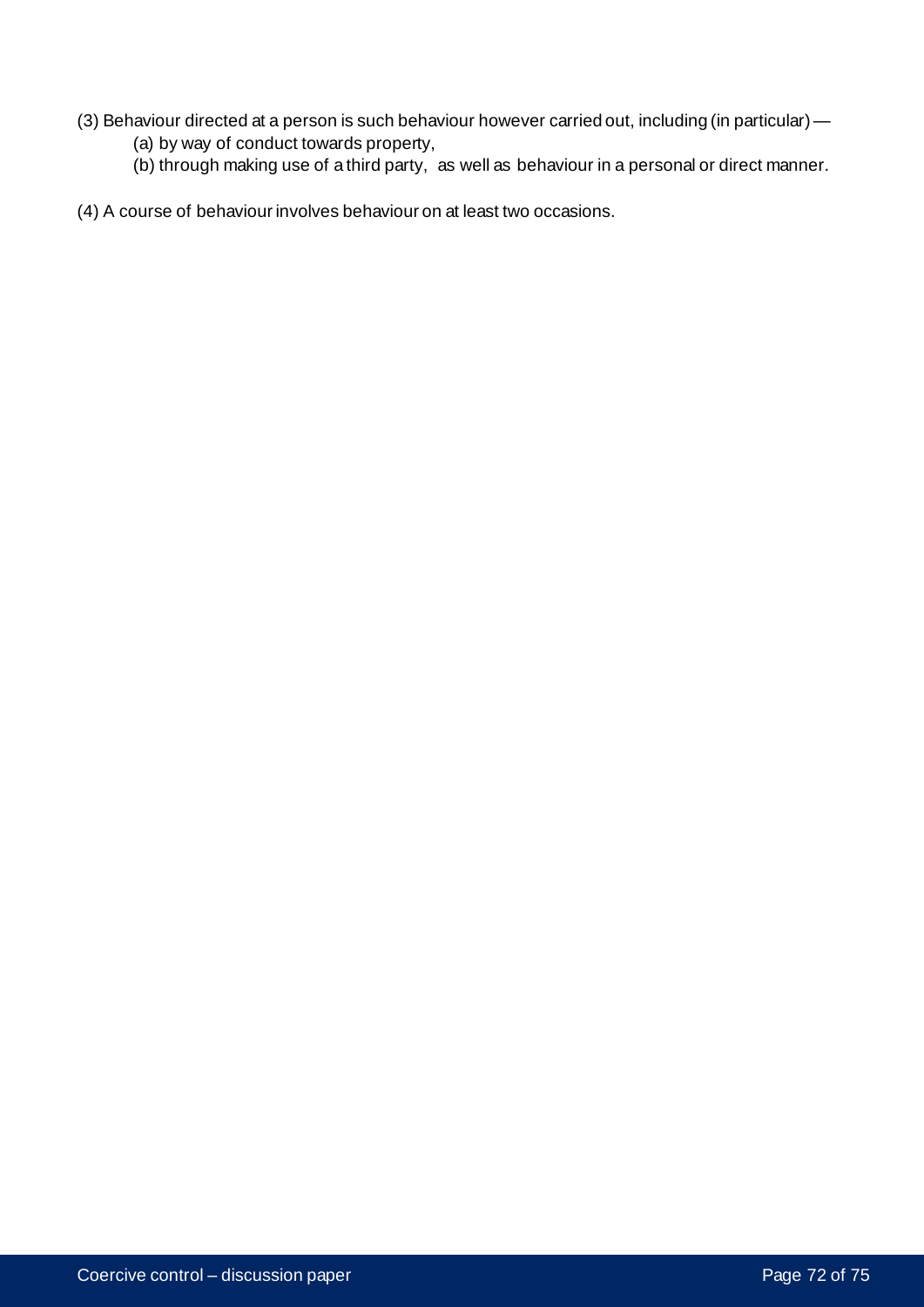## **Appendix C: Serious Crimes Act 2015 (England and Wales)**

## **Section 76: Controlling or coercive behaviour in an intimate or family relationship**

(1) A person (A) commits an offence if—

(a) A repeatedly or continuously engages in behaviour towards another person (B) that is controlling or coercive,

- (b) at the time of the behaviour, A and B are personally connected,
- (c) the behaviour has a serious effect on B, and
- (d) A knows or ought to know that the behaviour will have a serious effect on B.
- (2) A and B are "personally connected" if—
	- (a) A is in an intimate personal relationship with B, or
	- (b) A and B live together and—

(i) they are members of the same family, or

- (ii) they have previously been in an intimate personal relationship with each other.
- (3) But A does not commit an offence under this section if at the time of the behaviour in question—
	- (a) A has responsibility for B, for the purposes of Part 1 of the Children and Young Persons Act
	- 1933 (see section 17 of that Act), and
	- (b) B is under 16.
- (4) A's behaviour has a "serious effect" on B if—

(a) it causes B to fear, on at least two occasions, that violence will be used against B, or (b) it causes B serious alarm or distress which has a substantial adverse effect on B's usual day-to-day activities.

(5) For the purposes of subsection (1)(d) A "ought to know" that which a reasonable person in possession of the same information would know.

(6) For the purposes of subsection  $(2)(b)(i)$  A and B are members of the same family if —

- (a) they are, or have been, married to each other;
- (b) they are, or have been, civil partners of each other;

(c) they are relatives;

(d) they have agreed to marry one another (whether or not the agreement has been terminated);

(e) they have entered into a civil partnership agreement (whether or not the agreement has been terminated);

(f) they are both parents of the same child;

(g) they have, or have had, parental responsibility for the same child.

 $(7)$  In subsection  $(6)$ —

"civil partnership agreement" has the meaning given by section 73 of the Civil Partnership Act 2004; "child" means a person under the age of 18 years;

"parental responsibility" has the same meaning as in the Children Act 1989;

"relative" has the meaning given by section 63(1) of the Family Law Act 1996.

(8) In proceedings for an offence under this section it is a defence for A to show that—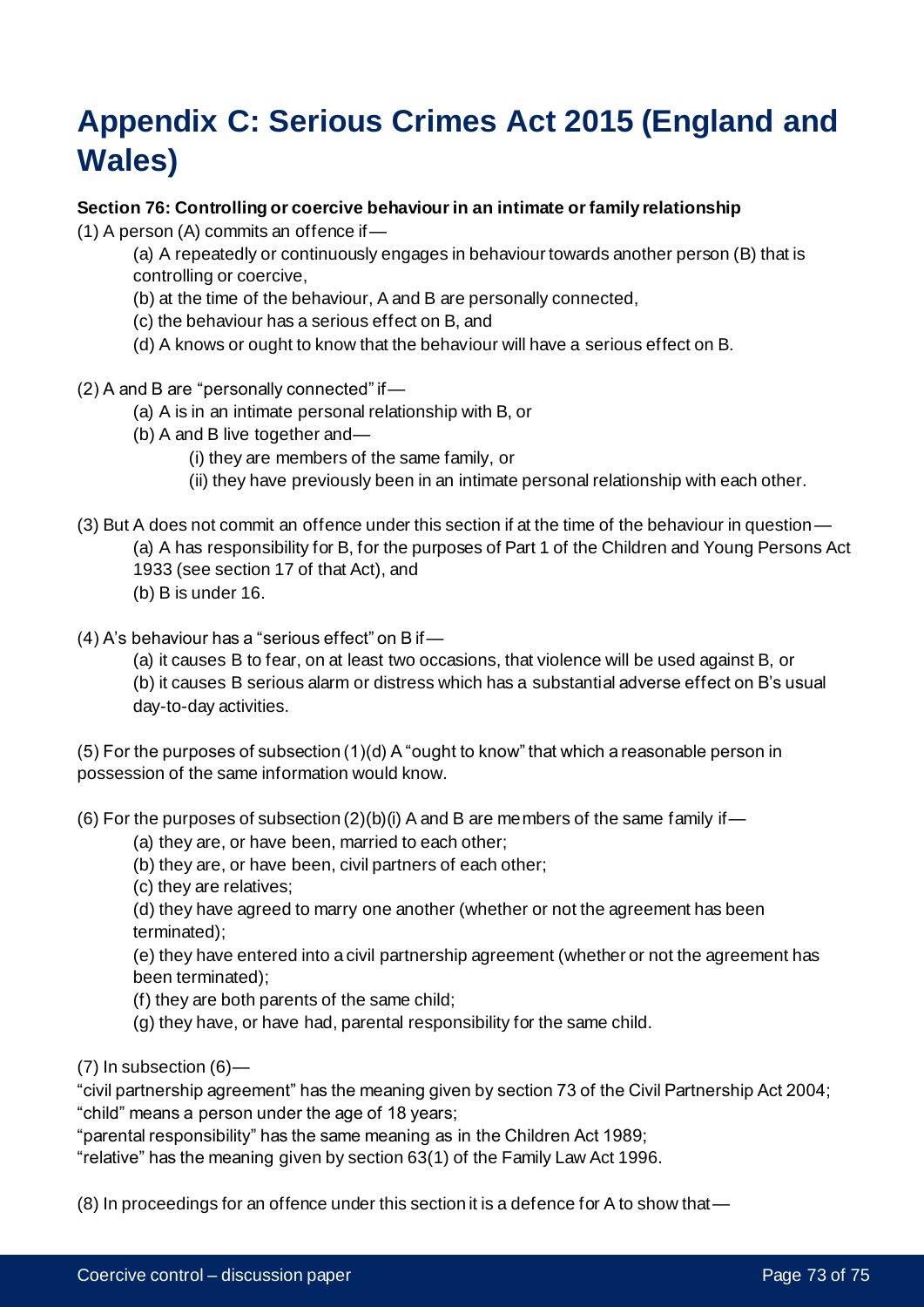(a) in engaging in the behaviour in question, A believed that he or she was acting in B's best interests, and

- (b) the behaviour was in all the circumstances reasonable.
- (9) A is to be taken to have shown the facts mentioned in subsection (8) if
	- (a) sufficient evidence of the facts is adduced to raise an issue with respect to them, and
	- (b) the contrary is not proved beyond reasonable doubt.

(10) The defence in subsection (8) is not available to A in relation to behaviour that causes B to fear that violence will be used against B.

(11) A person guilty of an offence under this section is liable—

(a) on conviction on indictment, to imprisonment for a term not exceeding five years, or a fine, or both;

(b) on summary conviction, to imprisonment for a term not exceeding 12 months, or a fine, or both.